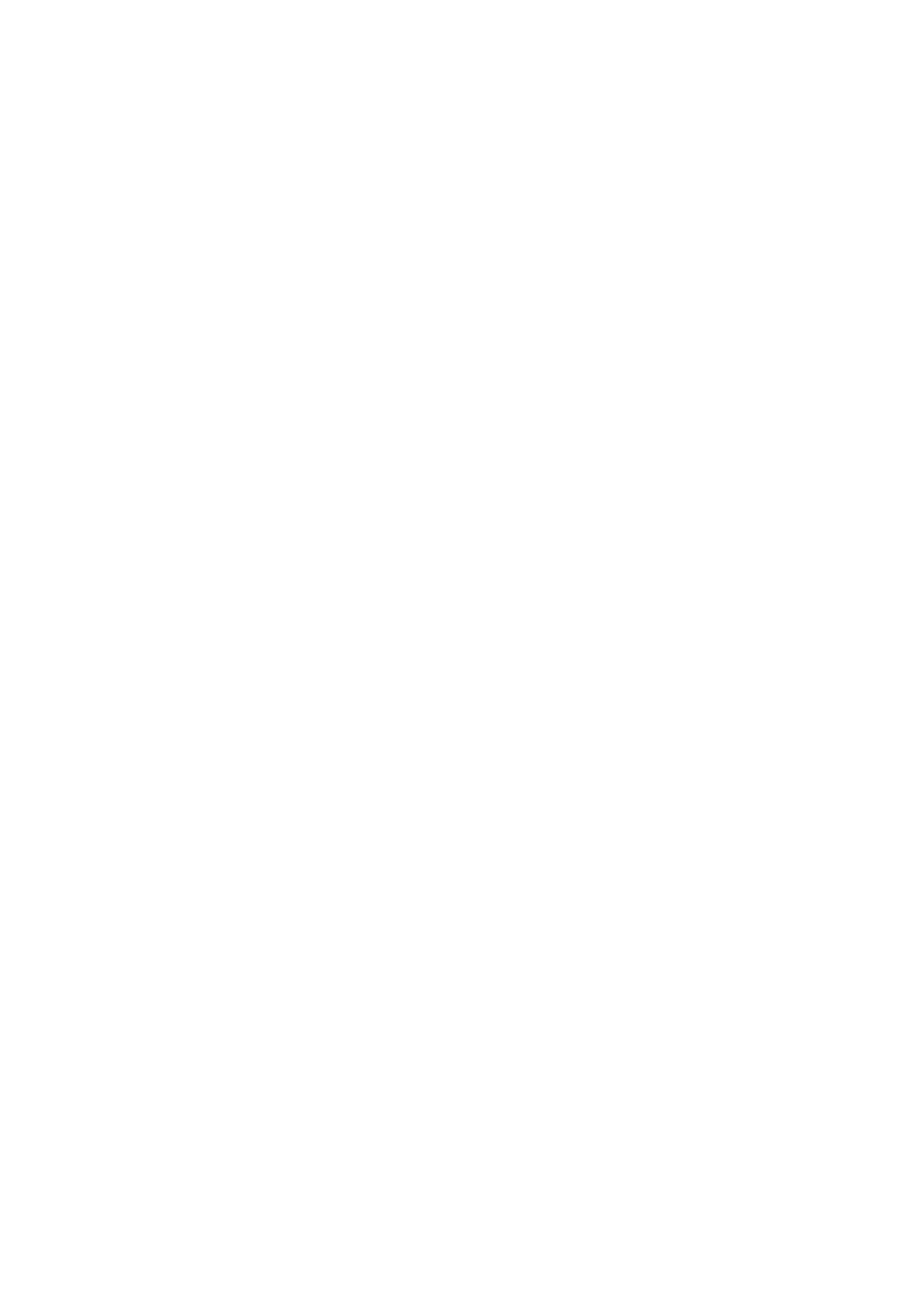



# **Development and application of cryptography in the Estonian public and private sectors**

**Technical document Version 2.0 May 14, 2019 [77](#page-76-0) pages Doc. A-116-1**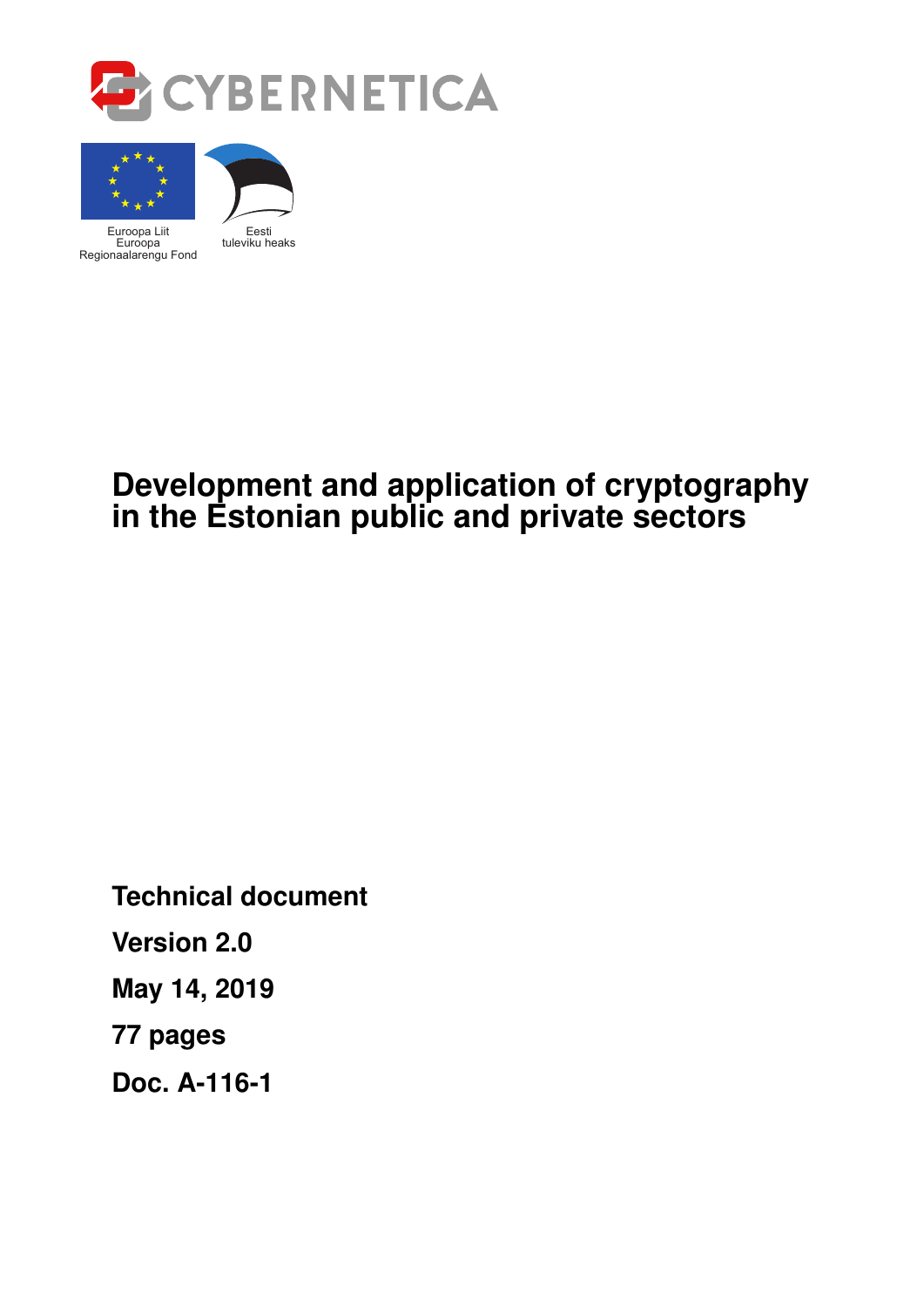| Project leaders:      | Ivar Janson (Estonian Ministry of Defence)                  |
|-----------------------|-------------------------------------------------------------|
|                       | Mari Seeba (Cybernetica)                                    |
| Contributing authors: | Ahto Buldas, PhD (Cybernetica)                              |
|                       | Tarmo Kalvet, PhD (Institute of Baltic Studies and TalTech) |
|                       | Peeter Laud, PhD (Cybernetica)                              |
|                       | Alisa Pankova, PhD (Cybernetica)                            |
|                       | Marek Tiits, PhD (Institute of Baltic Studies)              |
|                       | Jan Willemson, PhD (Cybernetica)                            |
| Steering committee:   | Ministry of Defence                                         |
|                       | Ministry of Economic Affairs and Communications             |
|                       | Ministry of the Interior                                    |
|                       | Police and Border Guard Board                               |
|                       | State Information Agency                                    |
|                       | Estonian Foreign Intelligence Service                       |
|                       |                                                             |

Ministry of Defence, Sakala 1, 15094 Tallinn, Estonia. E-mail: [info@kaitseministeerium.ee,](mailto:info@kaitseministeerium.ee) Web: [http://www](http://www.kmin.ee).kmin.ee, Phone: +372 717 0022.

Cybernetica AS, Mäealuse 2/1, 12618 Tallinn, Estonia. E-mail: [info@cyber.ee,](mailto:info@cyber.ee) Web: [https://www](https://www.cyber.ee).cyber.ee, Phone: +372 639 7991.

This research was commissioned by the Estonian Ministry of Defence as part of the "Valdkondliku teadus- ja arendustegevuse tugevdamine" (RITA) program. The project is funded 50% by the European Regional Development Fund and 50% by the Estonian Ministry of Defence.

c Estonian Ministry of Defence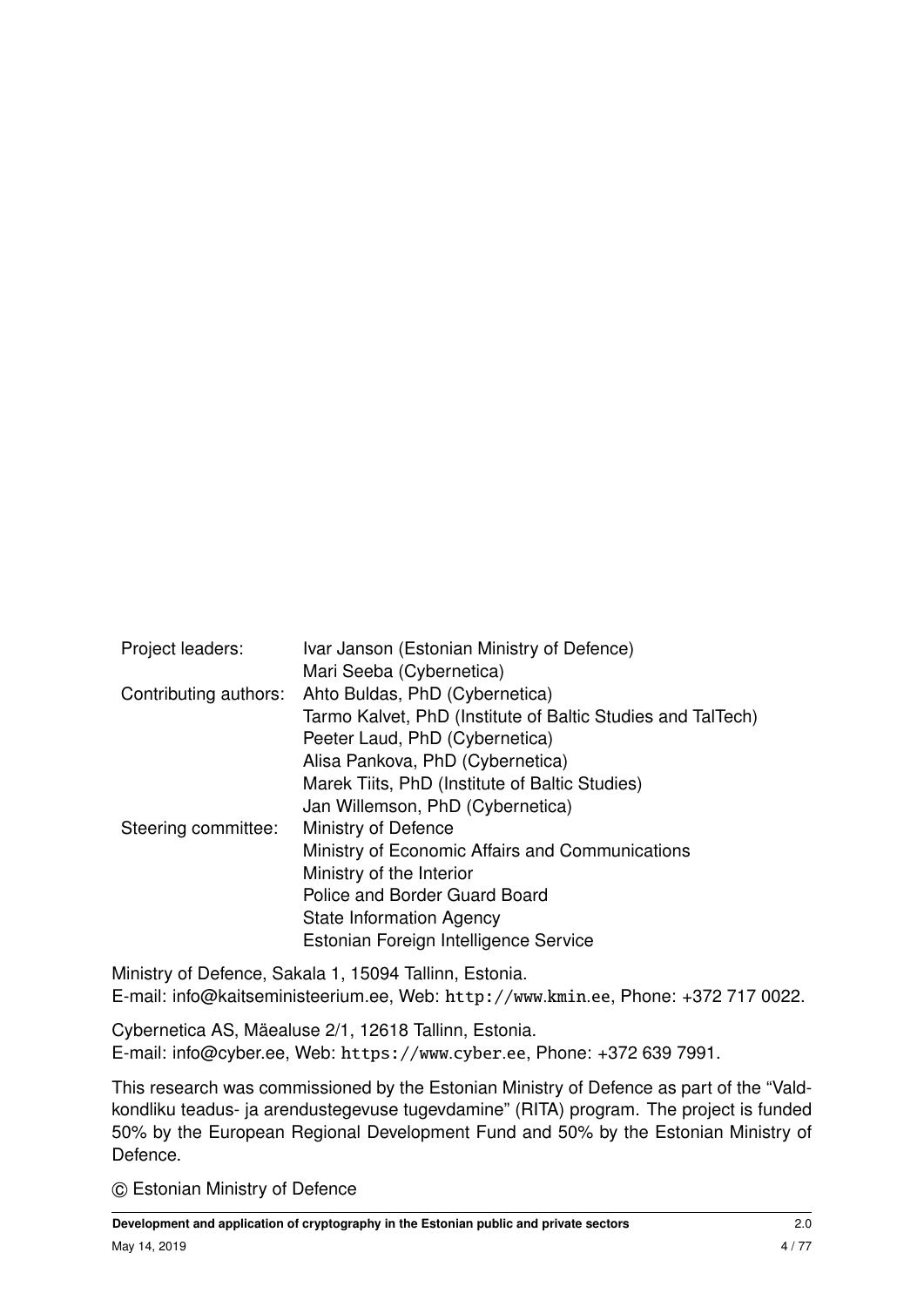# **Contents**

|              | $\overline{7}$                                                                                                                                                                                                                                             |                                                                |  |  |  |  |  |
|--------------|------------------------------------------------------------------------------------------------------------------------------------------------------------------------------------------------------------------------------------------------------------|----------------------------------------------------------------|--|--|--|--|--|
| 1            | 1.1<br>1.2<br>Data collection enterpresent results and response to the contract of the contract of the contract of the contr<br>1.3                                                                                                                        | 10<br>10<br>11<br>13                                           |  |  |  |  |  |
| $\mathbf{2}$ | 2.1<br>2.2<br>2.3<br>Secure computation and privacy-preserving (big) data analysis<br>2.4<br>2.5<br>Internet of Things / cryptography in limited environments<br>2.6<br>2.7<br>2.8<br>Challenges to Long-Term Protection of Systems<br>2.9                 | 15<br>15<br>16<br>17<br>18<br>19<br>20<br>21<br>22<br>25<br>27 |  |  |  |  |  |
| 3            | 3.1<br>3.2<br>3.3                                                                                                                                                                                                                                          | 29<br>29<br>33<br>35                                           |  |  |  |  |  |
| 4            | The needs and opportunities of Estonia for development and attestation of<br>4.1<br>4.2<br>4.3<br>4.4                                                                                                                                                      | 39<br>39<br>40<br>41<br>42                                     |  |  |  |  |  |
| 5            | Public procurement of innovation in the field of cryptographic solutions<br>Sophistication of domestic demand and public procurement of innovation<br>5.1<br>Public procurement of innovation in the field of cryptographic solutions in<br>5.2<br>Estonia | 49<br>49<br>50                                                 |  |  |  |  |  |
| 6            | Future outlooks of the cryptographic development in Estonia<br>6.1<br>Existing areas of technological and market strength<br>6.2<br>Rapidly growing new market segments, where Estonia has technological<br>6.3<br>6.4<br>6.5                              | 53<br>53<br>53<br>54<br>55<br>56                               |  |  |  |  |  |
| 7            |                                                                                                                                                                                                                                                            | 59                                                             |  |  |  |  |  |
|              | Development and application of cryptography in the Estonian public and private sectors                                                                                                                                                                     | 2.0                                                            |  |  |  |  |  |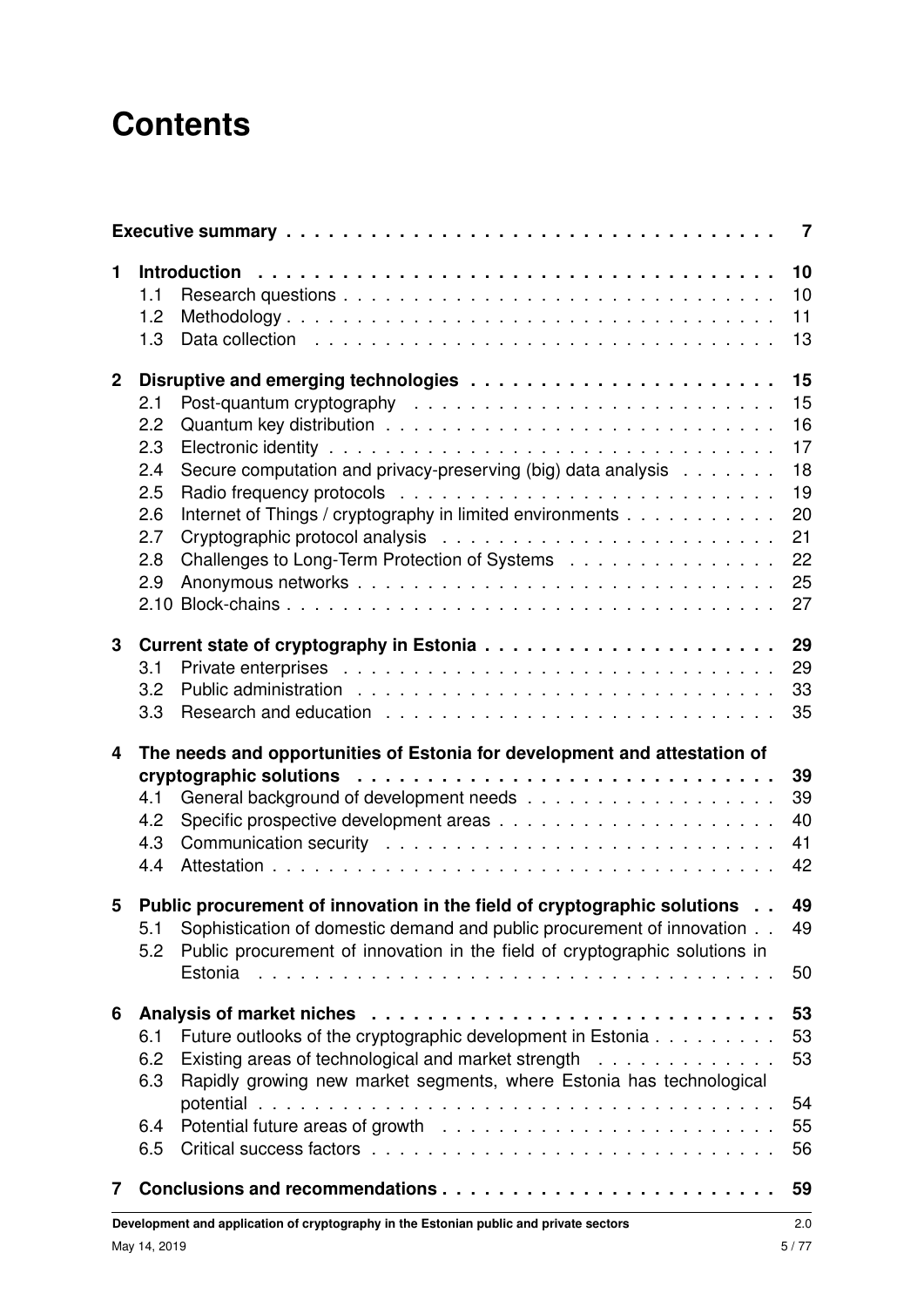|   | 7.1 | Strengthening of the emerging cryptography and cyber security cluster<br>59 |    |  |  |  |  |  |  |
|---|-----|-----------------------------------------------------------------------------|----|--|--|--|--|--|--|
|   | 7.2 | Establishment of a national cryptographic competence centre<br>-60          |    |  |  |  |  |  |  |
|   | 7.3 |                                                                             | 61 |  |  |  |  |  |  |
|   | 7.4 | Capacity building in key emerging technologies<br>62                        |    |  |  |  |  |  |  |
|   | 7.5 | 63                                                                          |    |  |  |  |  |  |  |
|   | 7.6 | Boosting math and science education on the primary and secondary school     |    |  |  |  |  |  |  |
|   |     |                                                                             |    |  |  |  |  |  |  |
|   |     |                                                                             |    |  |  |  |  |  |  |
|   |     |                                                                             |    |  |  |  |  |  |  |
| A |     |                                                                             | 65 |  |  |  |  |  |  |
|   | A.1 |                                                                             | 65 |  |  |  |  |  |  |
|   |     |                                                                             | 67 |  |  |  |  |  |  |
|   |     |                                                                             |    |  |  |  |  |  |  |
|   |     |                                                                             |    |  |  |  |  |  |  |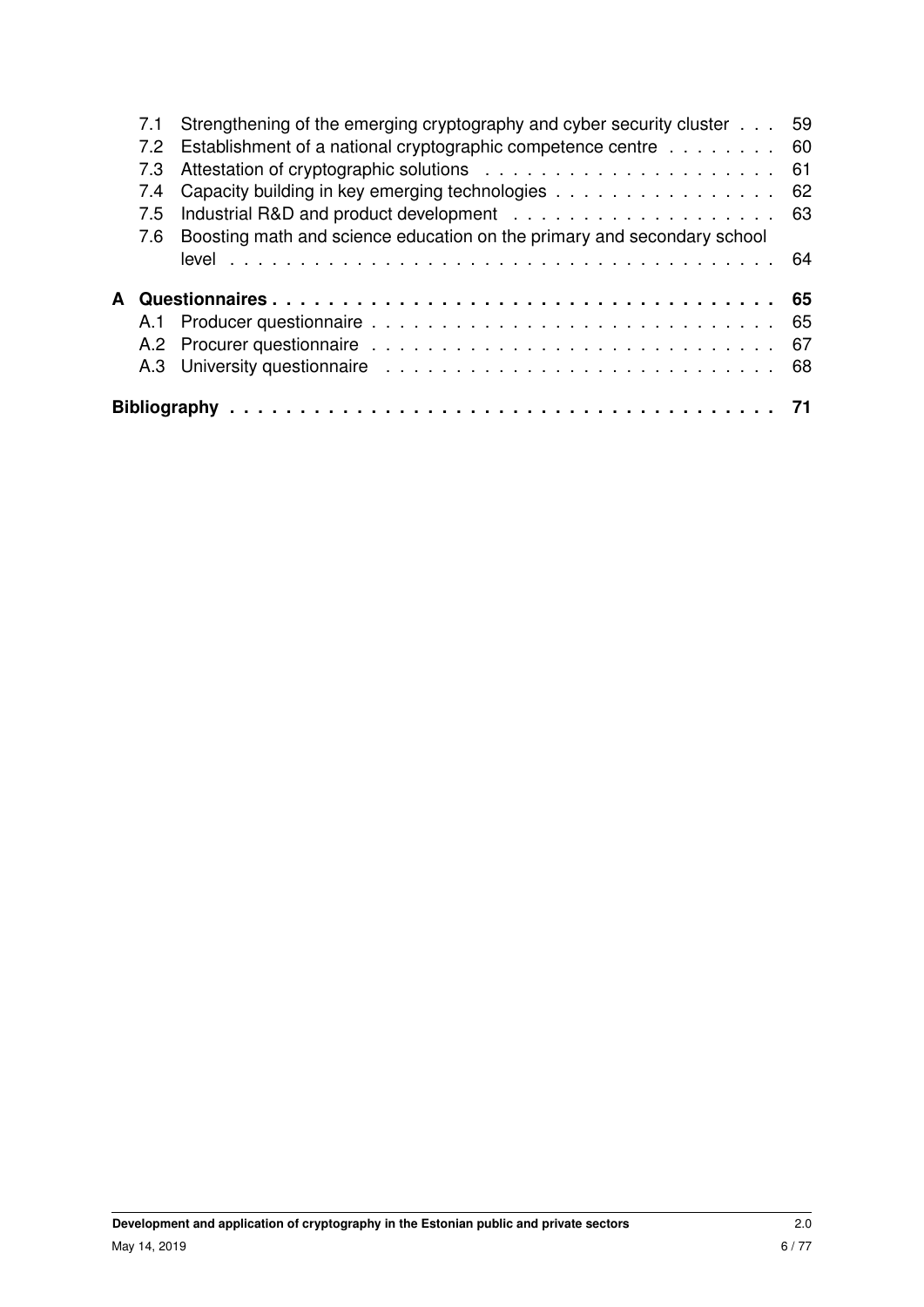# <span id="page-6-0"></span>**Executive summary**

The objective of the current research is to give an overview of the state of art in development of cryptography in Estonia, and to analyse the technological and economic potential of the field.

First, disruptive and emerging technologies in the field of cryptography are identified. This serves as a background for analysing the specialisation of the Estonian universities and private sector companies and their technological capabilities. Thereafter, the domestic needs, potential market niches and public procurement of innovation are discussed. Finally, a number of actions are proposed for further development of cryptography in Estonia.

As the result of the analysis of the priorities for research and technology development in leading nations, post-quantum cryptography, quantum key distribution, electronic identity, secure computation and privacy-preserving (big) data analysis, radio frequency protocols, Internet of Things (cryptography in limited environments), cryptographic protocol analysis, long-term protection of systems, anonymous networks, and block-chains were identified as particularly promising disruptive and emerging technologies.

There are three companies that conduct world class R&D in the above areas, and form the core of the indigenous cryptography rich industry in Estonia. These companies are, given the nature of their business, strongly integrated with the Estonian and European education and R&D systems. The above companies cater both for domestic and foreign markets, and their labour productivity is significantly higher than the Estonian ICT sector average.

There are, on top of the above, around 10 local companies with own ICT products and services that implement advanced cryptographic solutions. Additionally, a limited number of cryptography intensive early stage start-up companies can be identified in Estonia. Furthermore, Estonia hosts also a number of subsidiaries of foreign owned cryptographyrelated companies; these companies are weakly connected to the Estonian education and R&D systems.

Estonian universities have offered basic cryptographic education for almost two decades. What is more, cryptography is one of the strongest research fields in the Estonian computer science scene. Hence, one would expect to be able to find well qualified developers of crypto-rich applications on the local labour market. Yet, the supply of cryptography experts falls short of the booming demand, while the cyber security domain continues to gain more and more importance from security and defence points of view. The limited availability of cryptography experts in Estonia holds the companies but also the government itself back from defining and developing cutting edge crypto-rich products and services.

Estonia falls significantly behind its Nordic neighbours in R&D investments. The gross domestic expenditure on R&D was around 3% of GDP in Finland and Sweden, whereas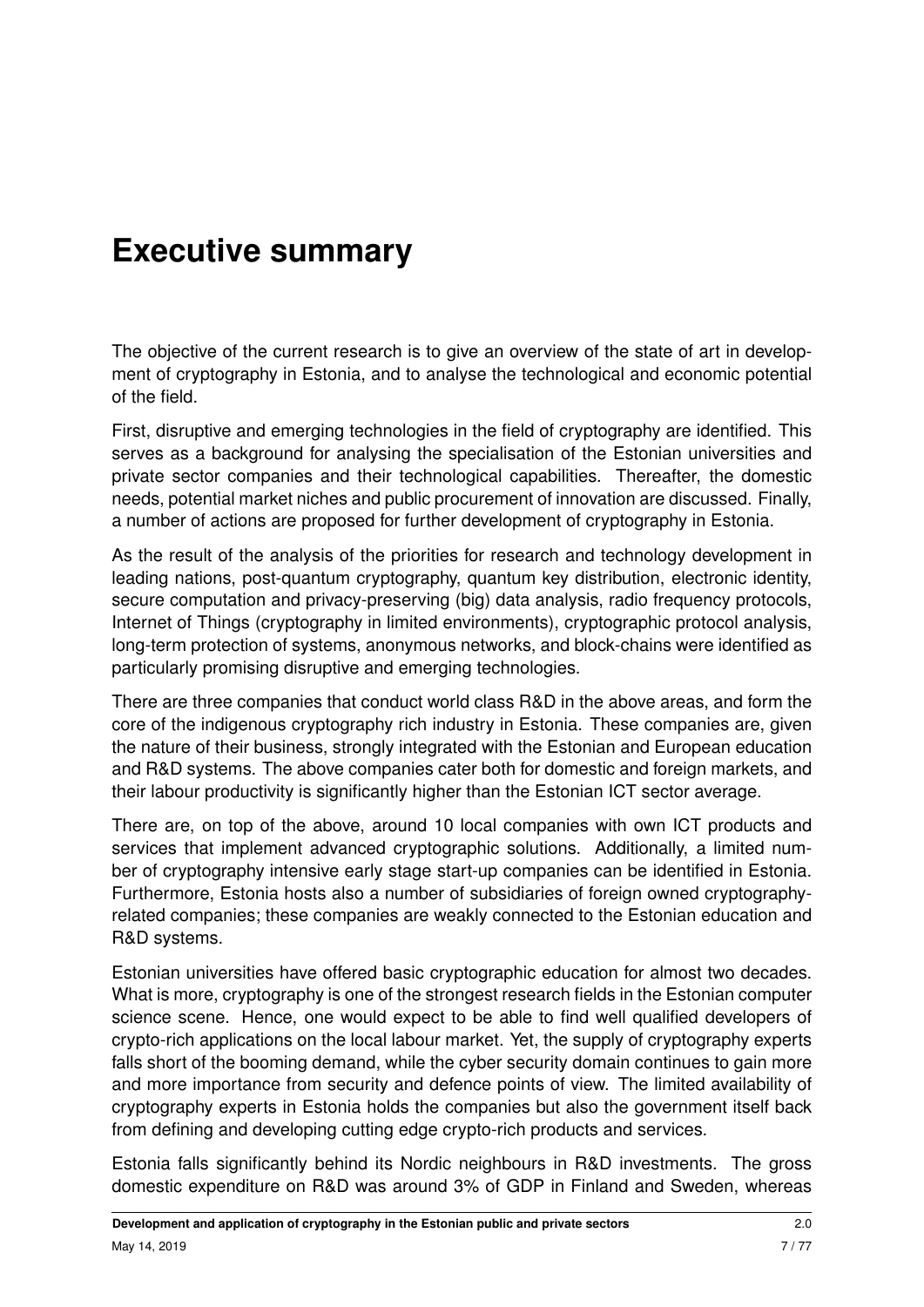business sector R&D investment was around 2% of GDP in 2017. Gross domestic expenditure on R&D was only 1.3% of GDP in Estonia in 2017. Business sector contributed half of it. In Finland, ICT sector invested into R&D 1.3 billion euros in purchasing power standards (PPS), while the Estonian ICT companies invested only 0.1 billion euros in PPS in 2015.

In conclusion, limited availability of highly specialised workforce, and suboptimal investment into R&D hold back the development of a competitive high-tech industry in Estonia. What is more, lowering of the level of mathematics and science education in high schools has become a major obstacle that undermines preparation of students for a future career in cryptography, or in fact, any mathematically sophisticated field.

Estonia has had a notable success in cryptography and cyber security domain. However, it now needs to do more to be prepared for future opportunities and challenges. Accordingly, the following recommendations are given for increasing the competitiveness of the cryptography-related companies, and adoption of advanced cryptographic technologies and services in the Estonian public sector.

- Estonian cryptography and information security companies are tiny on the global scale. Advancement of cluster co-operation is, therefore, inevitable for promoting and supporting the interests of the Estonian enterprises and universities in the field of cryptography and cyber security. The potential joint actions could include development of a mid- to long-term roadmap for Estonian cryptography and cyber security industry, advancement of collaboration between enterprises and universities in curricula development, fostering the participation in European collaborative research and development programmes, promotion of Estonian products and services internationally, etc.
- Establishment of a national cryptographic competence centre. The functions of the centre would include advising on the development of cyber security architectures, participating in the analysis phase of all major IT system procurements in Estonia and establishing requirements, carrying out threat intelligence tasks, and establishing requirements for maintenance of cryptographic systems.
- Attestation of cryptographic solutions. There is a need for development of capability for independent assessment of information security hard- and software products, even if it may not be feasible to immediately establish a fully fledged certification body.
- Capacity building in key emerging technologies. Out of the disruptive and emerging technologies listed above, there are some that require more attention than others, namely post-quantum cryptography, electronic identity, long-term protection of systems, secure computation and privacy preserving (big) data analysis, and cryptographic protocol analysis. Increasing such capacities in important – we know from the recent past that major Estonian innovations in the field of eGovernance (such as X-Road or Public Key Infrastructure) have largely originated from the competent and visionary engineers.
- Industrial R&D and product development. Governmental institutions need to take a more active role in public procurement of innovation. This presumes capacity building within these organisations as well. Products that deserve consideration as candidates for innovation procurement include several communication security solutions, quantum-safe eID, federated identity management, cross-jurisdictional data aggregation, and long-term security framework.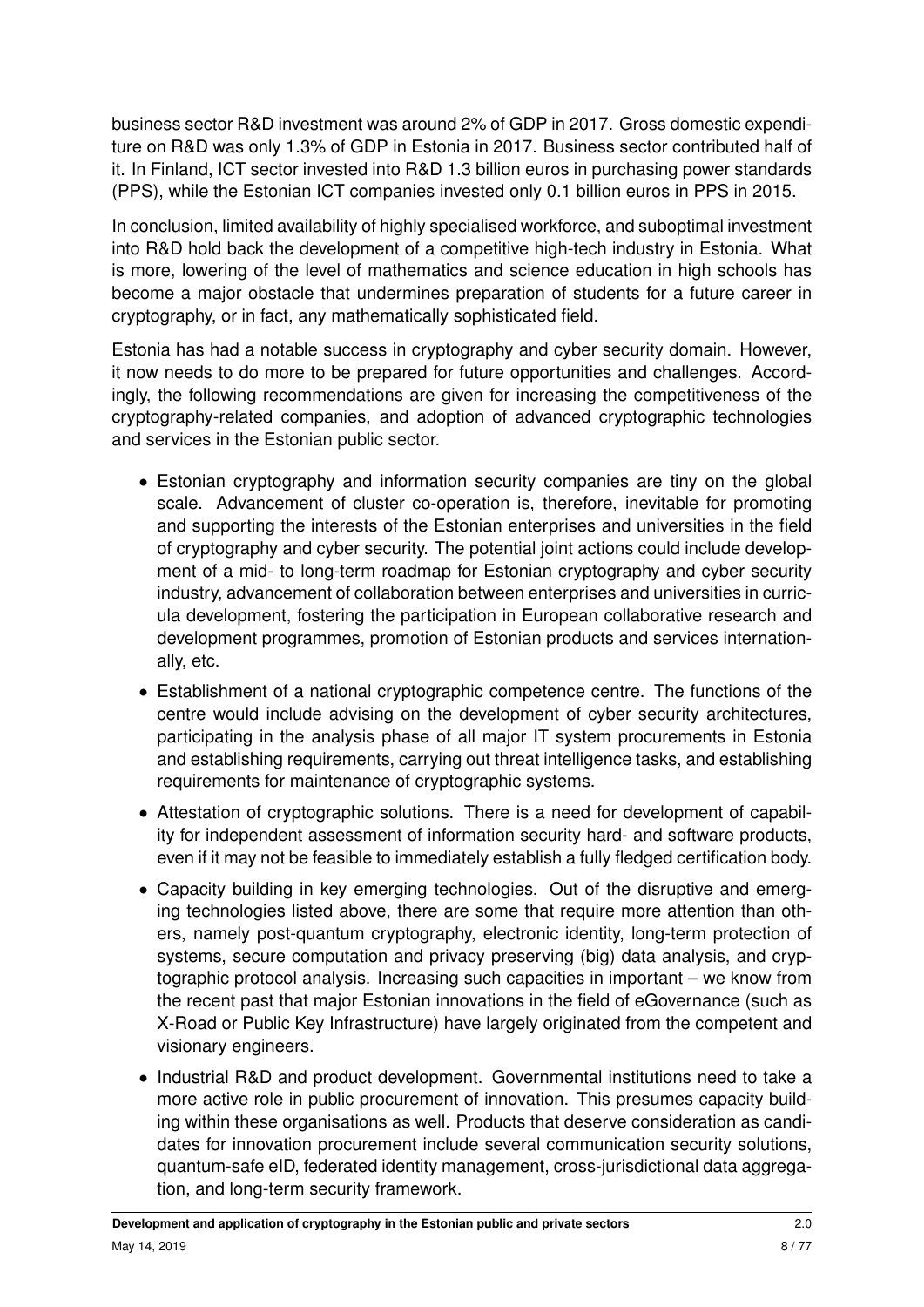• Boosting math and science education on the primary and secondary school level. High-tech R&D can not exist in isolation from the rest of the society. Most notably, many potential employees with strong math and science background are needed. Estonian government needs to considerably rise the priority of math and science education as the core facilitator of R&D (not only in cryptography, but also many other areas of engineering).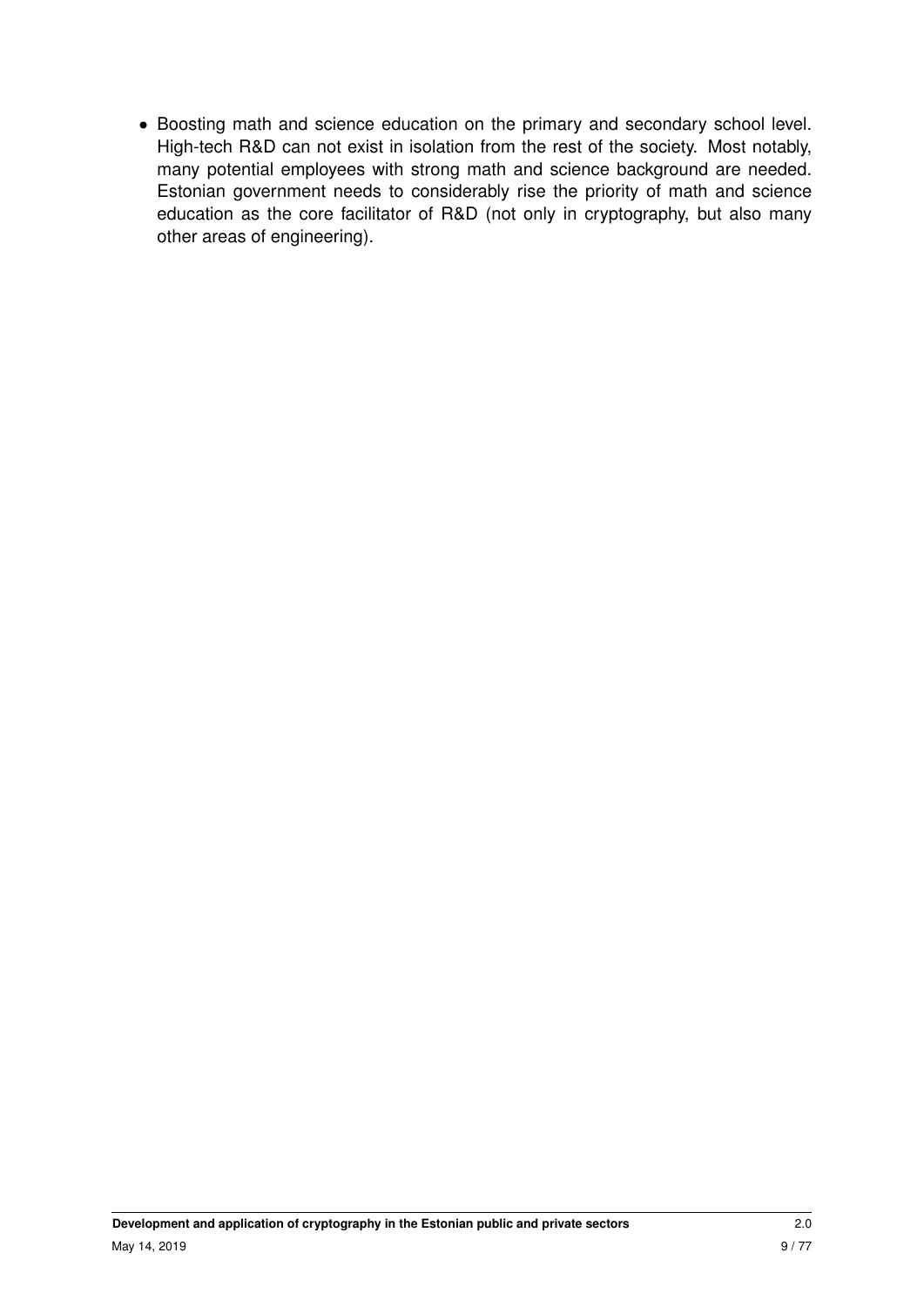# <span id="page-9-0"></span>**1 Introduction**

Cryptography (from ancient Greek κρυπτός "hidden, secret" and γράφειν "to write") is the practice and study of techniques for secure communication in the presence of malicious third parties (adversaries). In this definition, the term "secure" may refer to several different properties of information, like confidentiality, integrity or authenticity.

The problem of secure communication has been tackled for several millennia, being mostly motivated by military needs. Still, contemporary treatment of the subject based on rigorous mathematical foundations is only a few decades old. Fast development of information technology applications has allowed deployment of strong cryptographic methods in a vast majority of the communication channels we use today.

However, the lifetime of such methods has proven to be limited by the history. Advances in computing and mathematical methods lead to weakening of cryptographic algorithms, whereas development errors may introduce a large spectrum of unintended vulnerabilities. This makes cryptography an "arms race" between attackers and defenders pretty much the same way it happens with other kinds of military equipment.

In any kind of a race, staying ahead is crucial for the overall success. This is why cryptographic research and development plays an important role in both supporting the Estonian e-society and national cybersecurity.

Roughly speaking, we can distinguish three levels of deployment of cryptographic applications.

- 1. Using off-the-shelf cryptographic products as they are.
- 2. Auditing off-the-shelf products for compliance, absence of hidden functionality, etc.
- 3. Having full control over the development of cryptographic applications.

Of course, level 3 would give the strongest level of assurance, but considering the limited resources Estonia has, this is mostly not realistic. However, we should still be targeting this level whenever possible, improving our auditing capability for level 2 at the same time.

### <span id="page-9-1"></span>**1.1 Research questions**

The report seeks answers to the following questions.

- What are the key needs of Estonian state institutions in terms of cryptographic developments?
- What is the current capability of developing cryptographic applications from the viewpoint of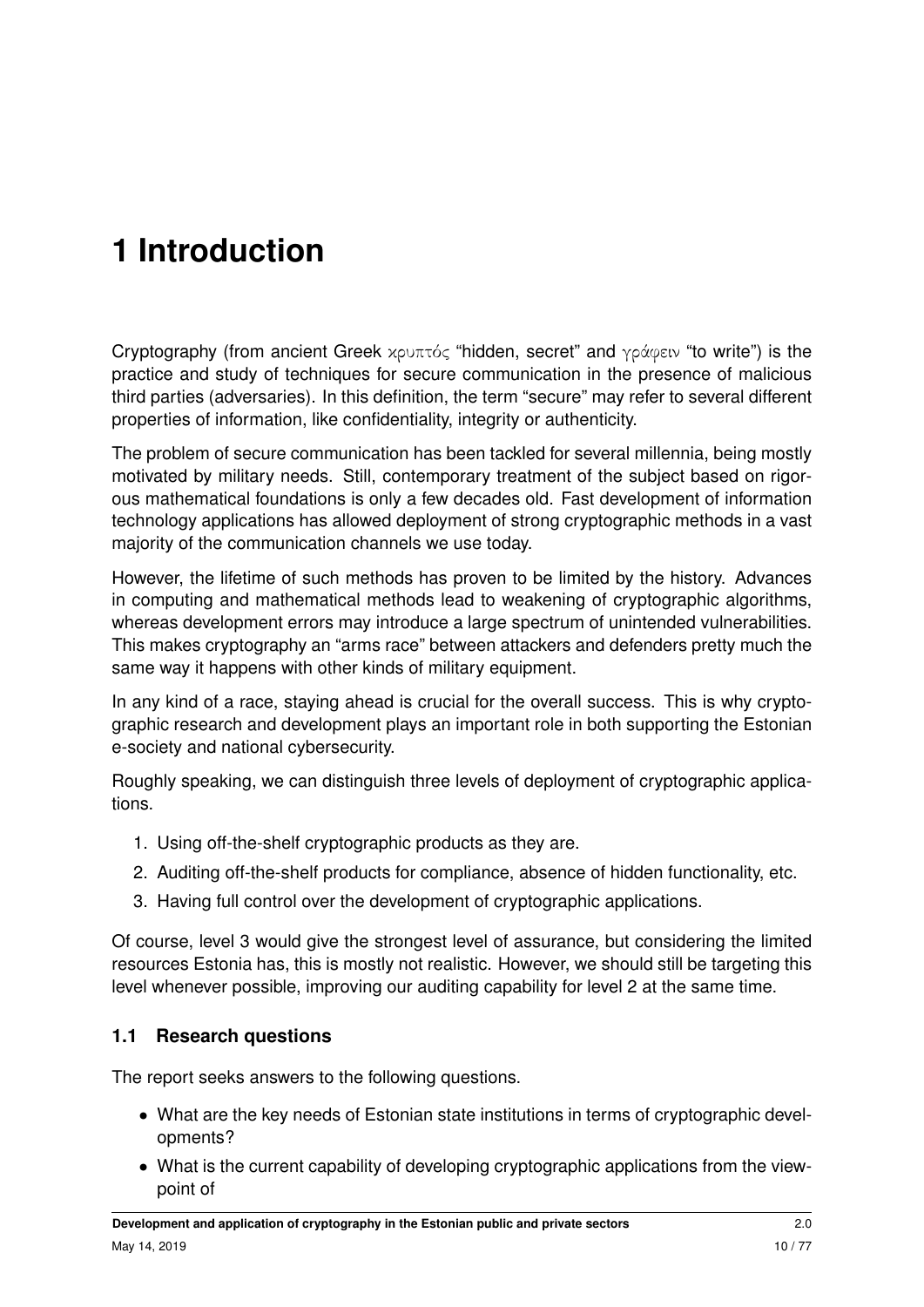- **–** private enterprises developing and certifying new cryptographic solutions,
- **–** public institutions procuring and deploying them,
- **–** educational system preparing specialists competent in cryptography?
- What would be suitable development models for cryptographic applications in Estonia?
- What are the required policy changes in Estonian public administration?

# <span id="page-10-0"></span>**1.2 Methodology**

The current research builds upon Michael Porter's well-established clusters framework for analysing the competitiveness of industries.

According to Porter, a cluster is "a geographically proximate group of interconnected companies and associated institutions in a particular field, linked by commonalities and complementarities" [\[70,](#page-75-0) [71\]](#page-75-1).

The key benefit of the clusters concept is that it brings together various elements of the business ecosystem that exists in a particular location, and links them with the economic performance of the whole national economy. Porter argues that it is the interplay between and co-ordination of the following four factors that determines the competitiveness of the industries and of the whole national economies:

- factor conditions characterise the availability, cost and quality main production inputs, including qualified labour, raw materials and infrastructure;
- demand conditions determine market dynamics, sophistication of end users, and economies of scale;
- related and supporting industries are about the availability and quality of the related component providers, manufacturing and support service providers, etc.;
- strategy, structure and rivalry relate to the way in which companies interact, and whether the market competition is about outperforming each other with superior products or lower costs.

Porter's clusters approach favours strongly creative free market competition. Often, nonetheless, governments act as important catalyst of the development of industrial clusters. They can stimulate early demand for advanced products, and foster the development and introduction of specialised factors, such as knowledge and new technologies. Also, the governments stimulate local rivalry of the competitors in introduction of new and even better products. Finally, chance events denote the idea that sometimes new exploitable market opportunities emerge as a result of completely unforeseen events (see Figure [1\)](#page-11-0).

Clusters are about industrial agglomeration and development of a location based strategy. Yet, no cluster or national economy operates in isolation in the modern globalised world. Quite the contrary, clusters are often part of larger cross-border or even global value chains that span across continents.

Therefore, the discussion of industrial competitiveness should also consider carefully the broader international context. Accordingly, when analysing the potential future economic opportunities, we rely on our own intelligent piggy-backing approach to the technology-led catching up in small countries [\[81\]](#page-76-1). This approach acknowledges that the main trends in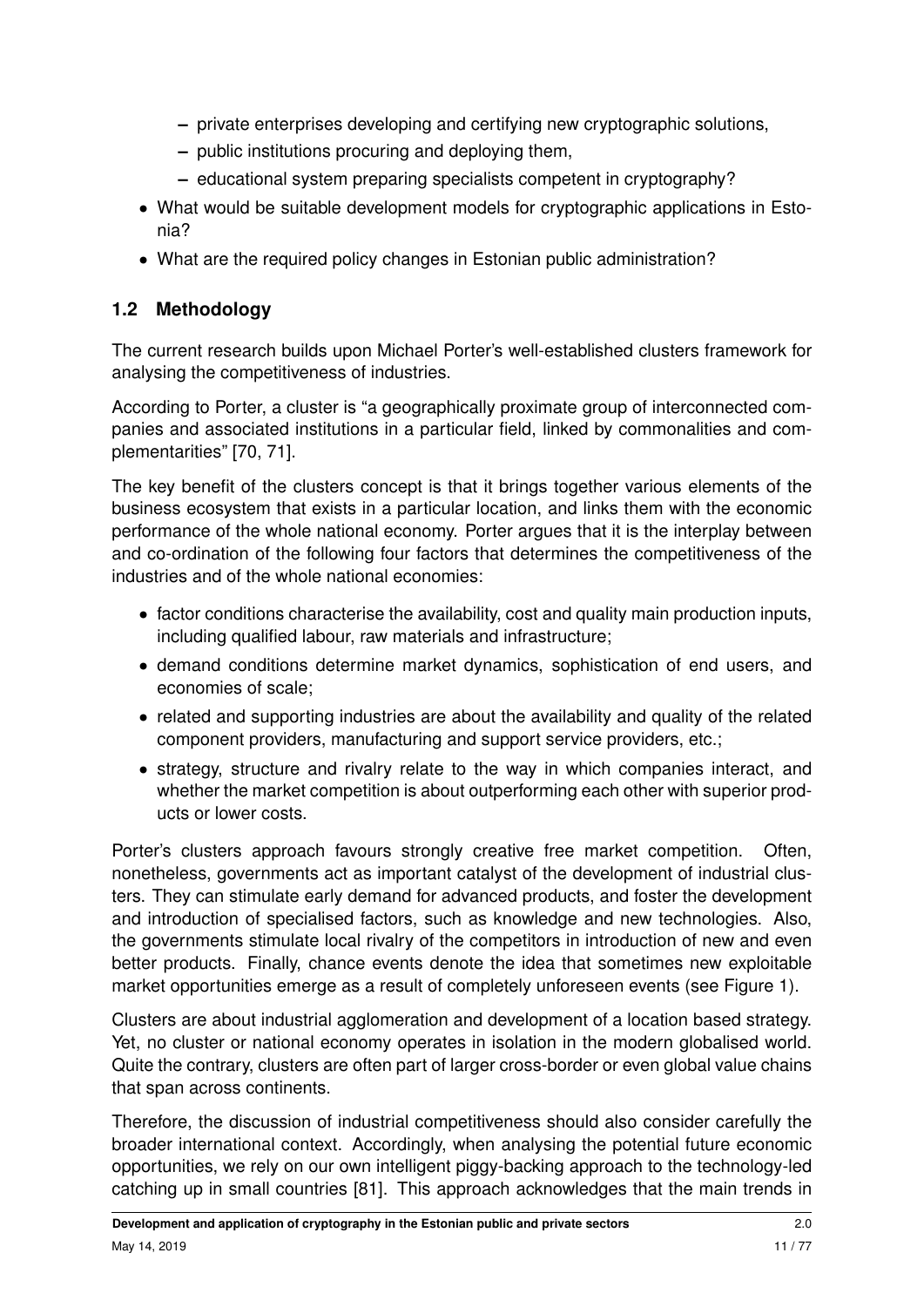<span id="page-11-0"></span>

Figure 1. Porter's diamond

the basic research and key technologies are, for the most part, established in the major advanced economies rather than in small catching-up countries.

In the intelligent piggybacking approach, priority setting for a catching-up strategy should carefully consider the following.

- Global technology trends are, for the most part, set in the larger advanced economies and characterise major future technological possibilities. In this respect, the technoeconomic paradigm [\[68\]](#page-75-2) offers an excellent framework for analysing the evolution of longer-term priorities in science and technology, and in global industrial dynamics brought about by the development and dissemination of new knowledge and technologies.
- Existing technological capabilities and industrial specialisation define the starting point(s) of any future development scenarios or roadmaps. Here a combination of Porter clusters approach [\[70\]](#page-75-0), the global-value-chains [\[38\]](#page-73-0), foreign direct investment and trade theory [\[28\]](#page-72-0) provide good starting points for analysing the existing industrial specialisation of a particular economy.
- Major domestic and international socio-economic challenges serve as an indication of likely changes in future market demand as well as decision points for the willingness of domestic actors to rethink their future production and innovation activities. Here, trend analysis and participatory foresight techniques such as scenario-writing, road-mapping, etc., can prove useful (see Figure [2\)](#page-12-1).

Timely take-up of disruptive new technologies allows relatively smaller players to outperform bigger established actors, who tend to become increasingly reliant on their ageing technology. The key questions in this context are: what new products or even industries are the emerging disruptive technologies likely to bring about, and how would it be possible to enter the related new markets in a relatively early phase?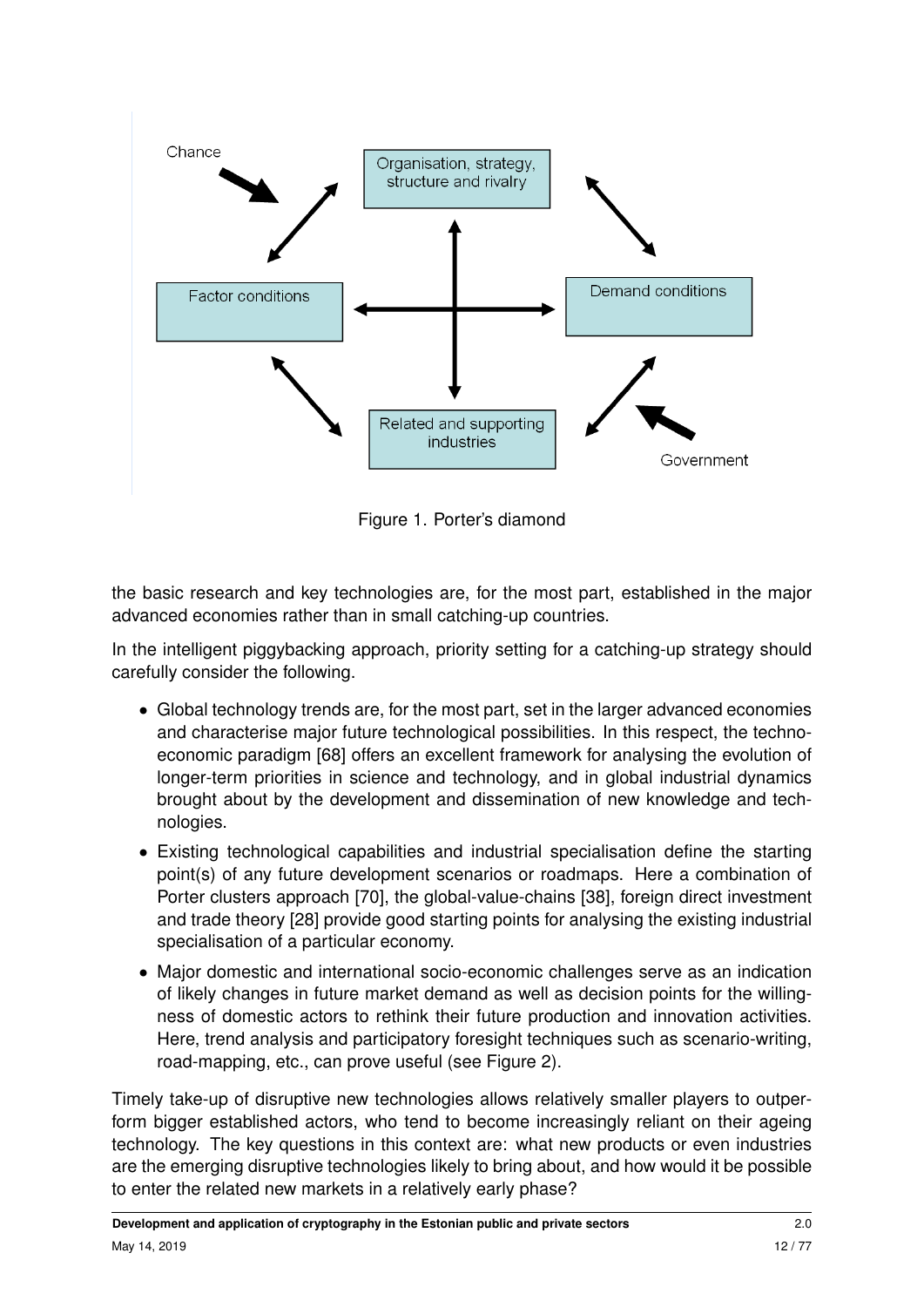<span id="page-12-1"></span>

Figure 2. Intelligent Piggybacking: A priority-setting analytical framework in the small catching-up economies

#### <span id="page-12-0"></span>**1.3 Data collection**

During the research phase of the project, we conducted interviews with the following Estonian governmental institutions, universities and private companies:

- Ministry of Defence,
- Ministry of Economic Affairs and Communications,
- State Information Agency (RIA),
- Ministry of the Interior,
- Police and Border Guard Board,
- Information Technology Department of the Ministry of Interior,
- Estonian Foreign Intelligence Service,
- Technical Regulatory Authority,
- Tallinn University of Technology (TalTech),
- Tartu University,
- Cybernetica,
- Aktors,
- Guardtime,
- Rangeforce.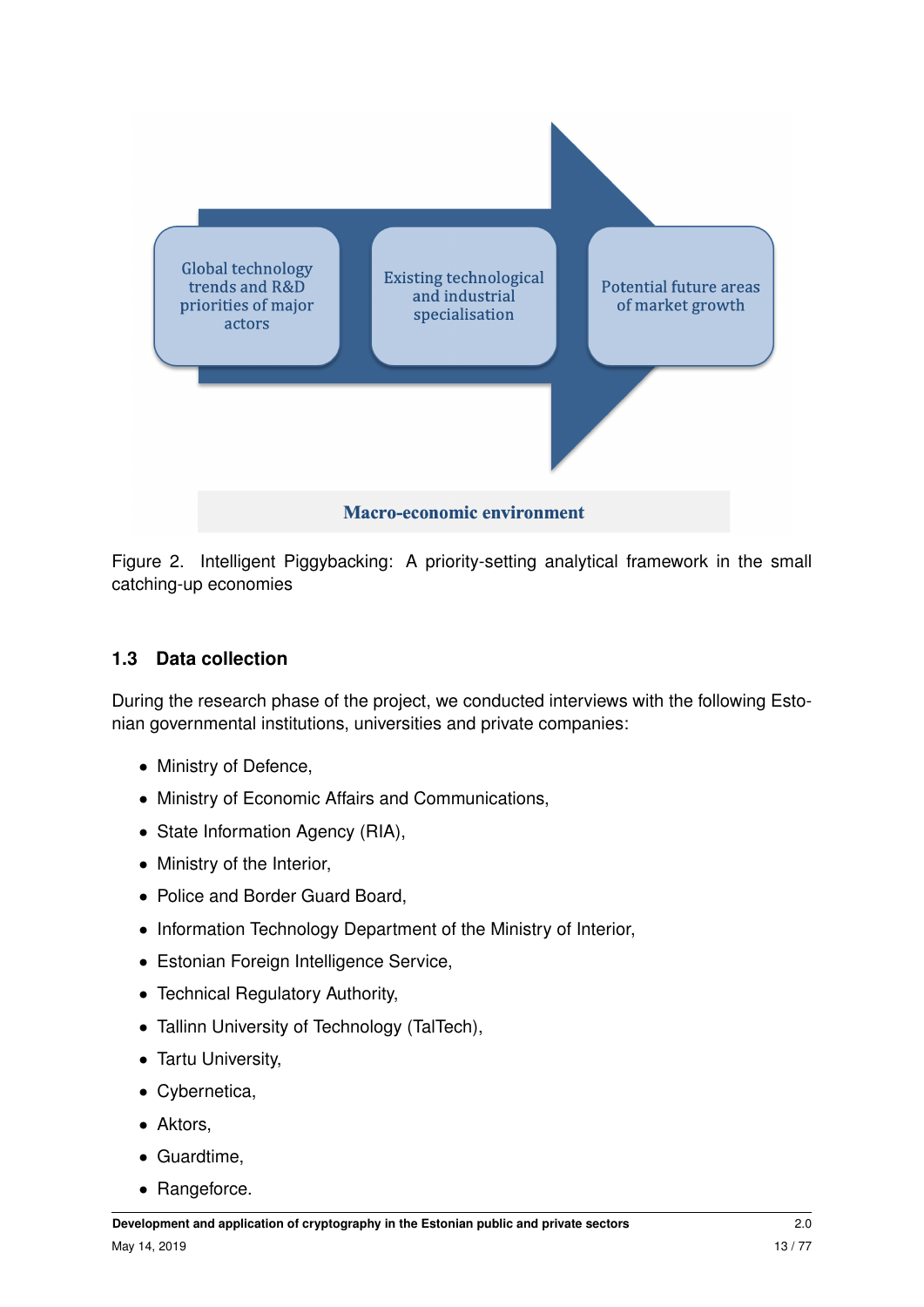Additionally, a scenario workshop, which brought together researchers, entrepreneurs and civil servants, was held for the discussion of future outlooks of the Estonian cryptographic developments on November 7th, 2018. As a part of this workshop, main external drivers that establish the context for the medium to long-term developments in Estonia were mapped. Participants of the workshop included:

- Mati Sepp,
- Jaan Priisalu,
- Rain Ottis,
- Uko Valtenberg,
- Priit Kleemann,
- Kirsti Melesk,
- Mait Heidelberg,
- Kati Korm,
- Jaak Vilo,
- Marek Metsalu,
- Kaur Virunurm.

For the financial analysis of the Estonian cryptography-related companies, respective data was obtained from the Estonian Business Registry.

There were also several other persons and organisations who contributed to this research with their comments and inputs. We would like to take the opportunity to thank everyone who made this report possible. Our special thanks goes to the members of the steering committee who helped to review and validate this research. The steering committee consisted of the following organisations:

- Ministry of Defence,
- Ministry of Economic Affairs and Communications,
- Ministry of the Interior,
- Police and Border Guard Board,
- State Information Agency,
- Estonian Foreign Intelligence Service.

In the following chapters, we outline and analyse disruptive and emerging technologies in the domain of cryptography. Thereafter, we map the state of the art of cryptographic development in Estonia, and outline domestic development needs and potential market growth areas. Finally, we propose a limited number of specific actions for increasing the competitiveness in the field of cryptography in Estonia.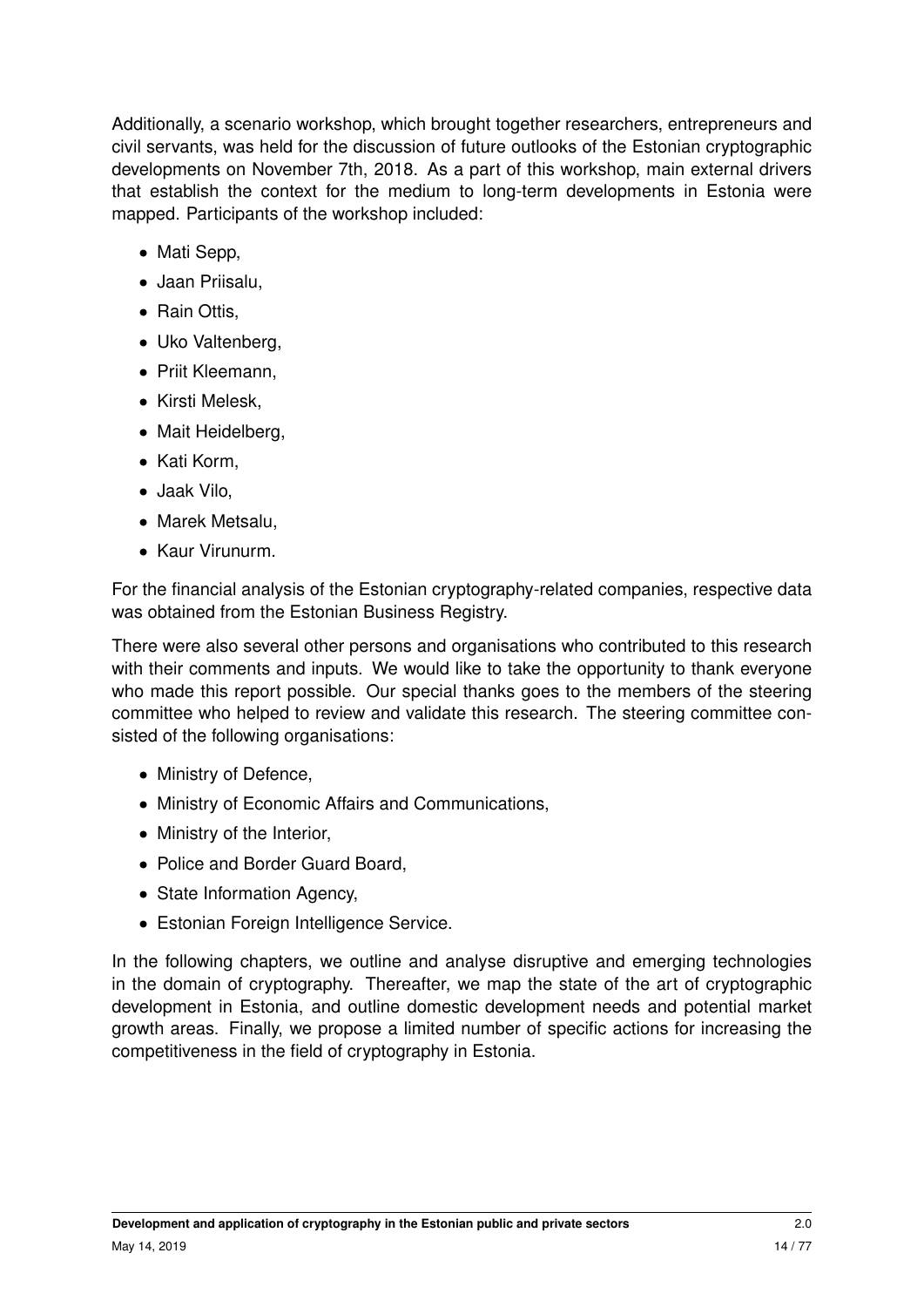# <span id="page-14-0"></span>**2 Disruptive and emerging technologies**

In this section, we list some technologies that were receiving special attention of research community at the time of writing this report. The list has been composed based on various Horizon 2020 calls [\[1,](#page-70-1) [2,](#page-70-2) [3,](#page-70-3) [4,](#page-70-4) [5\]](#page-70-5), US Department of Homeland Security Cyber Security Division projects<sup>[1](#page-14-2)</sup>, Intelligence Advanced Research Projects Activity (IARPA) programmes<sup>[2](#page-14-3)</sup> and personal experiences of the report authors.

For each technology, we describe what it does, what is its current state, and which strengths or weaknesses it has.

#### <span id="page-14-1"></span>**2.1 Post-quantum cryptography**

#### **Description**

Quantum computing is by far the most disruptive technology expected to cause a change in most of the cryptographic algorithms we use today. A quantum computer can potentially break most of the existing cryptography, so we need new algorithms that are able to survive this event. The development field of such algorithms is called post-quantum cryptography.

#### **History and Current State**

Proposed as a theoretical possibility already in early 1980s [\[15,](#page-71-0) [58,](#page-74-0) [34\]](#page-72-1), building a scalable universal quantum computer still remains a challenge. Estimates concerning when this would succeed vary greatly, with the most optimistic ones predicting already the period of 2025–2035 [\[12\]](#page-71-1).

Whether such an optimism is justified remains to be seen, but the research community seems to agree that implementing a quantum computer capable of breaking most of the contemporary asymmetric algorithms is only a matter of time. More details about quantum computing and its implications to cryptography can be found in reports [\[10,](#page-70-6) [11\]](#page-71-2).

In any case, global investment into quantum computing are remarkable. The U.S. is investing more than 1.2 billion USD in the period  $2019-2028<sup>3</sup>$  $2019-2028<sup>3</sup>$  $2019-2028<sup>3</sup>$  and China is building a 10 billion USD National Laboratory for Quantum Information Sciences<sup>[4](#page-14-5)</sup>. The European Union has launched its own 1 billion euro Quantum Flagship initiative for the next decade<sup>[5](#page-14-6)</sup>.

<span id="page-14-2"></span><sup>1</sup>https://www.dhs.[gov/science-and-technology/csd-projects](https://www.dhs.gov/science-and-technology/csd-projects)

<span id="page-14-3"></span><sup>2</sup>https://www.iarpa.gov/index.[php/research-programs](https://www.iarpa.gov/index.php/research-programs)

<span id="page-14-4"></span><sup>3</sup>https://fcw.[com/articles/2018/12/14/quantum-senate-bill-gunter](https://fcw.com/articles/2018/12/14/quantum-senate-bill-gunter.aspx).aspx

<span id="page-14-6"></span><span id="page-14-5"></span><sup>4</sup>https://www.popsci.[com/chinas-launches-new-quantum-research-supercenter](https://www.popsci.com/chinas-launches-new-quantum-research-supercenter)  $5$ [https://qt](https://qt.eu).eu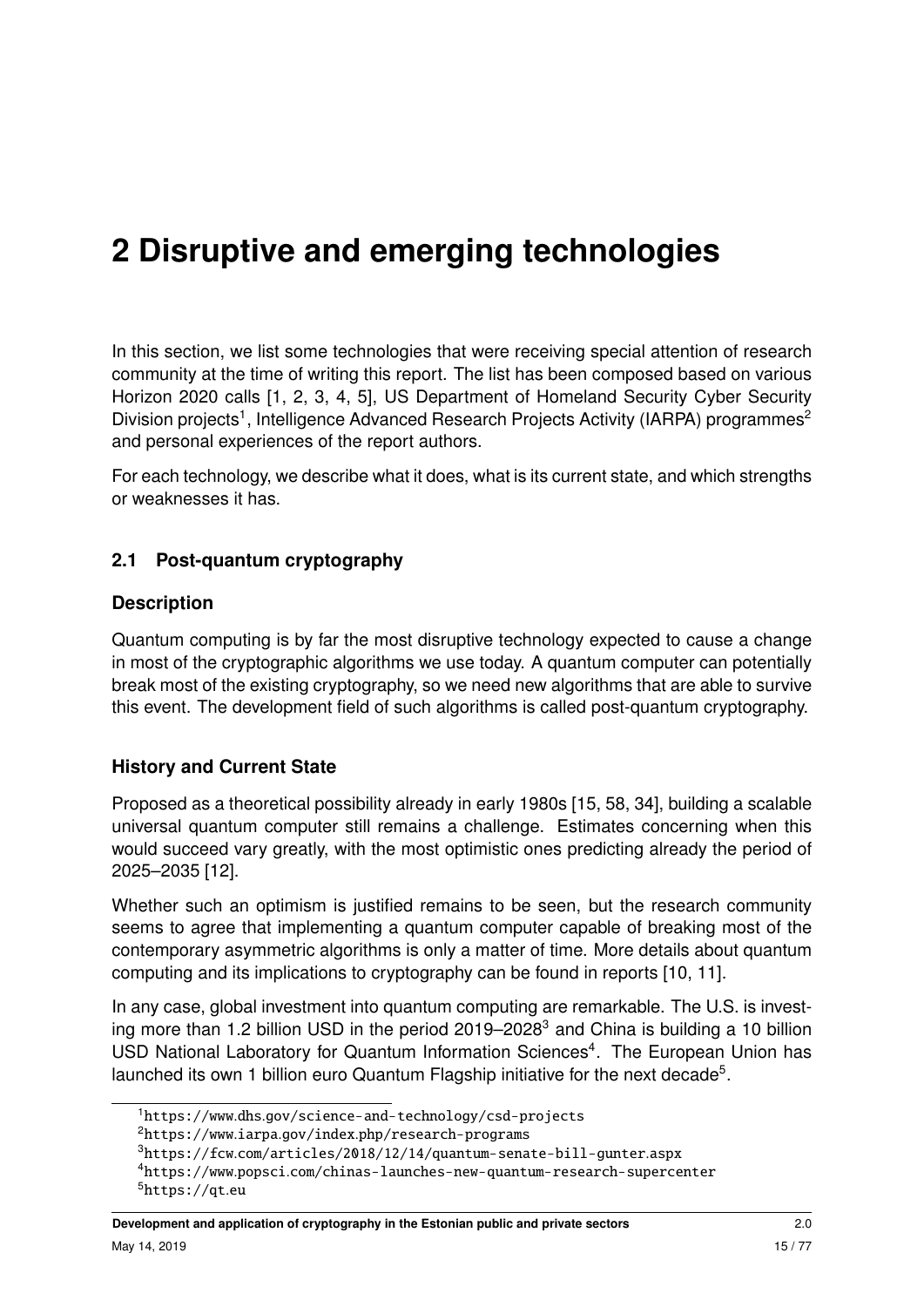At the time when quantum computers come, vast majority of today's computer applications will become insecure. Old cryptographic primitives require replacement, and someone needs to do it.

#### **Strengths and Weaknesses**

A major road block in the activity of replacing old cryptographic algorithms is the lack of standardised post-quantum primitives. The National Institute of Standards and Technology (NIST) of US issued a call of proposals in 2017. As a result, international research commu-nity submitted [6](#page-15-1)9 candidates for various asymmetric post-quantum primitives<sup>6</sup>. The First Post-Quantum Cryptography Standardization Conference only took place in April 2018, and NIST currently estimates that the first draft standards will be available some time between 2022 and 2024<sup>[7](#page-15-2)</sup>.

Despite this, several of the existing cryptographic libraries have forks or branches containing experimental implementations of quantum-safe algorithms [\[83\]](#page-76-2). As the NIST standardisation process continues, they can be expected to change and evolve significantly.

At the moment, none of the main Estonian cryptographic infrastructure components (eID solutions, web technologies used in e-services) is ready for the transition to quantum-safe algorithms. For example, the next generation of ID-cards will only have classical asymmetric cryptographic capabilities.

# <span id="page-15-0"></span>**2.2 Quantum key distribution**

#### **Description**

Quantum key distribution (QKD) is a technology that allows two parties (e.g. a client and a server) to exchange a key in such a way that security does not depend on the assumption that some mathematical problems are difficult to solve [\[56\]](#page-74-1). Instead, it relies on the assumption that the currently used mathematical model of quantum states indeed corresponds to physical reality. In the research community, the current understanding is that QKD is information-theoretically secure thanks to the the laws of physics.

### **History and Current State**

Quantum key distribution is not directly related to general purpose quantum computers, and for this technology we already have something that is actually working. The first reported quantum key distribution protocol was run in the beginning of 1990-s in a laboratory setting, where the distance between two parties was 32 cm [\[16\]](#page-71-3). The technology has evolved since that time, and nowadays it is possible to run the protocol through an optical fibre several hundred kilometres long [\[48,](#page-73-1) [17\]](#page-71-4). Moreover, the feasibility of satellite-based QKD has been demonstrated [\[53\]](#page-74-2), so there is a potential for making QKD possible globally.

#### **Strengths and Weaknesses**

In principle, QKD protocols could provide information-theoretically secure key exchange without using public key cryptography. This is good, as most of public key cryptography

<span id="page-15-2"></span><span id="page-15-1"></span><sup>6</sup>https://csrc.nist.[gov/projects/post-quantum-cryptography/round-1-submissions](https://csrc.nist.gov/projects/post-quantum-cryptography/round-1-submissions) <sup>7</sup>https://csrc.nist.[gov/Projects/Post-Quantum-Cryptography/Workshops-and-Timeline](https://csrc.nist.gov/Projects/Post-Quantum-Cryptography/Workshops-and-Timeline)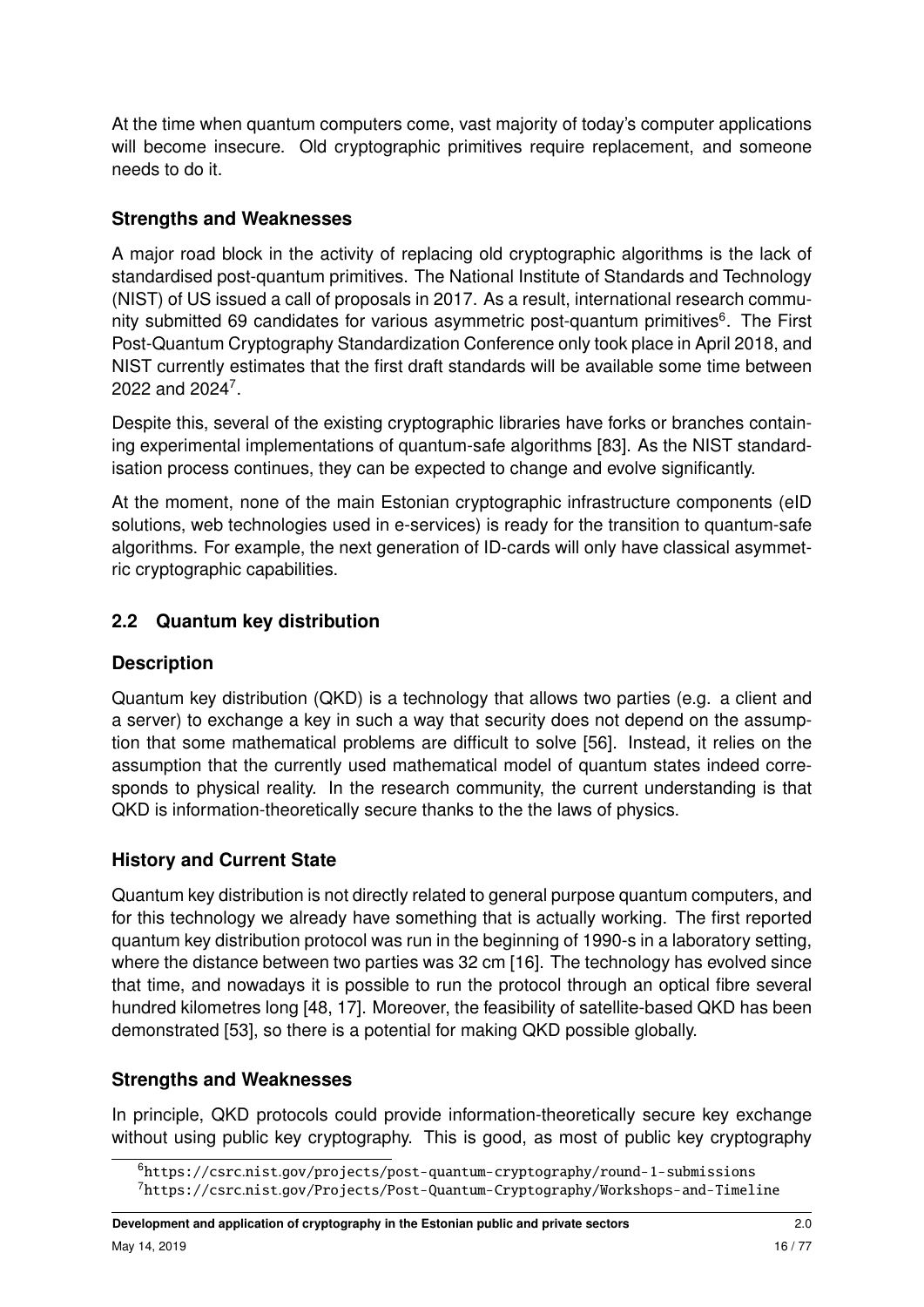would be broken by quantum computers, and for the rest there is no certainty that it will not be broken as well.

Currently, there are still problems with practicality of QKD. While the expected error can be quite small in theory, it is hard to achieve it in practice, as it is impossible to establish a fully isolated system, and there are always some unexpected measurements coming from the environment. The errors are smaller on shorter distances, for which it would be cheaper and easier to perform the key exchange e.g. using physical interaction. However, in small countries like Estonia, the currently achieved distance of 400 km [\[17\]](#page-71-4) could be meaningful.

While QKD protocols are relatively simple and nice, exchanging a pair of keys between two parties is not enough by itself. For example, in reality, the parties require authentication before the key exchange. Since the goal of QKD is to remove public key cryptography, the authentication should also not rely on it (or at least be used in a justified way like remaining unbroken for a sufficiently long period [\[56\]](#page-74-1)). This needs additional tricks and requires more thorough planning of being arranged in practice, e.g. on a e-government level.

# <span id="page-16-0"></span>**2.3 Electronic identity**

### **Description**

Strong electronic identity has been one of the core success factors in the development of Estonian e-society. Essence of the notion of identity is deeply philosophical and we won't go in there in this report, but some of the key points relevant for the Estonian context are the following.

- There exists an up-to-date Population Registry. Every citizen or resident having a record in the Population Registry also has a unique Personal Code.
- The Personal Code is universal across all the other registries, too, and can be used to link queries.
- Estonian citizens and residents have been provided with strong cryptographic tokens (ID-cards, mobile-ID, Smart-ID), allowing to authenticate oneself to e-service providers and give digital equivalents of hand-written signatures.

### **Strengths and Weaknesses**

Turning a strong digital identity (like the one used in Estonia) into an international technology has proven to be quite challenging. One of the reasons is that Personal Codes are in many societies perceived as an enabler of mass surveillance or other kind of governmental violation of citizen rights and privacy. Another reason may be that there are several competing digital identity providers, none of whom is able to cover the whole population and as a result usefulness is all of the identity solutions is limited.

One way or another, state of the art in many countries seems to be that there are several partial identity solutions which sometimes need federation, but this can happen only to the extent privacy regulations or business interests allow it to.

An interesting application domain of electronic identity is federated data analysis. This applies to settings where one needs identities to combine personal data from several sources in order to make policy decisions based on aggregated analysis results. In this case, secure computation methods may be used, respecting the data subjects' privacy (see Section [2.4\)](#page-17-0).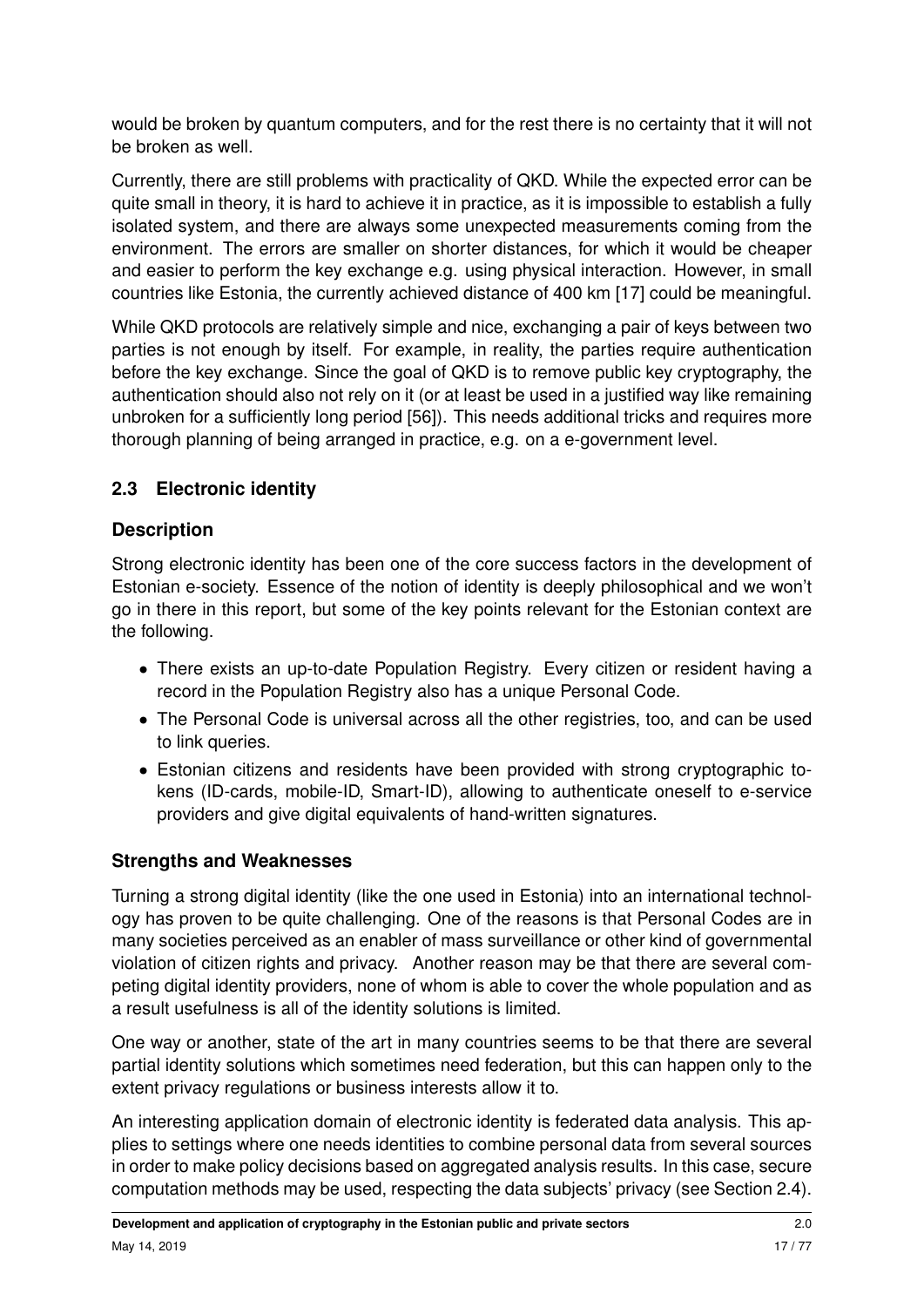Another aspect of digital identity is the one of advanced digital tokens. Until recently, there were only two officially recognised tokens in Estonia (ID-card and mobile-ID) both relying on foreign platform vendors. As the control over foreign platform providers is limited, information about potential vulnerabilities may be delayed, and the choice of solution strategies may be very narrow (as was clearly seen in the ROCA case in 2017). In case of mobile-ID, an additional problem is that the keys are generated outside of the chip [\[8\]](#page-70-7).

During the time of writing this report (fall 2018), a third, locally implemented cryptographic identity token Smart-ID received Common Criteria certification, giving it a Qualified Signature Creation Device status and making signatures given by it legally equivalent to those of ID-card and mobile-ID.

# <span id="page-17-0"></span>**2.4 Secure computation and privacy-preserving (big) data analysis**

### **Description**

Secure computation and privacy-preserving data analysis allow to compute some aggregated statistics on data without letting anyone learn anything else about the data from which these statistics were computed.

# **History and Current State**

The World's economy is moving fast towards being more and more data-centric. With eservices growing both in numbers and in volumes, the information about the users and their behaviour piles up almost automatically and it makes a lot of sense to make use of it. When done right, citizens can benefit a lot from better informed governmental policy decisions and personalised commercial services.

However, there is a darker side to this development. While analysing large sets of personal data, it is very easy to breach privacy of individuals and perhaps even start manipulating with them in ways not universally accepted in the society (just recall the recent Cambridge Analytica and Facebook scandal<sup>[8](#page-17-1)</sup>).

Striking a balance between individual privacy and societal good is not always easy. In EU, there is the General Data Protection Regulation (EU) 2016/679 (GDPR) in force, but it only specifies the legal framework of do-s and don't-s (mainly don't-s). GDPR itself does not recommend and specific compliant software products, but they need to be created by someone. Even in many (maybe even majority) of non-EU-countries, the conflict between personal privacy and the need to use data for informed decision making is acknowledged and solutions are being searched for.

A possible way to resolve the conflict of individual privacy and societal good is to use secure computation. The first works related to privacy-preserving computation started emerging in the late 1970-s and early 1980-s (e.g. papers by Shamir [\[76\]](#page-75-3) and Yao [\[86\]](#page-76-3)). At those times, applying secure computation to big data would have been infeasible due to excessive performance penalty on the originally proposed methods. By today, both the methods and the machinery to run them on has been improved a lot, making privacy-preserving big data analysis a possible.

<span id="page-17-1"></span><sup>8</sup>https://en.wikipedia.[org/wiki/Facebook-Cambridge\\_Analytica\\_data\\_scandal](https://en.wikipedia.org/wiki/Facebook-Cambridge_Analytica_data_scandal)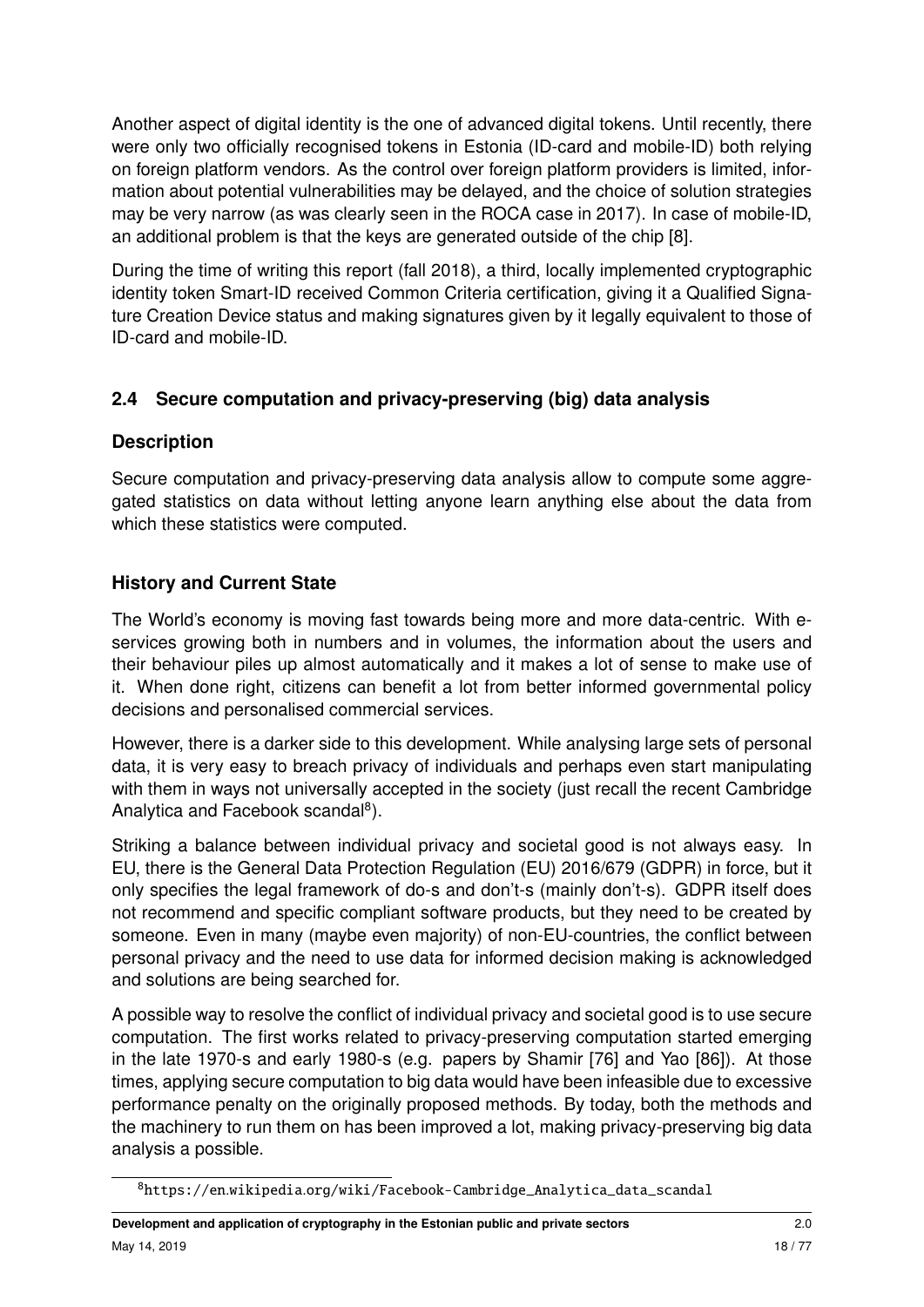# **Categories, their Strengths and Weaknesses**

There are several methods for privacy-preserving data analysis currently actively developed around the world, all with their own specific strengths and weaknesses.

- **Fully homomorphic encryption** is a technique that, in principle, allows computation outsourcing to a completely untrusted environment. However, it comes with a significant performance drop which currently makes it unsuitable for even moderately-sized datasets.
- **Secure multi-party computation (SMC)** enables data processing by a group of semi-trusted agents. Privacy is preserved as long as not too many of the agents behave too maliciously. Performance of SMC techniques has improved a lot in recent years, and pilot studies with relatively large datasets have been performed. However, SMC typically requires non-standard setup and security assumptions (e.g. threshold trust) that are not always straightforward to implement.
- **Trusted execution environments (TEE)** are hardware products that offer certain data protection mechanisms while operating as parts of generally untrusted setups. The prime example in this category is Software Guard eXtensions (SGX) by Intel, providing also a capability of remote attestation of the applications running in it. On the other hand, one has to trust Intel and there are still side-channel attacks known against SGX. Also, setting SGX up and producing applications for it is non-trivial.

# <span id="page-18-0"></span>**2.5 Radio frequency protocols**

### **Description**

Contactless cards and applications have become integral parts of our everyday lives. We use them to open the doors and cars, take public transportation, prove our customer loyalty and even make payments. Speed and convenience at what this all happens is the key success factor behind wide-spread acceptance of contactless technology.

### **Strengths and Weaknesses**

There are several aspects of Near Field Communication (NFC) protocols that make them more vulnerable compared to, say, chip-and-PIN solutions. First, NFC cards and tags typically come without an on-board power source (who would like to change the batteries on their door cards?). This severely limits the selection of cryptographic primitives available on NFC platforms. As a result, rather resource-consuming asymmetric cryptography is not available on commodity tags, making use of strong authentication protocols impossible. Vendors of these platforms have invented a number of ad hoc solutions, all of them having issues of some kind [\[10\]](#page-70-6).

Quite probably the vendors themselves are well aware of the potential problems, so as one precaution they are trying to hide the protocols. This has been proven to be a poor strategy on numerous occasions [\[10\]](#page-70-6). However, security by obscurity is still a popular approach that should raise an alarm among the users. The prime example are contactless payments, the cryptographic protocols of which have never been publicly released.[9](#page-18-1)

<span id="page-18-1"></span><sup>&</sup>lt;sup>9</sup>This claim reflects the state of knowledge of one of the authors of this report. He has made numerous attempts of obtaining a cryptographic description of contactless payment protocol from various sources, but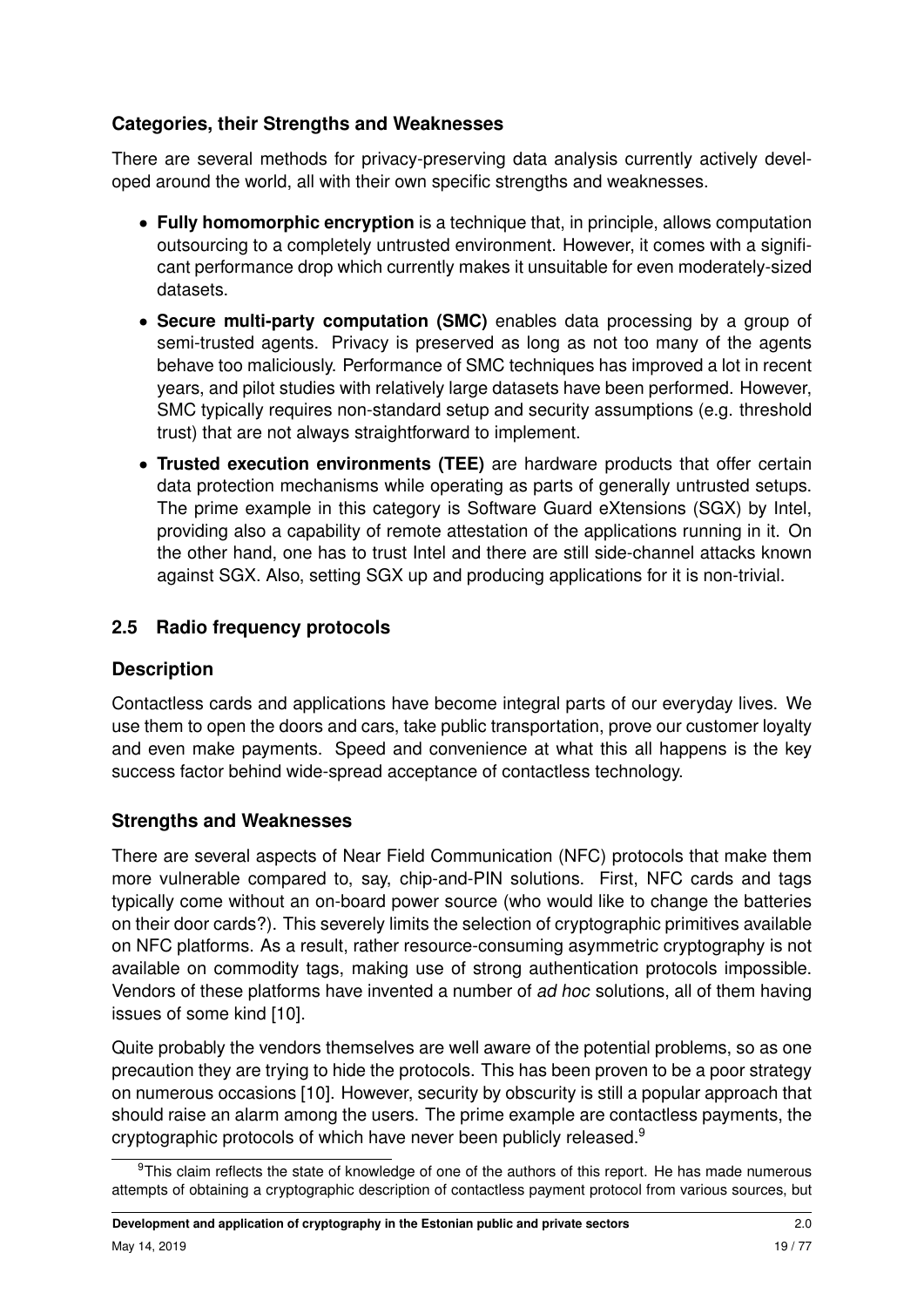It is unlikely that Estonia will have its own NFC chip manufacturer. However, product developers are there (e.g. for public transport ticketing system). They need consultancy in cryptographic protocol analysis (even though they sometimes ignore this need); see Section [2.7.](#page-20-0)

# <span id="page-19-0"></span>**2.6 Internet of Things / cryptography in limited environments**

#### **Description**

The term Internet of Things (IoT) is a paradigm of communication, in which everyday devices (things) have sensors to collect data, network connectivity to communicate, and sometimes actuators to take action. IoT application domains include household devices, transportation, manufacturing, supply chains, healthcare, agriculture, city management, etc.

### **History and Current State**

The concept of ubiquitous computing was given in the early 1990s by Mark Weiser [\[84\]](#page-76-4), proposing the idea of integrating computers seamlessly into the world at large. In recent years, IoT is becoming deeply interwoven into our daily lives by automating our homes, routine work, and personal tasks. IoT is envisioned to extend network connectivity to almost every useful physical object. There is an opinion that IoT will play a leading role in shaping the destiny of humanity in the near future [\[75\]](#page-75-4).

#### **Functionality**

An IoT device often has poor computational resources and limited energy supply. Data collection, computation, and communication need to consume as little energy as possible. In some cases, heavy computations can be delegated to a cloud, so that the device does not have to consume its own energy. However, since a device often collects and processes sensitive data, privacy is an issue. A device should be able to establish secure and reliable communication with the other devices, which in turn requires energy, even if the device itself does not need to perform any other heavy computations. In general, an IoT device should support the following functionalities:

- unique identifiability,
- sensing the environment,
- communication,
- data storage and analytics.

Some advanced properties like dynamic self-adaptation or intelligent decision-making capability may be required from a device.

has systematically failed. He will be happy if a reader of this report will be able to refer him to the correct source. If this is the case, please use the contact information provided in the front matter of this report to contact the authors.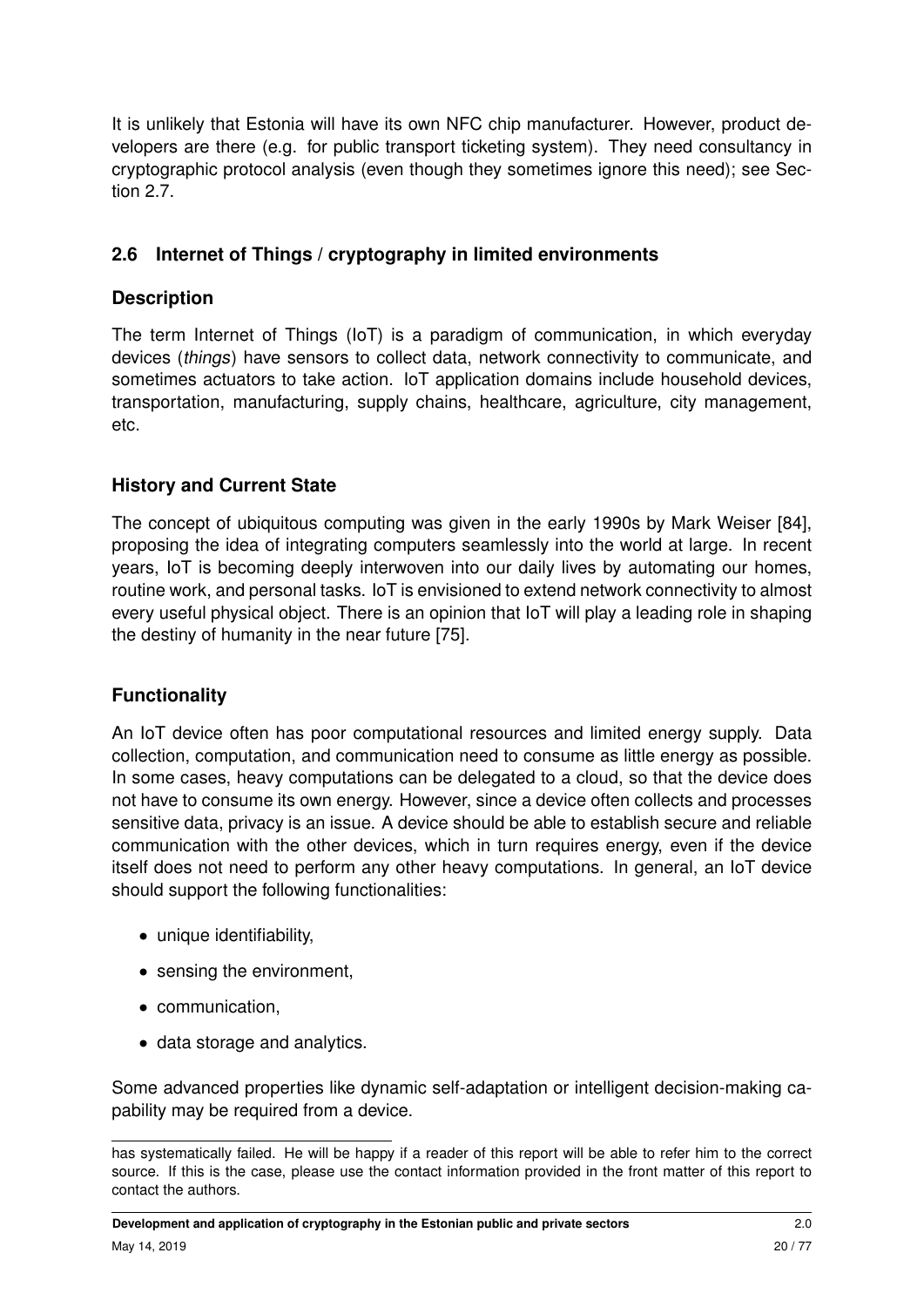### **Strengths and Weaknesses**

Wide distribution and openness of IoT objects makes them an ideal target for attackers. The fast growth of IoT services led to deployment of many vulnerable and insecure nodes, which may pose a threat to the other, non-compromised nodes in the system. Therefore, detection of malicious activity and forensics are of extreme importance for IoT networks. Data mining tasks such as evidence identification, collection, and analysis, are among important research fields.

From the general infrastructure point of view, an interesting task is developing compact software blocks that would be useful for different types of IoT. The main issue of IoT devices is their computational weakness, and more efficient protocols are always welcome. The survey [\[75\]](#page-75-4) lists some issues of the current solutions in IoT field.

- Authentication schemes designed for specific IoT scenarios are not able to protect against all possible threats associated with them.
- There is need for lightweight key management and revocation schemes that would be appropriate for different IoT application domains.
- Existing schemes often lack proofs of their viability (whether energy consumption is acceptable in practice) and have limited security guarantees.
- There is need to investigate the fate of existing lightweight cryptographic schemes for securing IoT devices in the era of quantum computing.
- There is need to develop more reliable and resource efficient nanoelectronic security primitives.

### <span id="page-20-0"></span>**2.7 Cryptographic protocol analysis**

### **Description**

The goal of cryptographic protocol analysis is to verify whether a certain protocol (e.g. TLS) indeed satisfies the security properties that it is assumed satisfy. Hence, it has potential use in protocol certification (see Sec. [4.4](#page-42-0) for more details).

### **History and Current State**

Attempt to ground security analysis of protocols on rigorous mathematical foundations started in early 1980's [\[27\]](#page-72-2). Technically, it is difficult to work directly with the program source code, so the protocol is modelled on a more abstract level, and some mechanism is applied to verify whether the model satisfies certain properties. This can be done using different formal verification techniques, and numerous tools for automated protocol analysis have emerged (e.g. ProVerif<sup>[10](#page-20-1)</sup>, EasyCrypt<sup>[11](#page-20-2)</sup> and Tamarin<sup>[12](#page-20-3)</sup> just to name a few). Nowadays, all existing protocol analysers still have their limitations, and are more academic prototypes rather than ready-to-use tools. Nevertheless, they can be used to prove security or find vulnerabilities in some real protocols. For example, the Needham-Schroeder public-key protocol was believed secure for 17 years before a flaw was discovered in it. This flaw can be found by applying formal methods of protocol analysis [\[13\]](#page-71-5).

<span id="page-20-1"></span><sup>10</sup>http://prosecco.gforge.inria.[fr/personal/bblanche/proverif/](http://prosecco.gforge.inria.fr/personal/bblanche/proverif/)

<span id="page-20-2"></span><sup>11</sup>https://github.[com/EasyCrypt/easycrypt](https://github.com/EasyCrypt/easycrypt)

<span id="page-20-3"></span><sup>12</sup>[https://tamarin-prover](https://tamarin-prover.github.io/).github.io/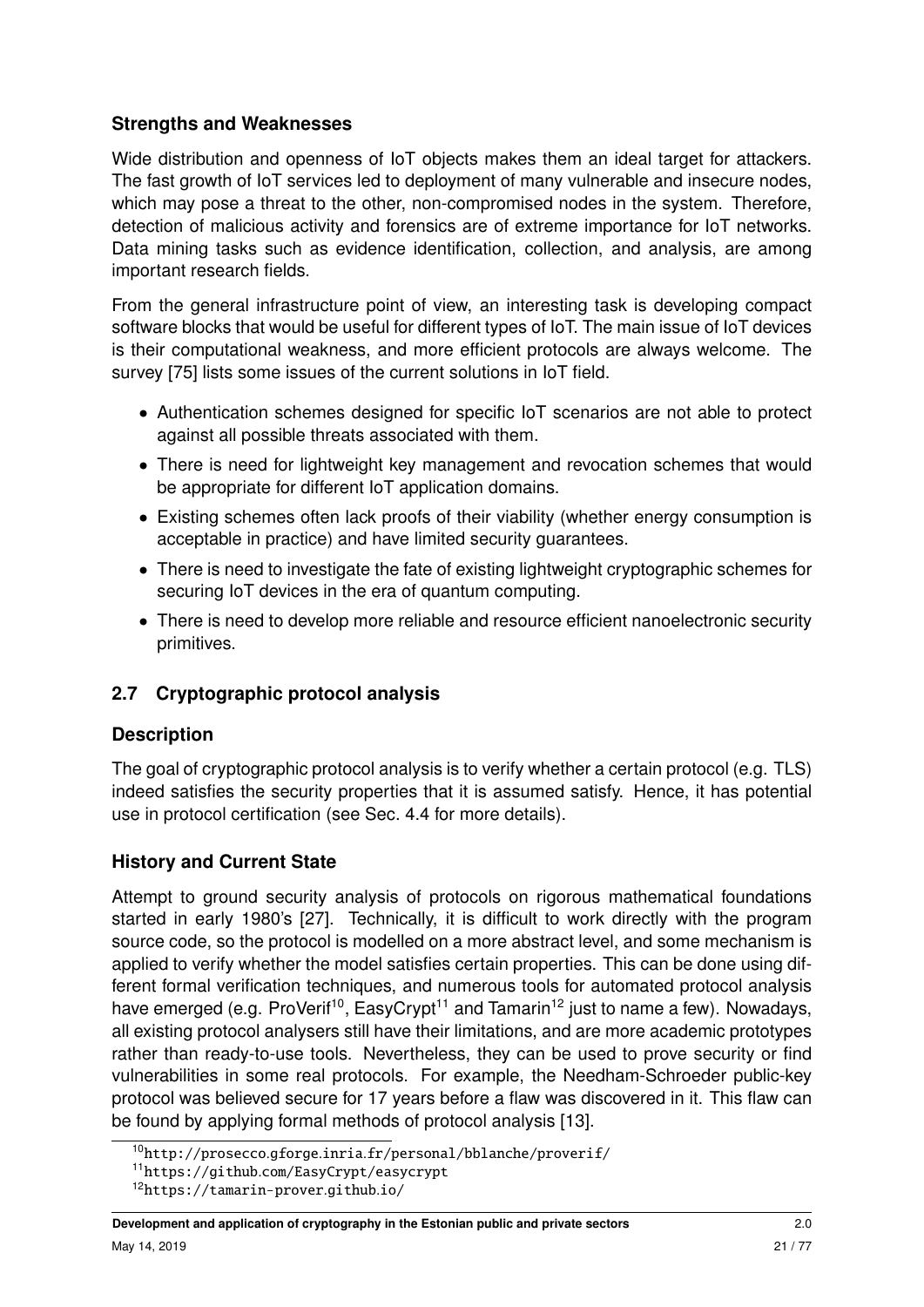# **Categories, their Strengths and Weaknesses**

There exist two main approaches to protocol modelling (see e.g. [\[27\]](#page-72-2)).

- **Symbolic approach** assumes that the transmitted messages are of certain form. It treats cryptographic primitives as perfect and does not take into account e.g. probabilities of guessing. Nevertheless, it fully models interactions of parties and supports algebraic properties of the primitives. It is relatively easy to model protocols in this way, and the verification can be fully automatised (although support of algebraic properties has certain limitations [\[49\]](#page-74-3)).
- **Computational approach** allows messages to be arbitrary bit strings, which is more realistic. It also takes into account probabilities. It is generally acknowledged that security proofs in this model offer powerful security guarantees, but the proofs may become too long even for smaller protocols. Automating such proofs is a very complex problem. There do exist some proof assistants, but they are quite hard to use, and it is even hard for an independent auditor to verify whether the protocol has been modelled correctly in the first place.

In both approaches, we need to know the answer to the question which properties does the protocol have to satisfy? It does not make sense simply to state that "a protocol has to be secure" without specifying what it means to be secure. Formally specifying an intuitive notion of security is sometimes highly non-trivial. For example, when modelling a key establishment protocol, it is not sufficient to verify that the attacker cannot learn the key that the parties exchange. We also need to check whether two honest parties indeed agree on the same key, and whether the attacker may tamper with the key in any way, e.g. force parties to use a key from some earlier protocol session.

# <span id="page-21-0"></span>**2.8 Challenges to Long-Term Protection of Systems**

### **Description**

Measures that made systems sufficiently protected yesterday are not necessarily safe today or in future. Understanding new threats, introducing new protection measures, revisiting the principles of system engineering, as well as designing a suitable legal framework are all important challenges today. This introduces the need for long-term cryptography.

### **History and Current State**

Cryptography has a central role in the protection against many types of potential attacks against today's systems, but on the other hand, cryptographic attributes need protection against ageing effects related to the growing computational resources available to attackers, including possible creation of quantum computers in the future. Some examples of eventually broken cryptography can be found e.g. in the overview by Buchmann et al. [\[19\]](#page-71-6).

For example, in 1978 when the RSA cryptosystem was proposed, the authors originally suggested having 200 decimal digit modulus for long-term security [\[72\]](#page-75-5). However, the first official factoring of a 200-digit number happened in 2005, even without using a quantum computer. Numerous cryptographic hash functions have already been broken, and new vulnerabilities are continuously being announced.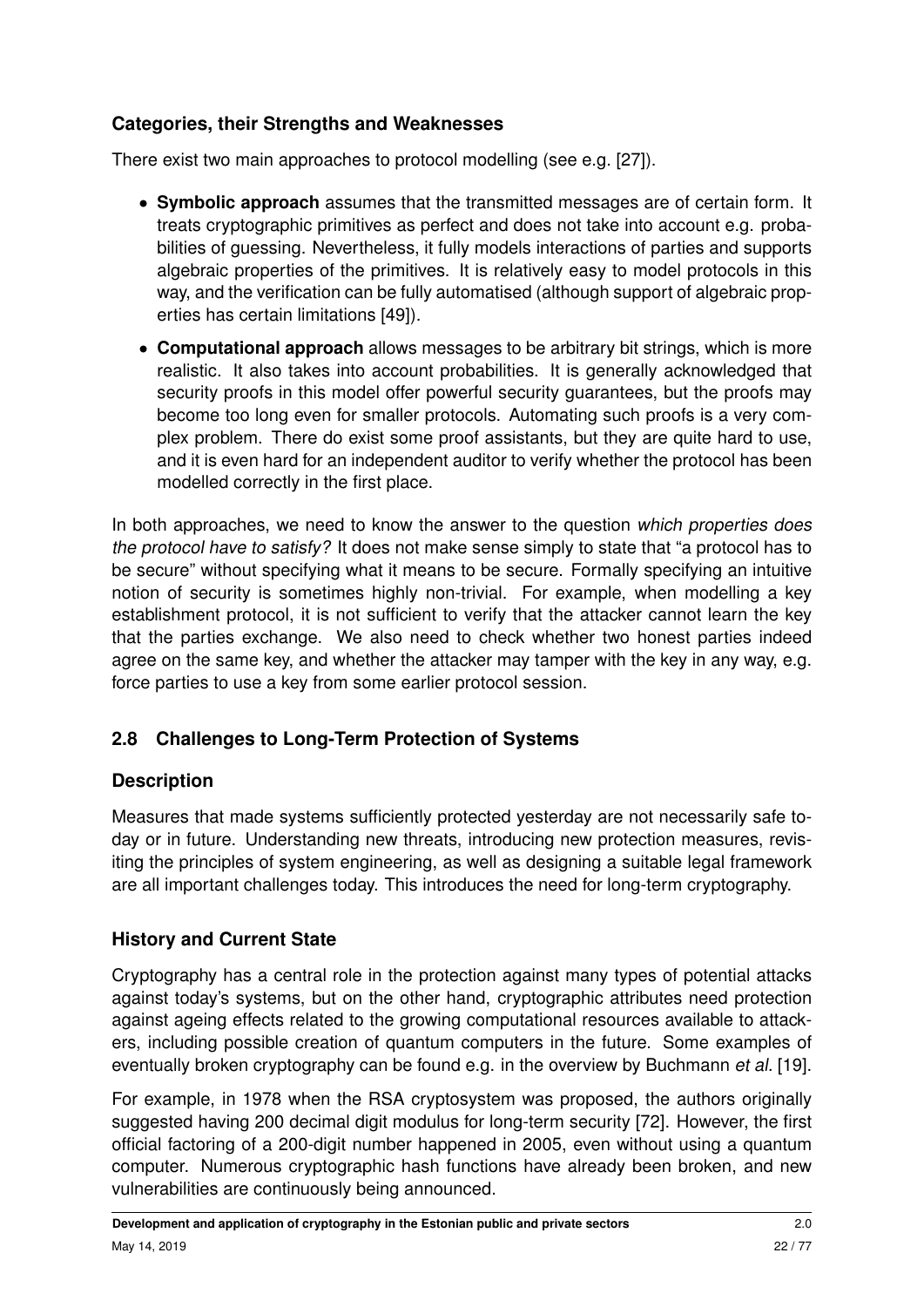Long-living systems must be flexible enough to enable the change of cryptographic schemes in use. For example, one possible challenge is to change the hash functions used in today's block-chains in case they become too weak.

### **Categories, their Strengths and Weaknesses**

#### Reconfigurable Cryptography

The idea of reconfigurable cryptography was first proposed by Hesse, Hofheinz and Rupp in 2016 [\[45\]](#page-73-2). Reconfigurable cryptographic schemes have long-term and short-term public and secret keys. Long-term keys are generated once for each user, and the long-term public key is published.

Short-term keys are derived from long-term keys and a publicly available information, which in the cryptographic model is represented as a common reference string (CRS). Short term keys are used in actual operations. If short-term keys become insecure, only the CRS needs to be updated. As long-term keys are used only for deriving short-term keys (based on the CRS) and are not used in actual operations, they can be kept off-line at a secure storage.

Reconfigurable cryptography is a very promising research line, the results of which will certainly be used in the cryptographic schemes of the near future. However, this approach still assumes that the overall scheme does not break and the long-term keys stay secret. In practice, even the reconfigurable cryptographic schemes may broken and the long-term keys may become insecure. Therefore, reconfigurable cryptography alone does not solve all long-term security issues.

### Long-Term Security Models

The currently used cryptographic schemes are not designed to fulfil the requirements posed to archival documents. As the cryptographic attributes of long-lived documents will almost certainly break during the documents' lifetime, there have to be procedures for renewing the cryptographic attributes in a way that preserves the evidentiary value of the documents. Such a renewal procedure for digitally signed documents and time stamps was proposed by Bayer, Haber and Stornetta in 1993 [\[14\]](#page-71-7). However, they did not even try to formally prove the security of the renewal scheme.

Comprehensive security analysis and general theory for long-term security and the renewal procedures is still missing. In [\[36\]](#page-72-3), the existing security models for long lived systems are discussed and a new model that allows to formally analyse timestamp-based long-term integrity schemes is proposed.

One of the most important issues in modelling long-term security is the need to model human ignorance, i.e. the fact that, from time to time, new and more efficient attacking methods are discovered. In the classical model, the strength of a cryptographic primitive does not change over time, which is clearly not the case in practice. In view of this, Buldas, Geihs and Buchmann [\[20,](#page-71-8) [21\]](#page-71-9) proposed a new computational model, where adversaries can "learn" new attacking algorithms over time. In the new model, it was possible to present a formal security proof of the renewal scheme. The security proofs were provided in the model that contains ideal components. Proofs in the plain model are still missing.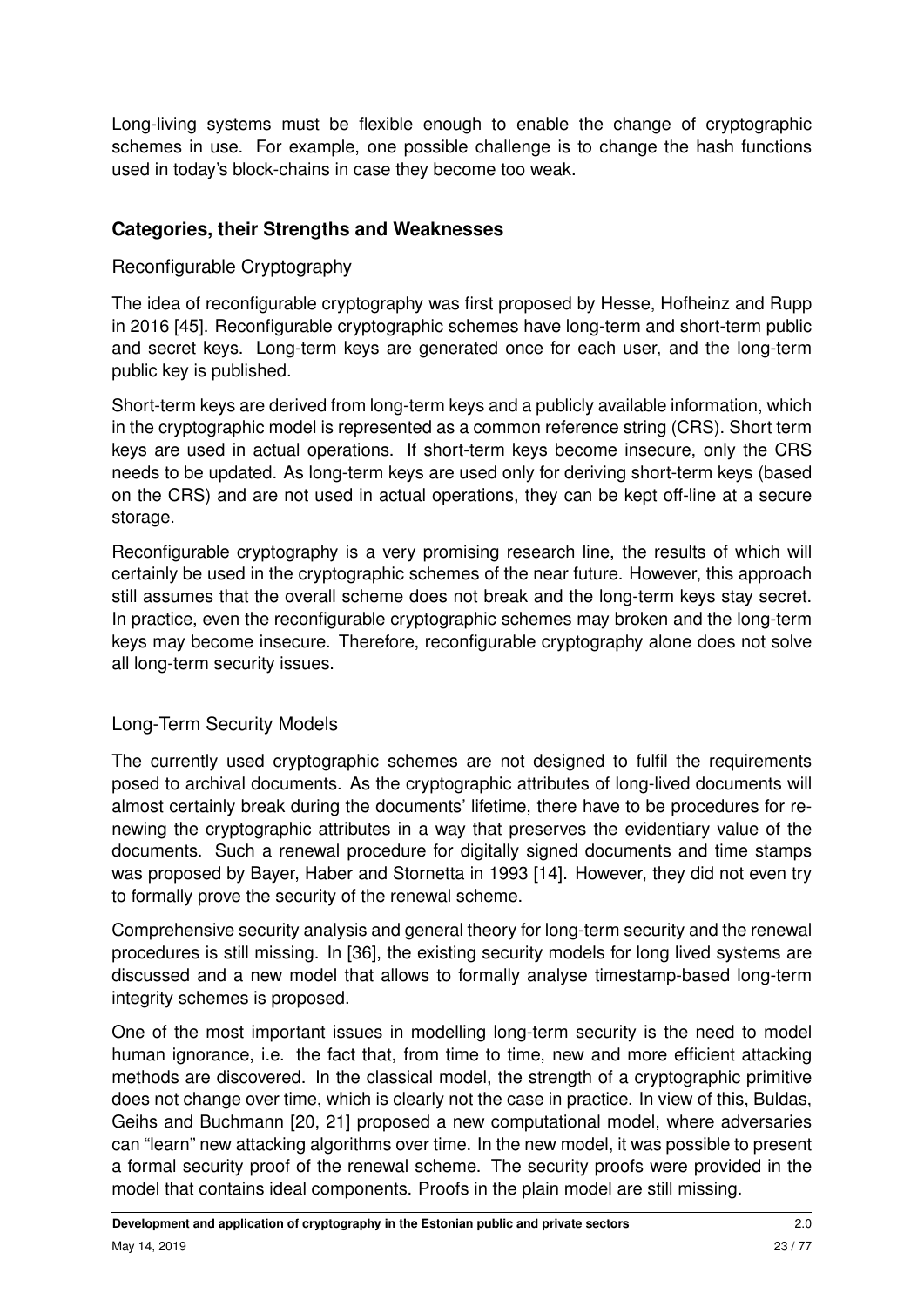Correct modelling of the ageing effects of cryptography is a very important practical research topic, as the theory of long-term security provides a basis of constructing long-term secure IT-applications.

#### Long-Term Secure Storage

The design of proper archival storage mechanisms of long-lived data is crucial for practical long-term security. Not much research has been done in this area, though it is of great importance, especially in the context of e-government systems of the leading IT-countries like Estonia.

In [\[18\]](#page-71-10), Braun et. al. proposed the LINCOS long-term secure storage system, the first system that protects long-term integrity, authenticity and confidentiality at the same time. Later, Geihs, Karvelas, Katzenbeisser and Buchmann [\[37\]](#page-73-3) proposed a variation of LINCOS called PROPYLA: a system that also ensures that no information is leaked to the storage servers due to the data access patterns.

#### Design for Long-Term Security

The central question of this line of research is how to design critical IT-systems, such as e-government system and databases, as well as their components (like PKI, ID-cards, signature devices, block-chains) in a flexible and fault tolerant fashion. The ultimate goal is developing systems in such a way that even if the cryptographic components break, they can be replaced without stopping the whole system. We learned from the Estonian IDcard crisis of 2017 that there is much room for improvement in the fault-tolerant design of e-government systems.

Nowadays we witness the development of numerous block-chain systems some of which are intended to use for a long period of time. However, almost no research has been conducted on the long-term security of block-chains. For example, how to proceed if the hash functions that the block-chains rely on will be broken? Suitable replacement schemes must be invented and designed before block-chains can be used as components of critical IT-systems.

#### Interdisciplinary Aspects

Long-term security includes many interdisciplinary aspects that have not received necessary attention. For example, the key security question in case of block-chains is how to guarantee and check the uniqueness of a particular block-chain, i.e. that no alternative versions exists about the particular block-chain. Some of the security arguments of blockchains used in white papers and also in properly published scientific works [\[26\]](#page-72-4) are social. For example, the security of the so-called proof of stake type block-chains uses a claim that those having cryptocurrency in a particular block-chain are not interested in attacking the same block-chain. Another argument is that the cryptocurrency-based incentives are sufficient for keeping the so-called permissionless block-chains alive. Such questions would require intensive social-scientific research before permissionless block-chains could seriously be considered as components in critical IT-systems, like e-governments.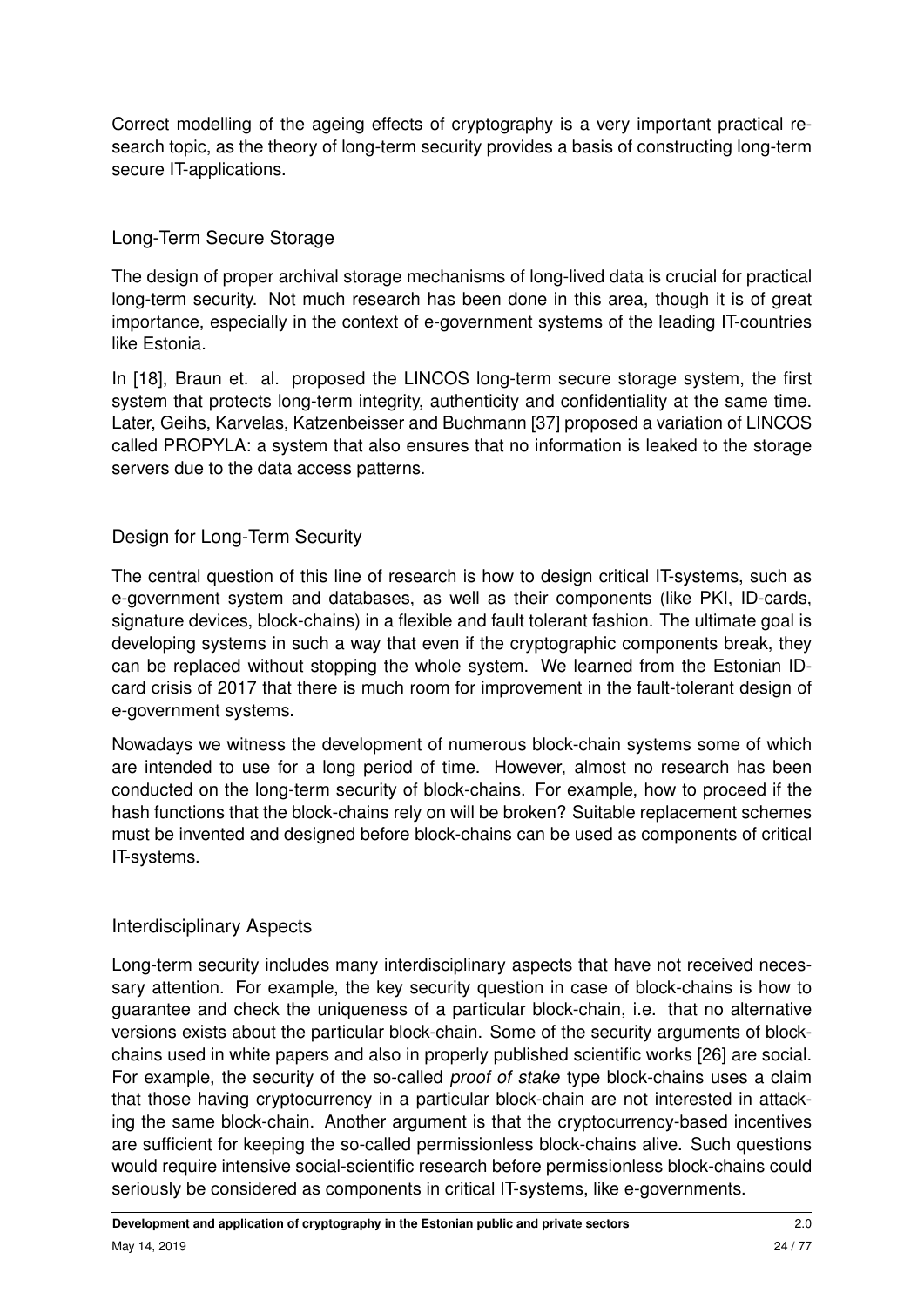# <span id="page-24-0"></span>**2.9 Anonymous networks**

# **Description**

Confidentiality and integrity of data communicated in the network can be achieved through encryption and signature mechanisms. However, no matter how strong encryption is used, there is still some information that the attacker may extract from communication metadata. As the attacker is able to observe the network flow, it will see who is communicating with whom, when, from where, in which quantities and for how long. The goal of anonymous networks is to conceal such metadata.

# **History and Current State**

The milestone paper published in 1981 by Chaum [\[24\]](#page-72-5) introduces the concept of anonymous communication, and some proposals for implementing an anonymous email service. Nowadays, this concept has been extended to more scenarios like censorship-resistance and anonymous web browsing. Real applications like Tor or I2P are available for use.

# **Functionality**

The aim of anonymous communication is to enforce three main properties [\[32\]](#page-72-6).

- **Anonymity**: the state of being not identifiable within a set of subjects, called the anonymity set.
- **Unlinkability:** any particular message sent through the network is not linkable to a particular sender in the sender set (and/or a particular receiver in the receiver set).
- **Unobservability:** it is not noticeable whether any sender within the sender set sends the message (and/or any receiver in the receiver set receives the message).

# **Categories**

There are many types of anonymity networks. They can be divided into two main categories. High-latency anonymity systems are slow, but often provide stronger anonymity. They are mostly used for non-interactive applications that can tolerate higher delays, such as file downloads. Low-latency systems minimise the delay overhead and are suitable for real-time applications such as instant messaging and web browsing. The general idea is that communicating peers transmit data through a special cascade of proxy nodes. If there is an independent set of nodes that provides anonymity for the actual users, we have a client-server (centralised) communication system. If there is no distinction between a user and a proxy node, we have a peer-to-peer based (decentralised) communication system. The proxy nodes may act in one of the following ways [\[77\]](#page-75-6).

- **Mix networks:** A mix node does not output the messages immediately upon arrival, but instead collects a certain number of messages into a batch. It re-encrypts and shuffles all batch messages before outputting, so that an adversary is not able to establish a correlation between input and output messages. Such networks can be used in anonymous e-mailing, such as Mixmaster.
- **Onion routing:** The initial message is encapsulated into several layers of publickey encryption, which resembles adding layers of onion around the message. Each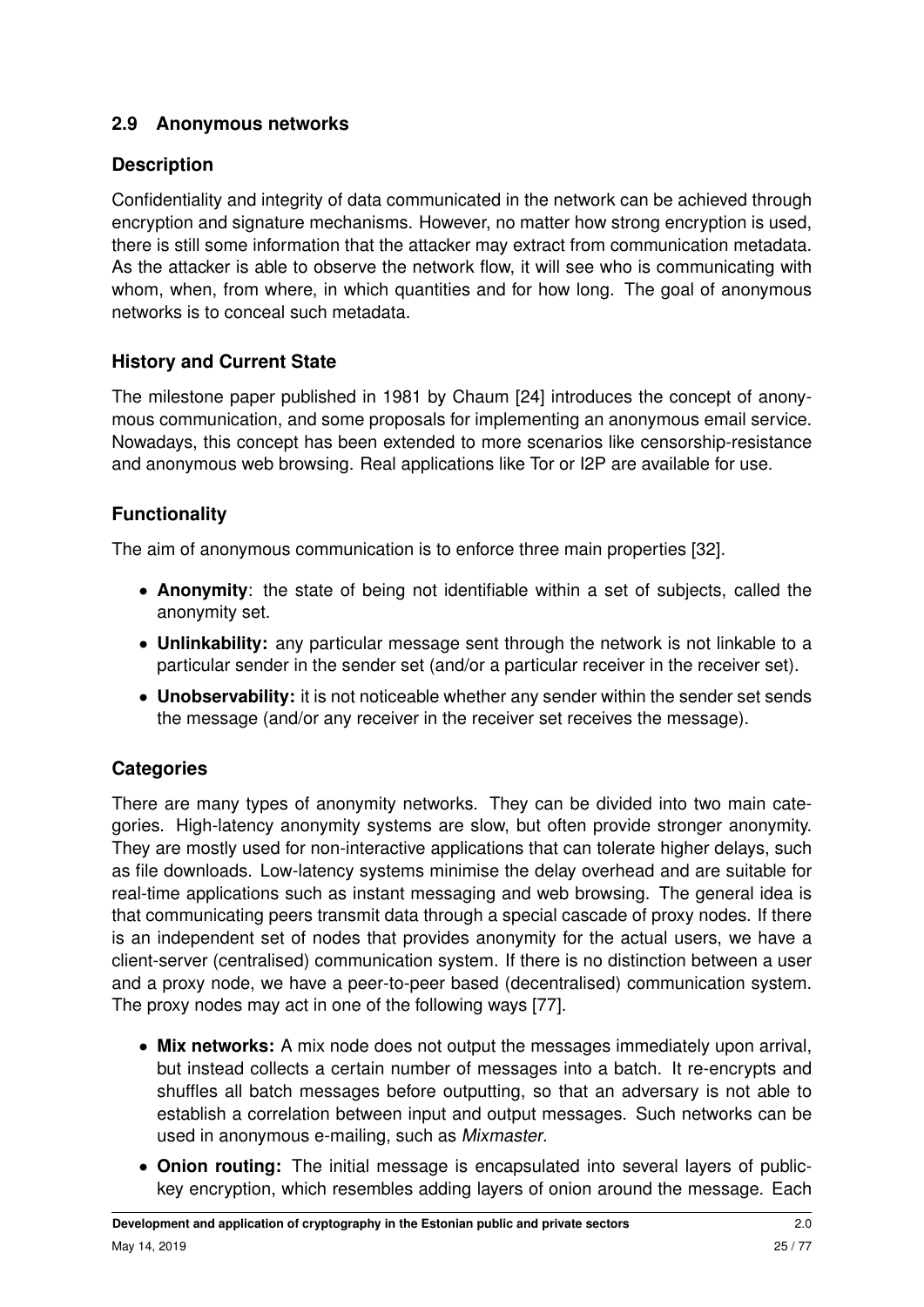public key corresponds to a secret key of some onion router. As the next onion router receives the message, it peels the outermost onion layer from it. Each node knows only its predecessor and successor, and encryption prevents it from discovering the other links. When the message finally arrives at its destination, all encryption has been peeled off, and the receiver can read the message. This approach is used in the famous anonymity network Tor. To cause even more confusion for the attacker, several messages of different senders may be encrypted together like garlic cloves in a garlic bulb. This is called Garlic Routing, employed by I2P.

- **Random walk protocols:** The sequence of proxy nodes is not fixed, and it is chosen each time in a certain random way. This approach is used by Crowds and Freenet.
- **Dining cryptographer (DC) networks:** The dining cryptographers problem got its name from an example that illustrates possibility of sending a message without disclosing the sender. The example itself is very simple: a group of cryptographers wants to learn whether one of them has paid for the meal, but they should not know who exactly has done it. Instead of sending a single bit of information that "someone has paid for the meal", any message can be sent anonymously using this method. This approach offers non-interactive anonymous communication using secure multiparty computation with information-theoretically secure anonymity. However, it is difficult to keep such system efficient on large scale, especially if malicious nodes are assumed (the original protocol assumed honest dining cryptographers). This approach is used by the systems Herbivore and Dissent.

#### **Strengths and Weaknesses**

As discussed in [\[32\]](#page-72-6), it is easier to attack anonymity on application level, so that the protection mechanisms of the anonymity network would be simply bypassed. For example, identifying information can be leaked through the anonymity network, being treated as an ordinary message, which at some point gets rid of all the onion layers, exposing the identity in plain. In general, the user is the one responsible for protection against such attacks.

Network level attacks are often out of the user control. Some kinds of attacks can be reduced by insertion of random traffic payload and random delaying of message transmissions, which unfortunately is an overhead for the entire anonymous network. The good news is that such attacks are easier to perform in a small network, and as the number of users grows, the attacks become computationally too expensive.

While breaking anonymity is just one particular goal of the attacker, there is some other knowledge that the attacker may want to extract. Such additional information may in turn help in breaking anonymity, assuming that the attacker already has some prior knowledge. An open research field is the Traffic Classification (TC). TC mechanisms label traffic flows with specific types, possibly using power of machine learning [\[69\]](#page-75-7). For example, it is possible to train a classifier that is able to guess the searched keyword (from a set of predefined keywords) using a particular search engine [\[65\]](#page-75-8). Unfortunately, it is not easy to prevent the attacker from traffic analysis (and hence traffic classification) [\[40\]](#page-73-4).

It seems that the main source of new attacks is the problem that the protocols are provably secure only against certain types of attackers. The largest hazard comes from traffic analysis, which may discover quite interesting things when combined with machine learning. There exist nice solutions such as Dining Cryptographer networks, which are based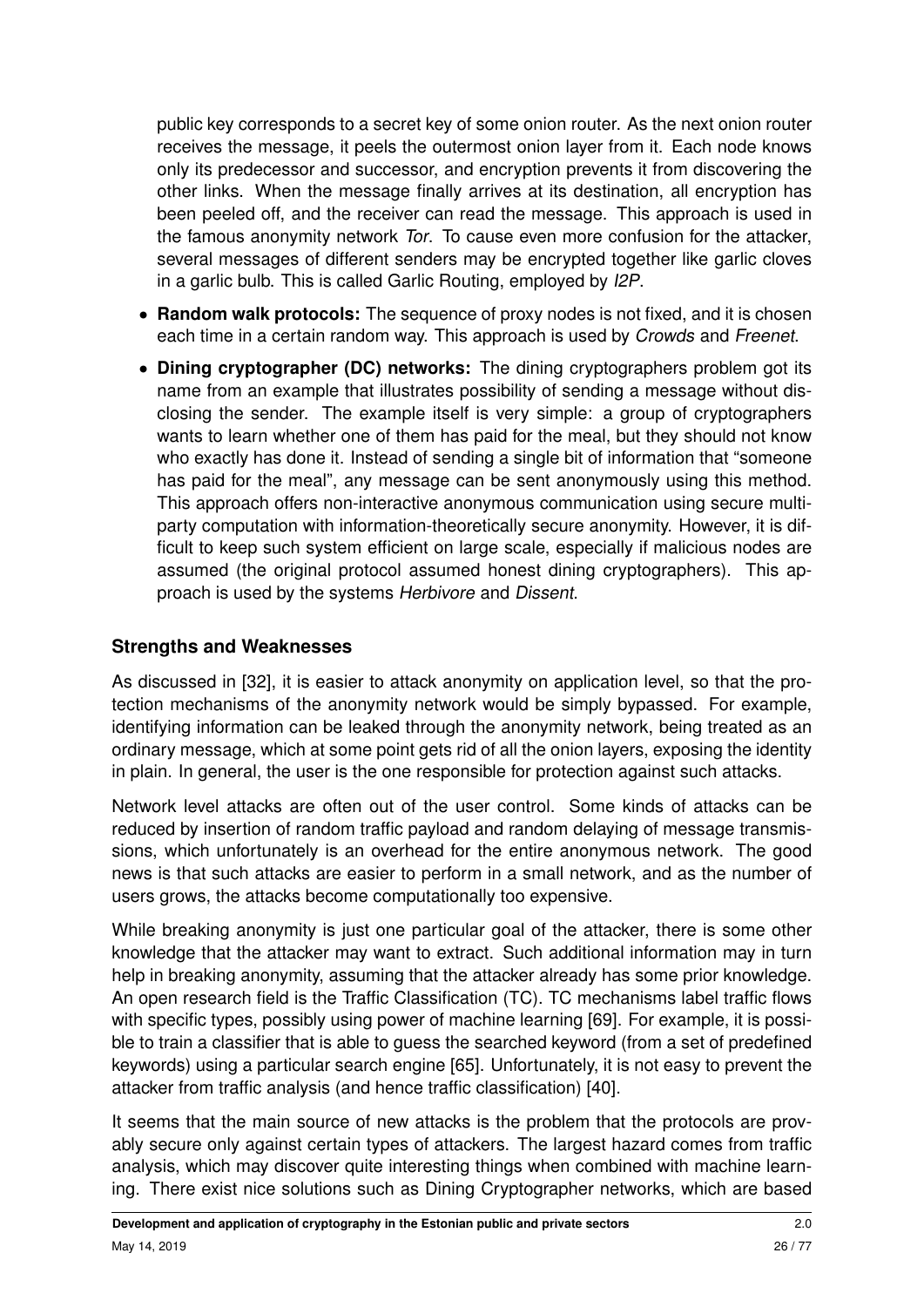on secure multiparty computation and eliminate traffic analysis problem. However, such protocols are slower, and still rely on some assumptions like non-collusion of the parties that share the keys.

#### <span id="page-26-0"></span>**2.10 Block-chains**

In this section, we will be relying on a recent overview paper by Heiberg et al. [\[42\]](#page-73-5). An interested reader can also find further information concerning block-chains in the report [\[11\]](#page-71-2).

#### **Description**

The concept of a block-chain does not have a single, universally agreed upon mathematical definition. However, different implementations seem to have a few common points.

- Data storage occurs in blocks, where the exact content of a block or its semantics may vary (e.g. it may contain transactions for cryptocurrency applications).
- The blocks are linked into a sequence (also called a *ledger*) using a cryptographic hash function.

### **History and Current State**

The idea of hash linking data items is not at all new, going back to at least early 1990s to the works of Haber, Stornetta et al. on digital time stamping [\[39,](#page-73-6) [14\]](#page-71-7). However, it seems to be exactly this idea of hash linking that gives block-chains the attractive property of integrity assurance, since cryptographic hash functions are supposedly hard to invert, making it difficult to revert the linking once it has been performed.

The real renaissance of block-chains happened in late 2008, when a researcher (or a group of researchers) hiding behind the pseudonym Satoshi Nakamoto published what is nowadays known as Bitcoin white paper [\[60\]](#page-74-4). Essentially, Nakamoto showed how to use available cryptographic and networking tools to achieve a new type of decentralised consensus protocol.<sup>[13](#page-26-1)</sup>

The core innovation of Nakamoto's proposal is introducing computationally difficult puzzle solving (proof of work) together with financial incentives to consensus building. Whoever solves the puzzle first can create the next ledger block and is rewarded with a certain amount of bitcoins. Due to some similarity with gold mining, the participants in this joint effort are called miners or mining nodes.

### **Functionality**

Nakamoto's original motivation was to build a monetary system and there the need for consensus is clear – value exchange can only function correctly when there is a universally accepted way of deciding who has how much money.

However, the problem of obtaining a coherent view on the system in a distributed manner is more general, and this is why the original Bitcoin protocol and infrastructure have been used for a myriad of alternative applications.

<span id="page-26-1"></span><sup>&</sup>lt;sup>13</sup>The origin of the term "block-chain" is somewhat unclear. It seems to haver been used in some cryptography-related mailing lists in mid 1990-s, but the first occurrence is hard to track. It is interesting to note that Nakamoto's white paper only uses the term "chain of blocks" and not "block-chain".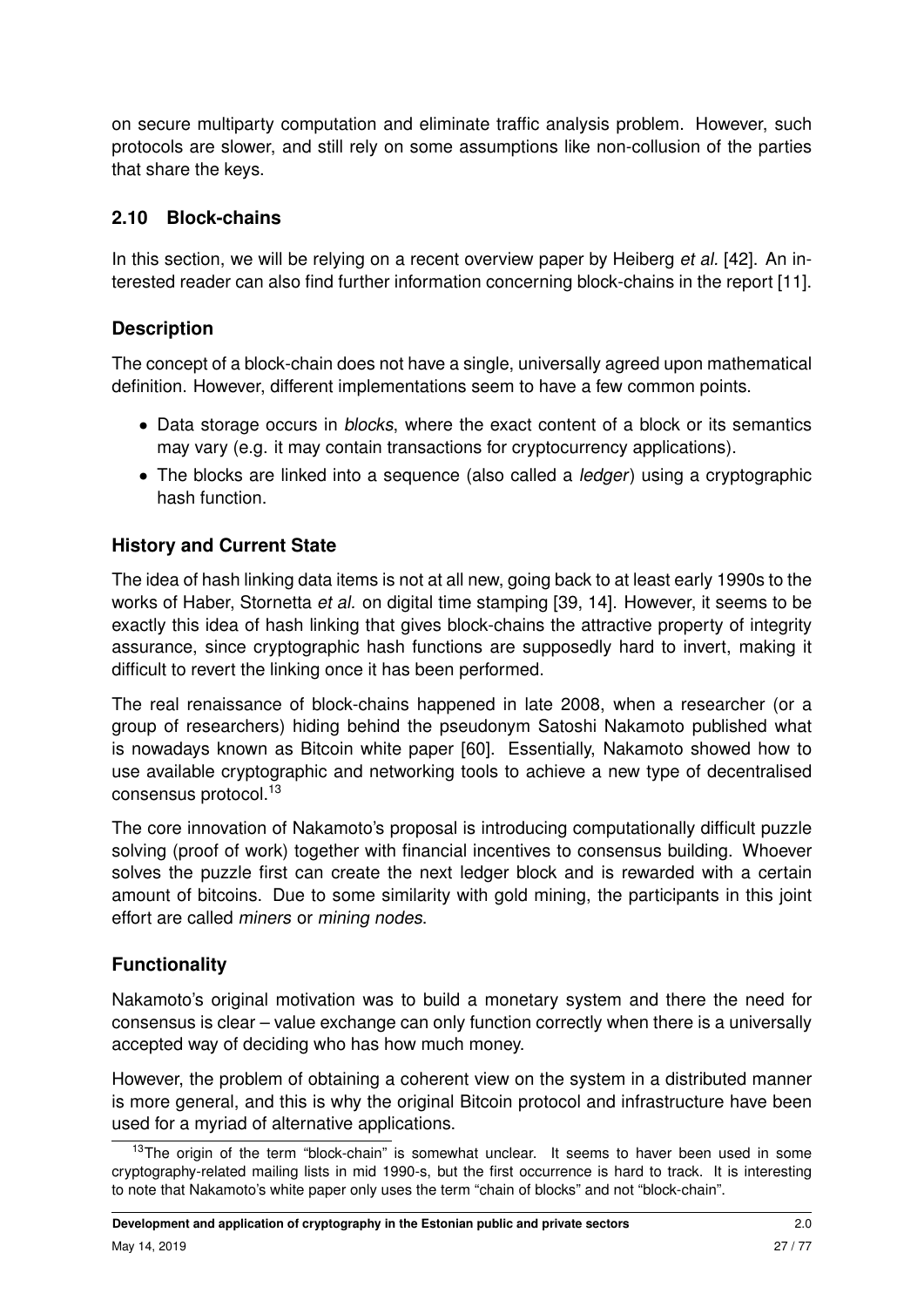It is worth noting that the original Bitcoin white paper does not present any formal definitions of targeted properties, and contains only a simplified security analysis. Follow-up work by Garay et al. [\[35\]](#page-72-7) and Pass et al. [\[66\]](#page-75-9) have formalised several aspects of block-chains and clarified the necessary assumptions to prove the security of Bitcoin protocol.

Another functionality making block-chains appealing for various applications is the ability to run smart contracts. Originally proposed already in mid-1990-s by Nick Szabo [\[79,](#page-76-5) [80\]](#page-76-6), smart contracts can be thought of as a scripting layer on top of a block-chain, allowing to check fulfilment of certain conditions, and enforcing predefined actions in the respective cases. There are several block-chain frameworks that offer this functionality in a form of a programmable execution environment, including Ethereum Solidity<sup>[14](#page-27-0)</sup>, Hyperledger Fabric<sup>[15](#page-27-1)</sup> and Cardano Plutus<sup>[16](#page-27-2)</sup>.

### **Categories**

Block-chains come in several flavours. Bitcoin block-chain is an extreme example of a distributed ledger where there is no single trusted entity to coordinate the work, nor to decide which blocks to accept from whom, etc. In this case we speak of a permissionless ledger.

However, this is not the only option. It is also possible to set up a block-chain where data commitments are only accepted from a predetermined set of nodes, and there may even be an authority deciding that some of the blocks will not be admitted. Such a ledger is called permissioned. Block-chains built within the Hyperledger framework are examples of such a paradigm.

Similarly, it is not necessarily the case that anyone is given access to the block-chain for reading. Depending on whether or not general access is allowed, we speak of public or private block-chains, respectively.

#### **Strengths and Weaknesses**

As a core technology, block-chain offers mainly (if not only) integrity properties. This on its own may be useful in some applications (like time-stamping system logs to detect later tampering), but in many real systems also other security properties like authenticity and confidentiality are required. These properties must be provided by other components of the system. It seems that on many occasions the problems caused by integration of these components result in an overall decrease of the security level [\[42,](#page-73-5) [67,](#page-75-10) [54,](#page-74-5) [87\]](#page-76-7). This makes assessing the exact value obtained when implementing a block-chain based solution a challenging task. Cryptocurrencies like Bitcoin and Ethereum still remain the main application of block-chains having a direct economic impact. On the other hand, such applications are highly speculative as can be clearly seen from a very volatile exchange rate between cryptocurrencies and classical monetary assets.

<span id="page-27-0"></span><sup>14</sup>[https://ethereum](https://ethereum.org/).org/

<span id="page-27-1"></span><sup>15</sup>https://www.hyperledger.[org/projects/fabric/](https://www.hyperledger.org/projects/fabric/)

<span id="page-27-2"></span><sup>16</sup>https://cardanodocs.[com/technical/plutus/introduction/](https://cardanodocs.com/technical/plutus/introduction/)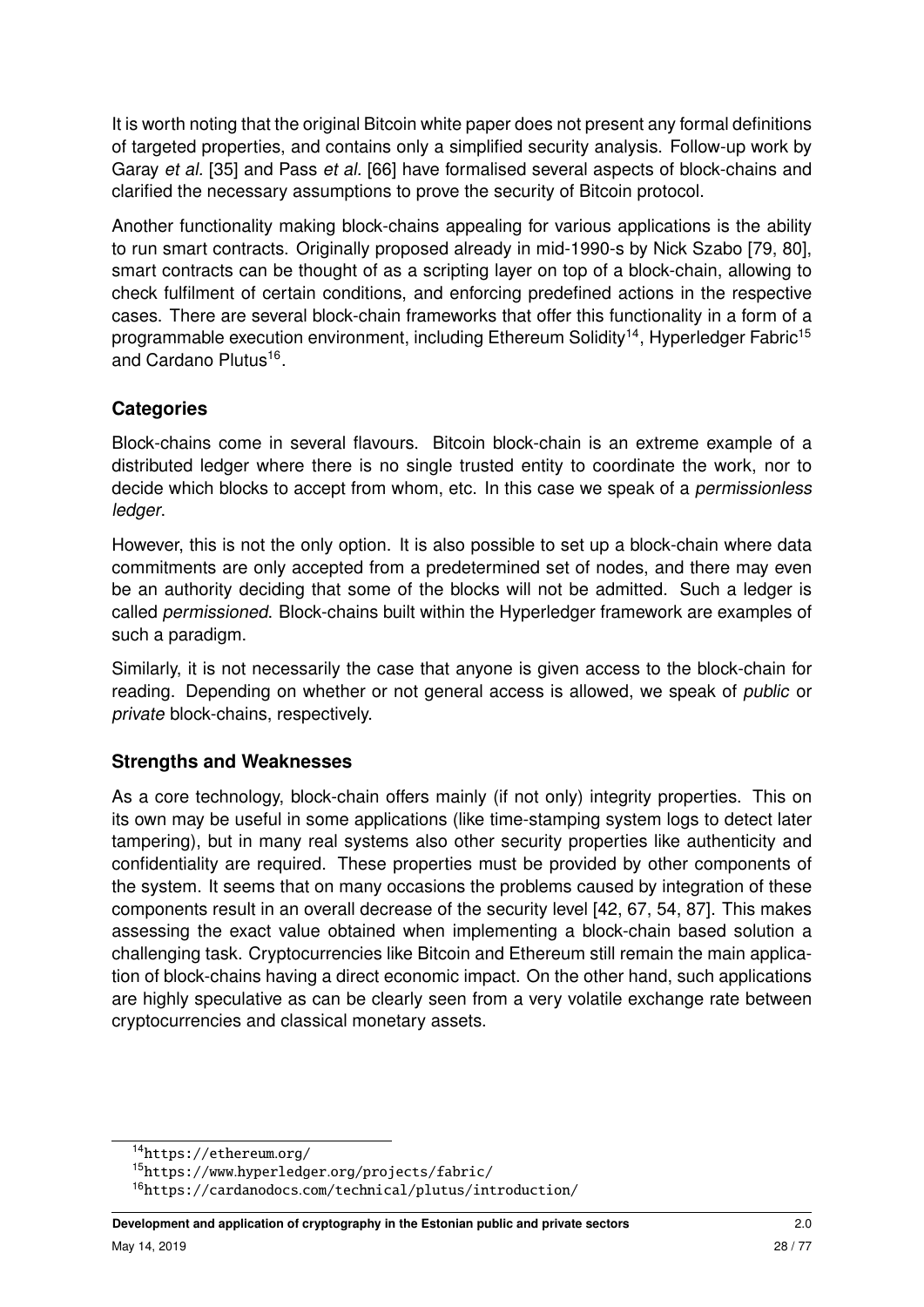# <span id="page-28-0"></span>**3 Current state of cryptography in Estonia**

#### <span id="page-28-1"></span>**3.1 Private enterprises**

In this Section, an overview of the Estonian private sector actors that are influenced by the developments in the field of cryptography is provided. The list of companies given below is non-exhaustive, but the authors of the report believe it to be representative nevertheless.

We have grouped the companies into five categories as the business models and the nature of (local) clustering, developmental challenges and expectations regarding policy measures are rather different.

#### **Locally owned R&D based companies whose core products are strongly based on cryptography**

Locally owned well established medium-sized companies whose core products are strongly based on cryptography are, for example, Cybernetica AS and Guardtime AS. We also include Smartmatic-Cybernetica Center of Excellence for Internet Voting (SCCEIV) into this group.

Cybernetica AS is an R&D intensive ICT company that develops and sells mission-critical software systems and products, maritime surveillance and radio communications solu-tions.<sup>[17](#page-28-2)</sup>

Guardtime AS is a data integrity service provider that offers a service architecture that enables users to check whether data has been tampered with.<sup>[18](#page-28-3)</sup>

SCCEIV is a company providing Internet voting solutions based on the Estonian experience and local competence.<sup>[19](#page-28-4)</sup>

Key data of these companies can be found in Table [1.](#page-29-0)

The companies in this group

- understand key technology trends:
- are strongly integrated with the local R&D and education systems, and are key providers of governmental R&D solutions;
- depend on local and international R&D grants (Guardtime a bit less so);
- depend also on local public procurements (as testing grounds).

<span id="page-28-2"></span><sup>17</sup>[https://cyber](https://cyber.ee/).ee/

<span id="page-28-3"></span><sup>18</sup>[https://guardtime](https://guardtime.com/).com/

<span id="page-28-4"></span><sup>19</sup>https://www.[ivotingcentre](https://www.ivotingcentre.ee/).ee/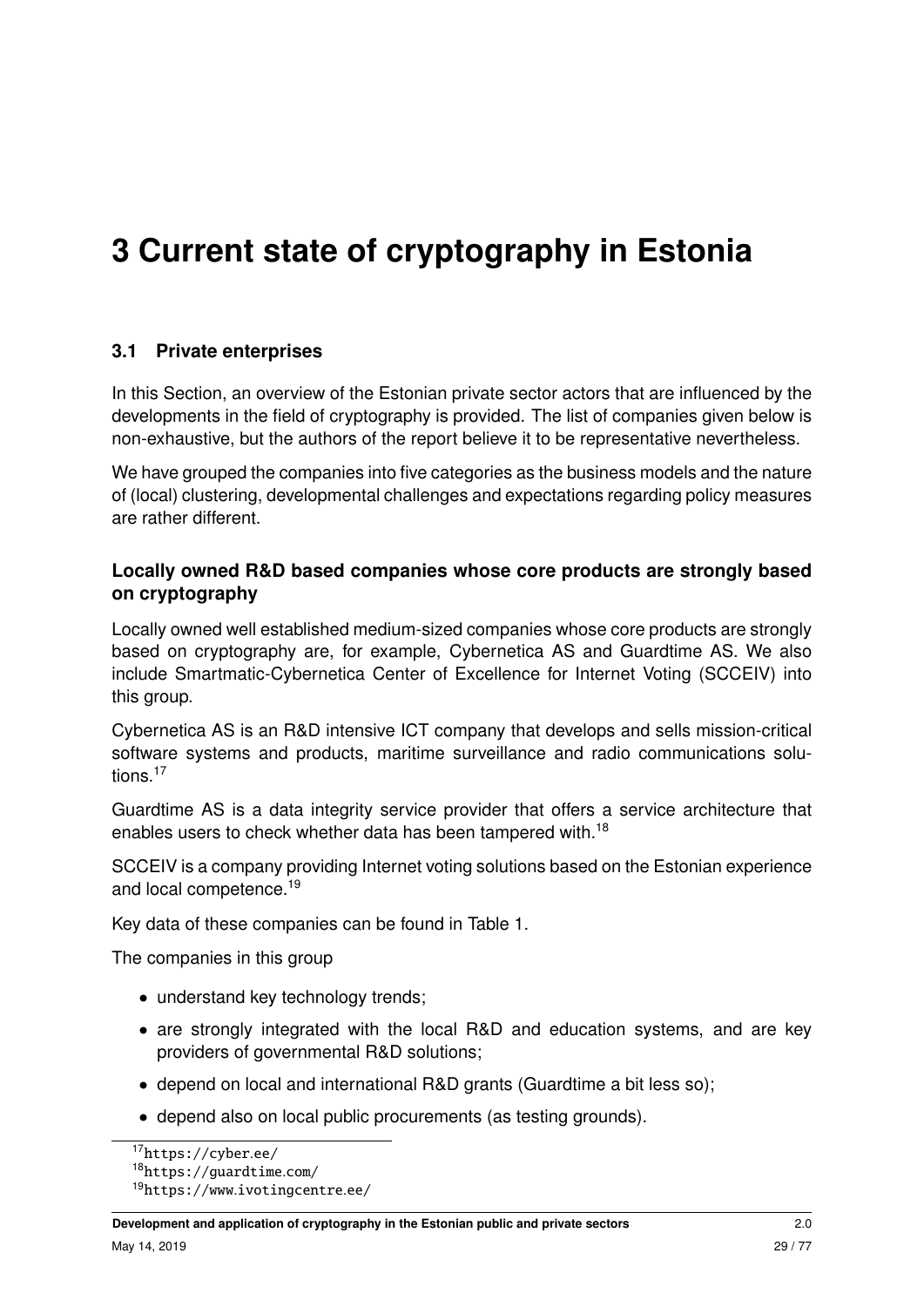<span id="page-29-0"></span>

| <b>Name</b>         | Established | <b>Employees</b> | Turnover (2017) | <b>Exports (2017)</b> |  |
|---------------------|-------------|------------------|-----------------|-----------------------|--|
|                     |             | (FTE, 2017)      |                 |                       |  |
| Cybernetica AS      | 1997        | 115              | 8.1M EUR        | 2.7M EUR              |  |
| <b>Guardtime AS</b> | 2006        | 47               | 4.6M EUR        | 4.5M EUR              |  |
| <b>SCCEIV</b>       | 2014        | 9                | 0.3M EUR        | 0 EUR                 |  |

Table 1. Key locally owned and cryptography based R&D companies

#### **Local companies with own ICT products and services that implement advanced cryptographic solutions**

These are generally locally owned, often small or medium sized companies, whose core products or services are strongly based on cryptography. Examples of such companies include, for example, the following.

SK ID Solutions AS (38 employees, established in  $2001$  $2001$ <sup>20</sup> specialises in international eidentity solutions.

Ridango AS (46 employees, established in 2009)<sup>[21](#page-29-2)</sup> is a transportation solutions provider with core focus on account based ticketing and real-time passenger information.

Clarified Security OÜ (11 employees, established in  $2011$ )<sup>[22](#page-29-3)</sup>, delivers practical security services, with the focus on manual web application penetration testing.

Pipedrive OÜ ([23](#page-29-4)1 employees, established in 2010)<sup>23</sup> develops web-based customer relationship management and sales pipeline management software, implementing advanced cryptographic solutions.

Furthermore, Estonia has a lively financial sector sector and companies in that sector depend largely on locally developed advanced ICT, including advanced cryptographic solutions. Examples of such companies include a relatively older AS LHV Pank (326 employ-ees, from 1999)<sup>[24](#page-29-5)</sup>, but also newcomers, such as AS Pocopay (15 employees, from 2014)<sup>[25](#page-29-6)</sup>. Or, now globally operating Transferwise's local operational unit – Transferwise Ltd Estonian department (680 employees, from 2013)<sup>[26](#page-29-7)</sup>. Monese Ltd Estonian department (85 employ-ees, from 2015)<sup>[27](#page-29-8)</sup> is another innovative financial services firm. Funderbeam (31 employees, from  $2013)^{28}$  $2013)^{28}$  $2013)^{28}$  is developing a block-chain based global fundraising and trading platform for companies that are in the early phases of their development.

These companies

- understand key technology trends in their specific niches;
- have internal ICT development teams and occasionally co-operate with R&D partners

```
28https://www.funderbeam.com/
```
<span id="page-29-1"></span><sup>20</sup>[http://www](http://www.sk.ee/).sk.ee/

<span id="page-29-2"></span><sup>21</sup>[http://www](http://www.ridango.com/).ridango.com/

<span id="page-29-3"></span><sup>22</sup>http://www.[clarifiedsecurity](http://www.clarifiedsecurity.com/).com/

<span id="page-29-4"></span><sup>23</sup>[http://www](http://www.pipedrive.com/).pipedrive.com/

<span id="page-29-5"></span><sup>24</sup>[https://www](https://www.lhv.ee).lhv.ee

<span id="page-29-6"></span><sup>25</sup>[https://www](https://www.pocopay.com/).pocopay.com/

<span id="page-29-7"></span><sup>26</sup>[https://transferwise](https://transferwise.com/).com/

<span id="page-29-8"></span><sup>27</sup>[https://monese](https://monese.com).com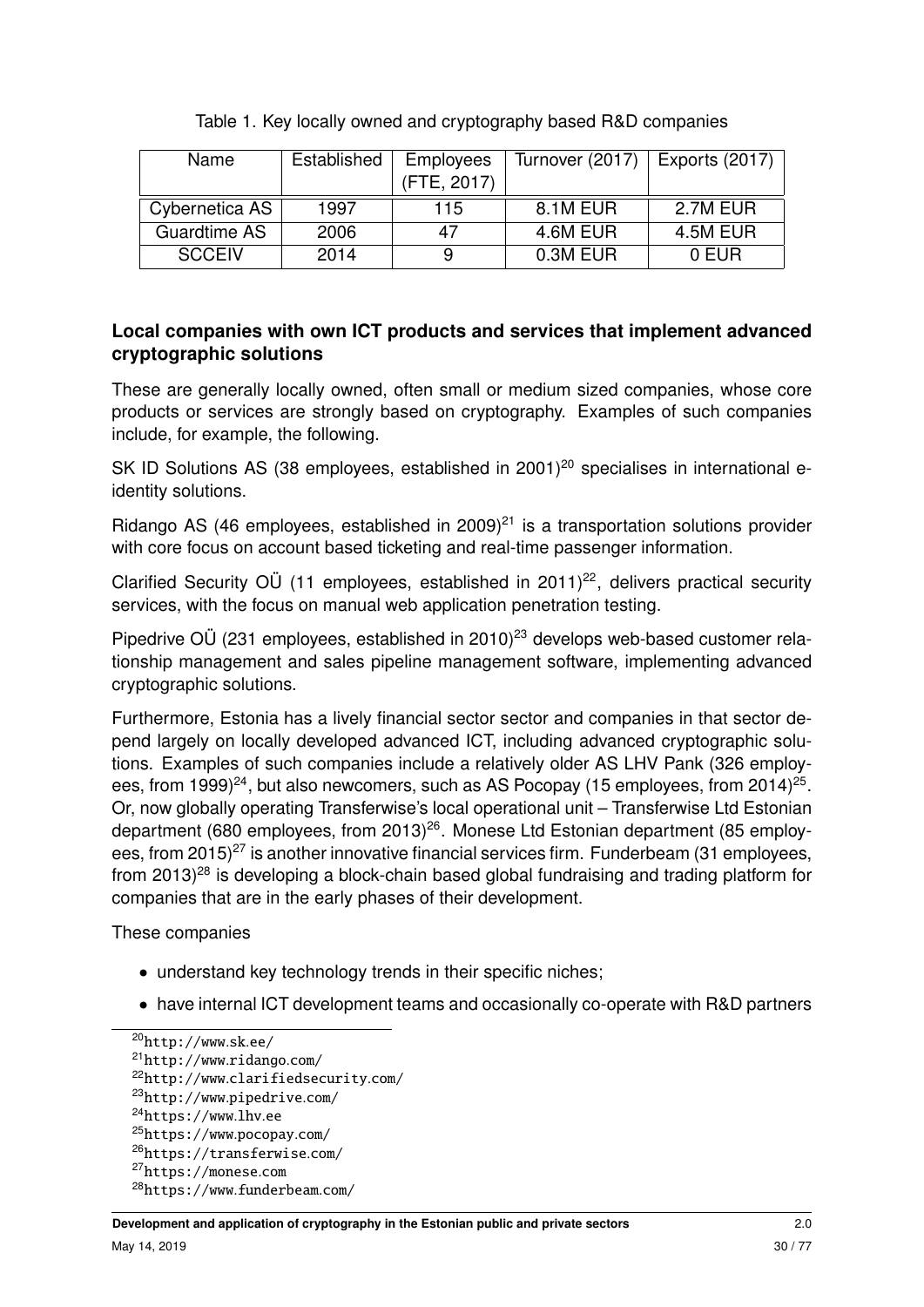to solve their specific challenges; in some cases the co-operation is extensive, for example, in the case of SK ID Solutions;

- those that are offering services in Estonia, such as Rigango's ticketing and SK ID Solutions Estonian identity, do depend on local public procurements;
- the companies offering global financial services are not influenced by R&D grants nor by public procurements.

#### **IT systems integrators**

IT systems integrators are ICT service providers, mostly small or medium-sized companies, whose core products or services sometimes have cryptographic relevance. This includes general development and integration of tailor-made ICT systems.

An example of a locally owned small or medium-sized company whose core products have cryptographic relevance, is Aktors OÜ (52 employees, from 2011)<sup>[29](#page-30-0)</sup>. It is a software development company mostly for government and financial services sectors.

These companies

- do not have specific cryptographic R&D teams;
- rely on cryptographic solutions on the market that they are then integrating into their solutions;
- have activities that are largely influenced by the local and international public procurements.

#### **Early stage start-up companies in the field of cryptography**

These are start-ups and other emerging ventures that are in the development of viable business models around cryptographic products or services, and/or are validating the market fit of their products and services. Cryptography-intensive start-ups include companies that develop own products or services that depend on strong cryptography.

Some of the examples of such companies are Cuber Technology OÜ (established in  $2015$ <sup>[30](#page-30-1)</sup> that has partnered up with LHV bank to experiment with cryptographically protected securities.

Rangeforce (established in 2015)<sup>[31](#page-30-2)</sup>, registered in the US, offers game-based online cyber security training for developers and security experts.

CybExer Technologies OÜ (17 employees, from 2016)<sup>[32](#page-30-3)</sup> offers an easily deployable solution for complex technical cyber security exercises based on experience in military grade ranges.

These companies

• depending on their technology intensity, are sometimes integrated with the local R&D system;

<span id="page-30-0"></span><sup>29</sup>[http://www](http://www.aktors.ee/).aktors.ee/

<span id="page-30-1"></span><sup>30</sup>[http://www](http://www.cuber.ee).cuber.ee

<span id="page-30-2"></span><sup>31</sup>[https://rangeforce](https://rangeforce.com/home).com/home

<span id="page-30-3"></span><sup>32</sup>[https://cybexer](https://cybexer.com).com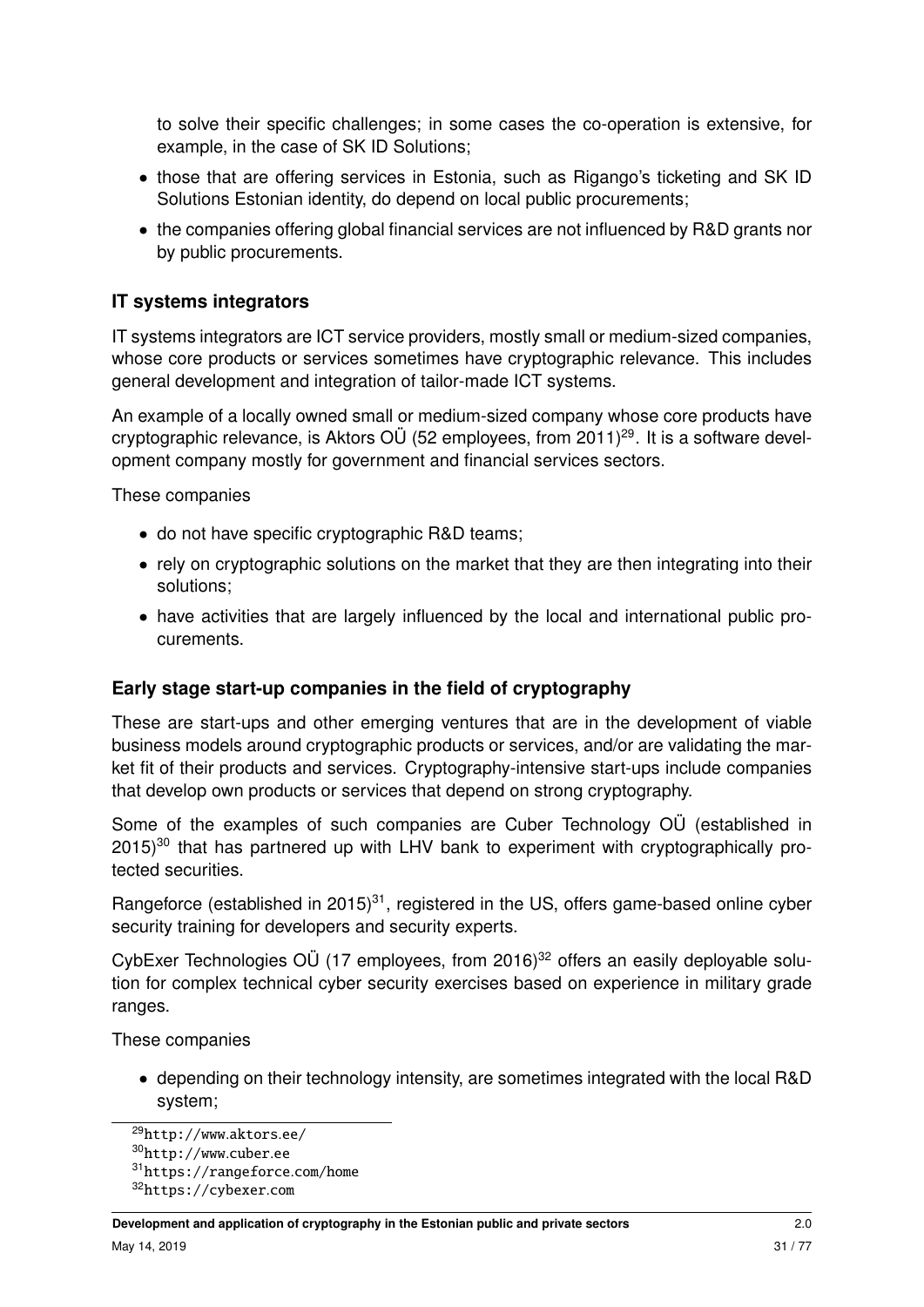- are generally less aware of the disruptive technologies, other than in their specific field;
- have a shorter time perspective, around 2-3 years, due to the need to demonstrate the viability of the business model to the funders.

#### **Branches or subsidiaries of foreign owned companies**

These foreign owned companies can be branches of parent companies, or mostly, subsidiaries, businesses opened by a foreign company in Estonia with a majority of share capital owned by it, and are fully integrated into the value networks of the parent companies.

Foreign owned companies are, for example, Arvato Services Estonia OÜ, part of international service provider Arvato that has more than 70,000 employees developing and implementing innovative solutions for business customers from all over the world, including CRM, SCM, finance and IT solutions. Arvato is wholly owned by Bertelsmann<sup>[33](#page-31-0)</sup>.

Symantec Estonia OÜ is part of Symantec, global leader in cyber security, with more than 11,000 employees in more than 35 countries $^{34}$  $^{34}$  $^{34}$ .

Malwarebytes Estonia OÜ is part of Malwarebytes that develops malware prevention and remediation solutions.

Ericsson Estonia is particularly interesting. 4G network infrastructure has a strong cryptographic element. Furthermore, Ericsson is responsible for roughly 10% of Estonian manufactured exports. Yet, there are basically no local hardware or software components (incl. cryptographic solutions) involved. There is a lot of unused potential in this area for Estonia from joint R&D to inclusion of locally developed components or products into Ericsson's portfolio, even if this would not materialise immediately.

These companies

- are rather disconnected from local R&D and innovation system;
- do not see local support measures, such as R&D grants and Estonian public procurements, as influencing them in a major way.

#### **Summary: Competencies and Integration with the Estonian R&D system**

Depending on the integration with the local R&D system and on the competencies regarding cryptography, the positioning of those previously identified groups of companies, is rather different.

We have locally owned R&D based medium-sized companies whose core products are strongly based on cryptography. Those companies, as identified during the analysis carried out within the project, have excellent understanding of the key technology trends and are strongly integrated with the local R&D, innovation and education systems.

Local companies with own ICT products and services that implement advanced cryptographic solutions are less aware of the general trends, but are nevertheless strongly in-

<span id="page-31-1"></span><span id="page-31-0"></span><sup>33</sup>https://www.bertelsmann.[com/company/company-profile/](https://www.bertelsmann.com/company/company-profile/)

<sup>34</sup>https://www.symantec.[com/about/corporate-profile](https://www.symantec.com/about/corporate-profile)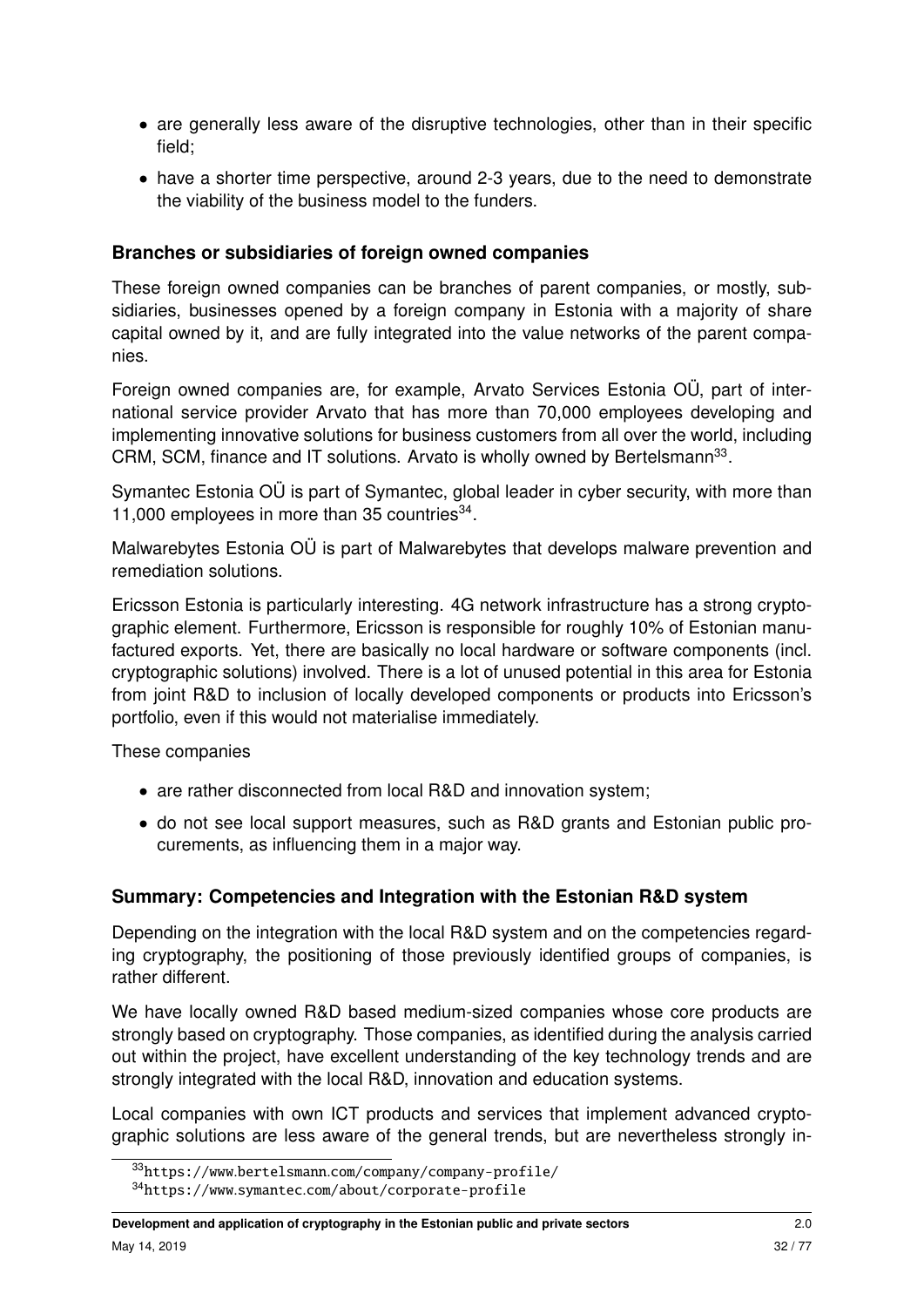tegrated with and depend largely on the local educational system, are co-operating occasionally with the local R&D organisations, and are largely influenced by local public procurements.

IT systems integrators, mostly small or medium-sized companies whose core products or services have cryptography relevance, are also integrated with the local system (although more on the educational system, and less on R&D) and have strong (public procurement based) partnership with Estonian public sector.

Early stage start-up companies in the field of cryptography are less integrated with the local innovation ecosystem, they are mostly focused on the global market from the start.

Branches or subsidiaries of foreign owned companies are even less integrated with the local R&D and education system.

Although the number of companies active in the field of cryptocurrencies is relatively high in Estonia (515 licensed companies as of November 2018), their overall contribution to the long-term knowledge- and science-based development of the Estonian ICT sector is estimated to be quite limited. They are disconnected from the local R&D and educational system and their knowledge-intensity is relatively low.

Labour productivity per person employed in the two largest locally owned R&D based companies whose core products are strongly based on cryptography is ca 60 thousand euros (2016). This is significantly higher compared to other similar companies as well as for the Estonian ICT sector in general. For example, the same figure for the companies active in the field of computer programming, consultancy and related activities is 37.1 thousand euros (2016) and for the companies active in scientific research and development it is 39.1 thousand euros (2016) (Statistics Estonia, data table FS008<sup>[35](#page-32-1)</sup>). Both companies are also very export-focused in their cryptography related activities, exporting to highly developed and competitive markets, such as the US.

There is sharp contrast with the companies providing services of exchanging a virtual currency against a fiat currency and/or providing a virtual currency wallet service. The number of those companies has been increasing rapidly (mostly established in 2018). But even those established earlier remain very small: according to 2017 annual reports to the Estonian Business Registry, only one of them has 10 employees (with labour productivity per person employed only 17 thousand EUR). One has 4 employees and the remaining companies less than that.

Various business models are depicted in Figure [3.](#page-33-0)

#### <span id="page-32-0"></span>**3.2 Public administration**

From the results of the interviews and workshop discussions with the representatives of the governmental institutions, the following observations were made by the authors of the report.

<span id="page-32-1"></span><sup>35</sup>http://pub.stat.ee/px-web.[2001/I\\_Databas/Economy/databasetree](http://pub.stat.ee/px-web.2001/I_Databas/Economy/databasetree.asp).asp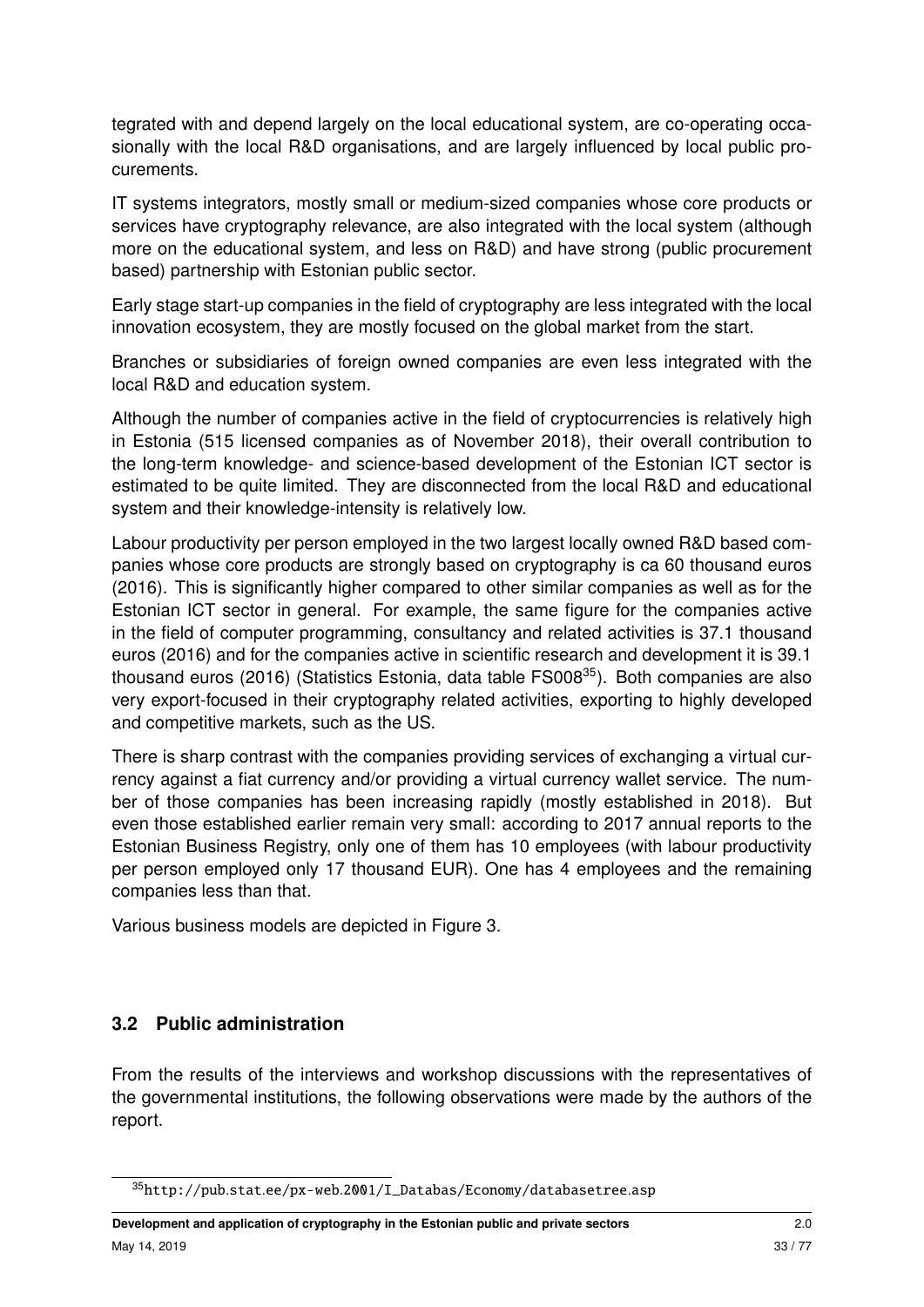<span id="page-33-0"></span>

Weak integration with local R&D system

Figure 3. Business models of crypto-rich enterprises

# **Low average level of cryptographic competence**

Some of the interviewees openly identified their communication usage scenarios and security understanding as that one of Average Joe ("tädi Maali"). None of the interviewees were able to explain which cryptographic protocols or primitives are in use in their everyday communication security applications. Even more, it was also unclear whether anyone in the institution had this overview. The only exceptions were eID solutions that use widely publicised cryptographic primitives.

# **Lack of cryptographic competence for development and procurement**

In a typical development/procurement scenario, a governmental institution does not have competence to set cryptographic requirements. In this case, the institution hopes to get this competence from another one, which, in turn, may delegate acquiring this competence further, etc.

These delegation sequences ends mostly State Information Agency (RIA). However, the State Information Agency has lost a number of people with information security and cryptography competences in recent years. This is nicely illustrated by the fact that the interviewee from RIA's side was a person, who has not actually worked in the institution for more than a year.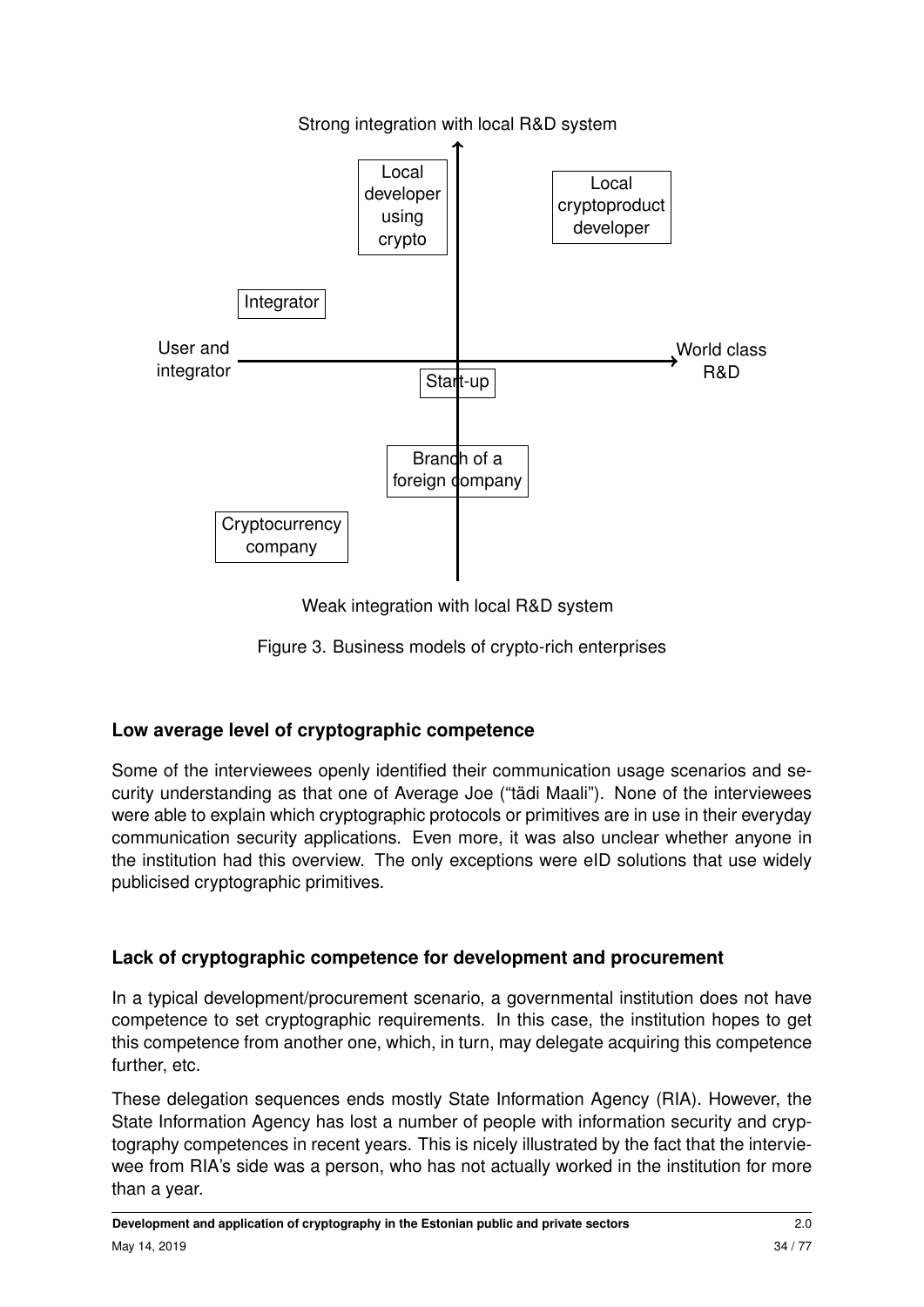### **Lack of long-term vision**

One of the questions we asked during our interviews concerned the ideas and needs for future development. The answers were disappointing. In the best case, the respondents were able to envision message exchange applications with a bit enhanced security properties, but nothing more advanced than that. There are no ideas comparable to X-Road or Internet voting that once put Estonia into the forefront of digital development.

Lack of strong vision in the public administration manifests itself in a historically relatively low success rate of public procurement of innovation. This type of procurement can only be successful if the procurer knows well what it needs. When research institutions (which in Estonia means mostly universities) are given a leading role, they will develop whatever is academically interesting to them, but this is not the idea behind public procurement of innovation.

#### **Insufficient economies of scale**

Relatively limited volume of public procurement of innovation has not led to the emergence of highly demanding lead markets that would be sizeable enough, so that the behaviour of enterprises would actually change. The relatively small domestic market will remain an important constraint in making full use of public procurement of innovation even if the amount of such calls for tenders will increase. Joint calls for tenders with the neighbouring Nordic countries or EU members more broadly would be one of the possibilities, e.g. in the context of European Defence Fund, for overcoming the limits of small domestic market in Estonia. Joint actions are also likely to simplify further interoperability and standardisation efforts.

### <span id="page-34-0"></span>**3.3 Research and education**

The history of cryptographic research and education in Estonia can be tracked back to at least 1935, when lieutenant colonel Artur Normak published a textbook on what where then considered to be state of the art ciphers [\[62\]](#page-75-11). Another Estonian officer, colonel Olav Õun, was reportedly involved in deciphering Russian military communication during the World War II [\[55\]](#page-74-6). However, Soviet government ended both the independent Estonian army and all the cryptologic research within.

Contemporary period of cryptography in Estonia started in 1990s when Institute of Cybernetics initiated development of communication security devices (firewalls, virtual private network appliances, etc.) for the newly established Estonian government. The first major paper by Estonian cryptographers was published in 1998 at Cybernetica (then already an independent descendant of Institute of Cybernetics) [\[22\]](#page-71-11).

From early 2000s, also the two major Estonian universities, namely University of Tartu and Tallinn Technical University (now also known as TalTech), started education and research in the field of cryptography. By 2018, three out of ten top cited computer scientists (ordered by Google Scholar based Hirsch index) working in Estonia are cryptographers.<sup>[36](#page-34-1)</sup>

<span id="page-34-1"></span><sup>36</sup>See http://kodu.ut.ee/~lipmaa/cites/cites.[php?data=estonia&sorted=h](http://kodu.ut.ee/~lipmaa/cites/cites.php?data=estonia&sorted=h) . This list also includes computer scientists who originate from Estonia, but do not work here; we have excluded them from this study. On the other hand, we include researchers who come from abroad, but work in Estonia. Thus, the list (with cryptographers displayed in bold) together with their Hirsch index as of fall 2018 becomes: 1. Marlon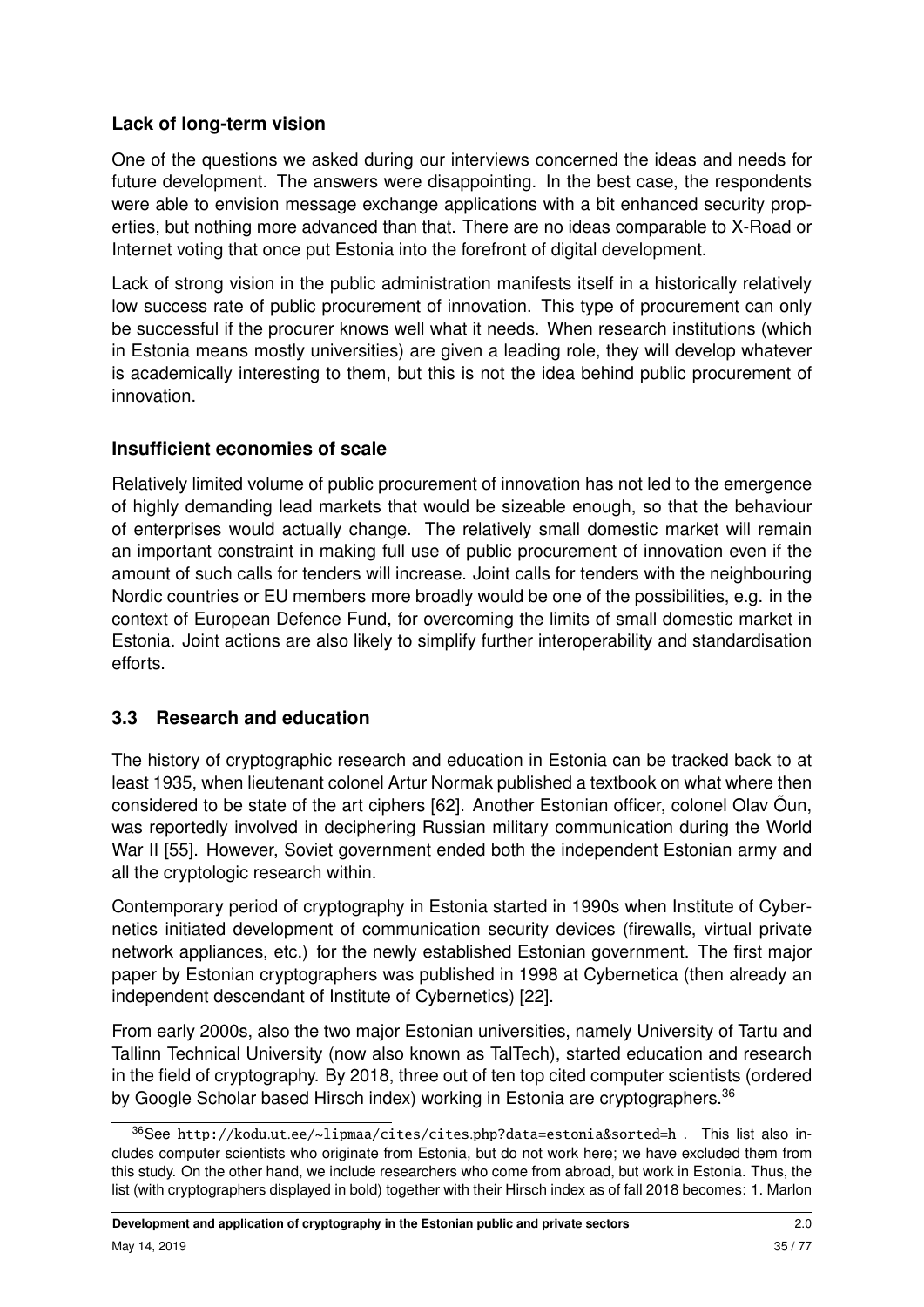In 2006–2015, an Erasmus Mundus master's programme dedicated to mobile computing and information security (called NordSecMob) was run jointly by 5 major Nordic universities (including University of Tartu).[37](#page-35-0)

Since 2009, University of Tartu and TalTech run a joint MSc programme in Cyber Security. The number of admissions and graduates over the years (based on the information obtained from TalTech) is presented in Table [2.](#page-35-1)

|        | 09/1 |   |          | 12/13 | 13/14 | 14/15 | 15/16 | 16/17 | 718 | 18/19 |
|--------|------|---|----------|-------|-------|-------|-------|-------|-----|-------|
| Intake |      | ັ | 42       |       | 52    |       | --    | 68    | 63  | 60    |
| Grads  | N/A  |   | ດ-1<br>. |       | ںے    | l b   | 36    | 33    | ے 4 | N/A   |

<span id="page-35-1"></span>Table 2. Intake and graduates of Cyber Security MSc programme in 2009–2019

Most of the cryptography courses (except for one) in this curriculum are actually electives given at the University of Tartu. Thus we may say that University of Tartu is the primary source of crypto education with its six courses on the subject:

- MTAT.07.002 Cryptology I
- MTAT.07.003 Cryptology II
- MTAT.07.014 Cryptographic Protocols
- MTAT.07.017 Applied Cryptography
- MTAT.07.022 Research Seminar in Cryptography
- MTAT.07.024 Quantum Cryptography

Trying to define and assess the levels of general cryptographic competence among the graduates, we asked University of Tartu to find out how many students have completed one, two, ..., six of these courses over the years. The results, separately for foreign and local students, are given in Table [3](#page-35-2) (non-cumulative). Note that the Cyber Security programme students who have taken crypto electives are included in this table.

<span id="page-35-2"></span>

|            |     | l course   2 courses   3 courses   4 courses   5 courses   6 courses |  |  |
|------------|-----|----------------------------------------------------------------------|--|--|
| Foreigners | 60  |                                                                      |  |  |
| Locals     | 136 |                                                                      |  |  |
| Total      | 196 | 39                                                                   |  |  |

Table 3. Students of crypto courses at the University of Tartu

Looking at Tables [2](#page-35-1) and [3,](#page-35-2) we may say that in principle there could be hundreds of people on the Estonian job market with at least some competence in information security and/or cryptography. Of course, a number of the graduates have probably not stayed in Estonia, but statistics about the exact quantity is not available.

Dumas (66), 2. Jaak Vilo (39), **3. Helger Lipmaa (29)**, 4. Raul Vicente (28), 5. Dietmar Pfahl (27), 6. Sherif Sakr (27), 7. Luciano García-Bañuelos (26), **8. Dominique Unruh (24)**, 9. Tarmo Uustalu (24), **10. Jan Willemson (23)**.

<span id="page-35-0"></span><sup>37</sup>[http://nordsecmob](http://nordsecmob.aalto.fi/en/).aalto.fi/en/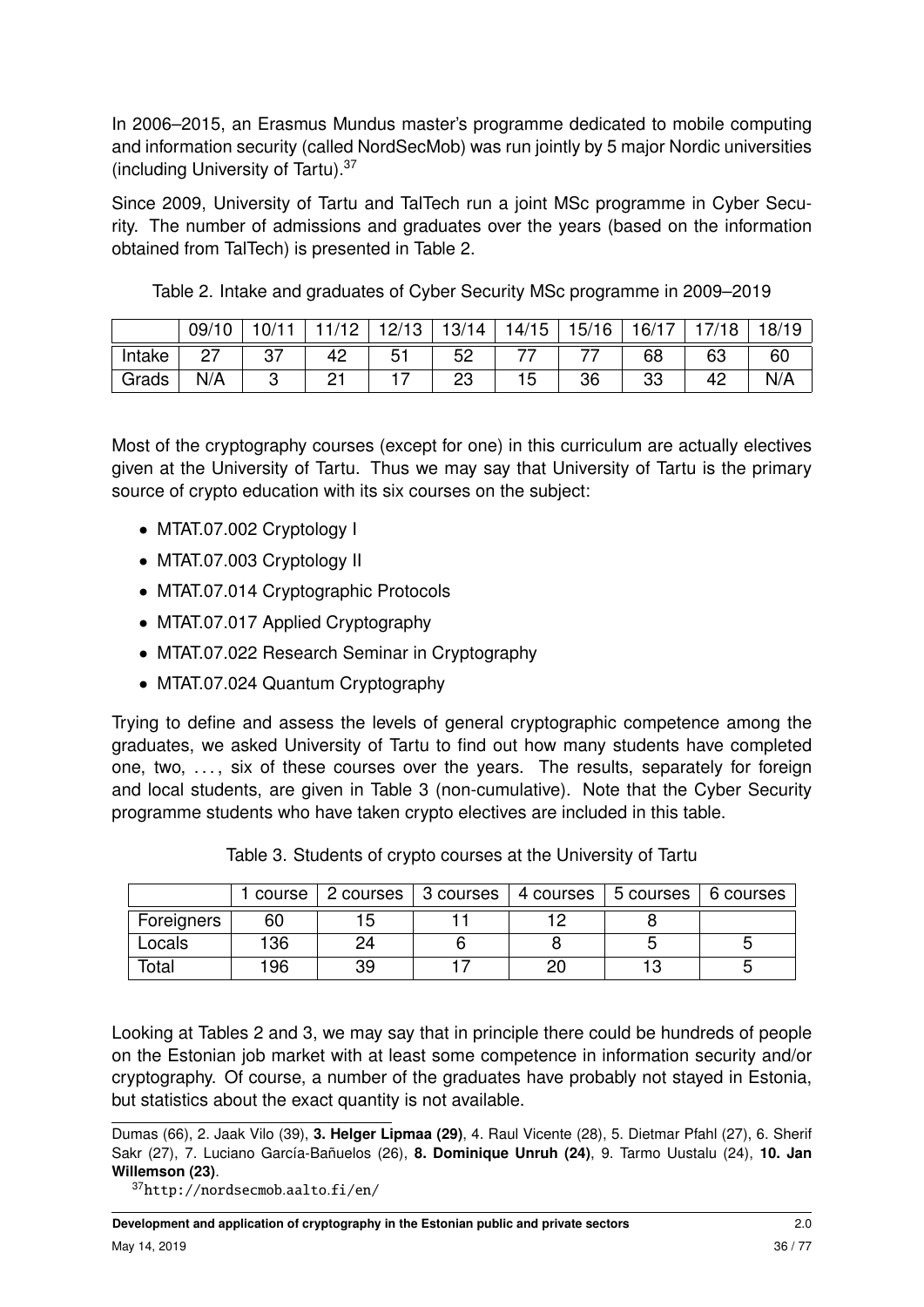Cryptography is a deeply mathematical subject and reaching proficiency in it presumes a strong mathematical background. A serious problem pointed out by the universities is the decreasing level of math and science knowledge of secondary school graduates in Estonia. We have conducted no studies to find out the reasons, but we argue that a combination of different factors plays a role here.

Right after Estonia regained its independence from Soviet Union, the number of hours allocated for mathematics in schools started dropping considerably [\[52\]](#page-74-0).

Even though the Estonian primary school students constantly score high in international comparison studies like PISA [\[82\]](#page-76-0), they can choose between wide and narrow math curriculum when entering gymnasium. For a young person, the choice may be over-simplified – narrow curriculum means less work on a complicated subject without realising that it will cut off a number of choices at the later stages of education. In recent years, roughly half of the gymnasium graduates have taken the final math exam following the narrow curricu- $\lim_{38}$  $\lim_{38}$  $\lim_{38}$ 

Also, many of the public schools are struggling increasingly trying to find competent teachers who would be willing to work for a rather moderate pay. According to some estimates, about 80 additional mathematics teachers would have been needed in fall 2018 across Estonia. Unfortunately, the Ministry of Education and Research refuses to acknowledge seriousness of the problem.<sup>[39](#page-36-1)</sup>

The immediate result of the weakness of the education system is that the whole R&D system continues to underperform. Inspired by the EU Lisbon strategy, Estonia continues to seek to increase its gross R&D investment to 3% of GDP, whereas business R&D investment is expected to reach 2% of GDP [\[25,](#page-72-0) [64\]](#page-75-0). Yet, the high-tech sector continues to be unable increase its R&D workforce that is the prerequisite for increase of business R&D investment. Gross investment into R&D reached 1.3% of GDP, whereas business R&D investment contributed 0.6% of GDP in Estonia in 2017 [\[33\]](#page-72-1). Estonia is not alone with these challenges. Other EU cohesion regions face similar problems, and this has become a serious problem for the whole EU that fails to modernise and upgrade its industry fast enough (Figure [4\)](#page-37-0).

What is more, business sector R&D investment are increasingly concentrated in the world, as large multinational companies compete for establishment of dominant technology platforms and ecosystems. Amazon, Alphabet, Intel, Microsoft and Apple invested 69 billion euros into R&D in 2017 [\[59\]](#page-74-1). This is roughly double of that of the whole European Union investment into ICT sector R&D in 2015. Table [4](#page-37-1) displays R&D investments in selected countries based on the purchasing power standard (PPS).

For Estonia, the obvious response to the above constraints of smallness would be to punch above its weight, and to invest significantly more into education, R&D, and acquisition of foreign made technologies than one would expect. This is largely what we see in successful small countries, such as Sweden, Finland or Israel that have succeeded in building up a sizeable high-tech industry.

What is more, it follows from the above that small countries have limited chances for suc-

<span id="page-36-1"></span><span id="page-36-0"></span><sup>38</sup>https://eis.ekk.edu.[ee/eis/eksamistatistika](https://eis.ekk.edu.ee/eis/eksamistatistika)

<sup>39</sup>https://www.err.[ee/858176/suur-hulk-koole-alustab-uut-oppeaastat-opetajate](https://www.err.ee/858176/suur-hulk-koole-alustab-uut-oppeaastat-opetajate-puudusega)[puudusega](https://www.err.ee/858176/suur-hulk-koole-alustab-uut-oppeaastat-opetajate-puudusega)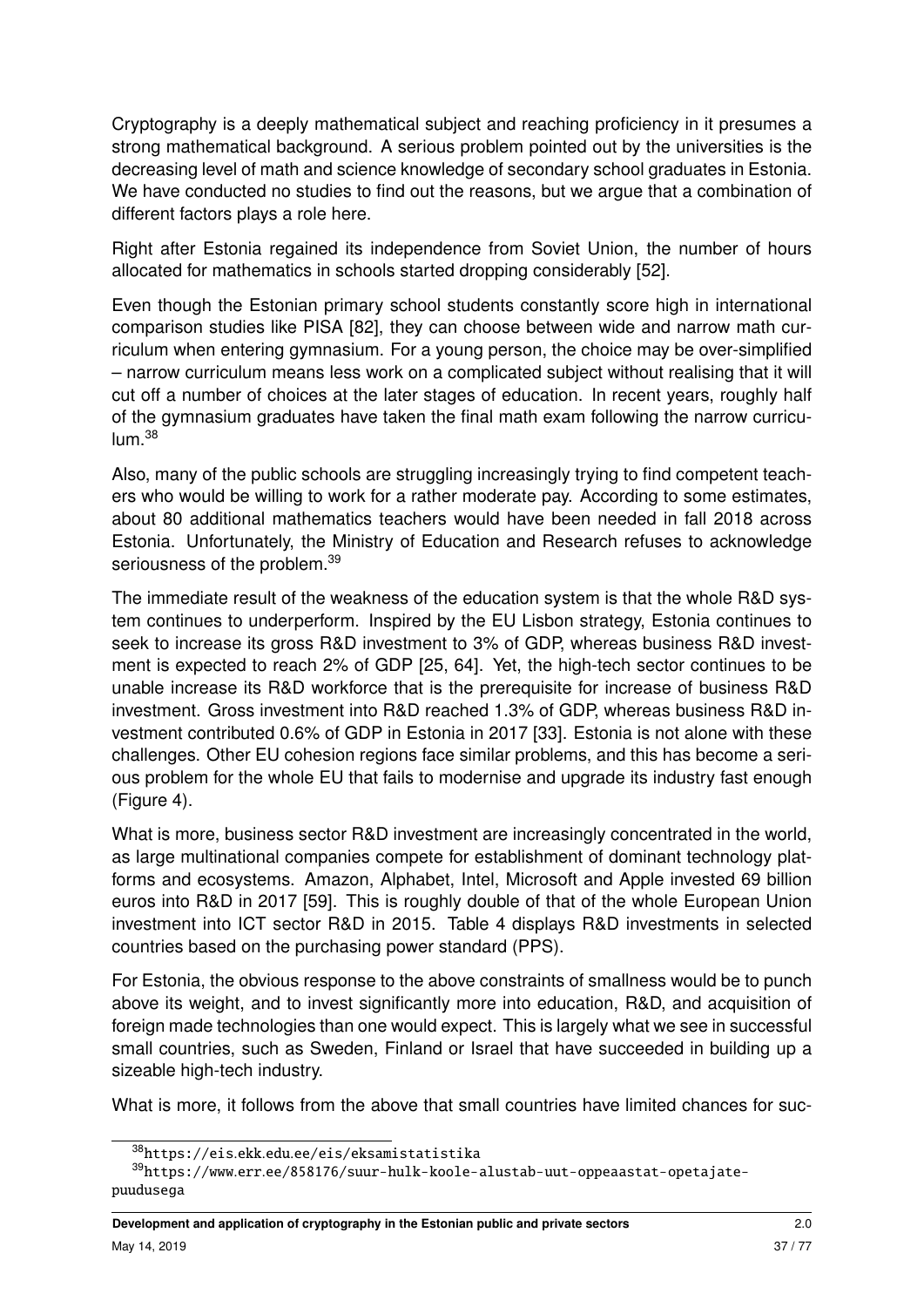<span id="page-37-0"></span>

Figure 4. Gross domestic expenditure on R&D in 2017

| Country               | <b>Billions of euros PPS</b> | Euros PPS per capita |
|-----------------------|------------------------------|----------------------|
| <b>United States</b>  | 84                           | 261.7                |
| China                 | 39                           | 28.4                 |
| European Union        | 30                           | 59.0                 |
| Germany               | 6.5                          | 80.0                 |
| France                | 6.2                          | 93.4                 |
| <b>United Kingdom</b> | 3.3                          | 50.9                 |
| Sweden                | 1.8                          | 185.6                |
| Finland               | 1.3                          | 236.4                |
| Estonia               | 0.1                          | 76.9                 |

<span id="page-37-1"></span>Table 4. ICT sector R&D investments in selected countries in 2015

ceeding in basic R&D that would lead to establishment of basic platform technologies. Instead, they should aim at capability building for early adoption of new disruptive technologies. This is for example what Singapore has been doing in order to establish radically new high-tech industries.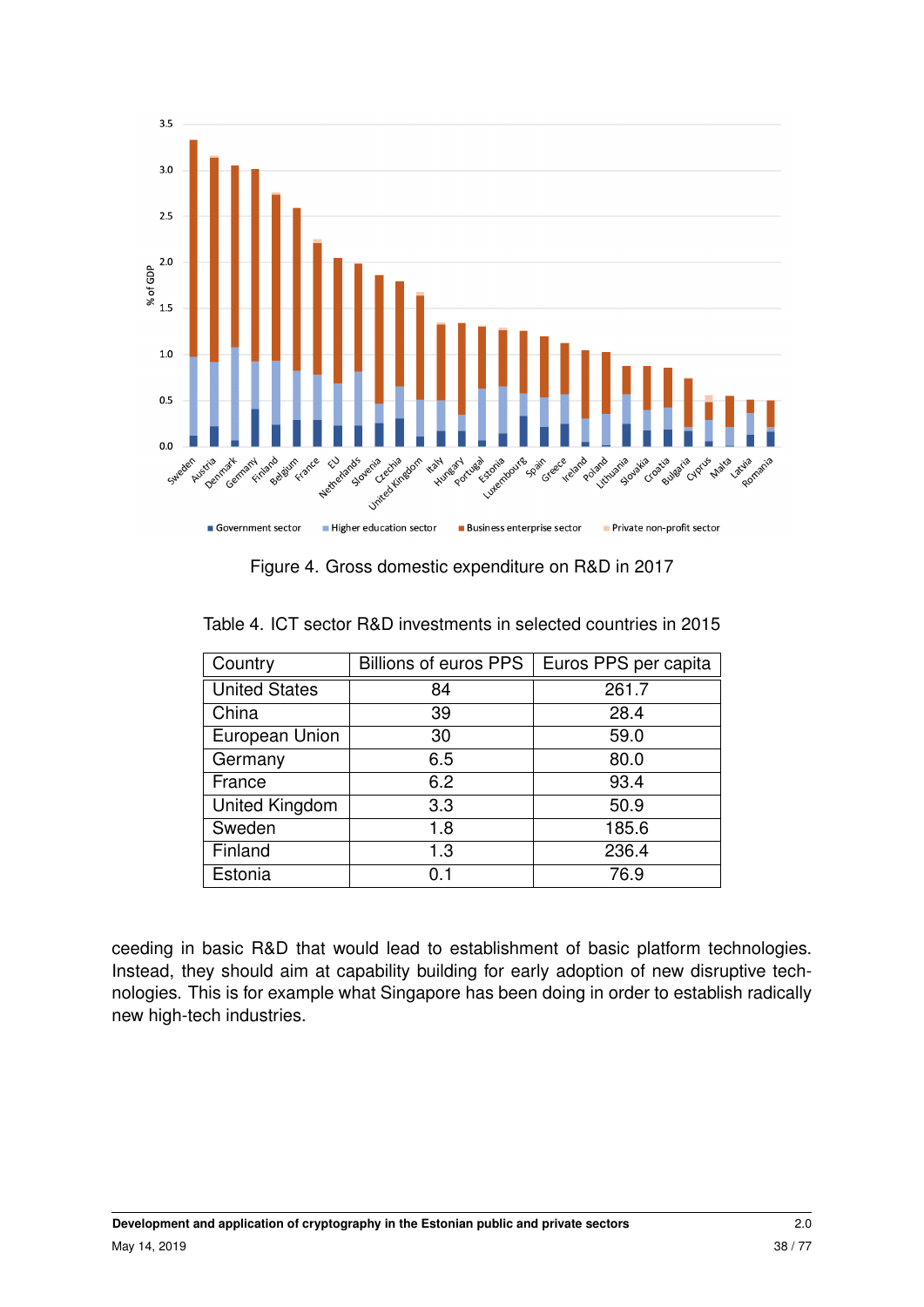# **4 The needs and opportunities of Estonia for development and attestation of cryptographic solutions**

# **4.1 General background of development needs**

Why does Estonia (or any other country) need cryptographic development and competence building in the first place? There are a few interconnected reasons for that.

First and foremost, cryptography is the key component in modern information and communication security solutions. Of course, many of these solutions have been already developed and integrated into everyday products like operating systems, web browsers, etc.

On the other hand, our digital environment is changing rapidly, with new vulnerabilities and attack vectors being discovered on a daily basis. More often than, out-of-the box products fail to meet these new challenges and additional measures are needed. A good example is here given by the need for post-quantum cryptography. From the time of this writing (late 2018), at least 5 years will be needed to develop post-quantum cryptography standards, After that, it will take a few more years when major application developers will implement them in products, and another unknown amount of time until the legacy systems will get a post-quantum upgrade.

At the same time, already today we need to think about protecting information with confidentiality requirements spanning across decades, i.e. with high probability after the point when quantum computer will become a reality. In this situation, the main solution is to start working on upgrading our systems with our local efforts as much as we can. Given the extent and important role cryptography plays in deep layers of digital communication, developers with advanced skill-sets are required for that.

Another major reason to invest into local cryptographic capacity is the one of national security. Cryptographic solutions utilised in public and defence domains are (to the best of the authors' knowledge) quite similar in principle. However, the corresponding risk assessments differ substantially. Leakage of or tampering with a company's data may in the worst case lead to economic losses for this company. In case of the whole country/nation, the risks have potentially much deeper impact. Thus, the decision which data protection measures to use must also be considered much more carefully.

Ultimately, this decision will be reduced to the question of whom to trust. In the foreseeable future, Estonia will not be developing general-purpose CPU-s or operating systems. However, everything above that level can in principle be controlled locally. This control can mean either directly developing or at least auditing software applications implementing the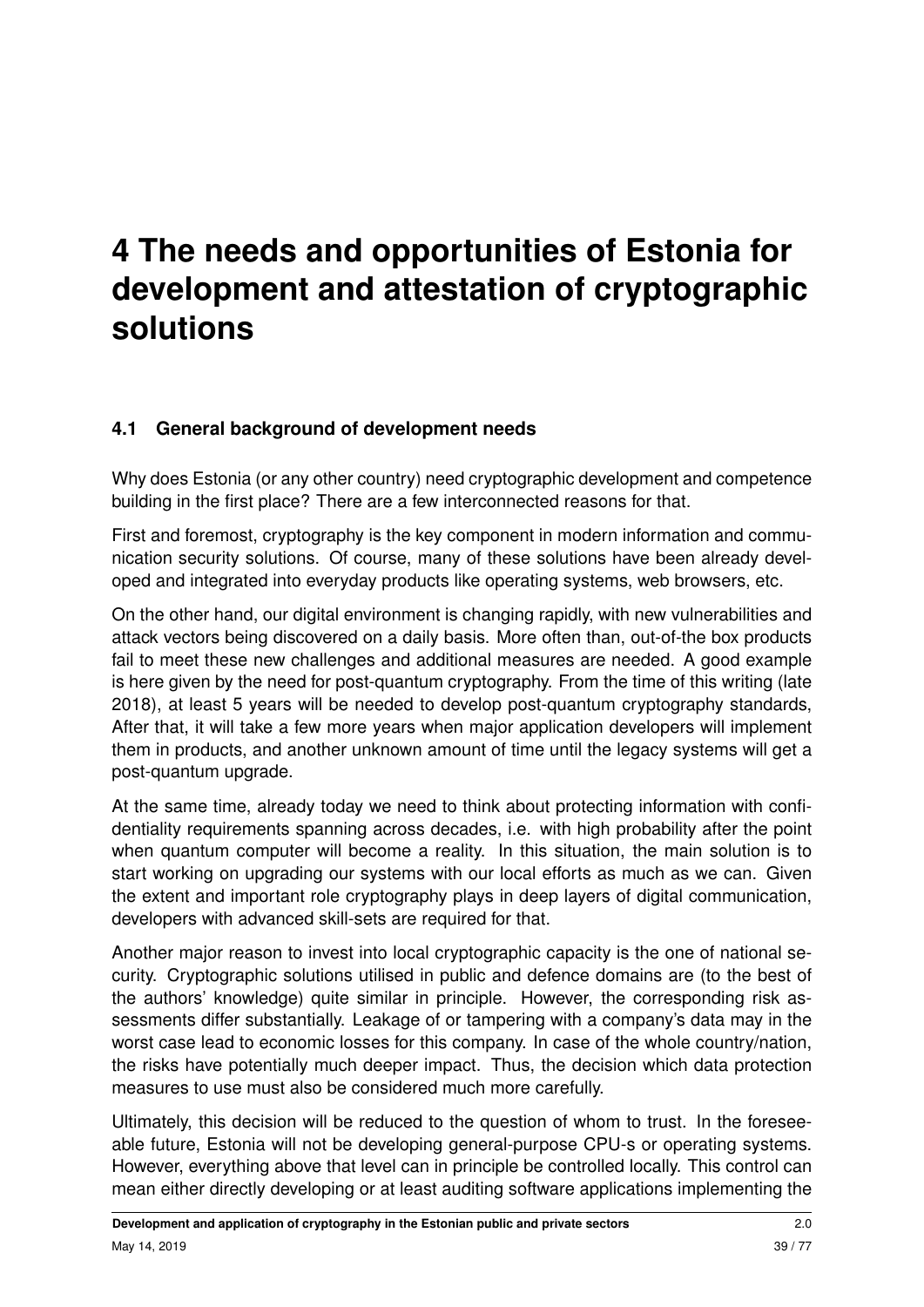cryptographic information protection layer. The more we are able to perform these tasks in Estonia, the more control we can have over our own mission critical communication. This, in turn, presumes locally available know-how and development capacity.

Last but not the least, timely investment into emerging disruptive technologies and related capabilities will allow Estonian companies to develop superior new products and services that have a potential to secure a substantial market share.

# **4.2 Specific prospective development areas**

At the first stage of preparing this report, the authors identified 10 trending areas of information technology and security, having potential to give rise to interesting crypto-rich applications within the next 5-10 years (see Chapter [2\)](#page-14-0). During the interviews conducted at the next stage, we asked our interviewees to reflect on two aspects of these trends (see Appendix [A\)](#page-64-0):

- What is your organisation's current competence level in this field?
- What is the level of competence required within the next few years in this field?

Figure [5](#page-39-0) displays the averaged replies gathered on 1-2-3 point scale.

<span id="page-39-0"></span>

Figure 5. Estonian current technological competences and competence gaps

We can see that three areas of future development clearly stand out as having the most need for, which we can on turn interpret as having the largest (economic) potential:

- Electronic identity,
- Secure computation and privacy preserving (big) data analysis, and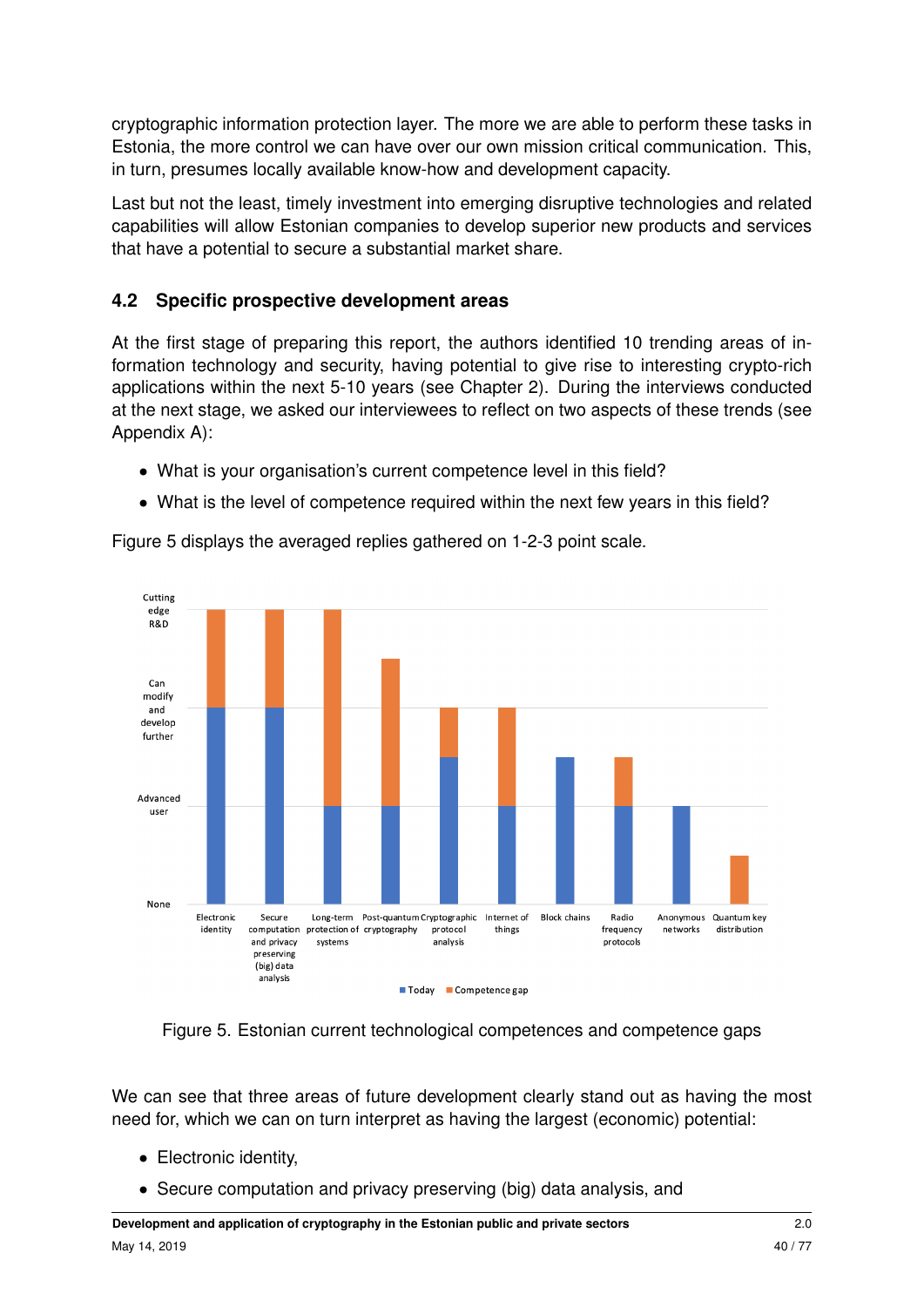• Long-term protection of systems.

All of the three have a strong bias towards applications, with two first already having Estonian own products (Smart-ID/SplitKey and Sharemind, respectively) on the market.

There is still need for other products in these fields as well. For example, due to historic-societal reasons, many countries can not introduce a strong single digital identity. They have to rely on federating partial identities coming from various sources (like citizen/customer databases of local municipalities, banks, utility service providers, etc.). Such federations often lack automation and clear understanding of security properties.

On the other hand, the need to compose identities of a number of smaller partial identities also introduces the problem of data processing in a way that would still respect the privacy concerns these societies have in respect to moving towards a single strong identity as a result of federation. Such problems have been proven to be solvable using secure computation techniques. Thus, a framework having both identity federation and secure data processing components has its marked potential.

Another challenge not well solved by currently available products is cross-organisational and cross-border aggregated data analysis. Not all of the problems here are technical, but presume also a compatible legal framework. Looking at the recent developments within EU (acceptance of GDPR, moving towards digital single market, etc.) we can envision that such legislative obstacles will decrease in time, increasing the market potential of crossjurisdiction data analysis solutions as well.

The third area of long-term protection is still very much in the stage of theoretical development. However, the first products can be expected to hit the market in upcoming years as the need for them is clear. Thus, this field looks the most promising one in terms of potential for the first-to-market advantage.

The three top fields are followed by

- Post-quantum cryptography, and
- Cryptographic protocol analysis.

These two are clearly competence-building items. Post-quantum cryptography is not very interesting on its own, but in the upcoming years it will play a crucial role in many communication security products. Similarly, it will not be possible to sell cryptographic protocols as standalone products, but the ability to rigorously assess their properties will be a key component in developing new information security applications.

# **4.3 Communication security**

During the interviews, several representatives of defence structures expressed interest towards various communication security applications.

On one hand, communication security applications are so well established on the market that it is hard to find an innovative niche with a lot of international growth potential here. On the other hand, the interest of defence structures in locally built products is understandable from the viewpoint of increased control. Thus we list the ideas picked up from the interviews here.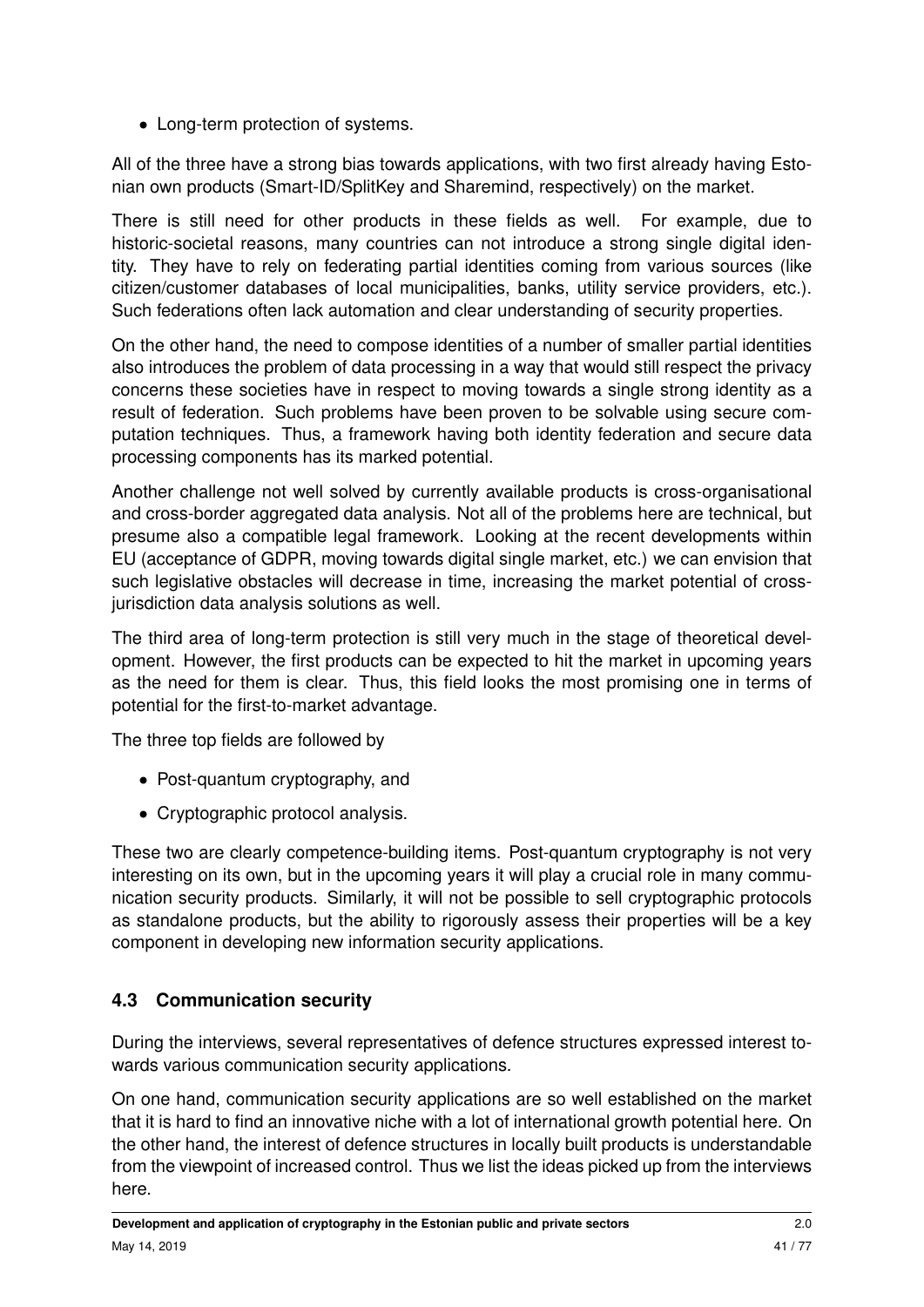- eID-authenticated message exchange platform in the spirit of Signal.
- Air-gapped file/message encryption and transmission solution, preferably with longterm confidentiality, e.g. against quantum computers.
- Transparent/free key establishment for an existing voice communication system.

# **4.4 Attestation**

Attestation is a generic term referring to some sort of an approval process. Many different processes are used in practice, and they differ widely both in the effort required and in the level of assurance obtained as the result. In this chapter, we are going to discuss the main processes that are used to review and approve cryptographic mechanisms.

Deployment of cryptography can be viewed on (at least) three levels.

- 1. **Cryptographic primitives and schemes** such as block ciphers (e.g. AES), key exchange (e.g. Diffie-Hellman), digital signatures (e.g. RSA, ECDSA), encryption schemes (e.g. RSA, ECIES), hash functions (e.g. SHA-3), etc.
- 2. **Cryptographic protocols** such as Kerberos and TLS. We must also distinguish the specifications and implementations of the protocols as many practical vulnerabilities emerge from implementation flaws.
- 3. **Cryptographic applications** both in software (e.g. web browsers) and hardware (e.g. cryptographic tokens and hardware security modules (HSM)).

As these levels are very different in their nature, the respective approaches to attestation and the strength of the resulting claims differ significantly as well.

# <span id="page-41-0"></span>**Cryptographic primitives and schemes**

The simplest and perhaps best-understood level is the one of cryptographic primitives. For many of them, security properties can be mathematically defined and proved. There is a large research community specialising at such cryptanalytic activities which form an important part of what we could call a community-based attestation effort.

For example the main reason why RSA and Diffie-Hellman key exchange are considered generally secure as of today is that a lot of researchers have tried to attack them and only succeeded in special cases.

The power and importance of community efforts has also been acknowledged by standardisation bodies. A public proposal call and subsequent analysis period has been applied e.g. by NIST when selecting the Advanced Encryption Standard (AES) and hash function standard SHA-3. Also, the current selection process of post-quantum cryptography standards is following the same pattern.

On the other hand, when selecting the current standards for elliptic curve cryptography (ECC), NIST adopted a much more closed approach. As a result, the NIST ECC standards have been criticised for unclear design choices that could in principle lead to back doors. We refer to the report [\[9\]](#page-70-0) for a further discussion on this issue.

It should also be noted that in order to successfully coordinate the development of new cryptographic primitives, the coordinating organisation has to be really well established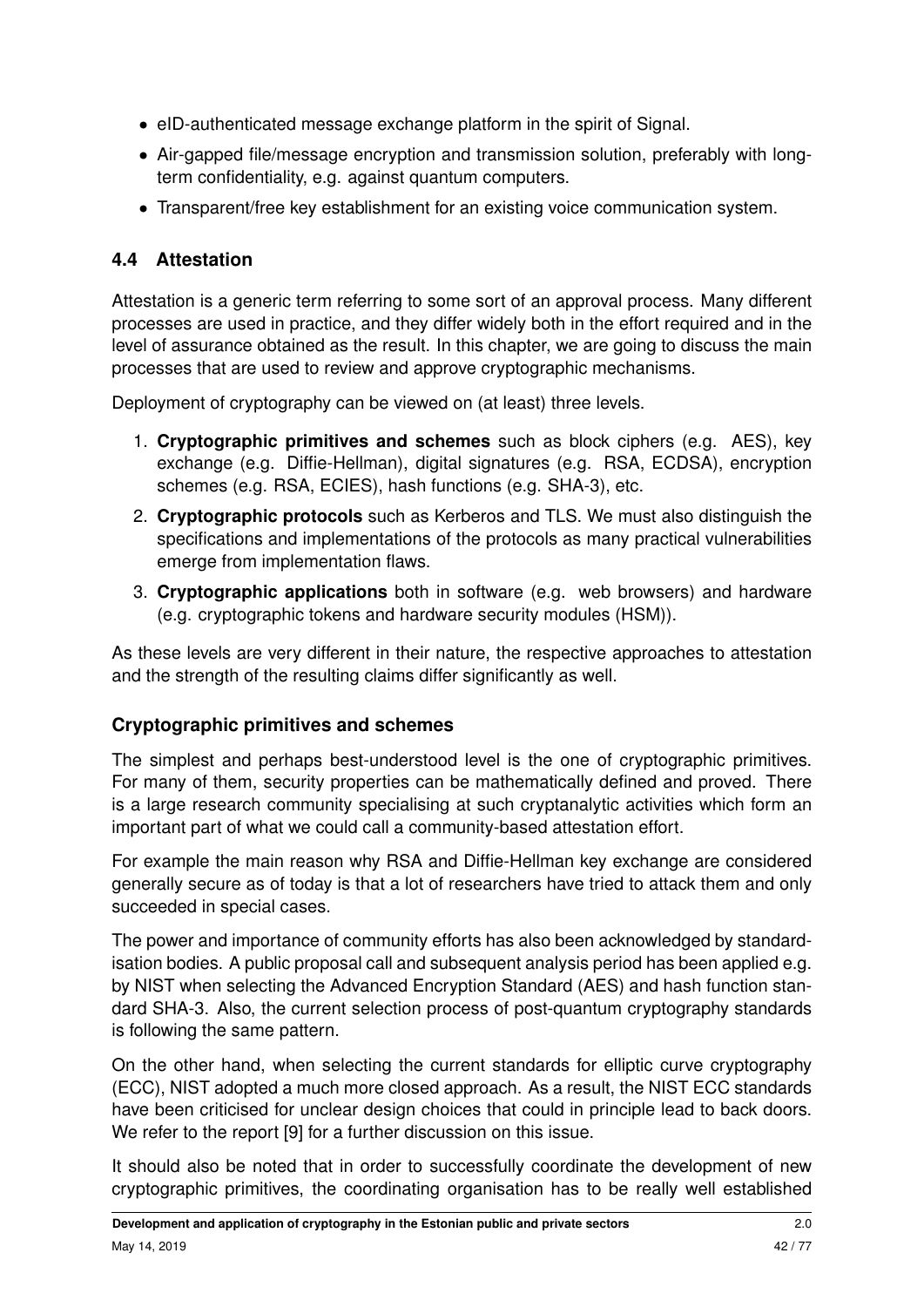and resourceful. There exist examples of primitives that have been proposed and successfully standardised by countries and bodies around the world, but have not enjoyed the same level of utilisation as the NIST ones (e.g. German Brainpool family of ECC algorithms and Japanese block cipher Camellia). Of course, several countries like China, Russia, Ukraine and South Korea have developed and standardised their own primitives, but these standards are only enforced and usable within the country, providing very limited interoperability across the borders.

We can see that Estonia is a country way too small to develop and maintain an independent cryptographic standard. Consequently our best option is to rely on primitives assessed, accepted and standardised by the international community and foreign organisations. We do have a little bit of choice when deciding which standard to follow. For example, instead of NIST ECC standard's somewhat questionable design choices, German Brainpool is a conceivable alternative.

# **Cryptographic protocols**

Compared to low-level cryptographic primitives and schemes, the term "protocols" refers to higher level and more complicated constructions. They typically aim at implementing a complete security-related use case (e.g. authenticate a user for an e-service and establish a secure communication channel with him/her). To achieve such a goal, protocols make use of several primitives and basic schemes, combining them and adding noncryptographic extensions to improve usability, performance, etc.

This is where things are becoming fragile. All the protocol components make some operational assumptions and provide some properties, but it is not necessarily the case that the properties of one component match the needs of another one exactly. Also, the whole protocol implementation must operate in some real environment and hence make assumptions about it. If these assumptions do not hold, a vulnerability may emerge.

Cryptographic protocols are typically developed by interest groups (e.g. large companies) needing them in their own products or services. It is a good practice to release protocol specifications to improve interoperability and collect public feedback. Similar to the way community efforts are used to assess the security of cryptographic primitives, protocol validation also largely relies on international researchers.

However, contrary to the lower-level primitives, protocols often have no mathematically rigorous security definitions. Hence, assessing their security is much more a heuristic process, involving a lot of trial and error. It is quite typical for cryptographic protocols to evolve through many versions which were considered as secure once, but turned out to have vulnerabilities later.

The prime example is the Transport Layer Security (TLS) protocol suite. Its predecessor Secure Sockets Layer (SSL) was originally developed by Netscape, and its version 1.0 was so flawed that it was never even published. Versions 2.0 and 3.0 were released in 1995 and 1996, respectively. Over the years a number of vulnerabilities were found in both of them, which lead to their explicit prohibiting in 2011 and 2015, respectively. TLS 1.0 was defined in January 1999, but as of 2018, it is recommended to be dropped in favour of TLS 1.1 or higher. The latest stable version of the standard is TLS 1.2, with TLS 1.3 being in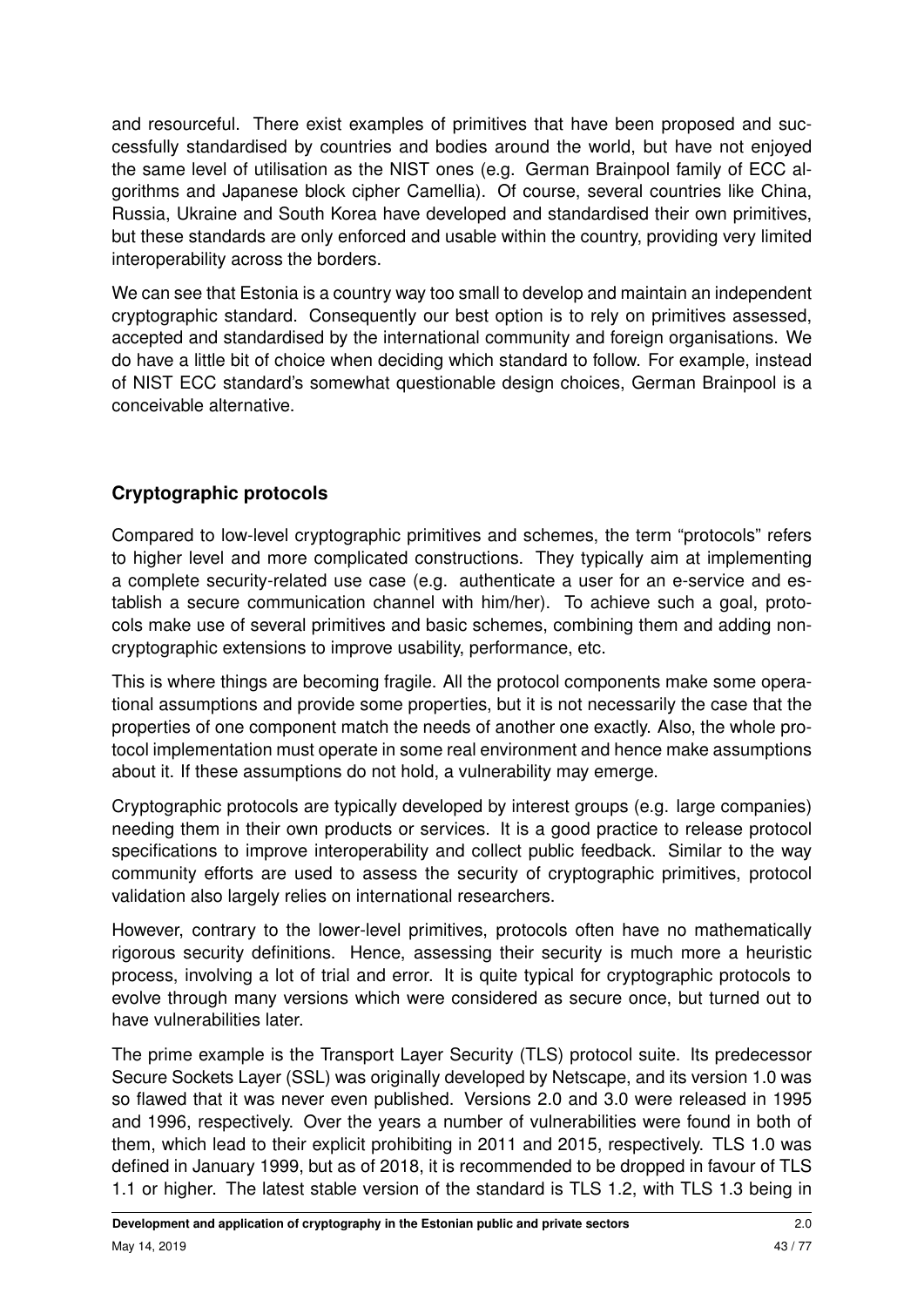the status of a proposed standard (although considered to be rather stable already).  $40$ 

The body responsible for standardising TLS (and many other network security protocols) is Internet Engineering Task Force (IETF) within their Request For Comments (RFC) publication series.

On top of the vulnerabilities in the protocol itself, the implementation may add extra weaknesses as demonstrated e.g. by the history of OpenSSL, one of the main SSL/TLS implementations. Thus, we may to assess the security of the implementation separately.

However, this may be too huge of a task. For example, OpenSSL source consists of 496,818 lines of code.<sup>[41](#page-43-1)</sup> As a result, full OpenSSL certification has never been attempted, but its carefully selected subset has been certified according to FIPS 140-2.<sup>[42](#page-43-2)</sup>

While it was easy in Section [4.4](#page-41-0) to recommend against developing one's own cryptographic primitives, the situation is not so clear-cut for protocols. The spectrum of everyday business cases is very wide and standardised security solutions exist only for a limited number of them. Sometimes one has to invent own protocols.

A nice example is given by Estonian Internet voting. Since early 2000s, Estonia has been unique in its eID infrastructure, and when political will materialised into a development project, there was no readily available cryptographic protocol to make use of. It had to be developed from scratch, starting as a simple web component implementing a digital equivalent of a double envelope postal voting [\[57\]](#page-74-2), and evolving into both individually and centrally verifiable protocol suite featuring mix-net for voter privacy protection [\[43,](#page-73-0) [41\]](#page-73-1). To ensure correct operations of the protocol, provable decryption and vote commitments are used. As an attempt to make use of community-based assessment, all of the server side source code has been publicly released<sup>[43](#page-43-3)</sup>.

We must say that the number of public code reviews has not been as large as originally hoped for. There are several reasons for that. First, code unavailability was used by Internet voting opponents as an argument to prove its unreliability, but after the code was released in 2013, they had no real motivation to contribute to the review. Secondly, the implementation is rather involved and it would require a huge effort to go through the whole code base.

We can see a recurring pattern here. On one hand, sometimes developing a new cryptographic protocol is unavoidable, but making formal claims about it is not always so easy. Cryptographic community has acknowledged the problem and is developing tools to assist protocol analysis (see Sec. [2.7](#page-20-0) for more details). However, all of them have their limitations, and are still more like academic prototypes rather than off-the-shelf tools ready for general use.

One recommendation we can give is to avoid creating new home-brewed cryptographic protocols whenever possible as risks of unintended vulnerabilities is high. For standard tasks there probably exist solutions that at least someone has tried to assess from the security viewpoint. It is a general belief in the cryptographic community that the larger the number of reviewers, the higher are the chances that significant vulnerabilities have been spotted. Formal verification methods may be of help as well.

<span id="page-43-0"></span><sup>40</sup>https://en.wikipedia.[org/wiki/Transport\\_Layer\\_Security](https://en.wikipedia.org/wiki/Transport_Layer_Security)

<span id="page-43-1"></span><sup>41</sup>https://www.openhub.[net/p/openssl](https://www.openhub.net/p/openssl), checked on August 29th, 2018.

<span id="page-43-2"></span><sup>42</sup>https://www.openssl.[org/docs/fips](https://www.openssl.org/docs/fips.html).html

<span id="page-43-3"></span><sup>43</sup>https://github.[com/vvk-ehk/ivxv](https://github.com/vvk-ehk/ivxv)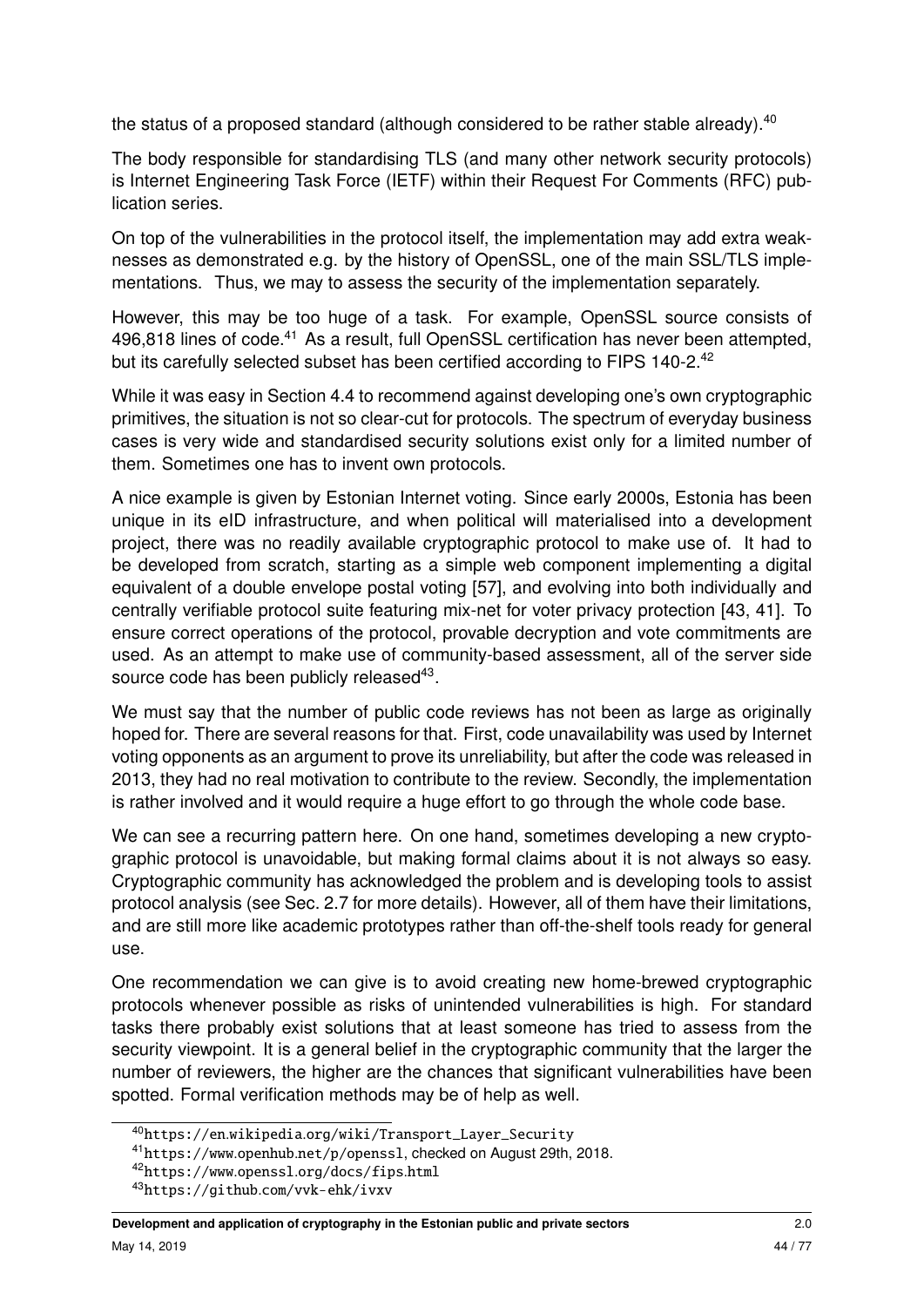One of the problems we have encountered in practice is that software developers sometimes do not even realise that they are implementing a cryptographic protocol, nor does it occur to them that a cryptographer should look at it before it is deployed. Using freely available libraries and calling primitives like encryption or signing is so easy that the surrounding context (e.g. where do the keys come from and how are they managed?) remains outside of the developer's attention frame. This in turn may lead to making assumptions that later prove wrong, resulting in vulnerabilities. The only way around this problem is educating software developers in cryptography and security issues in general.

# **Cryptographic applications**

By an application we mean here complete hardware or software solution to a specific (information security) problem, performing a certain high-level task. Examples of such applications include cryptographic chip cards, firewalls, authentication servers, etc.

Such high-level applications must operate in a real environment, provide interfaces both for developers and end users, and achieve several (perhaps even contradictory) security goals. Consequently, their architecture is typically rather complex, consisting of various hard- and/or software components. Thus, ensuring correct operation of these applications is a very important, but on the other hand also a very challenging task. This is where certification procedures come into play.

To the best of our knowledge, there exists no cryptographic end user product about which some recognised certification body would have issued a statement that it is secure under any circumstances. Most of all, such a statement would have no meaning, since the term "security" needs to be properly defined first. After giving a security definition, it will become possible to assess the system from the standpoint of this definition.

A caveat with this approach is that giving a formal definition that would adequately reflect the real-world desired security target is far from being trivial. A typical problem is that the definition should be relatively compact in order to allow reasonable analysis, but the threats coming from the real environment may vary a lot, remaining partly (maybe even mostly) outside of the scope of the analysis. If this is the case (and we argue that it mostly is), one has to read very carefully what the security certificate actually covers and what is left outside.

# **Common Criteria**

As a specific example of a certification scheme, let us look at Common Criteria (CC).<sup>[44](#page-44-0)</sup> Some of the central notions of the CC framework are the following.

- **Target of Evaluation (ToE)** is the product or system to be evaluated.
- **Protection Profile (PP)** is a document identifying security requirements for a class of devices or solutions (say, smart cards). The manufacturer seeking CC certification may use some of existing PPs or write a new one. In any case, this is the document that defines what is exactly meant by security of the particular evaluation subject.
- **Security Target (ST)** is the document that identifies the security properties of ToE. ST may refer to **Security Functional Requirements (SFRs)**, a list of individual functions that the product may provide.

<span id="page-44-0"></span><sup>44</sup>https://www.[commoncriteriaportal](https://www.commoncriteriaportal.org/).org/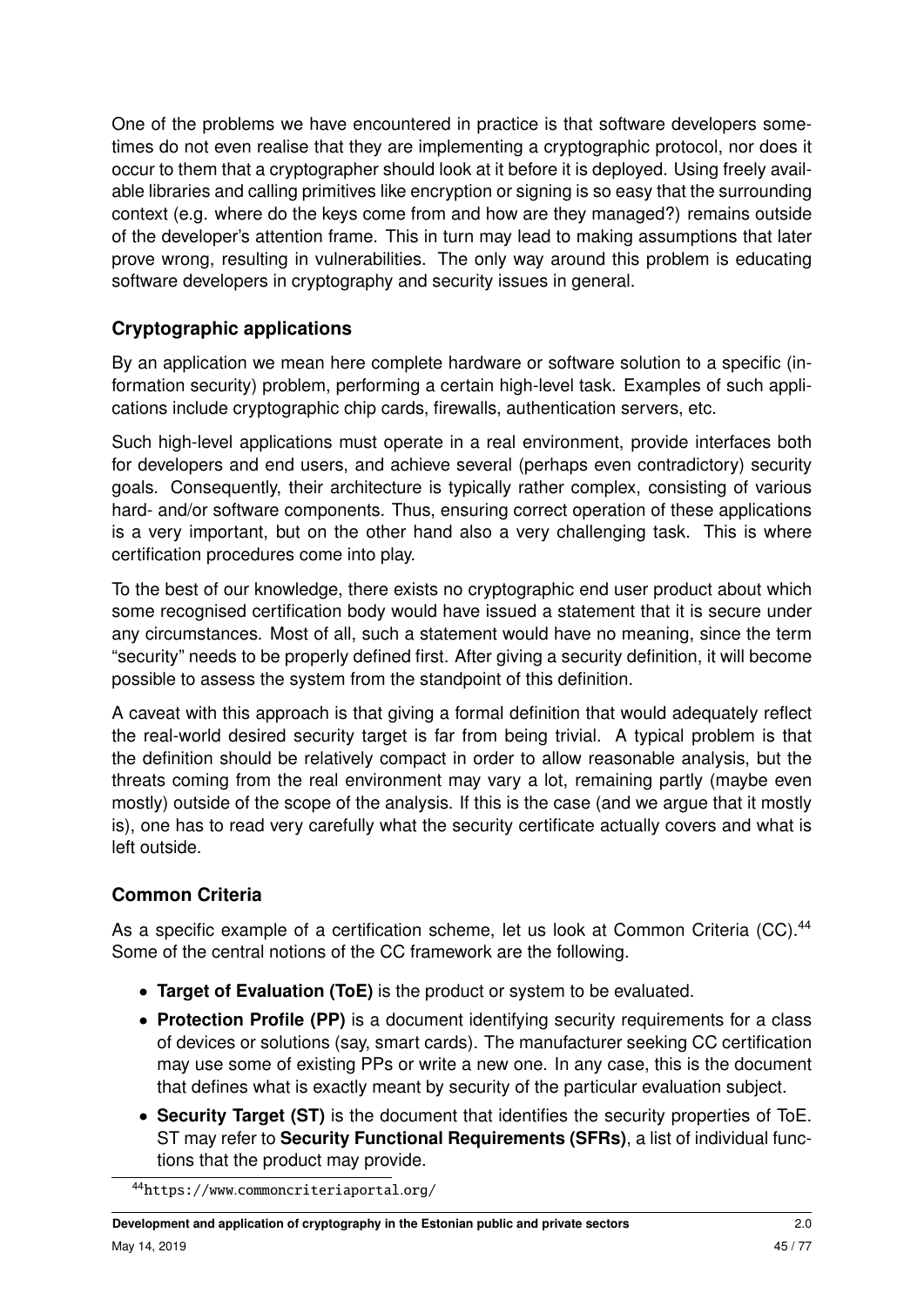It is important to note that the ToE is evaluated against SFRs stated in ST, no more, no less. On one hand, this forces the manufacturers to explicitly list all the product's security features, but it says very little about the correspondence of these features to the end user needs. Ultimately, it will be the responsibility of the end user to make sure that the PP and ST (which are usually public) match his/her real life security goals.

In case of Common Criteria, seven different levels of evaluation assurance (EAL) are distinguished:

- EAL1: Functionally Tested
- EAL2: Structurally Tested
- EAL3: Methodologically Tested and Checked
- EAL4: Methodologically Designed, Tested and Reviewed
- EAL5: Semiformally Designed and Tested
- EAL6: Semiformally Verified Design and Tested
- EAL7: Formally Verified Design and Tested

Certification procedures and costs depend on the EAL level. In 2012 Young estimated<sup>[45](#page-45-0)</sup> that

- EAL2 costs \$100.000 to \$170.000 and takes four to six months to certify;
- EAL4 costs \$300.000 to \$750.000 and takes one to two years to certify.

These estimates have likely been increased by 2019.

#### **Case study: Smart-ID Common Criteria certification**

Smart-ID electronic identity solution was awarded eIDAS Qualified Signature Creation Device status in November 2018. Prior to that, it had to be certified to Common Criteria. A client component was certified to EAL2 and a server component to EAL4.

According to the rough estimate given by the representative of SK ID Solutions, costs of certification could be approximated to be in the range of 0.5. . . 2 million euros. There are some caveats, though.

- The development of Smart-ID was not originally planned having certification in mind. This incurred some extra cost due to the need to change some of the design principles, rewrite documentation from scratch, etc.
- Retaining the certification will also introduce some future costs.

#### **What would be required to set up a Common Criteria certification centre in Estonia?**

The organisation of CC certification is described in the Arrangement on the Recognition of Common Criteria Certificates<sup>[46](#page-45-1)</sup> (CCRA). The hierarchy of CC includes parties like Certificate Authorising Participant (representing the country), Certification Body (CB, a special

<span id="page-45-1"></span><span id="page-45-0"></span><sup>45</sup>http://www.cs.utexas.[edu/~byoung/cs361/lecture80](http://www.cs.utexas.edu/~byoung/cs361/lecture80.pdf).pdf

<sup>46</sup>https://www.[commoncriteriaportal](https://www.commoncriteriaportal.org/ccra/).org/ccra/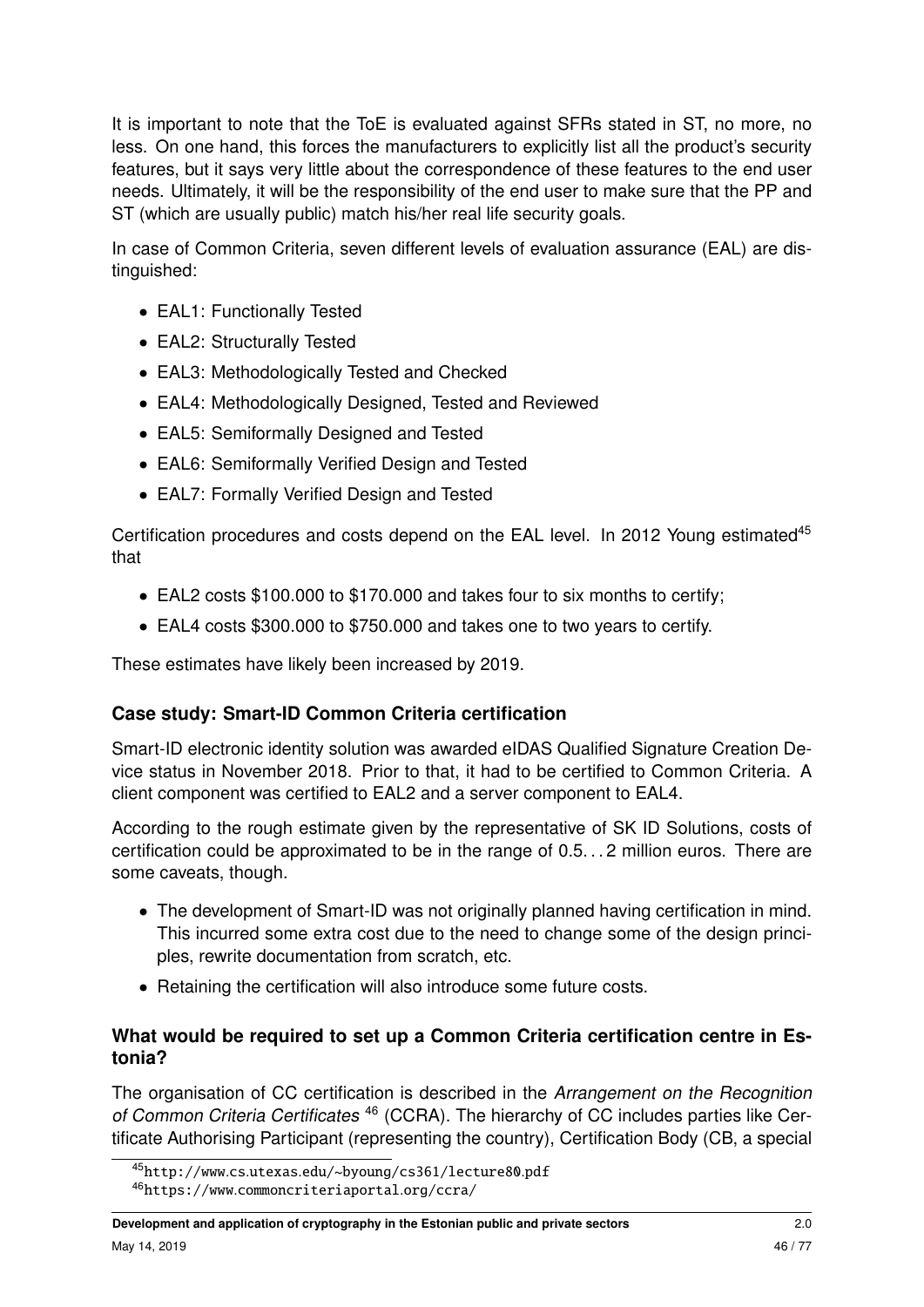organisation responsible for overseeing the day-to-day operation of an evaluation and certification/validation scheme), and IT Security Evaluation Facility (ITSEF, the laboratory that actually makes the evaluation). Here the CB and the Participant may be one and the same organisation, but the CB is independent of the ITSEFs. The systematic organisation of the functions of evaluation and certification/validation under the authority of CB is referred to as the Scheme.

Here is a summary of requirements for CB.

- The services of CB are to be available without undue financial or other conditions.
- The procedures under which the CB operates are to be administered in a nondiscriminatory manner.
- The CB is to be impartial. It should have permanent staff responsible to a senior executive enabling day-to-day operations to be carried out free from undue influence or control by anyone having a commercial or financial interest in certification/validation.
- The personnel of the CB are to be "competent for the functions they undertake".
- CB should ensure confidentiality of the information obtained in the course of its certification/validation activities.
- There is a long list of paperwork that CB needs to do, documenting everything.

Once per five years, a special delegation makes a site visit and evaluates how the Scheme works. The evaluation team should be provided a private room with the ability to have copies and printouts made for use during the site visit. They monitor the evaluation and certification/validation of a particular IT product at least on EAL4 level, so it seems that applying for doing only small certification levels is not an option. The CCRA does not specify any differences between requirements for performing certification on different levels.

It seems that RIA could potentially become a CB, as they need to do more organisational or supervision work, and the actual technical competence is required from ITSEFs. An ITSEF has to demonstrate to the satisfaction of the CB that it is "technically competent in the specific field of IT security evaluation" and that it is in a position to comply in full with the rules of the Scheme concerned. CB should ensure that ITSEF is in turn competent, impartial, and keeps data confidential.

The technical competence requirements are not specified, and there are no precise numbers of required degrees or the number of workers. A small hint is a reference to ISO/IEC 17025 standard, related to calibration and testing laboratories. Risk-based thinking is mentioned as an important thing.

The Common Criteria for Information Technology Security Evaluation<sup>[47](#page-46-0)</sup> describes the main concepts of the evaluation. It seems that most of the work on security proofs should be done by the developer who composes the security target whose correctness the evaluators need to verify, and the list of tests that need to be performed is more or less already specified there, so the evaluators mostly do mechanical work. It is likely that in the case when a protocol is verified using formal methods like ProVerif tool, the protocol model is constructed by the developer, and the evaluator verifies its correctness. It is not clear, however, what is easier, and e.g. the proofs of EasyCrypt are an overkill for the one who

<span id="page-46-0"></span><sup>47</sup>https://www.[commoncriteriaportal](https://www.commoncriteriaportal.org/cc/).org/cc/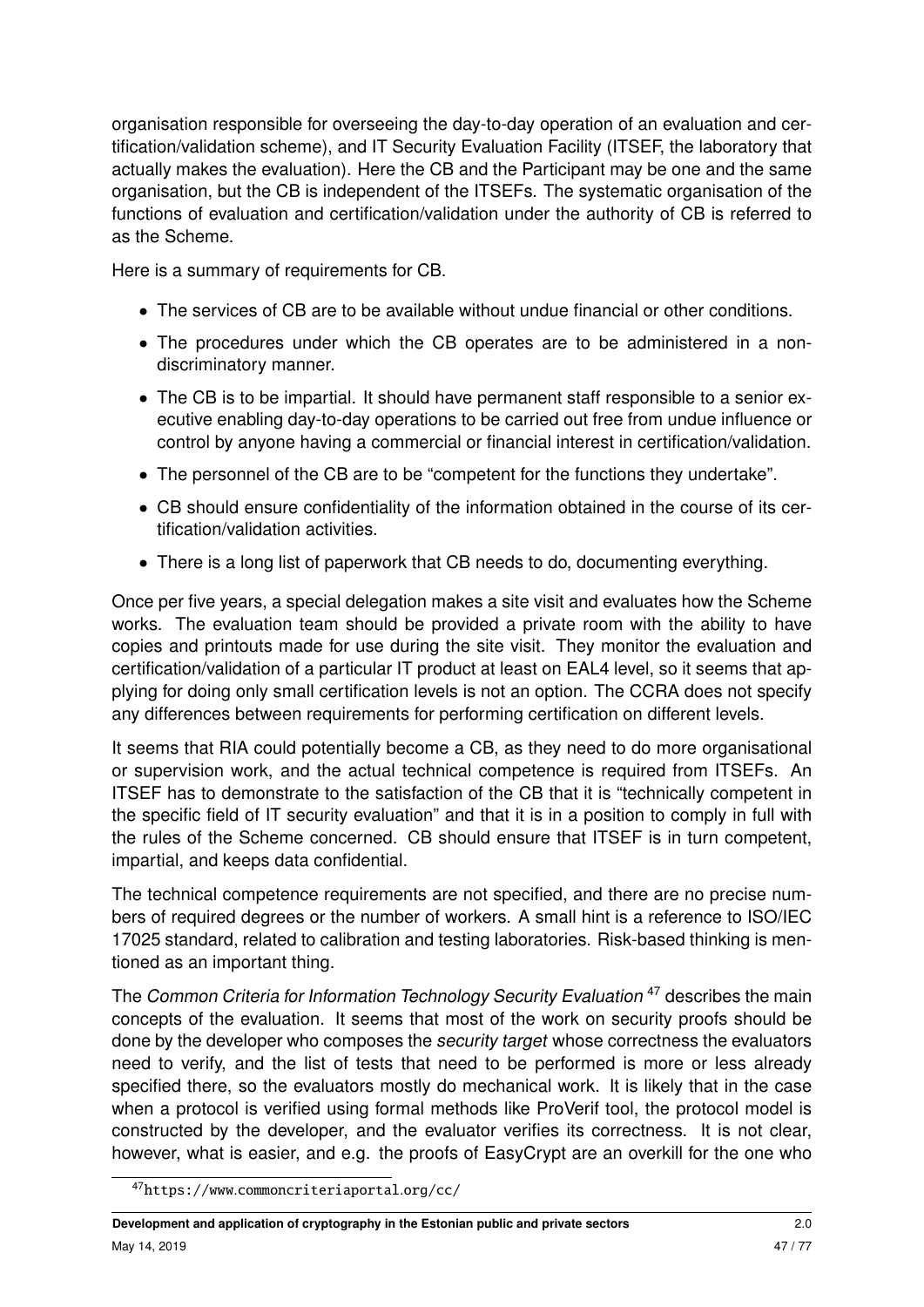reads them. It is also not clear whether a freeware tool is enough for CC, since one should have trust in correctness of such tools, unless generated proofs can be reviewed manually.

# **SOG-IS**

The SOG-IS<sup>[48](#page-47-0)</sup> ("Senior Officials Group Information Systems Security") agreement was produced in response to the EU Council Decision of March 31st 1992 (92/242/EEC) in the field of security of information systems, and the subsequent Council recommendation of April 7th (1995/144/EC) on common information technology security evaluation criteria. Participants in this agreement are government organisations or government agencies from countries of the European Union or EFTA (European Free Trade Association), representing their respective countries. Originally developed independently, the agreement was updated in 1999 to incorporate the use of Common Criteria in the certification process.

The agreement provides for member nations to participate in two fundamental ways:

- as certificate consuming participants, and
- as certificate producers.

Currently, France, Germany, Italy, Netherlands, Norway, Spain, Sweden and United Kingdom possess certificate production capacity. Out of them, only the bodies in France, Germany, Netherlands, Spain and United Kingdom can issue certificates on all the levels EAL1- 7, the others can only go up to the level EAL4.

Austria, Croatia, Denmark, Estonia, Finland, Luxembourg and Poland participate in SOG-IS only as consumers.

The authors of this report were asked by the procurer whether it would be possible to establish a certificate producing body in Estonia, and how much it would cost. The latter question is very hard to answer, as the budgets of the respective agencies in other European countries were not available for the authors. However, looking at the list of other certificate consuming countries (most of which are larger than Estonia) we conclude that aiming at certificate production capability would probably not be economically feasible in the foreseeable future.

European Commission has issued a statement that ENISA is expected obtain a stronger mandate in certification in EU, but the exact details and extent of the mandate still remain unclear.[49](#page-47-1)

<span id="page-47-1"></span><span id="page-47-0"></span><sup>48</sup>[https://www](https://www.sogis.org/).sogis.org/

<sup>49</sup>https://ec.europa.[eu/digital-single-market/en/news/cybersecurity-eu-cybersecurity](https://ec.europa.eu/digital-single-market/en/news/cybersecurity-eu-cybersecurity-agency-and-eu-framework-cybersecurity-certification)[agency-and-eu-framework-cybersecurity-certification](https://ec.europa.eu/digital-single-market/en/news/cybersecurity-eu-cybersecurity-agency-and-eu-framework-cybersecurity-certification)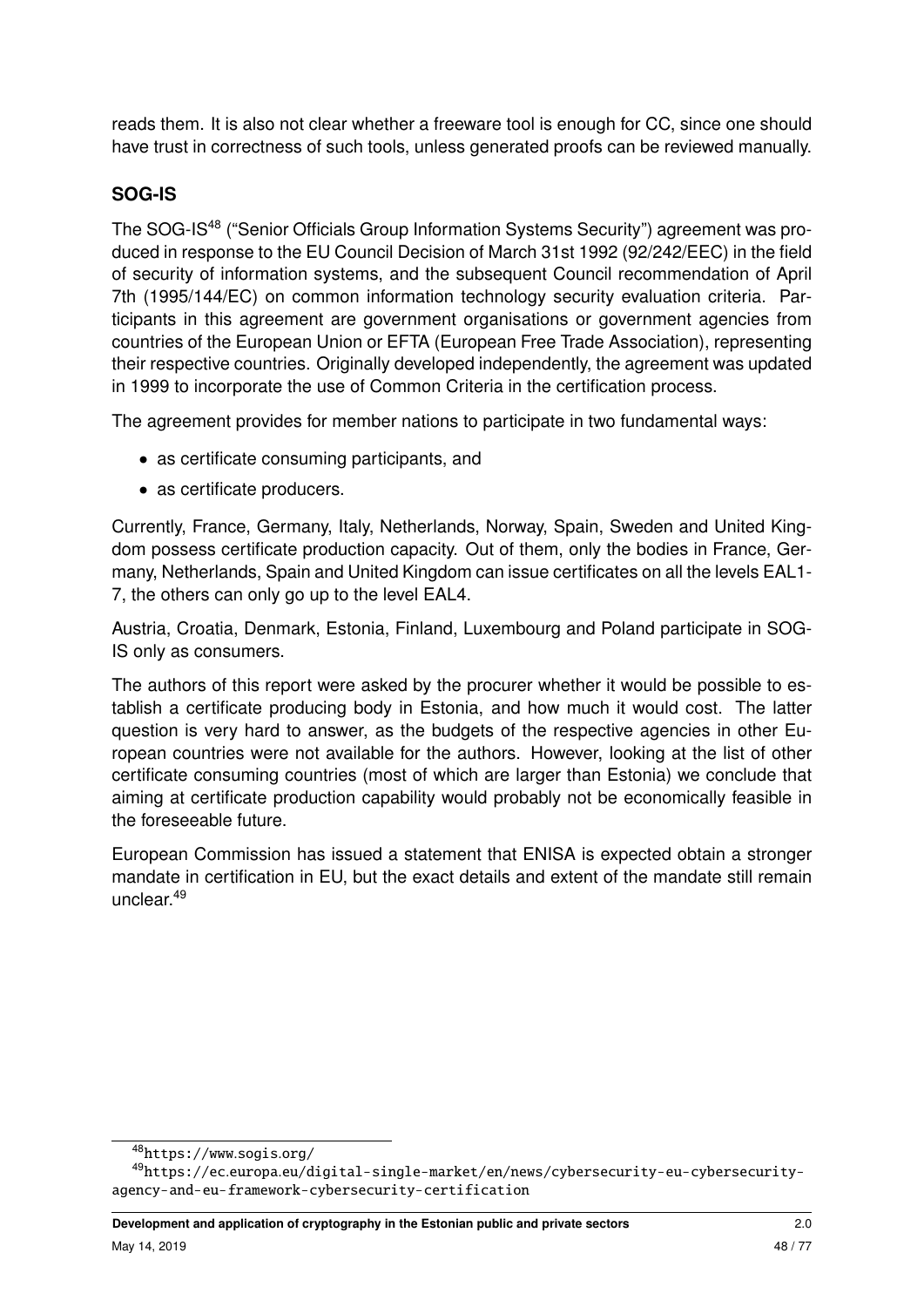# **5 Public procurement of innovation in the field of cryptographic solutions**

# **5.1 Sophistication of domestic demand and public procurement of innovation**

This section builds and extends on Lember et al. [\[51\]](#page-74-3).

Sophistication of local demand is very important in the Porter's model of clustering that we rely on; it argues that international industrial success tends to follow in the fields where local demand is more advanced than the market demand elsewhere. Typically, such early demand emerges as the result of knowledgeable clients and dense market competition, which drive companies towards development of more advanced products. Often public sector plays an important role in defining the nature of market competition, especially in government dominated industries, such as security and defence [\[70\]](#page-75-1).

In fact, the recent decade has witnessed a growing interest in using public procurement to spur innovation and development. An increasing number of governments are claiming that public procurement – often worth of 10-30 % of a country's GDP as exemplified by the EU member countries – should be used more extensively and explicitly to promote innovation, technology, and economic development.

Thus, public procurement of innovation refers to "purchasing activities carried out by public agencies that lead to innovation" [\[73\]](#page-75-2) (see also [\[31,](#page-72-2) [85,](#page-76-2) [63\]](#page-75-3)). Public procurement of innovation is about giving the market the possibility to come up with innovative solutions. Usually, this is about calling in tender documents for products and services that are functionally more advanced than any of the existing solutions [\[30\]](#page-72-3).

Today, in most cases, innovation-oriented public procurement is carried out without any wider economic policy goals linked to it. It is the specific public sector needs or social challenges that usually drive government purchasing. Yet, if public procurement would lead to to new products or services that would be also taken up by other public agencies or private markets, this would contribute to economy-wide innovation and/or market upgrading. Therefore, economy-wide innovation and market upgrading can also be a deliberate aim of government purchasing and respective policies. Hence, public procurement is often considered as an instrument of demand-side innovation policy, which aims at overcoming "structural hindrances hampering the market introduction and the market diffusion on the demand side, as well as the transformation of needs into market signals" [\[29\]](#page-72-4).

The demand-side innovation-policy goals are often addressed through public procurement aiming at new products and systems (or even emerging industries) that go beyond the state of the art – the public sector can either act as a testing-ground for innovative products or encourage innovation by providing a "lead market" for new technologies [\[74\]](#page-75-4).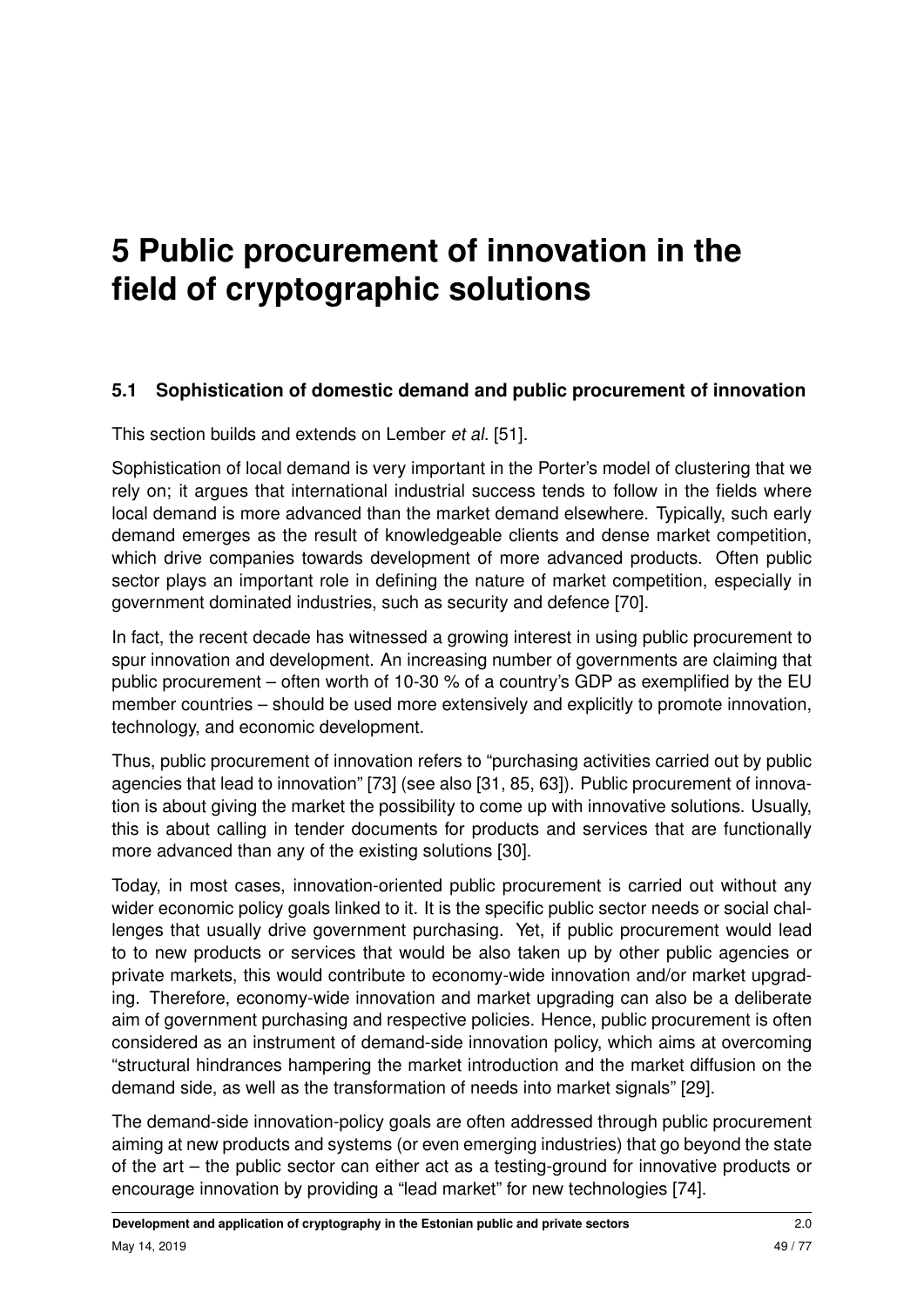To sum it up, innovation-oriented public procurement has the potential to enhance providers' skills and innovativeness, to support innovation diffusion and support economic development.

However, in contrast to regular procurement in which governments place orders for readymade or off-the-shelf products, procurement for innovation involves procuring products that might require additional R&D efforts and, consequently, carry additional risks. The European Commission Expert Group (2010) has identified five major types of risk in public procurement for innovation [\[7\]](#page-70-1):

- 1. Technological risks include all risks that result in non-completion, underperformance or faulty performance of the procured service or product for reasons attributable to technical operation. Technological risks may arise because suppliers were not able to achieve the solution agreed on, chose a wrong or sub-optimal technology (i.e. the product does not work as expected, does not suit the purpose intended, does not match the required standards, etc.), chose a technology prematurely, failed to take account of technological compatibilities, failed to develop the solution in-house or to buy components and knowledge as claimed in the tender process.
- 2. Market risks occur when private demand does not respond adequately or as expected, when public markets remain fragmented or when there is a lack of companies that deliver innovations. One of the reasons for this may be that the specification requirements are too stringent.
- 3. Organisational risks refer to risks that relate to the procurement's failure or underdelivery for reasons based within the procuring organisation. Indeed, there are usually too many goals a public administrator must achieve in modern public procurement cost savings, transparency, sectoral policies (e.g. environmental, energy, industrial, etc.) which often contradict each other. This may lead to a misallocation of resources, where agency goals conflict with wider policy aims. A dilemma exists between the micro cost effectiveness of a contract and the higher costs of R&D-based product/services which boost innovation [\[23\]](#page-72-5). Procurement for innovation demands a strong coordination between stakeholders, and continuous evaluation and learning. Also, societal risks refer to a lack of acceptance and uptake by the users of the new or modified service delivered within society.
- 4. The financial risks in public procurement are twofold: one is associated with the uncertainty of meeting target costs, and the other with the ability to secure the funds needed to begin with.
- 5. Finally, turbulence risks are primarily linked to large-scale projects. Risks emerge from a range of unforeseen events which may cause various actors involved in the process to reassess their priorities and change their expectations, which, in turn, may lead to further dysfunctional responses by other actors involved in the process, and so on and so forth. Such risks may occur within organisations, but are often a result of the interplay between various actions and actors involved in the entire process.

### **5.2 Public procurement of innovation in the field of cryptographic solutions in Estonia**

In the light of the above and on the basis of the interviews and workshops carried out, the following key conclusions can be made regarding the Estonian context and the possibilities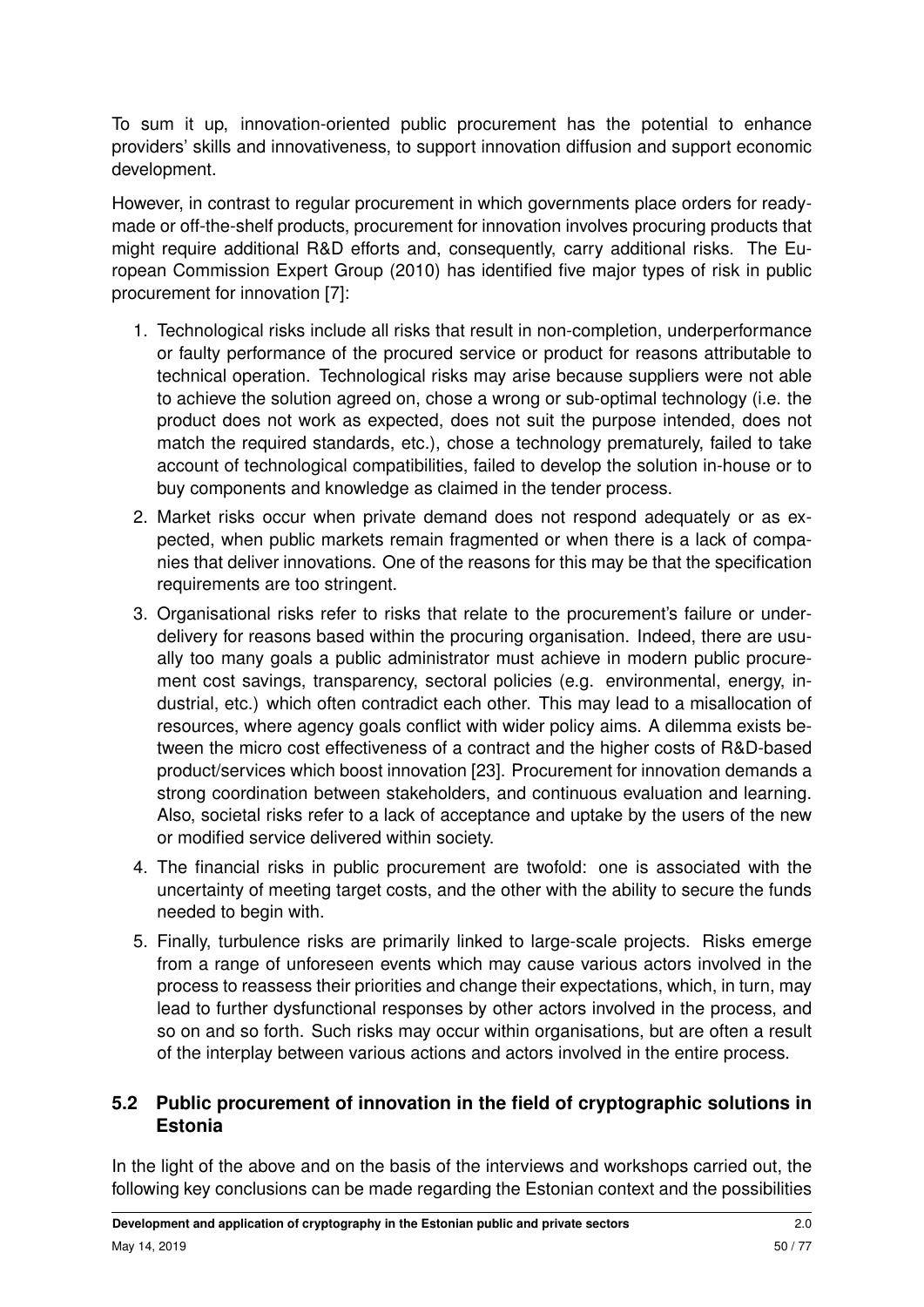for public procurement of innovation in the field of cryptographic solutions.

So far, Estonia has made very limited use of public procurement of innovation as a policy instrument. The overall approach to public procurement in Estonia is that procurement activities should be geared towards efficiency in public money spending as a first priority, the understanding also reflected in the World Trade Organisation's (WTO) agreement on public procurement [\[50\]](#page-74-4).

Still, public procurement for innovation has been used for the development of information systems in the public sector and for various public e-services. Not only direct procurement was carried out, but some of the purchased products or services are used widely by other end users for the introduction of other related innovative products and services, helping drive the clustering among innovation-system actors even further (in the case of Public Key Infrastructure, for example) [\[47\]](#page-73-2).

Based on the interviews carried out the following act as barriers for more extensive use of the public procurement of innovation in the field of cryptographic solutions in Estonia.

- 1. Price-dominated procurement practices, where no incentives are left for innovative or complex solutions;
- 2. Wide use of open procedures that squeezes out innovation and limited use of innovation-friendly procedures (e.g., competitive dialogue);
- 3. Using the logic of annual state budgets (as opposed to multiyear-based budgeting for procurements), which leads to unrealistic deadlines, a mismatch between available funds and the quality of solicited solutions, and a short-term view instead of long-term partnerships;
- 4. Weak technology competencies and market knowledge within the public sector, coupled with limited willingness to invest in preparatory stages (e.g., creating technical specifications in ICT or allowing substantial market consultations before formal bidding in almost every field).

While the first three points refer to common deficiencies in the Estonian public procurement of innovation, the technological risks are particularly acute considering the rapidly developing nature of cryptography related technologies. And, respectively, increasing considerably the technological competencies of the procurers is the key, to manage those associated technological risks and act as "smart procurers".

Actually, defence is one of the few sectors where the government of Estonia has launched a dedicated public procurement of innovation program with a strong emphasis on innovative and R&D-intensive solutions. The first time the Estonian Ministry of Defence contracted for R&D was in 2001. The projects supported have targeted basic and applied research, R&D up to the prototype stage, as well as ready-to-use equipment. This included technologies like unmanned aerial and ground vehicles, portable analyser of chemical warfare agents, and an improvised explosive device neutraliser [\[46\]](#page-73-3).

It has been argued that these R&D projects have "made little or no impact on the capabilities or the performance of the defence organisation" [\[46\]](#page-73-3). However, other research suggests that several positive spill-overs had emerged, in terms of new technology capabilities and commercially viable prototypes for the universities and private companies involved. Still, reliance on supply-push rather than carefully specified user needs (i.e., military), weak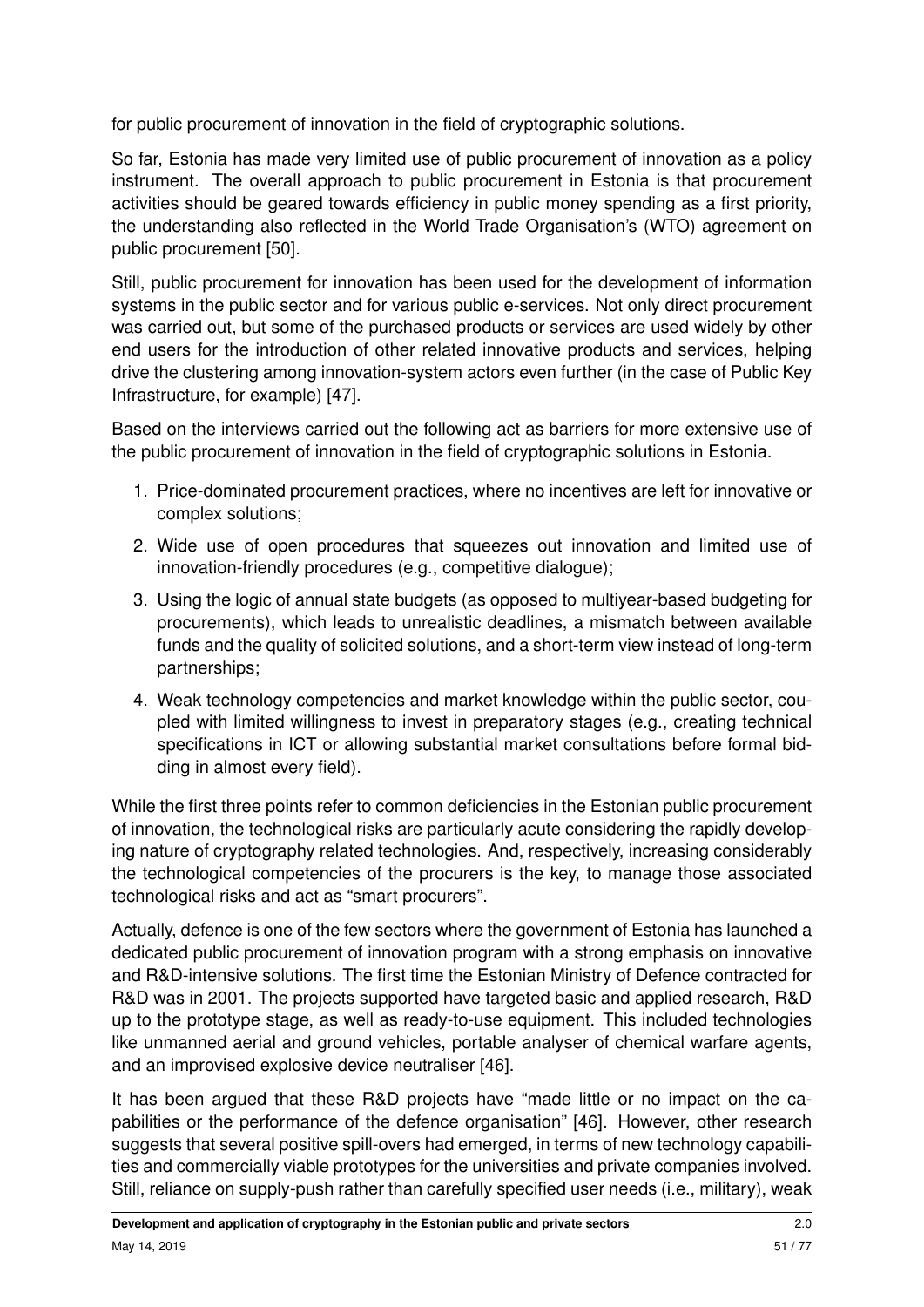user-provider linkages (defence forces involved only formally), low level of coordination and technology capacity in government, involvement of a limited number of suppliers (mostly universities with no commercialisation initiatives), and nonexistent attention to market creation or business opportunities are all reasons why the effects have remained limited [\[50\]](#page-74-4).

So, there is some experience in using public procurement for innovation in the field of defence and this could be potentially extended to the procurement of cryptographic solutions. According to the Estonian Public Procurement Act the contracting authorities in the areas of civil defence, civil protection and danger prevention services could be even excluded from public procurement process (§11; §170). Still, whatever the procedure, the approach assumes strong capacities from the side of the procuring organisation to formulate and consolidate public sector demand and match that with what the market can realistically provide, and that solutions procured and/or competencies obtained will be afterwards developed further and result with the increase in high-value-added exports.

Another issue brought up in several interviews with company representatives is related to commercial licensing of solutions created in Estonia. Perhaps one of the best examples is X-Road that was (and to a certain extent, still is) a leading solution in federated database management. Estonian government has issued several commercially non-sustainable statements concerning intellectual property of X-Road. Open-sourcing and giving it for free to other countries (such as Finland) are of course fine, but the state has proven to be not very good at providing support to it. A sustainable operation model for customers, on the other hand, assumes continuous support and development. We argue that fostering commercial exploitation of state-owned IP is in the long run a better solution compared to offering "free" products which will soon be lagging behind.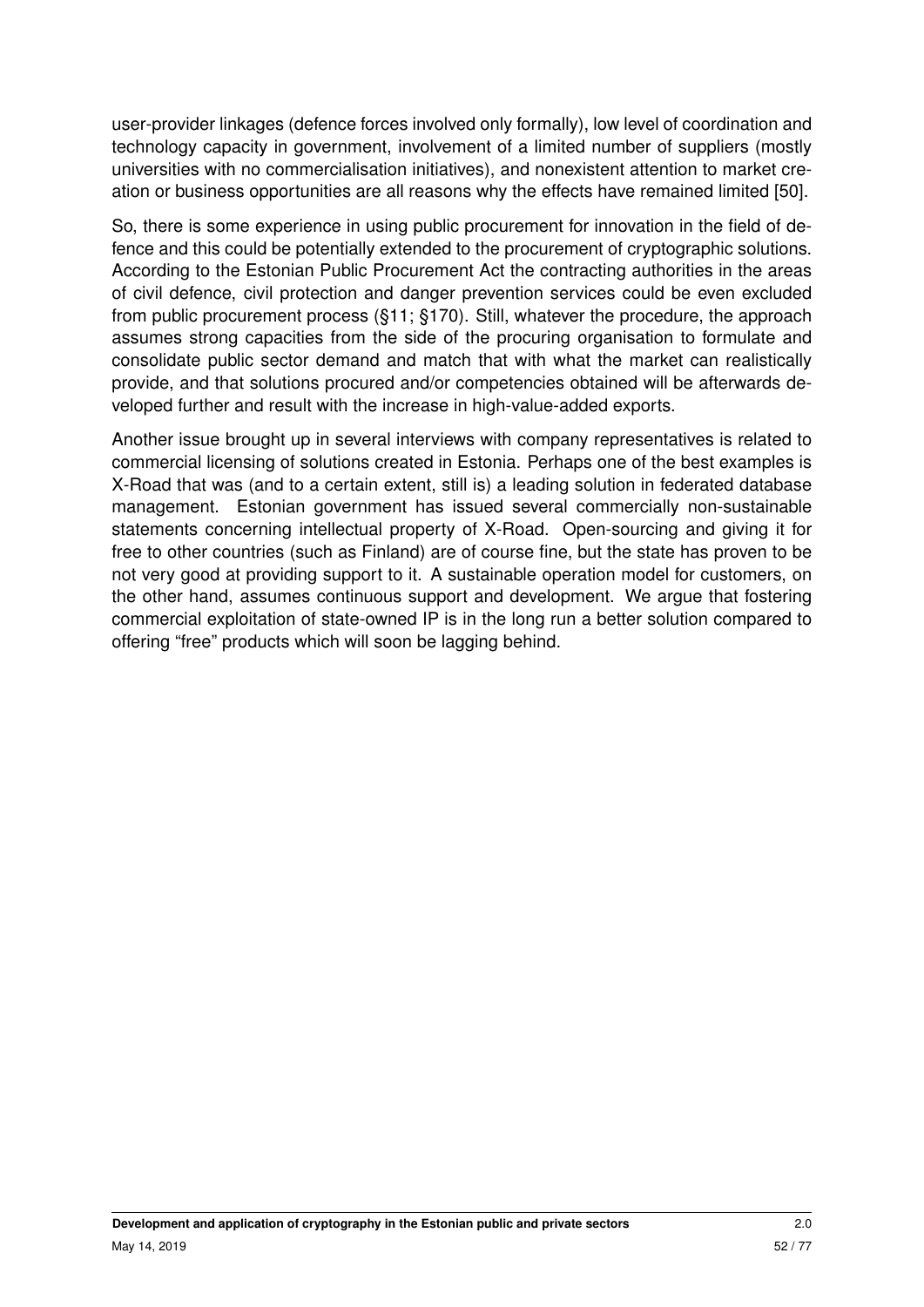# **6 Analysis of market niches**

# **6.1 Future outlooks of the cryptographic development in Estonia**

A scenario workshop which brought together researchers, entrepreneurs and civil servants, was held for the discussion of future outlooks of the Estonian cryptographic development on November 7th, 2018. As the part of this workshop, main external drivers that establish the context for the medium to long-term developments in Estonia were mapped.

Further development of the Digital Single Market, and the increasing use of electronic authentication and electronic signatures came up as key enablers along with establishment of even closer security and defence co-operation between the Nordic countries and within the European Union more broadly. The emergence of a multipolar world, where Europe, the United States and China all play an important role was also brought up as a major megatrend.

Finally, it was emphasised that a major new technological breakthrough, such as quantum computer or discovery of a significant weakness in a critical cryptographic component is always a possibility that should not be ruled out. Estonia has to embrace the opportunities the European and global environment offers, while being also able to mitigate the highimpact risks, even if the likelihood of these is not necessarily very high.

In the following, we synthesise main elements of different scenarios, and outline a vision that addresses key market niches with a view to maximising the benefits from existing competences. Inspired from the ideas of the Boston Consulting Group classic growthmarket share approach [\[44\]](#page-73-4), we start from the existing technological and market strength. Thereafter, we consider new rapidly growing market segments, where Estonia has a technological potential, but low or no market presence. Finally, we outline a number of success factors which may become significant in medium to long term.

# **6.2 Existing areas of technological and market strength**

The Estonian citizens have been eager to embrace the benefits of electronic identity. Widespread use of on-line authentication and electronic signatures has allowed Estonia to develop a myriad of public and private sector e-services that are not available elsewhere in the world. The adoption of EU eIDAS regulation has also enabled secure cross-border electronic transactions. Yet, securing interoperability of various national systems remains an open challenge in Europe and beyond. Therefore, exporting Estonian eID and electronic signature solutions is not a straightforward affair. Maintenance of electronic identities and related back-office systems is one of the Estonia's strongholds, and the related competences and experience should be put into full use internationally.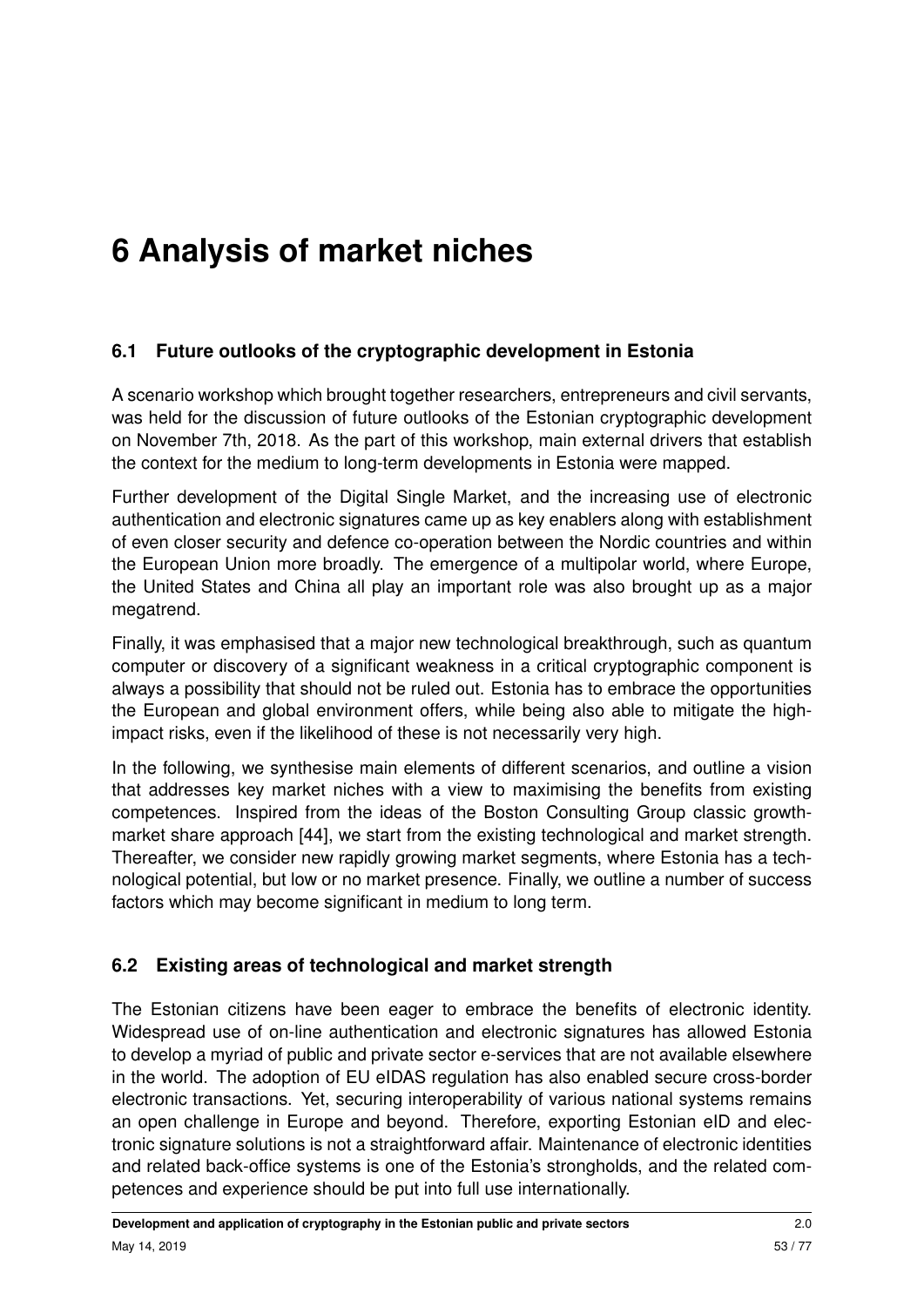X-Road federated database management solution is another crypto-rich core area of Estonian e-government architecture, and a good candidate for further internationalisation and exports.

Block-chain backed data assurance, validation of services and data bridge management in public and private sectors have been hyped a lot in recent years. Estonian image as a block-chain nation has even reached government-backed rhetoric<sup>[50](#page-53-0)</sup>.

The reality is, however, a bit more modest. According to the Gartner 2019 CIO survey, "only 5% of CIOs rated blockchain as a game changer for their organisations, far below artificial intelligence, cloud, and data and analytics"<sup>[51](#page-53-1)</sup>. Gartner also notes that block-chain is "often offered as a solution in search of a problem" and that companies should give a more thorough thought to whether this technology is what they really need<sup>[52](#page-53-2)</sup>. We conclude that even though the block-chain technology itself has promising aspects, it does not make sense to rush onto the first hype train.

There are a number of further new avenues for R&D in the domain of cryptography, such as integration of biometric identity checks into on-line transactions in a secure and privacy preserving manner, securing the above core solutions for the post-quantum era, and reduction of the technological dependence from external components and service providers.

#### **6.3 Rapidly growing new market segments, where Estonia has technological potential**

Critical services and infrastructure protection (especially with a view to telecommunications networks, e-government services, finance and industrial control systems) is one of the areas, where there is a need for rapid progress. The international community has witnessed strengthening and emergence of new threat actors and highly targeted attacks in this domain. Therefore, development of new products that would allow to cater for the rapidly increasing market of threat intelligence is an important necessity and opportunity. This is an area, where Estonia can exploit its existing research strength in privacy preserving (big) data analysis and data assurance, while developing such capabilities further.

Security and dependability of microelectronics and systems is another growing market, as the number of connected devices continues to grow exponentially. Yet, the consequences of security flaws in mainstream computer hardware (when deployed in e.g. vehicles) can be fatal. Estonia has a significant research strength and broad international co-operation that includes industry giants like Intel. However, the related industries are typically capitalintensive and entry barriers tend to be high. It is therefore crucial to find a suitable market entry strategy.

The increasing use of electronically signed and encrypted documents will increase the need for long-term security solutions that allow to ensure integrity and/or confidentiality of data over decades. Long-term security is an area of on-going research, where Estonia itself has an obvious need for a solution that would bring the data protection to a new level, while there is a much larger global market that lacks an established off-the-shelf solution.

<span id="page-53-1"></span><span id="page-53-0"></span><sup>50</sup>https://medium.[com/e-residency-blog/welcome-to-the-blockchain-nation-5d9b46c06fd4](https://medium.com/e-residency-blog/welcome-to-the-blockchain-nation-5d9b46c06fd4) <sup>51</sup>https://www.gartner.[com/smarterwithgartner/the-reality-of-blockchain/](https://www.gartner.com/smarterwithgartner/the-reality-of-blockchain/)

<span id="page-53-2"></span><sup>52</sup>https://blogs.gartner.[com/smarterwithgartner/the-cios-guide-to-blockchain/](https://blogs.gartner.com/smarterwithgartner/the-cios-guide-to-blockchain/)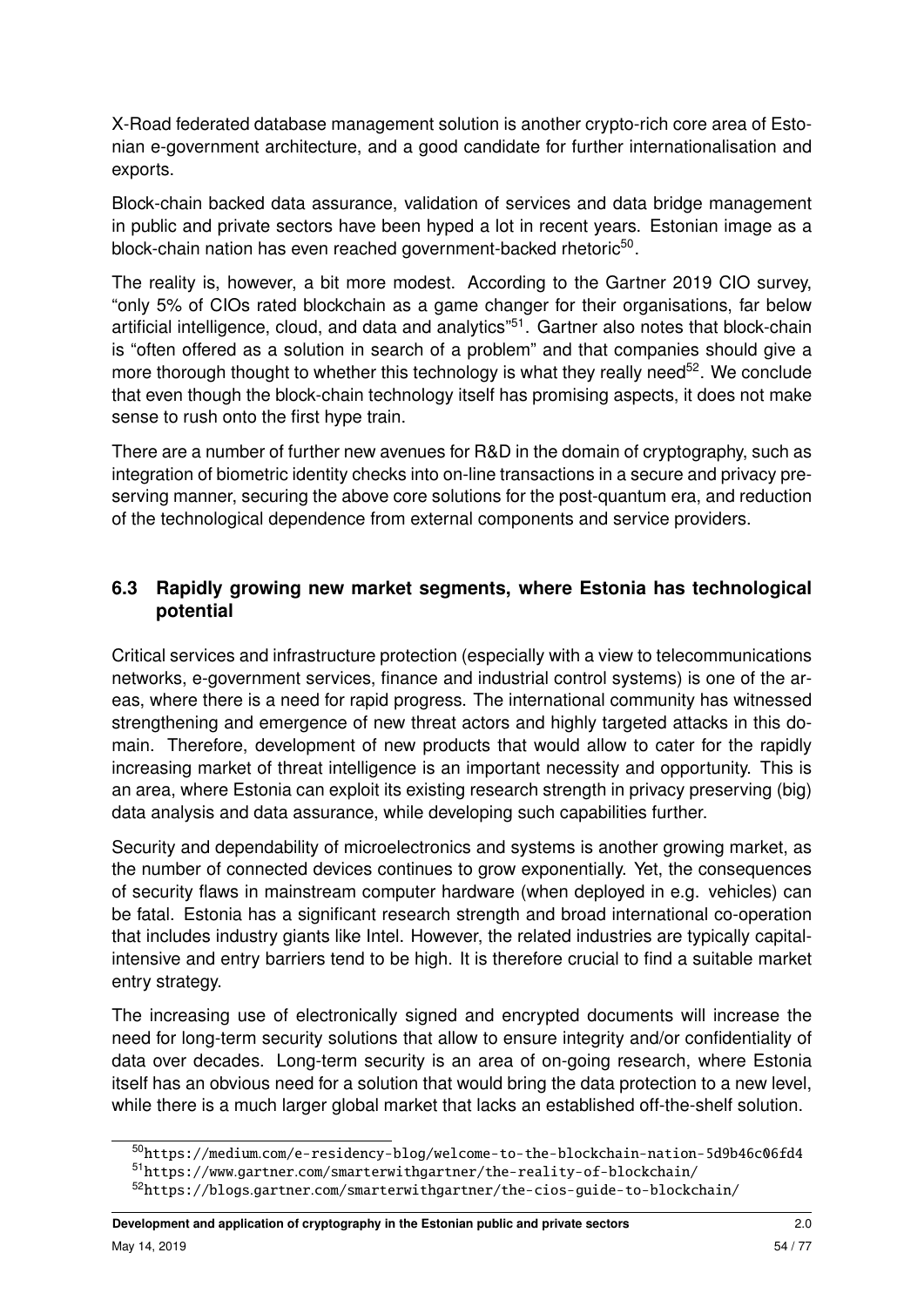Another field where Estonia has pioneered a lot of development is the one of electronic identity. In addition to the hardware-based tokens of ID-card and mobile-ID there is also Smart-ID implemented fully in software on the client side. This allows for much greater flexibility in deployment giving a potential market edge.

However, not all the societies are so fond of the idea of a single digital identity. Entering such markets would require developing new identity management products, but our current experience could, on the other hand, prove quite useful while doing so.

Last, but not the least, Estonia has taken some first steps in the field of post-quantum cryptography that will prove in medium to long term absolutely crucial in securing the various communication systems and applications that rely on asymmetric encryption.

The case of hardware-token based eID solutions like ID-card and mobile-ID is somewhat specific, since adding new cryptographic algorithms to already manufactured chips is nearly impossible with the current state of technology. Consequently, if we want a quantum-safe ID-card, the respective algorithms should be implemented by the vendor on the hardware level. On the other hand, given the time and monetary investment needed for development and certification of the hardware tokens, the vendors have very limited motivation to start working on quantum-safe chips before the NIST standardisation effort has come to an end. There is very little that Estonia could do to speed up this process.

The software-only solutions are in a much better situation in this respect. They can be built in a much more modular fashion so that for example cryptographic primitives could be pulled and plugged on demand rather easily. Of course, just changing the cryptographic primitives in one infrastructure component is not sufficient as there are many other components (e.g. e-services) that need to interact with it; they also need to be upgraded and tested to maintain service continuity. To guarantee painless transition, intermediate hybrid schemes probably need to be developed supporting both the old and new algorithms at the same time.

It is fair to say that no country in the world has even tried that on a large scale, and if Estonia could manage it successfully, it would be something that would put us on the forefront of digital societies once again.

The primary choices for the technologies to try this out are X-Road/UXP and Smart-ID as both their full source code and the associated know-how are maintained in Estonia. On the other hand, X-Road as the data exchange hub and Smart-ID as one of the main eID solutions are basic technologies for many e-services that are offered in Estonia.

Benefits of post-quantum transition try-out are twofold. First, the applications upgraded to support post-quantum algorithms will have a definite edge on the international market. And second, the know-how obtained in the process will be truly unique, establishing a good foundation to develop new products and offer consulting.

# **6.4 Potential future areas of growth**

There are also a number of emerging new markets that rely heavily on strong encryption. Some of these have been followed more closely, but some have been also largely overlooked by the Estonian researchers, businesses and government.

Financial technology (fintech) tech is one of the obvious rapidly growing and cryptography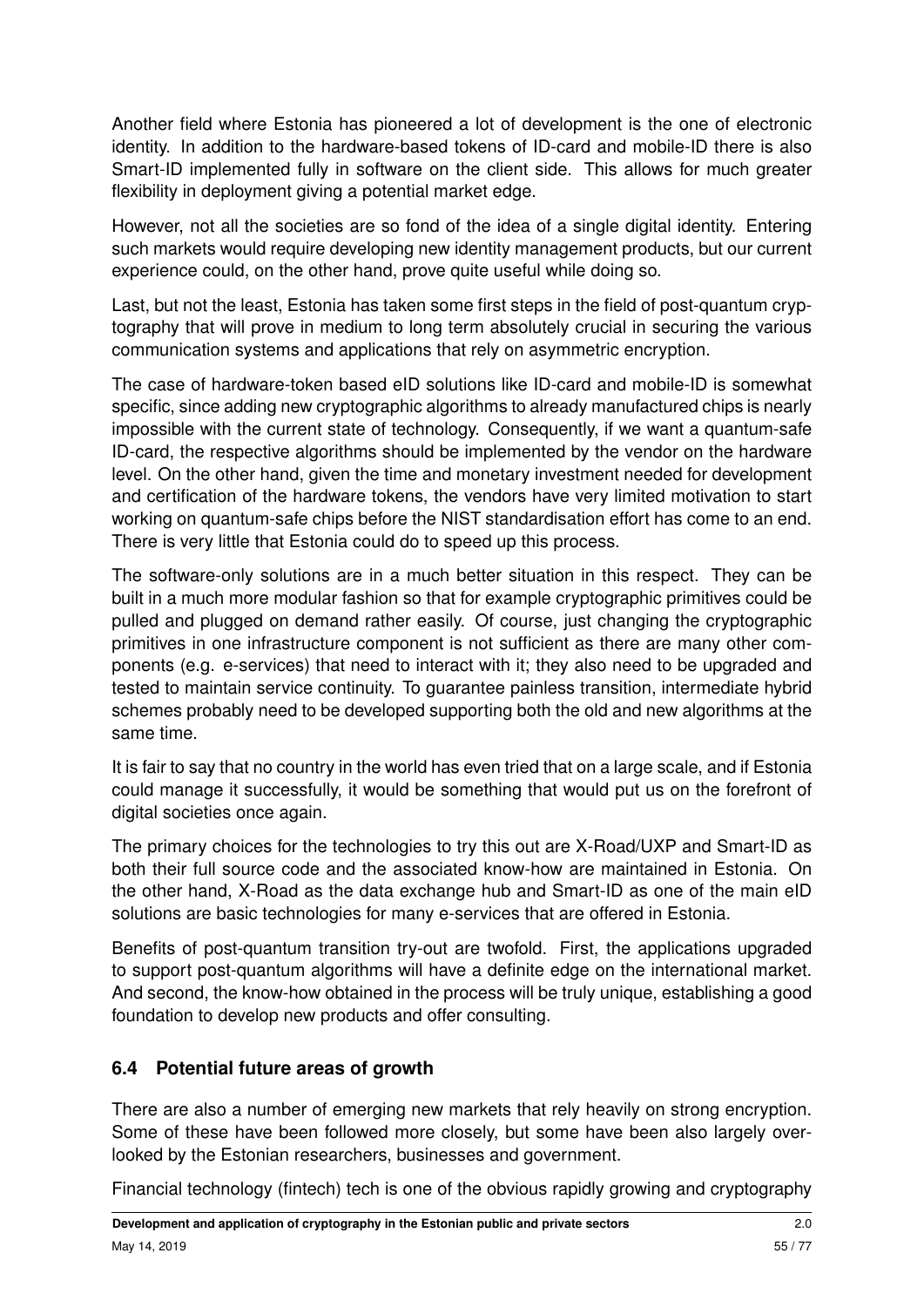rich business areas, where many start-ups seek to win a market share from large, heavily regulated and often slow-moving banks. Estonia has already a number of start-ups in this area, and more are likely to occur, even if the use of advanced cryptographic techniques may have been limited so far. Anonymous cryptocurrencies, including coin mining and cryptocurrency wallets, is one of the unregulated and highly risky domains, where speculative business activities have clearly outperformed R&D and competence building efforts in Estonia. Still, irrespective of the speculative boom, the question remains open, if, when and how Estonian crypto-rich businesses could enter fintech area more actively.

Manufacturing of equipment for radio and data communications infrastructure, including 4G and 5G networks, is an increasingly important area where Estonia has a manufacturing potential thanks to the proximity of Nordic countries. This industry is increasingly dominated by large multinational companies, but advancement of strategic partnership with major global actors, such as Ericsson and Nokia, could potentially open new avenues for the development and sales of secure data and radio communications systems.

Internet voting is a high-profile crypto-rich solution that has been developed and put successfully into use in Estonia. There are, however, on top of the slow adoption of eID, a number of legislative and political aspects that hinder the exports of the Estonian Internet voting solution. For one, many countries are still not convinced in security and privacy preservation aspects of Internet voting as a such. The reports on attempted manipulation with voter registries and the cyber security flaws that have been discovered in proprietary voting machines add to such fears. Therefore, we consider this as a highly risky market that should be held on the radar nonetheless.

# **6.5 Critical success factors**

On the basis of semi-structured expert interviews (see Appendix [A\)](#page-64-0), scenario workshop and subsequent synthesis of the various inputs, the following key success factors for the development of cryptography in Estonian have been identified.

# **Cryptographic advice and requirement setting**

Cryptographic competence is not much different from any other deep technical competence – you do not need it every day, but when you do, it has to be timely and accurate. The needs of an average public body or a company are typically not sufficient to employ a full-time highly specialised cryptography expert. Usually, this leads to delegation of competences or subcontracting. However, potentially critical competences can be only delegated to a body that can be trusted, and will be there when a need arises.

Currently, one of the endpoints of such delegation is the Information System Authority (RIA). Semi-officially, some of the cryptography related queries end up in Cybernetica or in universities. One can hardly call this a reliable system.

There is a definite need for a well-resourced crypto competence centre, which would have the official mandate to advise public entities on their use of cryptographic routines, and to establish formal requirements to development and maintenance of cryptographic systems.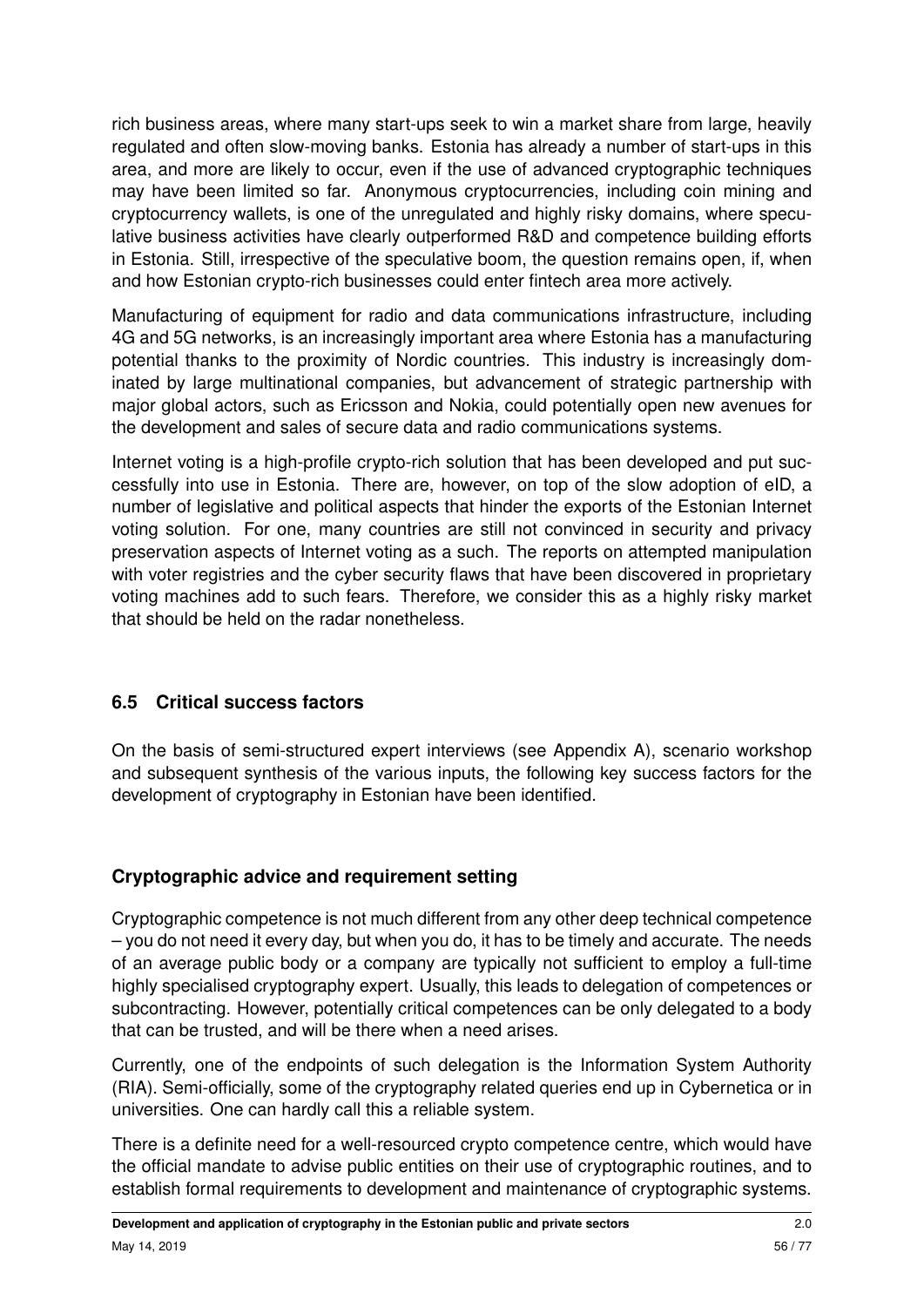# **Threat intelligence**

The above advisory and oversight activities go closely hand in hand with threat intelligence and situational awareness.

Information security events are usually foreseeable, and do not occur overnight. For example the very same team that discovered the ROCA flaw [\[61\]](#page-74-5), studied hardware generated RSA moduli already at least a year earlier [\[78\]](#page-76-3). If there would have been an adequate threat intelligence service, this activity would have been noticed, and ROCA would not have had such an impact.

ROCA was a somewhat unique event, but many more cyber security threats emerge on daily basis. The core question is not really whether a next critical flaw would be discovered in future, but rather that of the speed of threat discovery and of the mitigation of risks. Estonia has already on-going efforts in threat intelligence domain. CERT-EE receives many alerts every day. Distinguishing critical threats from less important ones is a huge task, not to speak of even more time consuming incident resolution efforts. Therefore, more resources are needed in this field in Estonia.

# **Export of crypto-rich products**

Estonia has a relative strength in some of the crypto-rich products, such as electronic identity systems or X-Road solution for federated database management, that are in widespread use in Estonia. Estonia has been a highly useful lead market for such products. Yet, there are a number of road blocks that have not allowed to turn this into success at major export markets.

The quality of Estonian products is good, but Estonian companies have usually a weaker hand in marketing their products internationally. Estonian interests should be represented more convincingly, when it comes to international standardisation or definition of the requirements of the relevant European regulations, etc.

Also, Estonia should make more conscious use of public procurement in supporting the development of innovative commercial products, and the related intellectual property regime needs to be improved.

# **Research and development**

Estonia needs to invest significantly into R&D that will allow to sustain the existing strengths in cryptography and crypto-rich products, and will lead to the development of new technological strength. Also, greater participation in international collaborative R&D would allow to learn from the leading scholars elsewhere, and lay the grounds for the development of specialised components for larger technological systems that Estonia would not be able to develop with its own resources alone.

# **Education and attraction of foreign talent**

The relaxed mathematics curricula that has been introduced to the school system over the last decades has become an obstacle for advancement of science, technology and engineering studies in universities. Therefore, it has become critical for Estonia to increase the quality and volume of science and mathematics education. This, in turn, will allow to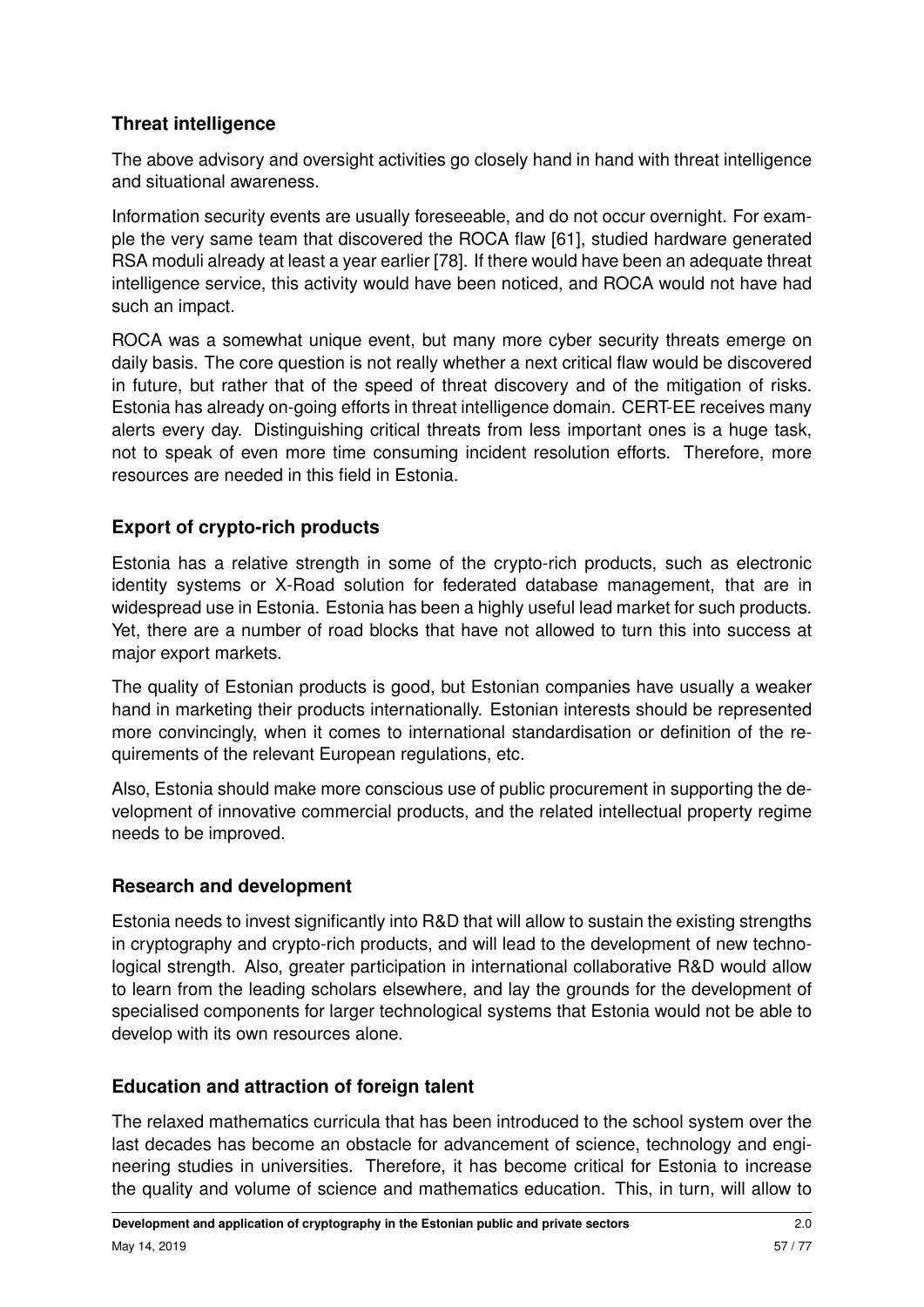increase quality standards and graduation numbers of STEM disciplines (Science, Technology, Engineering, and Mathematics), including cryptography, in higher education system.

Attraction of foreign talent at all qualification levels from graduate students to professors is another area, where Estonia needs to do better. This includes both the provision of higher education and subsequent employment of the promising foreign talents in academia and industry.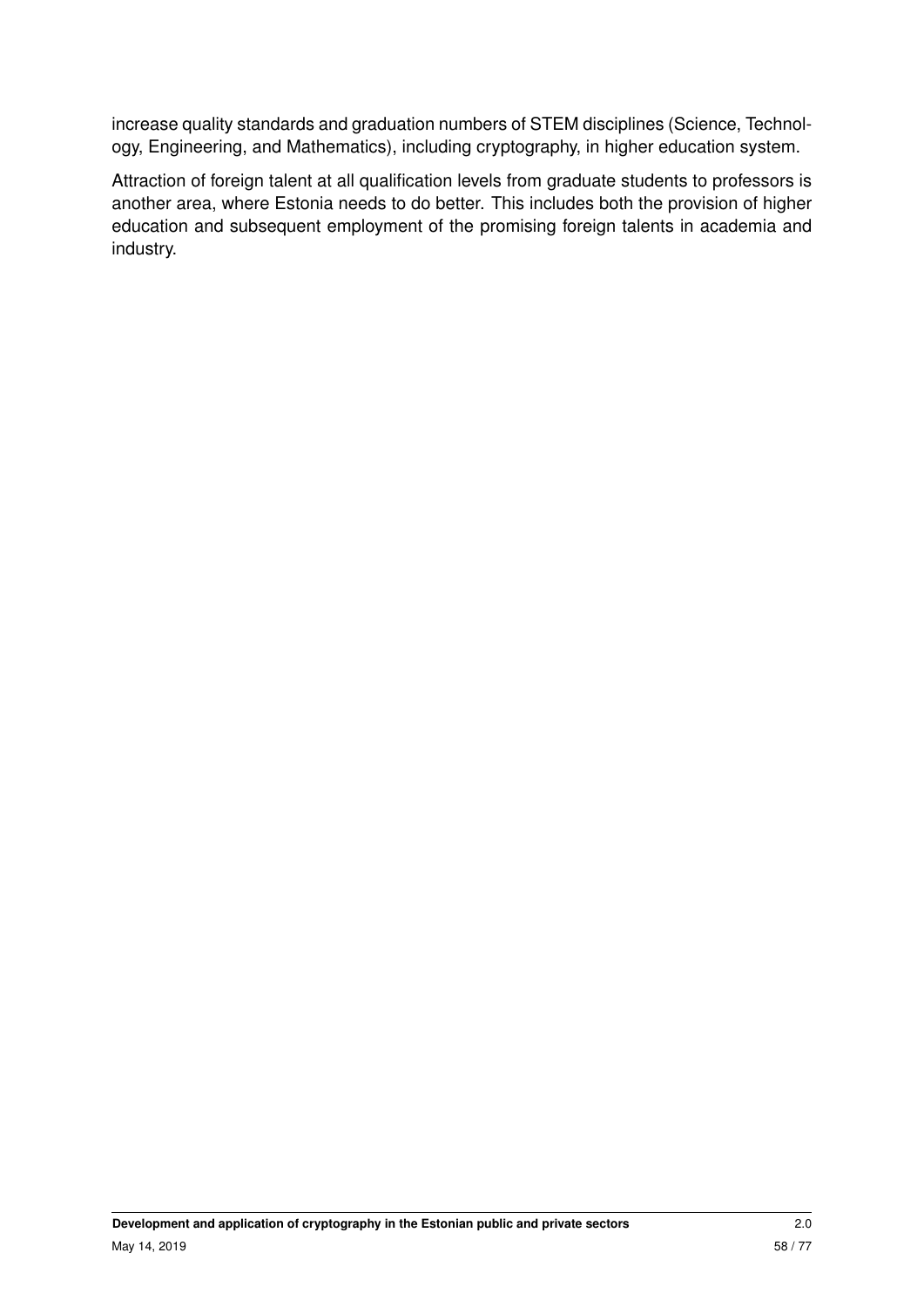# **7 Conclusions and recommendations**

#### **7.1 Strengthening of the emerging cryptography and cyber security cluster**

The analysis of the cluster development in the field of cryptography in Estonia has led to the identification of several strengths as well as significant weaknesses that hinder the competitiveness of Estonian crypto-rich companies. Some of these constraints can be overcome by joint private sector initiative, some require public sector support.

Cryptography is clearly one of the strongholds of the ICT R&D in Estonia. Yet, limited availability of highly qualified labour is the main constraint on the development of the field. This is mostly caused by insufficient public sector funding in higher education and academic research in computer sciences and electronics. Weakening mathematics and science education on the primary and secondary school levels is further limiting the quality of higher education.

Demand conditions pose challenges as well. Estonian market alone is too small for the development of unique crypto-rich information security products. Hence, the Estonian companies should consider the whole European market as their home market. Still, one should bear in mind that the Estonian companies are more likely to succeed at the export markets in the areas where the domestic demand is more advanced than the demand elsewhere in the world. This is why advancing the public procurement of innovation is so important in government dominated markets, such as security, defence, electronic ID, etc.

What is more, Estonian cryptography and information security companies are tiny on the global scale. Advancement of cluster co-operation is, therefore, inevitable for promoting and supporting the interests of the Estonian enterprises and universities in the field of cryptography and cyber security. The action plan of such a cluster initiative should include:

- development of mid- to long-term roadmap for Estonian cryptography and cyber security industry;
- advancement of collaboration between enterprises and universities in curricula and course development;
- fostering participation in European collaborative research and development programmes, such as Horizon 2020 (Horizon Europe), European Defence Fund, etc.;
- market research, and international promotion of Estonian products and services;
- standardisation of new cryptographic solutions to support international acceptance.

These activities should also be supported on the governmental level.

**Lead:** Ministry of Defence, Ministry of Economic Affairs and Communications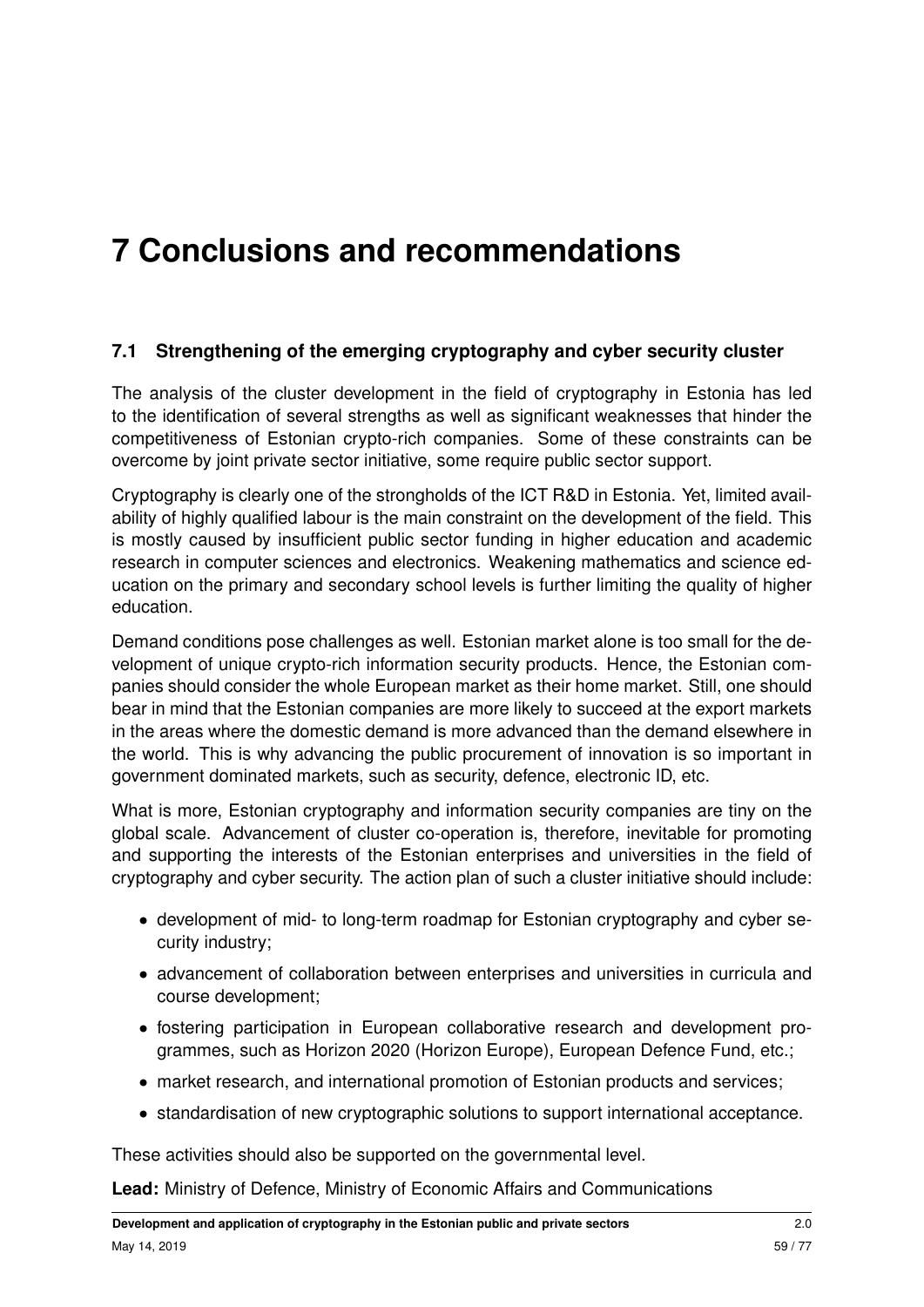**Resources:** Around 0.5 million euros of public co-funding would be required for launching and operating a cluster organisation during the first 3-4 years. The members of the cluster organisation would be asked to double the public subsidy by collecting membership fees, and other contributions that would allow to meet the costs of specific activities, such as joint international marketing or brokerage events.

# **7.2 Establishment of a national cryptographic competence centre**

The current study has revealed that the majority of end users in public sector lack in-depth cryptographic competences, and this may potentially lead to cyber security weaknesses in systems various agencies procure, build and maintain. Some of such weaknesses may be built in due to inadequate use of cryptography, and some arise in the course of the time as the information systems age and previously secure cryptographic protocols cannot be considered secure any more.

Currently, various branches of government consider RIA, which hosts also CERT-EE, as the point of reference for advice on cyber security. The Estonian cyber security strategy [\[6\]](#page-70-2) foresees strengthening of RIA as a competence centre, and establishment of a national cyber security centre (NCSC) in it. This is a very welcome development.

There are, however, on top of the role that is already foreseen to NCSC, also a number of functions which have to do with development and maintenance of cryptographic systems across the public entities in Estonia that need to be covered centrally. These functions include:

- advising on the development of cyber security architectures, including the use of cryptographic primitives, in Estonia by participating in the analysis phase of all major IT system procurements in Estonia;
- establishing requirements (and minimum standards) for the use of cryptographic primitives that will be used in the development of all critical ICT projects;
- carrying out threat intelligence tasks following the latest international research and vulnerability reports, providing recommendations to the various public and private actors in Estonia;
- establishing requirements for maintenance of cryptographic systems, especially with a view to risk assessment an phasing out of outdated cryptographic primitives;
- overseeing and auditing, in co-operation with the Data Protection Inspectorate, public entities with a view to implementation and maintenance of cryptographic systems and data protection;
- advising the government on the development of European regulations and standards, promoting the Estonian best practices where relevant;
- liaising with the European Union Agency for Cybersecurity (ENISA) with a view to the security and dependability of cryptographic protocols and products, including establishment of joint EU-level certification procedures.

To implement these functions, we recommend establishment of a national cryptographic competence centre. Whether this centre should be founded as a new organisation, as a part of NCSC, or based on some existing entity, is a question requiring separate analysis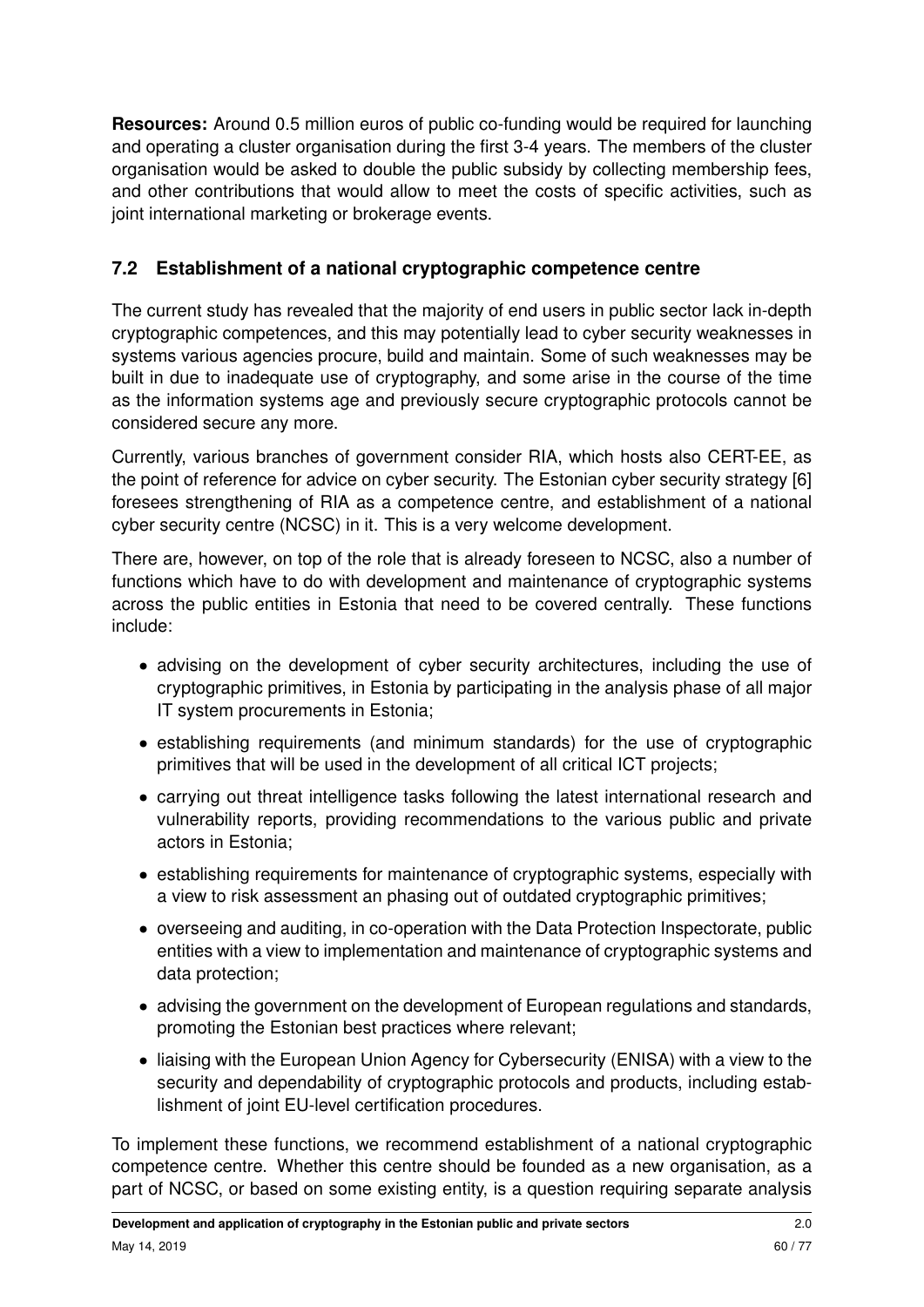and political decision. In any case, it should foster close collaboration between public sector, academia and private companies.

**Lead:** Ministry of Economic Affairs and Communications, RIA

**Resources:** This would be a permanent task, which would require about 4-5 highly experienced cryptography and cyber security engineers, with an annual budget in the range of 1 million euros.

# **7.3 Attestation of cryptographic solutions**

The Common Criteria (CC) webpage<sup>[53](#page-60-0)</sup> lists the recognised evaluation laboratories around the world. Some of them are parts of multinational companies, such as Thales or CGI, offering also other products and services besides CC certification. Some are smaller governmental institutions.

As a general pattern, CC certification centres are maintained in industrialised and rapidly industrialising nations that host sizeable software and/or electronics industry. This reflects largely the role of CC certification centres in assuring the quality of the products that have been developed by the respective domestic industries.

The organisational arrangements of certification centres vary internationally, but impartiality is an obvious requirement to any certification centre. An independent, privately maintained CC certification centre would need to be sizeable enough to be able to maintain its professional standards. Also, the revenue stream would need to be diversified enough to allow for financial and organisational independence. Establishment of a CC certification centre would presume, therefore, dozen(s) of products to be certified by a team of at least 25- 30 experts. An annual budget starting from 10 million euros as an absolute minimum for operation of an independent certification centre.<sup>[54](#page-60-1)</sup>

It is, in our view, too early to consider the establishment of a fully fledged CC certification centre in Estonia from the business case point of view. Estonian crypto-rich industry is still in early phases of its development, and as such it would benefit more from certification at main export markets rather than domestic assurance.

There is, still, from the public security and defence points of view, an obvious need for domestic evaluation and certification of some of the devices and systems from their security, trustworthiness and maintenance procedures points of view. This would call for a relatively small, dedicated task force that would liaise closely with all relevant agencies, including national cryptographic competence centre. Establishment of such a task force would also facilitate capability building for establishing a CC certification centre at a later stage.

#### **Lead:** Ministry of Defence

**Resources:** Certification and related activities would be a permanent task, which would require about 4-5 highly experienced cryptography and cyber security engineers, with an annual budget in the range of 1 million euros.

<span id="page-60-1"></span><span id="page-60-0"></span><sup>53</sup>https://www.[commoncriteriaportal](https://www.commoncriteriaportal.org/labs/).org/labs/

<sup>54</sup>**Disclaimer:** The authors of this report do not have a reliable methodology to calculate the required resources, thus the numbers given above should be taken as only very rough estimate. We made several attempts to gather the data for CC certification centre budget, but this is a closely guarded information that is not available for independent researchers.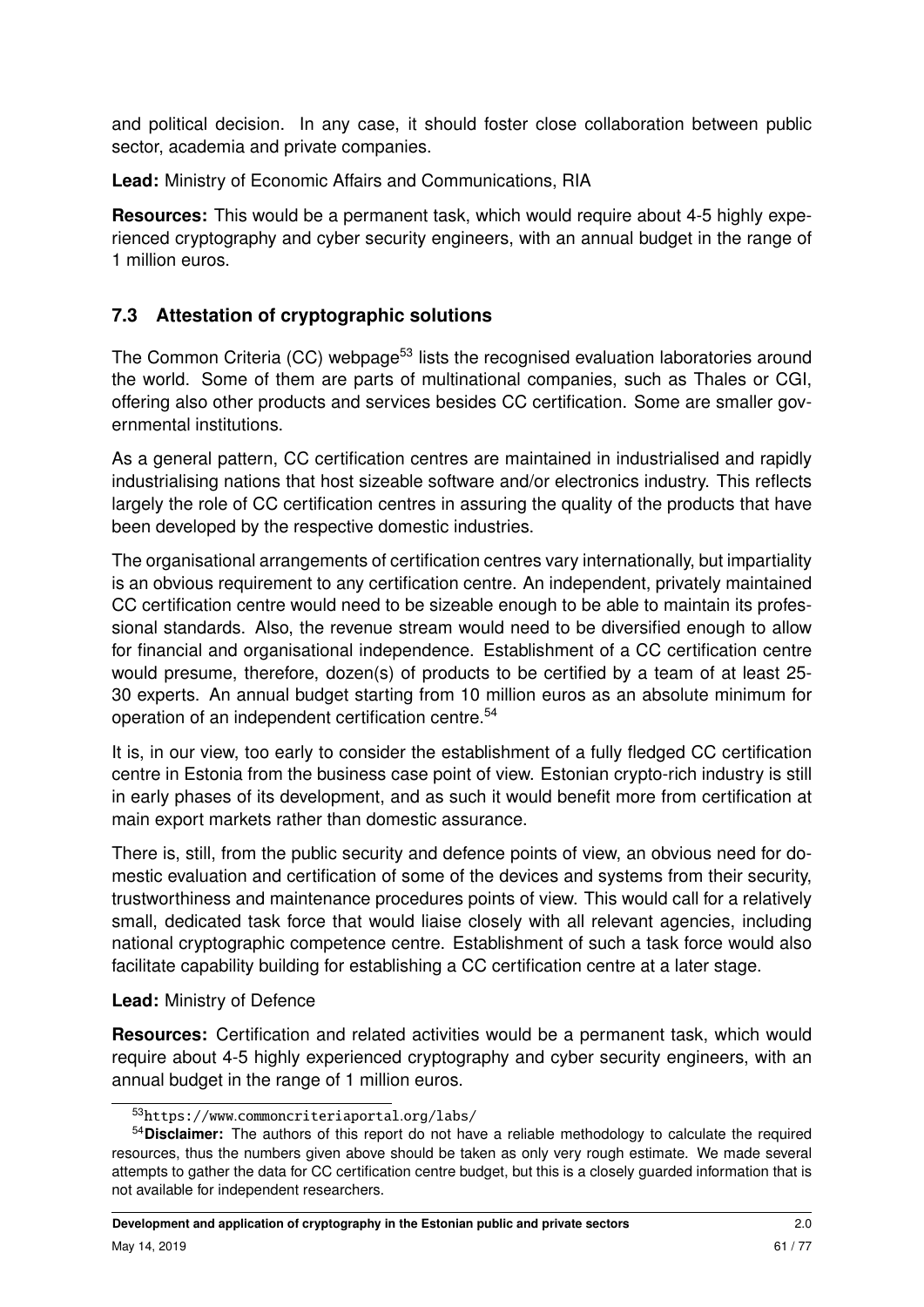# **7.4 Capacity building in key emerging technologies**

Estonia, or any other small actor would not be able to achieve a competitive edge simply by imitating the established off-the-shelf products that are readily available at the market. Instead, one should seek integrating the emerging disruptive technologies, which are typically developed elsewhere, into own radically new products that outperform the competition.

New disruptive technologies, which have a major impact on the whole cryptography and cyber security landscape, emerge as a rule outside Estonia and often even outside Europe. Smaller catching up economies are, therefore, in need of a driver for detection and dissemination of knowledge on emerging disruptive technologies. It is of paramount importance that the universities and research institutes would fulfil this role, supporting, thereby, also businesses and the various government agencies in early adoption of the latest knowledge and technologies. This is a crucial role for an academic research and higher education that builds on it.

Estonia currently has around two dozen highly trained cryptography experts, and a very limited number of cryptographic R&D intensive businesses. This is, to an extent, sufficient for covering the major established cryptographic techniques, but clearly insufficient for an international technological breakthrough. This is why Estonia has to increase the pool of highly trained cryptography experts, prioritising the investments into capacity building in emerging new technologies.

More specifically, the cryptographic capacity building effort should focus on the following five technology areas:

- post-quantum cryptography,
- electronic identity,
- long-term protection of systems,
- secure computation and privacy preserving (big) data analysis, and
- cryptographic protocol analysis.

Such capacity building would prove the most effective if arranged in the form of doctoral studies that involve individual research based training in close interaction between local universities and research institutes, and leading research labs in Europe and in the United States. The minimum capacity building target would be to train 2-3 additional PhDs in each of the 5 emerging technology areas within the next 5 years. It would be advisable to combine the above targeted doctoral studies programme with an initiative for attraction of promising post-docs, who have already graduated in leading research labs, and seek to establish their own independent research career. This would allow both to build up much needed international research networks, and to speed up capacity building efforts overall.

Eventually, such a capacity building effort should lead to new tenured professorships and research groups in Estonian universities. These research groups would be encouraged to engage actively in domestic industrial R&D co-operation and strategic R&D partnerships in Horizon Europe, so that a continued basis would be established for research and dissemination of knowledge both to students, but also to a broader community of cyber security experts in Estonia.

**Lead:** Ministry of Education and Research, Ministry of Defence (co-funding)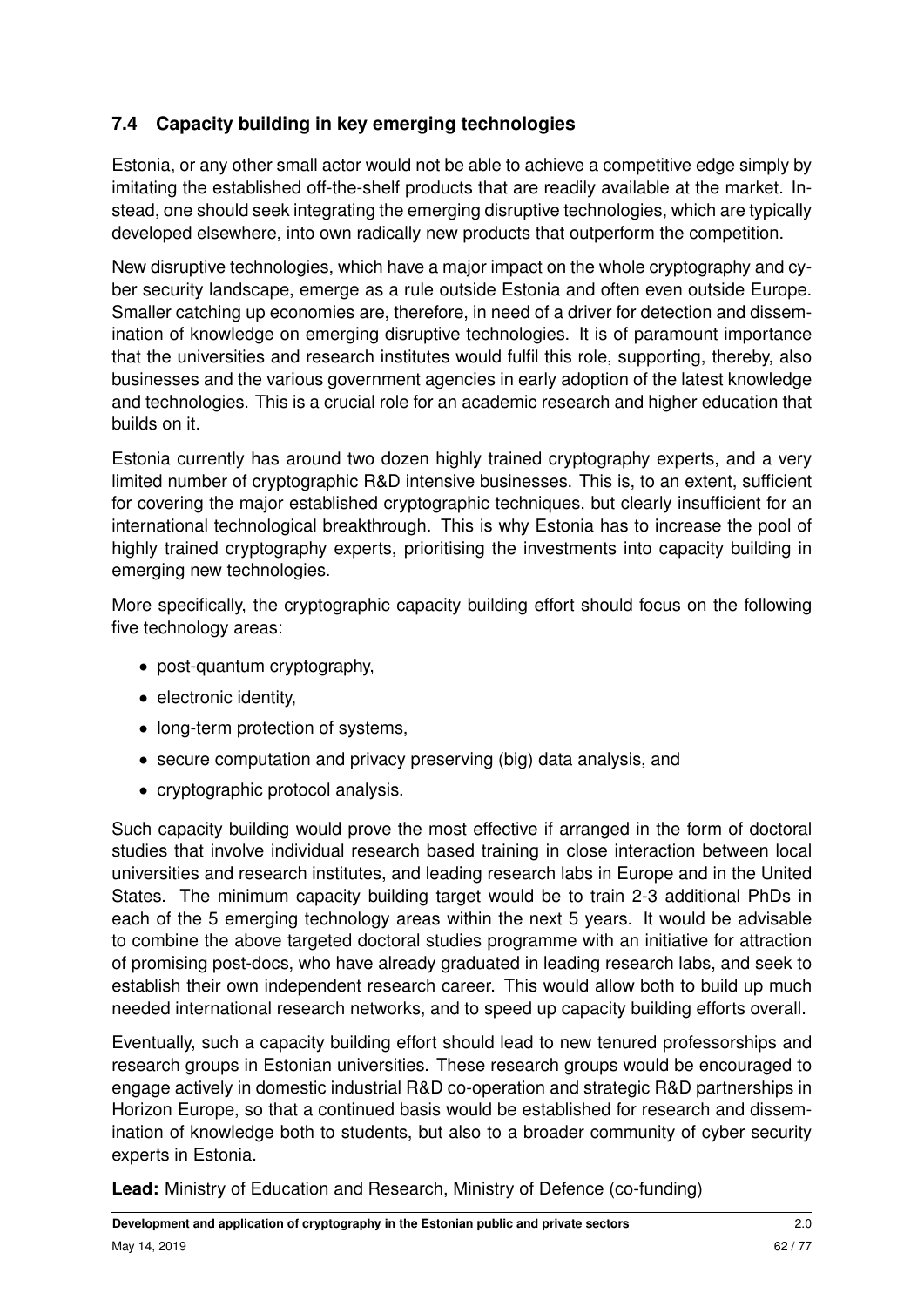**Resources:** This capacity building action that would lead to the emergence of 12-15 new cryptographic PhD scholars. In financial terms, this effort would require a sustained annual investment of 2.5 million euros for the period of 5 years, i.e. altogether 12.5 million euros.

# **7.5 Industrial R&D and product development**

Limited availability of human resources is one of the major weaknesses of the Estonian ICT and cryptographic business ecosystem. The obvious way for overcoming this is to significantly increase investments into industrial R&D and product development, and to devise scalable business models, where the increase in sales would not be tightly connected to increase of the required manpower.

This is an area where the industrial R&D and product development grants are in place for promoting industrial development throughout Europe. Likewise, Enterprise Estonia offers similar supports to Estonian businesses, and there is a myriad of seed and early stage investment funds that seek for new companies in need.

Still, one can identify a number of areas, where the government itself could take a more proactive approach, both to meet its own security and data protection needs, and to foster the development of new products. Innovation procurement is the obvious modality for addressing the markets, where the public sector itself has identified a need, but where there are no suitable ready-made products on the market. However, the procurer would need to have very clear vision on the product and an in-depth knowledge of the area in order to be able to define a completely new product.

Estonia has started to promote the use of innovation procurement relatively recently. We recommend to step up these efforts, and establish, learning from business sector, a chief product officer (CPO) role for cryptographic and cyber security products in the relevant branches of administration. CPO would be responsible for conception and management of a product, including the progress beyond established products, organisation and followup of procurement, establishment of an intellectual property regime that would allow the supplier to develop and market the product independently further, support and maintenance requirements, modalities for agreement on additional functionalities in the context of next releases, etc.

Some of the potential product ideas that could be developed further include:

- experimental transition to post-quantum cryptography in selected applications (eID, communication security, X-Road/UXP, etc.);
- federated identity and data management framework;
- cross-jurisdictional data aggregation solution:
- long-term security framework (with applications in e.g. archival of electronic documents with long-term security requirements);
- specific communication security products.

Strengthening of strategic partnerships between Estonian and foreign business entities is another potential goal that should be considered when planning for innovation procurement. For example, championing of joint project ideas for participation in Horizon 2020 or in European Defence Fund projects could prove useful both in terms of the access to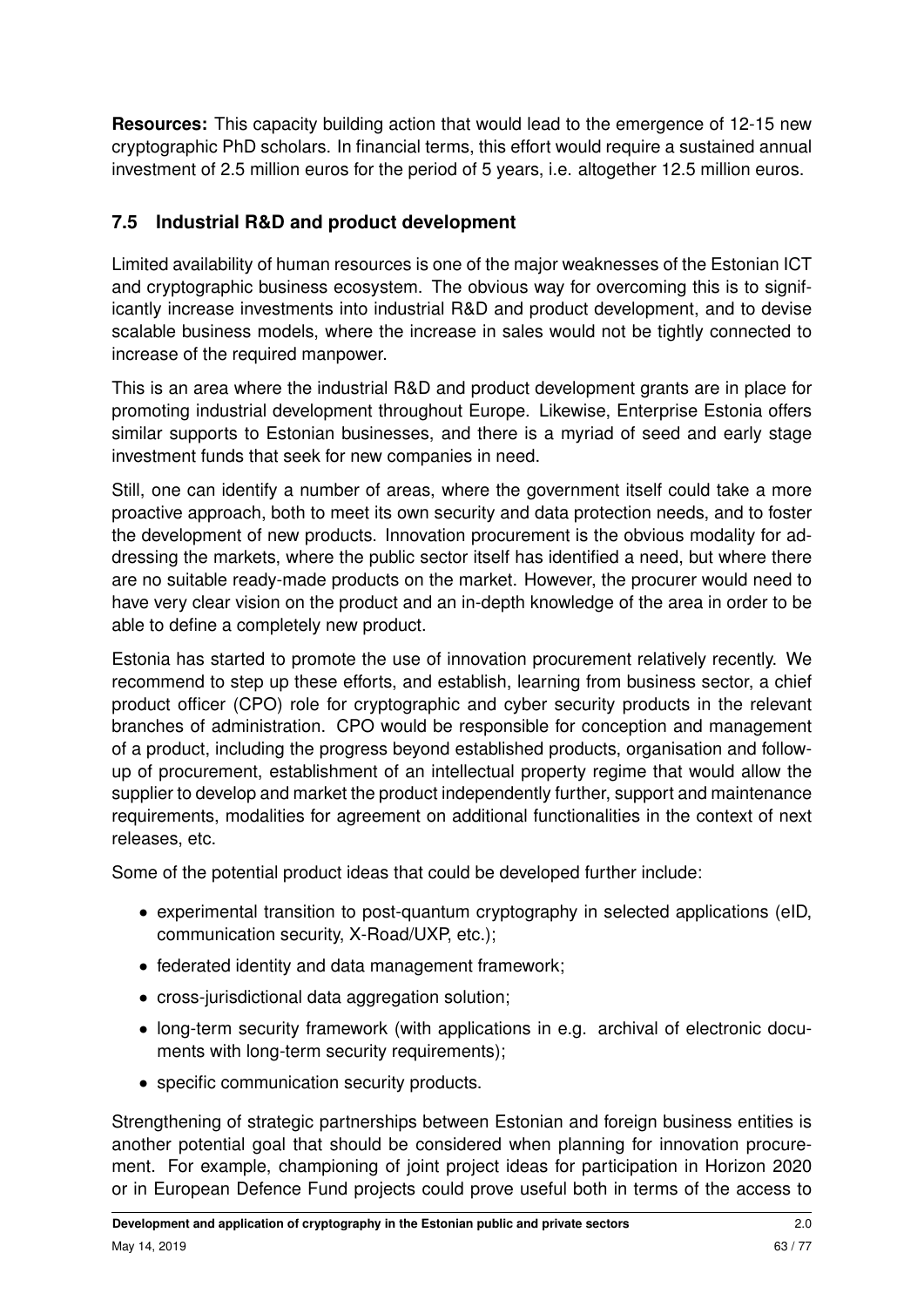complementary technological and industrial capabilities, and subsequent joint sales and marketing actions.

#### **Lead:** Ministry of Defence

**Resources:** For specific product ideas, the communication security applications are less innovative, but can at the same time be built from readily available components, keeping the approximate price range between 0.5-1M EUR depending on the exact requirements. Other ideas (quantum-safe eID, federated identity management, cross-jurisdictional data aggregation, long-term security framework) do not have direct analogues on the international market. On one hand, this gives them potential for a market advantage, but at the same time the very same aspect makes it very difficult to assess the associated costs. Our best guess is that for an investment of about 3M EUR it should be possible to build a marketable prototype, but more accurate estimates assume initiating a more detailed analysis phase. All in all, the rough annual budget need for innovation procurement is around 5M EUR annually.

Also, establishment of the new CPO role(s) requires investments in the same order of magnitude as for any other high-profile public official position.

#### **7.6 Boosting math and science education on the primary and secondary school level**

Estonian students may perform well in PISA tests, but the situation observed at the universities is sad: the math and science level of secondary school graduates is not sufficient to get them to a productive level for crypto development during 3+2 years of higher education. There are several steps that can and should be taken to improve the situation.

- Math and science education should be acknowledged on the governmental level as a critical priority from the national digital security point of view.
- Additional resources are required for preparation and hiring high-level teachers.
- As a supporting activity, extracurricular math and science education must be systematically supported (right now it relies too much on personal initiatives in the Youth Academy of University of Tartu).

#### **Lead:** Ministry of Education and Research

**Resources:** Assuming that each year, about 40 new teachers are required, annual extra investment needed is 0.5M EUR for teacher training in the universities. Another 1M EUR is required annually for raising math and science teachers' salaries. Besides that, a political decision is required to restore the amount of math classes per week in the official curriculum to a sustainable level, and discontinuing the narrow math curriculum in the gymnasium level in favour of wide curriculum only.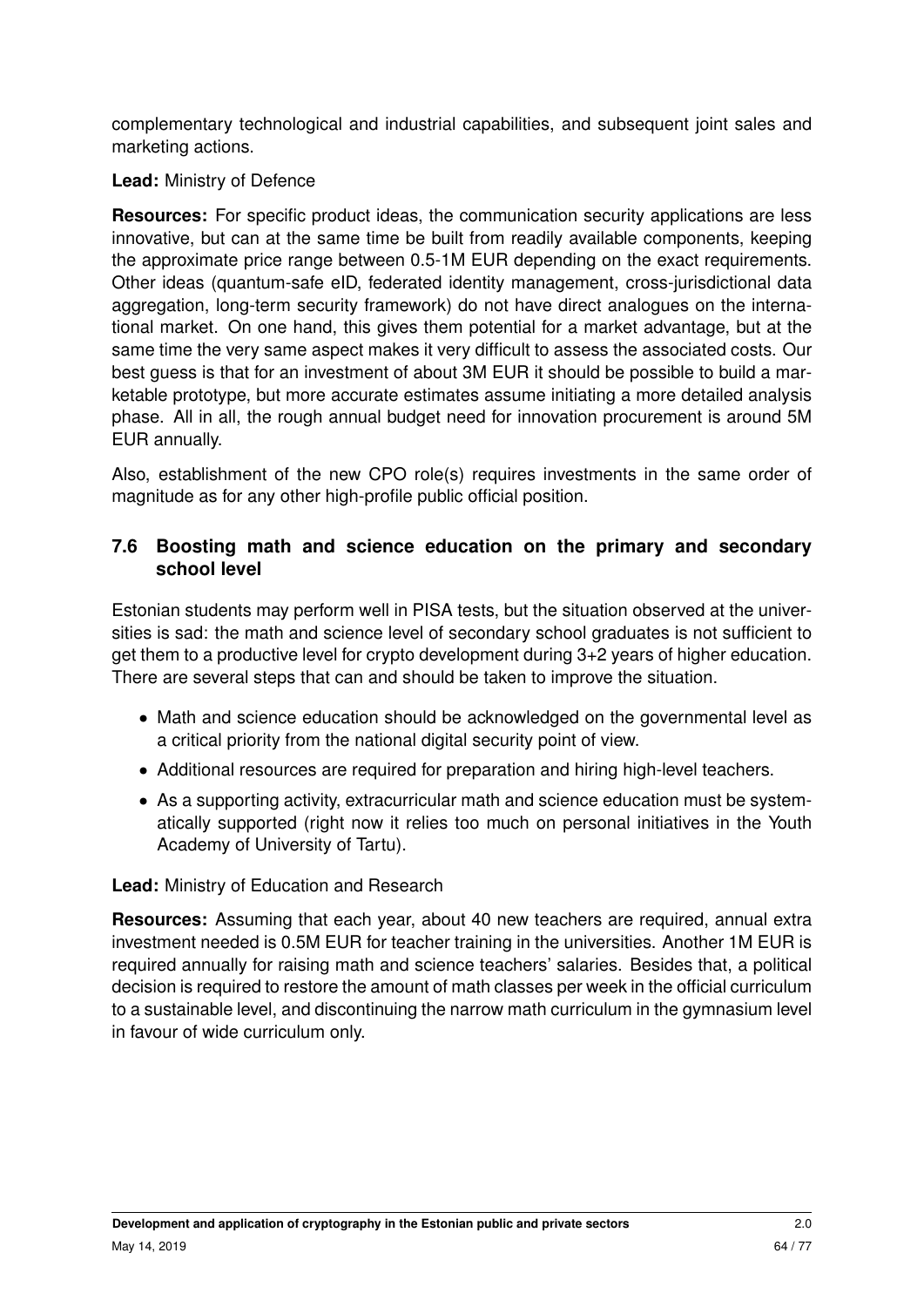# <span id="page-64-0"></span>**A Questionnaires**

In order to gather input from the field experts, three questionnaires were put together. The questionnaires had a large intersection, but also some notable differences due to the rough division by the field of activity. More precisely, the three types of questionnaires were targeted towards

- 1. producers, i.e. companies that deliver crypto-rich information security products;
- 2. procurers, being interested in running information systems, digital services, etc., requiring cryptography as a measure to achieve security guarantees;
- 3. universities that prepare new workforce by giving crypto courses, and every once in a while generate some spin-off companies.

The interviews were mostly conducted in Estonian, hence the questionnaires were too. We will present them here in their original form, not translating them into English.

#### **A.1 Producer questionnaire**

#### **Küsimused ettevõtte profiili kohta**

- 1. Palun kirjeldage lühidalt ettevõtte äritegevust ja fookust.
- 2. Palun kirjeldage ettevõtte teadusmahukamaid tooteid ja teenuseid ning T&A tegevust üldisemalt.
- 3. Kas te toodate krüptograafiarikkaid lahendusi? Palun kirjeldage mõnda iseloomulikumat.

#### **Küsimused toodete ja turunõudluse kohta**

- 1. Kas te tunnetate, et mõne krüptograafiarikka toote järele oleks turul nõudlust, aga mitte piisavalt pakkumist? Millise valdkonna tooted need oleksid?
- 2. Kas te näete tulevasi Euroopas ja kaugemal potentsiaalikaid tooteid või teenuseid, mille järele ei ole Eestis praegu (veel) nõudlust?

#### **Küsimused ettevõtte krüptograafiga seonduva klasterdumise osas**

- 1. Kes on ettevõtte põhilised kliendid ja koostööpartnerid Eestis, Euroopa Liidus ja mujal?
- 2. Kellele konkreetsemalt tarnite Eesti (avaliku sektori) organisatsioonidest? Kirjeldage suhteid klientidega, nende kompetentsi, hankeprotsesside jms osas ning probleeme.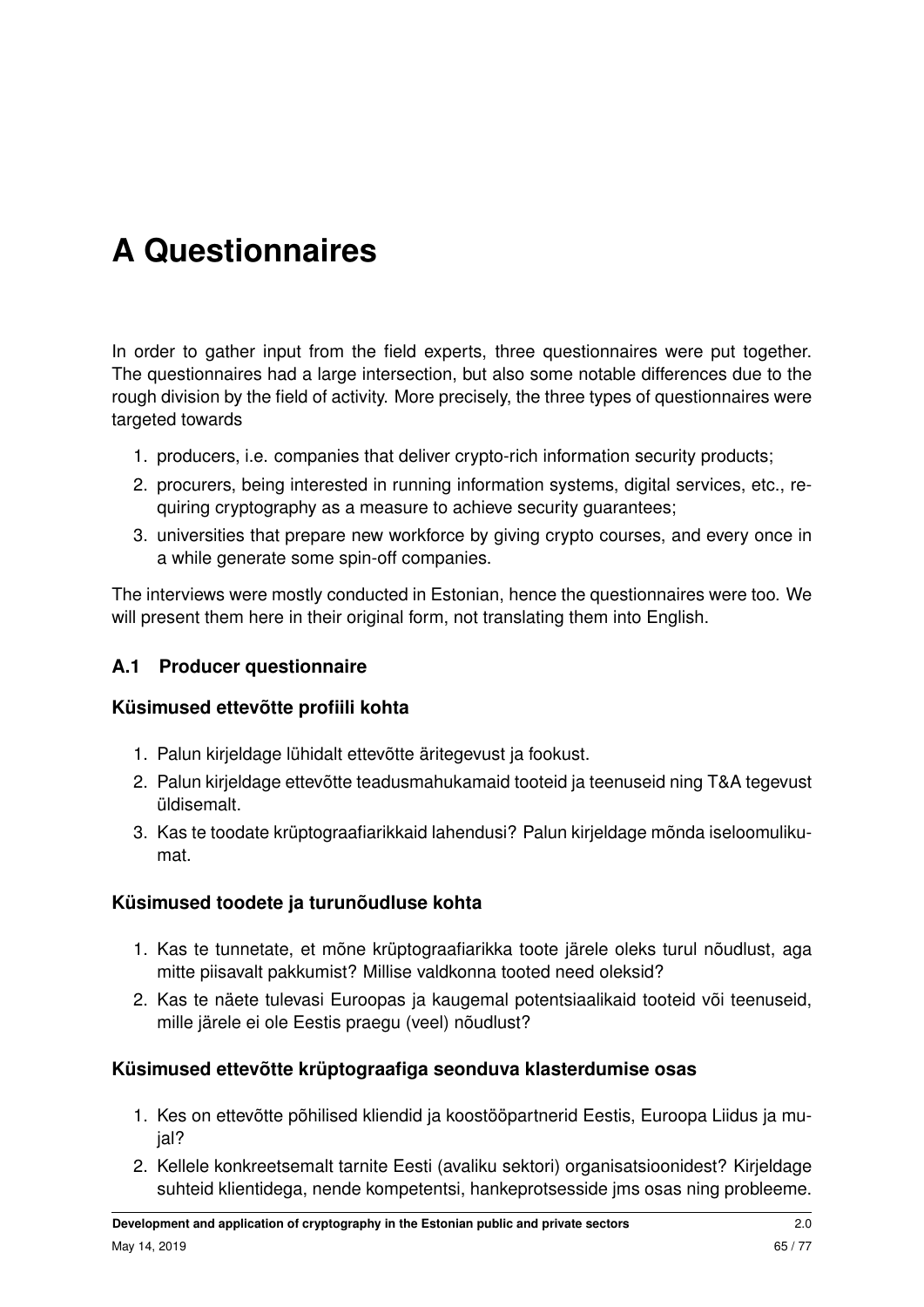3. Kes on teie krüptograafiarikaste toodetega seotud peamised tarnijad?

# **Küsimused tehnoloogiatrendide kohta**

- 1. Kui, siis millistes krüptograafia ja infoturbega seotud teemades vajaks teie asutuse kompetentsibaas tugevdamist?
- 2. Kui tugevaks te hindate oma asutuse kompetentsi järgmistes tehnoloogia valdkondades? (1. . . 5) Kui suur mõju on neil tehnoloogiatel olla Eesti tulevastele arengutele?  $(1... 5)$ 
	- Postkvant-krüptograafia
	- Kvantvõtmevahetus
	- Identiteedihaldus
	- Turvaline arvutus ja privaatsust säilitav (suur)-andmete analüüs
	- Raadiosageduslikud protokollid
	- Vähese ressursinõudlusega krüptograafilised primitiivid (IoT)
	- Krüptograafiliste protokollide analüüs (Krüptograafiliste protokollide omaduste automaattõestamise meetodid)
	- Pikaajaline turve
	- Anonüümsed võrgud
	- Krüptorahad/plokiahelad

### **Küsimused takistuste kohta**

- 1. Millised on olulisemad takistused krüptograafiarikaste toodete ja teenuste väljatöötamise ning ekspordi kasvatamise osas? (1. . . 5)
	- 1.1 teadurid ja inseneeride puudus
	- 1.2 turundus- ja müügitöötajate puudus
	- 1.3 keskastme- ja tippjuhtide puudus
	- 1.4 välismaise tööjõu kaasamise keerukus
	- 1.5 toodete või teenuste sertifitseerimise keerukus/kallidus
	- 1.6 finantseerimine
	- 1.7 muu
- 2. Kas te tegelete ka oma toodete sertifitseerimisega? Kui jah, siis milliste organisatsioonide poolt ja milliste sertifitseerimisskeemide alusel?

# **Küsimused poliitikameetmete kohta**

- 1. Kas te olete saanud avalikult sektorilt toetust oma krütograafia alasele tegevusele, nt Euroopa Liidu programmidest, EAS-ilt, start-up kiirenditelt või muudest allikatest?
- 2. Kui jah, siis kas olete olnud rahul skeemi ning selle mõjuga?
- 3. Kui ei ole kasutanud, siis miks?
- 4. Mida saaks riik Eesti krüptograafiatoodete arendamise ja nendega rahvusvahelisele turule mineku toetamiseks täiendavalt teha?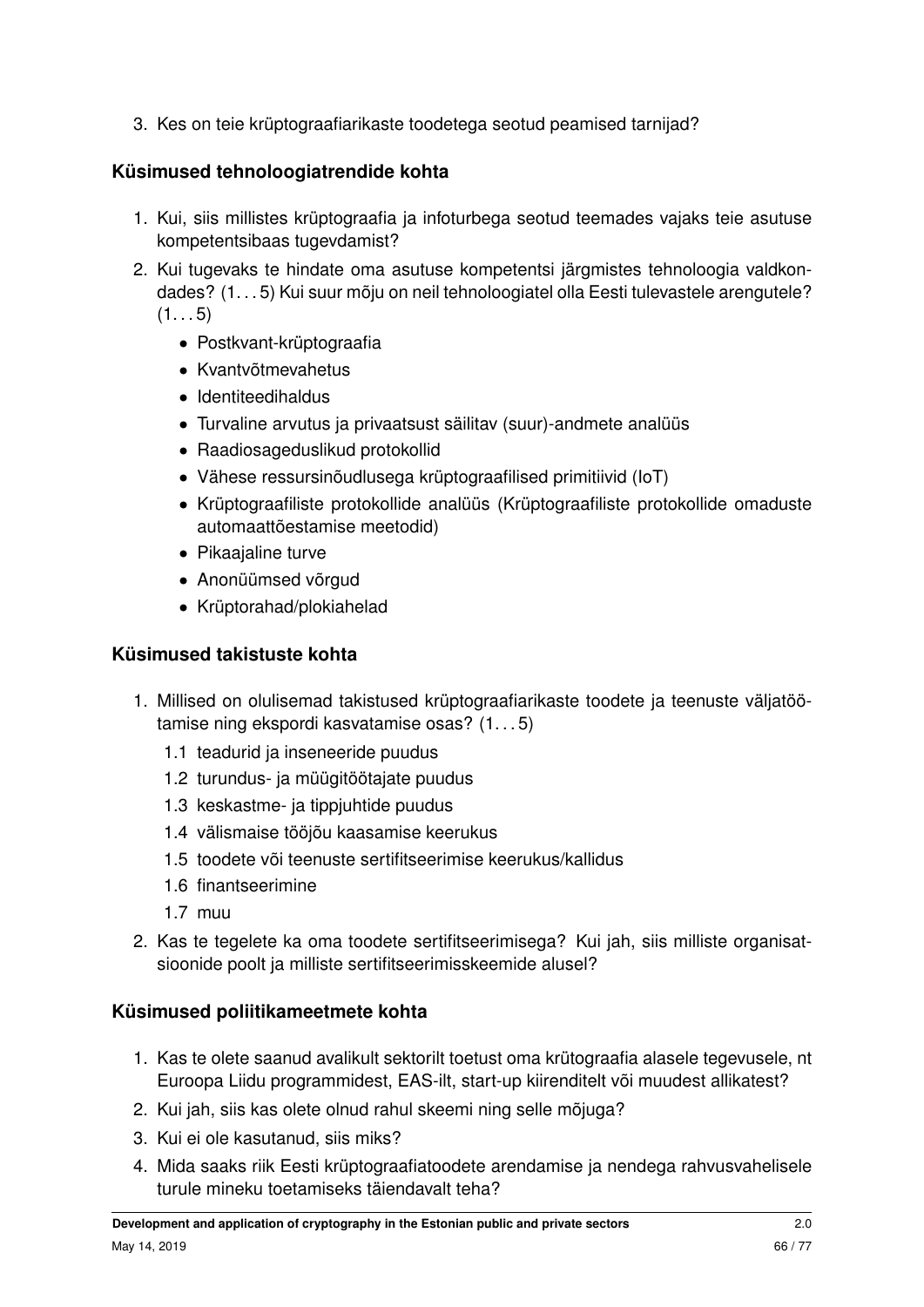# **Küsimused teiste ettevõtete kohta**

1. Kas saaksite palun nimetada mõned vähemtuntud, kuid perspektiivikad krüptograafia valdkonnas tegutsevaid ettevõtted, kellega peaksime kindlasti tutvuma?

# **A.2 Procurer questionnaire**

### **Küsimused organisatsiooni ja krüptograafiliste lahenduste hankimise kohta**

- 1. Kas teil on ülevaade, milliseid krüptograafilisi rakendusi teie asutuses kasutatakse? Kui jah, siis milliseid? Kui ei, siis millised on plaanid selle ülevaate saamiseks?
- 2. Kas te tellite ise turvakriitilisi rakendusi, milles krüptograafia olulist rolli mängib? Kui jah, siis millistel põhimõtetel vastavad nõuded koostatakse?
- 3. Kas olete püüdnud (nt. krüptograafiliste algoritmide elutsükli uuringu põhjal) hinnata, millised teie infosüsteemid on enam ohustatud ning kui suured oleksid rünnaku korral võimalikud kahjud?

# **Küsimused krüptograafiga seonduva klasterdumise osas**

- 1. Kes on Teie põhilised tarnijad ja koostööpartnerid Eestis, Euroopa Liidus ja mujal?
- 2. Kes konkreetsemalt Eesti ettevõtetest tarnib teile? Palun kirjeldage suhteid tarnijatega, nende kompetentsi, hankeprotsesside jms osas, samuti võimalikke probleeme.
- 3. Kas teie praktikas on olnud olukordi, kus te vajaksite mingit krüptograafilist lahendust, kuid sobivaid tooteid pole turul võtta? Kui jah, siis milliste toodete järele olete puudust tundnud?

# **Küsimused tehnoloogiatrendide kohta**

- 1. Kui, siis millistes krüptograafia ja infoturbega seotud teemades vajaks teie asutuse kompetentsibaas tugevdamist?
- 2. Kui tugevaks te hindate oma asutuse kompetentsi järgmistes tehnoloogia valdkondades? (1. . . 5) Kui suur mõju on neil tehnoloogiatel olla Eesti tulevastele arengutele?  $(1... 5)$ 
	- Postkvant-krüptograafia
	- Kvantvõtmevahetus
	- Identiteedihaldus
	- Turvaline arvutus ja privaatsust säilitav (suur)-andmete analüüs
	- Raadiosageduslikud protokollid
	- Vähese ressursinõudlusega krüptograafilised primitiivid (IoT)
	- Krüptograafiliste protokollide analüüs (Krüptograafiliste protokollide omaduste automaattõestamise meetodid)
	- Pikaajaline turve
	- Anonüümsed võrgud
	- Krüptorahad/plokiahelad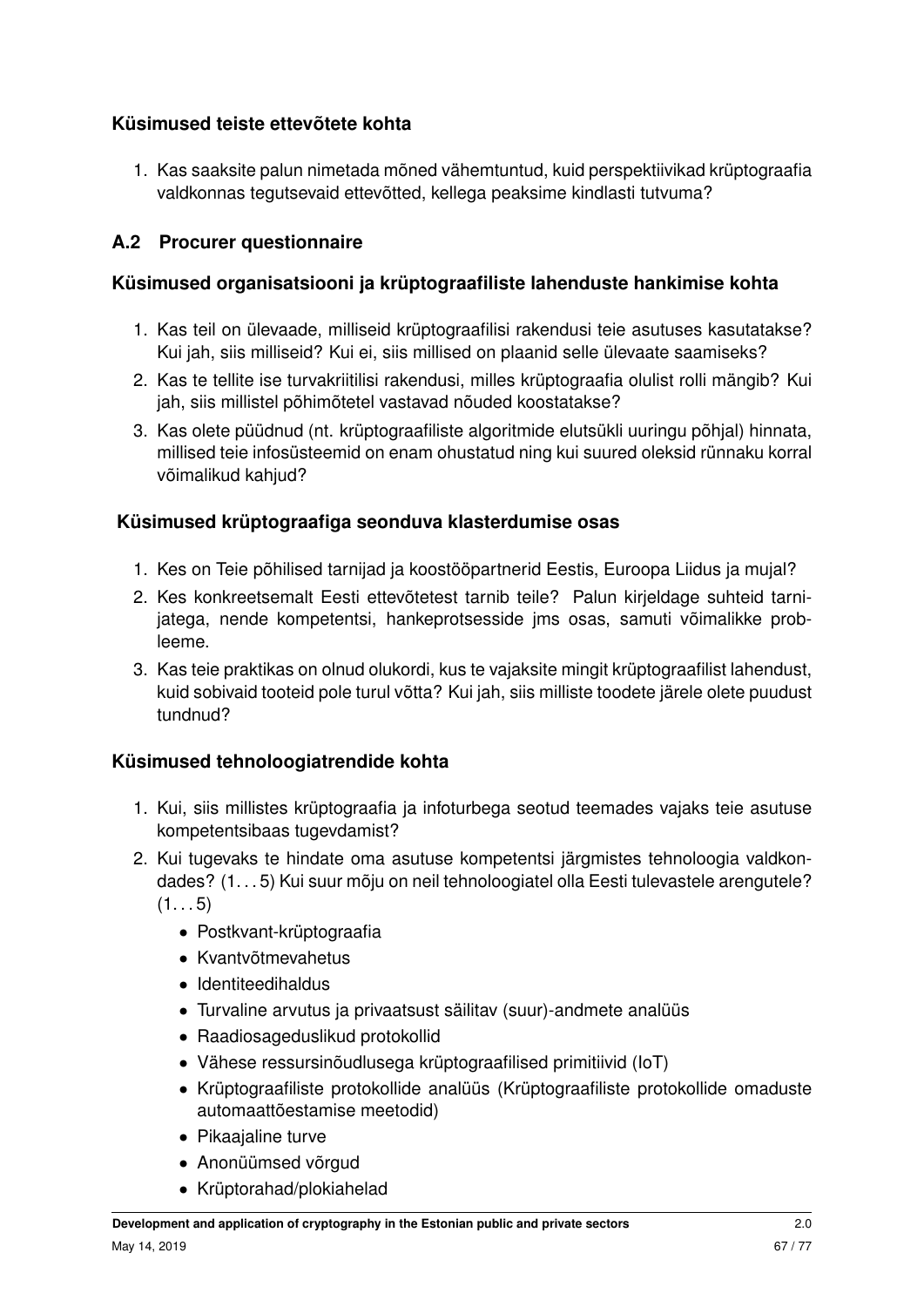# **Küsimused takistuste kohta**

- 1. Millised on olulisemad takistused krüptograafiarikaste toodete ja teenuste väljatöötamise ning ekspordi kasvatamise osas? (1. . . 5)
	- 1.1 teadurid ja inseneeride puudus
	- 1.2 turundus- ja müügitöötajate puudus
	- 1.3 keskastme- ja tippjuhtide puudus
	- 1.4 välismaise tööjõu kaasamise keerukus
	- 1.5 toodete või teenuste sertifitseerimise keerukus/kallidus
	- 1.6 finantseerimine
	- 1.7 muu

### **Küsimused poliitikameetmete kohta**

- 1. Kuidas saaks riik aidata kaasa krüptograafiarikaste toodete paremale kättesaadavusele ja kohandamisele, mida saaks teha nende toodete kasutuselevõtu lihtsustamiseks?
- 2. Kuidas võiks teie hinnangul toetada ettevõtete krüptograafia-alast tegevust krüptograafiatoodetega rahvusvahelisele turule jõudmist?

# **Küsimused teiste ettevõtete kohta**

1. Kas saaksite palun nimetada mõned vähemtuntud, kuid perspektiivikad krüptograafia valdkonnas tegutsevaid ettevõtted, kellega peaksime kindlasti tutvuma?

# **A.3 University questionnaire**

# **Küsimused krüptograafia-alase haridus osas**

- 1. Millised on teie koolis pakutavad krüptograafiakursused? Kui palju neid on, kui sügavale nad krüptograafias lähevad? Kui palju räägitakse krüptograafiat ümbritsevast, nt üldisemalt infoturbest, infoturbe majanduslikest aspektidest jne?
- 2. Milliseid teadmisi ja oskusi kursuste läbijad omavad? Kui palju on hands-on koolitusi, ise krüptorakenduste programmeerimist jms?
- 3. Kui palju üliõpilasi neid kursuseid iga-aastaselt võtab? Kui palju (hinnanguliselt) viimase 5 aasta jooksul neilt kursustelt inimesi kokku läbi käinud on?
- 4. Kui palju (hinnanguliselt) krüptograafia kursuste läbijaid te prognoosite eelolevaks 5 aastaks?

# **Küsimused krüptograafiga seonduva klasterdumise osas**

- 1. Milliseid krüptograafia valdkonna teadus- ja haridusprojekte teil praegu käimas on? Kas osalete Horisont 2020, ETAG, EAS või mõne muu programmi projektides?
- 2. Kes on Teie põhilised koostööpartnerid Eestis, Euroopa Liidus ja mujal?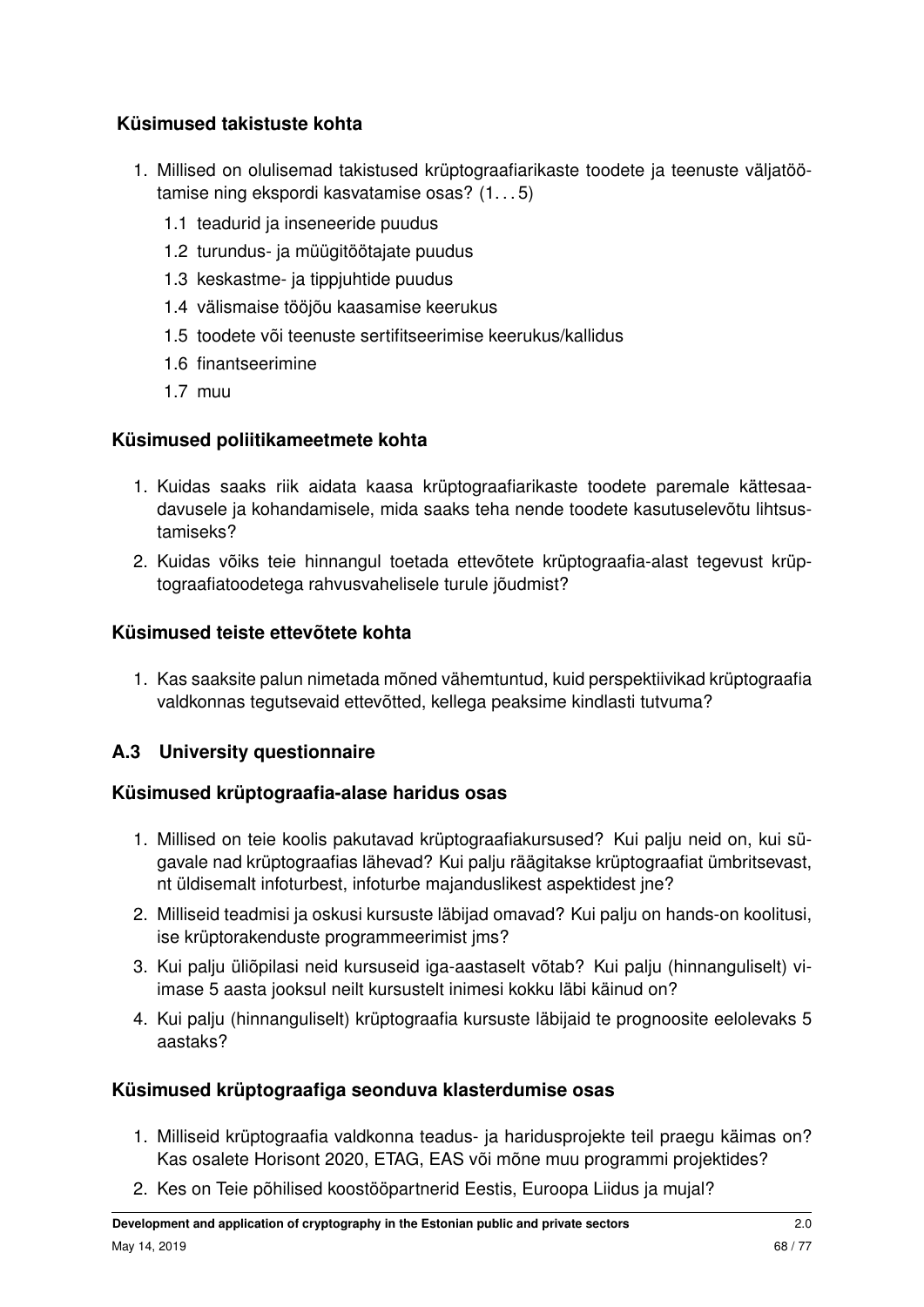- 3. Milline on teie asutuse krüptograafia-alane koostöö ettevõtete ja teiste asutustega?
- 4. Kas teie ülikoolist on võrsunud või ülikooli lõpetanud asutanud krüptograafia valdkonnas tegutsevaid start-up'e? Palun loetlege neid! (Oleme väga tänulikud ka vastavate kontaktide eest. Millistele probleemidele need ettevõtted lahendusi pakuvad?)

#### **Küsimused tehnoloogiatrendide kohta**

- 1. Kui, siis millistes krüptograafia ja infoturbega seotud teemades vajaks teie asutuse kompetentsibaas tugevdamist?
- 2. Kui tugevaks te hindate oma asutuse kompetentsi järgmistes tehnoloogia valdkondades? (1. . . 5) Kui suur mõju on neil tehnoloogiatel olla Eesti tulevastele arengutele?  $(1... 5)$ 
	- Postkvant-krüptograafia
	- Kvantvõtmevahetus
	- Identiteedihaldus
	- Turvaline arvutus ja privaatsust säilitav (suur)-andmete analüüs
	- Raadiosageduslikud protokollid
	- Vähese ressursinõudlusega krüptograafilised primitiivid (IoT)
	- Krüptograafiliste protokollide analüüs (Krüptograafiliste protokollide omaduste automaattõestamise meetodid)
	- Pikaajaline turve
	- Anonüümsed võrgud
	- Krüptorahad/plokiahelad

# **Küsimused tööturu nõudluse kohta**

- 1. Kas te tunnetate tööturul nõudlust mõne krüptograafia alase kompententsi järele, mida ei ole täna Eestis piisavalt? Palun täpsustage!
- 2. Kas te näete tulevasi Euroopas või kaugemal potentsiaalikaid krüptograafia kompetentsivaldkondi, mille järele ei ole Eesti tööturul praegu (veel) nõudlust?
- 3. Kui tugevaks te peate Eestis olemasolevat toodete ja teenuste sertifitseerimise alast kompetentsi? Kas olete sellele teemale õppekavade arendamisel mõelnud?

# **Küsimused takistuste kohta**

- 1. Millised on olulisemad takistused valdkonna hariduse pakkumisel? (1. . . 5)
	- 1.1 üldhariduskoolide lõpetajate matemaatika teadmiste ja oskuste tase
	- 1.2 kõrghariduse finantseerimine
	- 1.3 teaduse finantseerimine
	- 1.4 välisõppejõudude ja teadurite kaasamise keerukus
	- 1.5 muu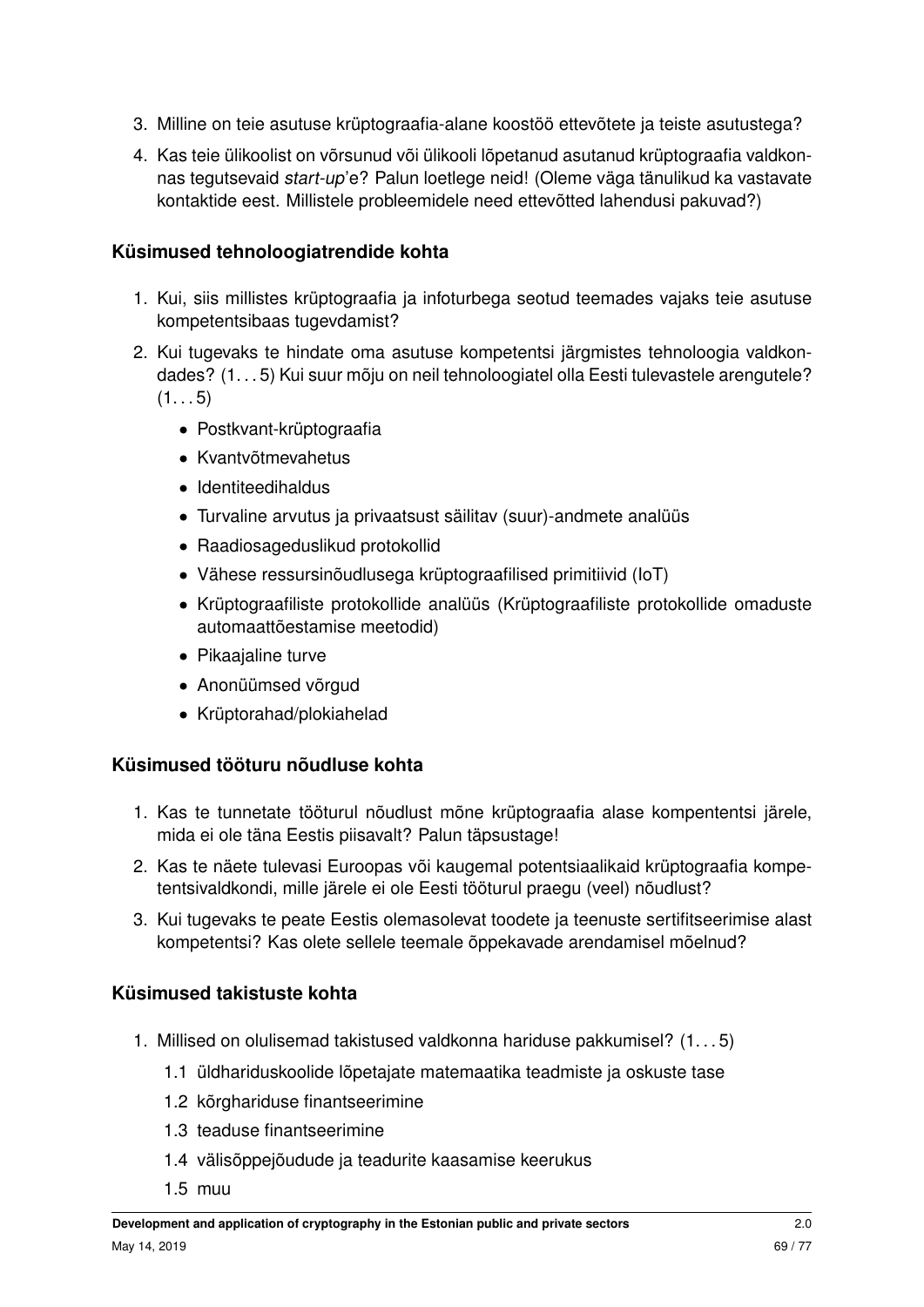# **Küsimused poliitikameetmete kohta**

- 1. Kuidas saaks riik aidata kaasa hariduse edendamisele krüptograafia valdkonnas?
- 2. Mida saaks riik Eesti krüptograafiatoodete arendamise ja nendega rahvusvahelisele turule mineku toetamiseks täiendavalt teha?

#### **Küsimused teiste ettevõtete kohta**

1. Kas saaksite palun nimetada mõned vähemtuntud, kuid perspektiivikad krüptograafia valdkonnas tegutsevaid ettevõtted, kellega peaksime kindlasti tutvuma?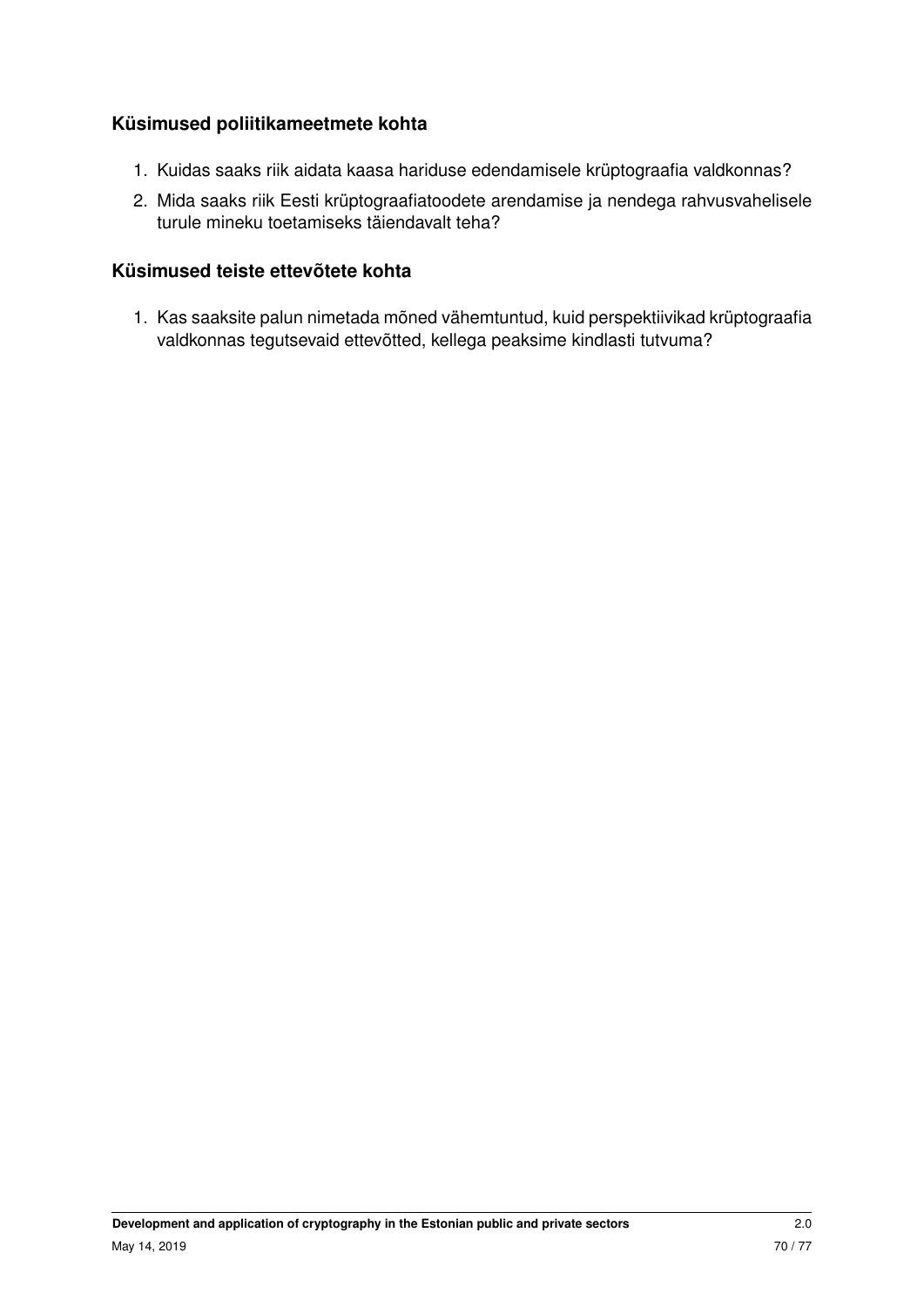# **Bibliography**

- [1] HORIZON 2020. Work Programme 2014–2015. 14. Secure societies Protecting freedom and security of Europe and its citizens. European Commission Decision C (2013)8631 of 10 December 2013.
- [2] HORIZON 2020. Work Programme 2014–2015. 5. Leadership in enabling and industrial technologies. i. Information and Communication Technologies. European Commission Decision C (2013)8631 of 10 December 2013.
- [3] HORIZON 2020. Work Programme 2016–2017. 14. Secure societies Protecting freedom and security of Europe and its citizens. European Commission Decision C(2016)4614 of 25 July 2016.
- [4] HORIZON 2020. Work Programme 2016–2017. 14. Secure societies Protecting freedom and security of Europe and its citizens. European Commission Decision C(2018)4708 of 24 July 2018.
- [5] HORIZON 2020. Work Programme 2018–2020. 5.i. Information and Communication Technologies. European Commission Decision C(2018)518 of 31 January 2018.
- <span id="page-70-2"></span>[6] Küberturvalisuse strateegia 2019–2022. Majandus- ja kommunikatsiooniministeerium, 2018, https://www.mkm.[ee/sites/default/files/](https://www.mkm.ee/sites/default/files/kuberturvalisuse_strateegia_2019_vv-s_kinnitatud.docx) [kuberturvalisuse\\_strateegia\\_2019\\_vv-s\\_kinnitatud](https://www.mkm.ee/sites/default/files/kuberturvalisuse_strateegia_2019_vv-s_kinnitatud.docx).docx.
- <span id="page-70-1"></span>[7] Risk management in the procurement of innovation. Concepts and empirical evidence in the European Union, Expert Group Report. European Commission, Brussels, 2010. http://ec.europa.[eu/invest-in-research/pdf/download\\_en/](http://ec.europa.eu/invest-in-research/pdf/download_en/risk_management.pdf) [risk\\_management](http://ec.europa.eu/invest-in-research/pdf/download_en/risk_management.pdf).pdf.
- [8] Krüptograafiliste algoritmide kasutusvaldkondade ja elutsükli uuring (Report on the life cycle of cryptographic algorithms). https://www.ria.[ee/public/PKI/](https://www.ria.ee/public/PKI/kruptograafiliste_algoritmide_elutsukli_uuring_II.pdf) [kruptograafiliste\\_algoritmide\\_elutsukli\\_uuring\\_II](https://www.ria.ee/public/PKI/kruptograafiliste_algoritmide_elutsukli_uuring_II.pdf).pdf, 2013. Cybernetica report no. A-77-5 (in Estonian).
- <span id="page-70-0"></span>[9] Krüptograafiliste algoritmide kasutusvaldkondade ja elutsükli uuring (Report on the life cycle of cryptographic algorithms). https://www.ria.[ee/public/RIA/](https://www.ria.ee/public/RIA/Kruptograafiliste_algoritmide_uuring_2015.pdf) [Kruptograafiliste\\_algoritmide\\_uuring\\_2015](https://www.ria.ee/public/RIA/Kruptograafiliste_algoritmide_uuring_2015.pdf).pdf, 2015. Cybernetica report no. A-101-1 (in Estonian).
- [10] Cryptographic algorithms lifecycle report 2016. https://www.ria.[ee/public/RIA/](https://www.ria.ee/public/RIA/Cryptographic_Algorithms_Lifecycle_Report_2016.pdf) [Cryptographic\\_Algorithms\\_Lifecycle\\_Report\\_2016](https://www.ria.ee/public/RIA/Cryptographic_Algorithms_Lifecycle_Report_2016.pdf).pdf, 2016. Cybernetica report no. A-101-3.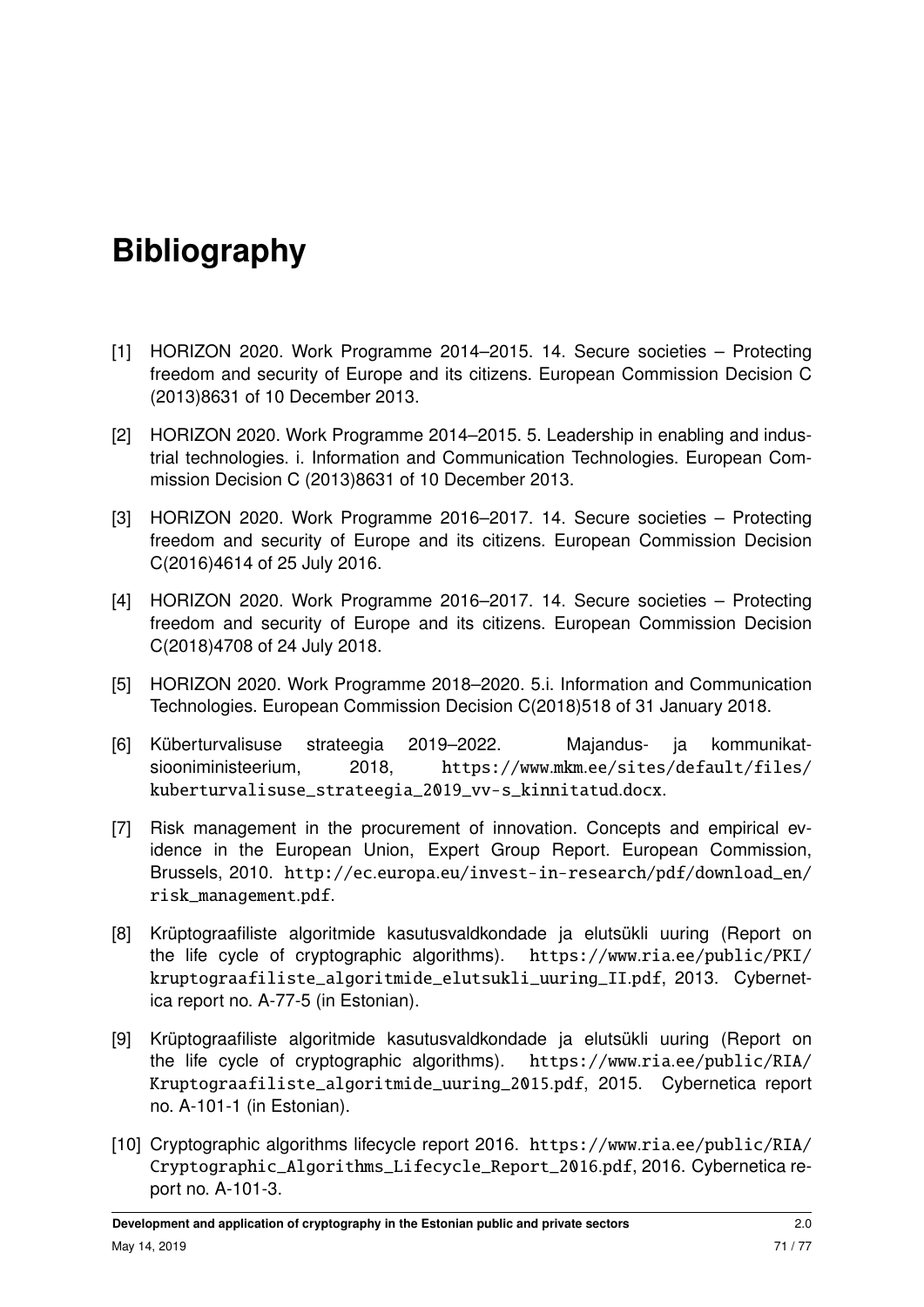- [11] Cryptographic algorithms lifecycle report 2017. https://www.ria.[ee/public/RIA/](https://www.ria.ee/public/RIA/kruptograafiliste_algoritmide_elutsukli_uuring_2017.pdf) [kruptograafiliste\\_algoritmide\\_elutsukli\\_uuring\\_2017](https://www.ria.ee/public/RIA/kruptograafiliste_algoritmide_elutsukli_uuring_2017.pdf).pdf, 2017. Cybernetica report no. A-101-9.
- [12] Divesh Aggarwal, Gavin K Brennen, Troy Lee, Miklos Santha, and Marco Tomamichel. Quantum attacks on Bitcoin, and how to protect against them, 2017. arXiv preprint arXiv:1710.10377, [https://arxiv](https://arxiv.org/pdf/1710.10377.pdf).org/pdf/1710.10377.pdf.
- [13] Matteo Avalle, Alfredo Pironti, and Riccardo Sisto. Formal verification of security protocol implementations: a survey. Formal Aspects of Computing, 26(1):99–123, January 2014.
- [14] Dave Bayer, Stuart Haber, and W Scott Stornetta. Improving the efficiency and reliability of digital time-stamping. In Sequences II, pages 329–334. Springer, 1993.
- [15] Paul Benioff. The computer as a physical system: A microscopic quantum mechanical Hamiltonian model of computers as represented by Turing machines. Journal of statistical physics, 22(5):563–591, 1980.
- [16] Charles H. Bennett, François Bessette, Gilles Brassard, Louis Salvail, and John Smolin. Experimental quantum cryptography. J. Cryptol., 5(1):3–28, January 1992.
- [17] Alberto Boaron, Gianluca Boso, Davide Rusca, Cédric Vulliez, Claire Autebert, Misael Caloz, Matthieu Perrenoud, Gaëtan Gras, Félix Bussières, Ming-Jun Li, Daniel Nolan, Anthony Martin, and Hugo Zbinden. Secure quantum key distribution over 421 km of optical fiber. Phys. Rev. Lett., 121:190502, Nov 2018.
- [18] Johannes Braun, Johannes A. Buchmann, Denise Demirel, Matthias Geihs, Mikio Fujiwara, Shiho Moriai, Masahide Sasaki, and Atsushi Waseda. LINCOS: A storage system providing long-term integrity, authenticity, and confidentiality. In Ramesh Karri, Ozgur Sinanoglu, Ahmad-Reza Sadeghi, and Xun Yi, editors, Proceedings of the 2017 ACM on Asia Conference on Computer and Communications Security, AsiaCCS 2017, Abu Dhabi, United Arab Emirates, April 2-6, 2017, pages 461–468. ACM, 2017.
- [19] Johannes Buchmann, Alexander May, and Ulrich Vollmer. Perspectives for cryptographic long-term security. Commun. ACM, 49(9):50–55, September 2006.
- [20] Ahto Buldas, Matthias Geihs, and Johannes A. Buchmann. Long-term secure commitments via extractable-binding commitments. In Josef Pieprzyk and Suriadi Suriadi, editors, Information Security and Privacy - 22nd Australasian Conference, ACISP 2017, Auckland, New Zealand, July 3-5, 2017, Proceedings, Part I, volume 10342 of Lecture Notes in Computer Science, pages 65–81. Springer, 2017.
- [21] Ahto Buldas, Matthias Geihs, and Johannes A. Buchmann. Long-term secure timestamping using preimage-aware hash functions - (short version). In Tatsuaki Okamoto, Yong Yu, Man Ho Au, and Yannan Li, editors, Provable Security - 11th International Conference, ProvSec 2017, Xi'an, China, October 23-25, 2017, Proceedings, volume 10592 of Lecture Notes in Computer Science, pages 251–260. Springer, 2017.
- [22] Ahto Buldas, Peeter Laud, Helger Lipmaa, and Jan Willemson. Time-Stamping with Binary Linking Schemes. In Hugo Krawczyk, editor, Advances in Cryptology -CRYPTO '98, 18th Annual International Cryptology Conference, Santa Barbara, California, USA, August 23-27, 1998, Proceedings, volume 1462 of Lecture Notes in Computer Science, pages 486–501. Springer, 1998.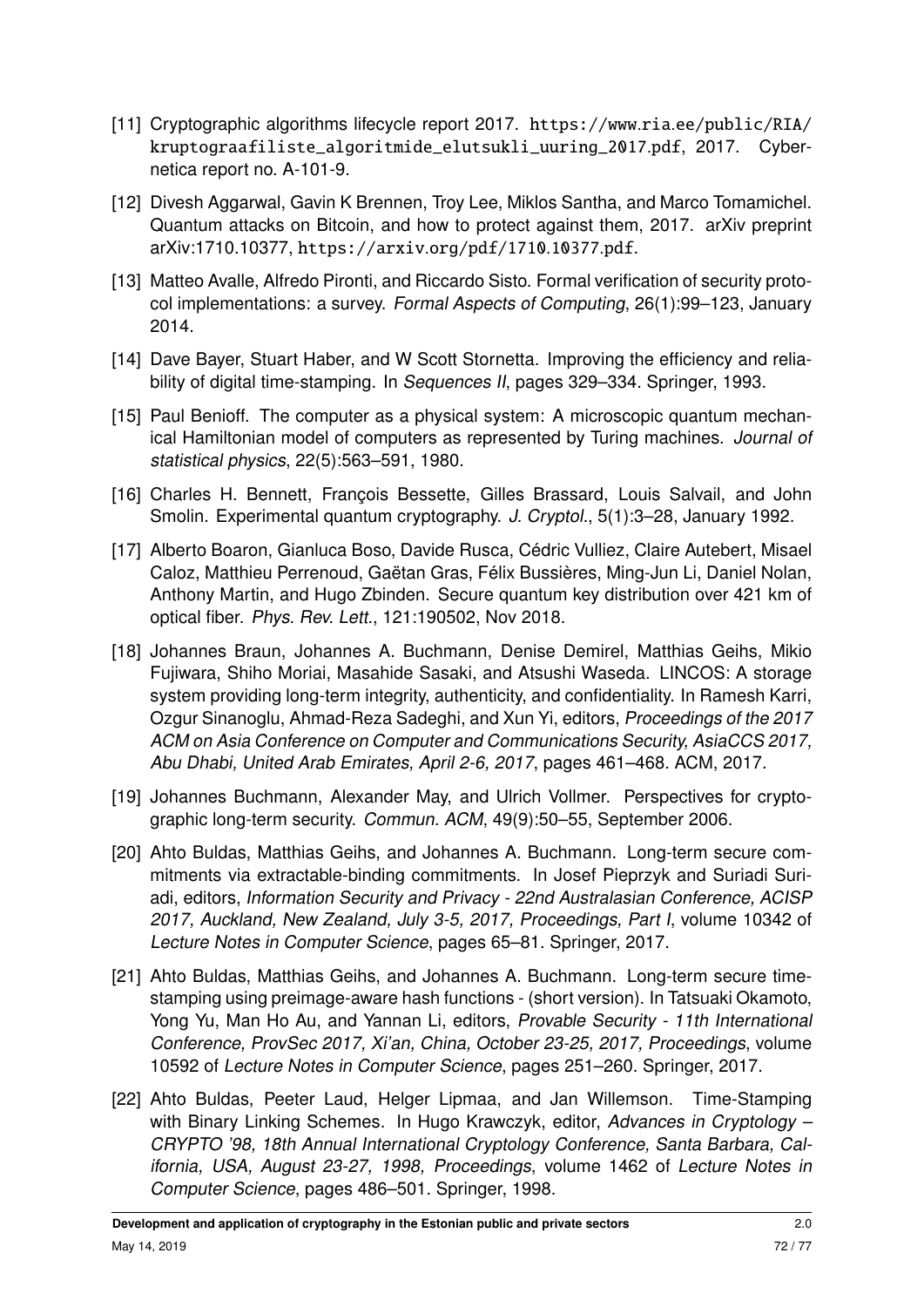- [23] Luis Cabral, Guido Cozzi, Vincenzo Denicolò, Giancarlo Spagnolo, and Matteo Zanza. Procuring innovation. In Handbook of Procurement. Cambridge University Press, 2006.
- [24] David L. Chaum. Untraceable electronic mail, return addresses, and digital pseudonyms. Commun. ACM, 24(2):84–90, February 1981.
- [25] European Council. Presidency Conclusions: Lisbon European Council 23-24 March 2000, 2000. http://www.europarl.europa.[eu/summits/lis1\\_en](http://www.europarl.europa.eu/summits/lis1_en.htm).htm.
- [26] Bernardo David, Peter Gazi, Aggelos Kiayias, and Alexander Russell. Ouroboros praos: An adaptively-secure, semi-synchronous proof-of-stake blockchain. In Jesper Buus Nielsen and Vincent Rijmen, editors, Advances in Cryptology - EURO-CRYPT 2018 - 37th Annual International Conference on the Theory and Applications of Cryptographic Techniques, Tel Aviv, Israel, April 29 - May 3, 2018 Proceedings, Part II, volume 10821 of Lecture Notes in Computer Science, pages 66–98. Springer, 2018.
- [27] Stéphanie Delaune and Lucca Hirschi. A survey of symbolic methods for establishing equivalence-based properties in cryptographic protocols. Journal of Logical and Algebraic Methods in Programming, 87:127 – 144, 2017.
- [28] John H Dunning. Toward an eclectic theory of international production: Some empirical tests. Journal of international business studies, 11(1):9–31, 1980.
- [29] Jakob Edler. Demand oriented innovation policy. The Theory and Practice of Innovation Policy An International Research Handbook, Edward Elgar: Cheltenham, pages 177–208, 2010.
- [30] Jakob Edler and Luke Georghiou. Public procurement and innovation—resurrecting the demand side. Research Policy, 36(7):949–963, 2007.
- [31] Charles Edquist and Jon Mikel Zabala-Iturriagagoitia. Public Procurement for Innovation as mission-oriented innovation policy. Research policy, 41(10):1757–1769, 2012.
- [32] E. Erdin, C. Zachor, and M. H. Gunes. How to find hidden users: A survey of attacks on anonymity networks. IEEE Communications Surveys Tutorials, 17(4):2296–2316, Fourthquarter 2015.
- [33] Eurostat. Eurostat database, 2018. https://ec.europa.[eu/eurostat/data/](https://ec.europa.eu/eurostat/data/database) [database](https://ec.europa.eu/eurostat/data/database).
- [34] Richard P Feynman. Simulating physics with computers. International journal of theoretical physics, 21(6-7):467–488, 1982.
- [35] Juan Garay, Aggelos Kiayias, and Nikos Leonardos. The bitcoin backbone protocol: Analysis and applications. In EUROCRYPT 2015: Advances in Cryptology – EURO-CRYPT 2015, volume 9057 of LNCS, pages 281–310. Springer, 2015.
- [36] Matthias Geihs, Denise Demirel, and Johannes A. Buchmann. A security analysis of techniques for long-term integrity protection. In 14th Annual Conference on Privacy, Security and Trust, PST 2016, Auckland, New Zealand, December 12-14, 2016, pages 449–456. IEEE, 2016.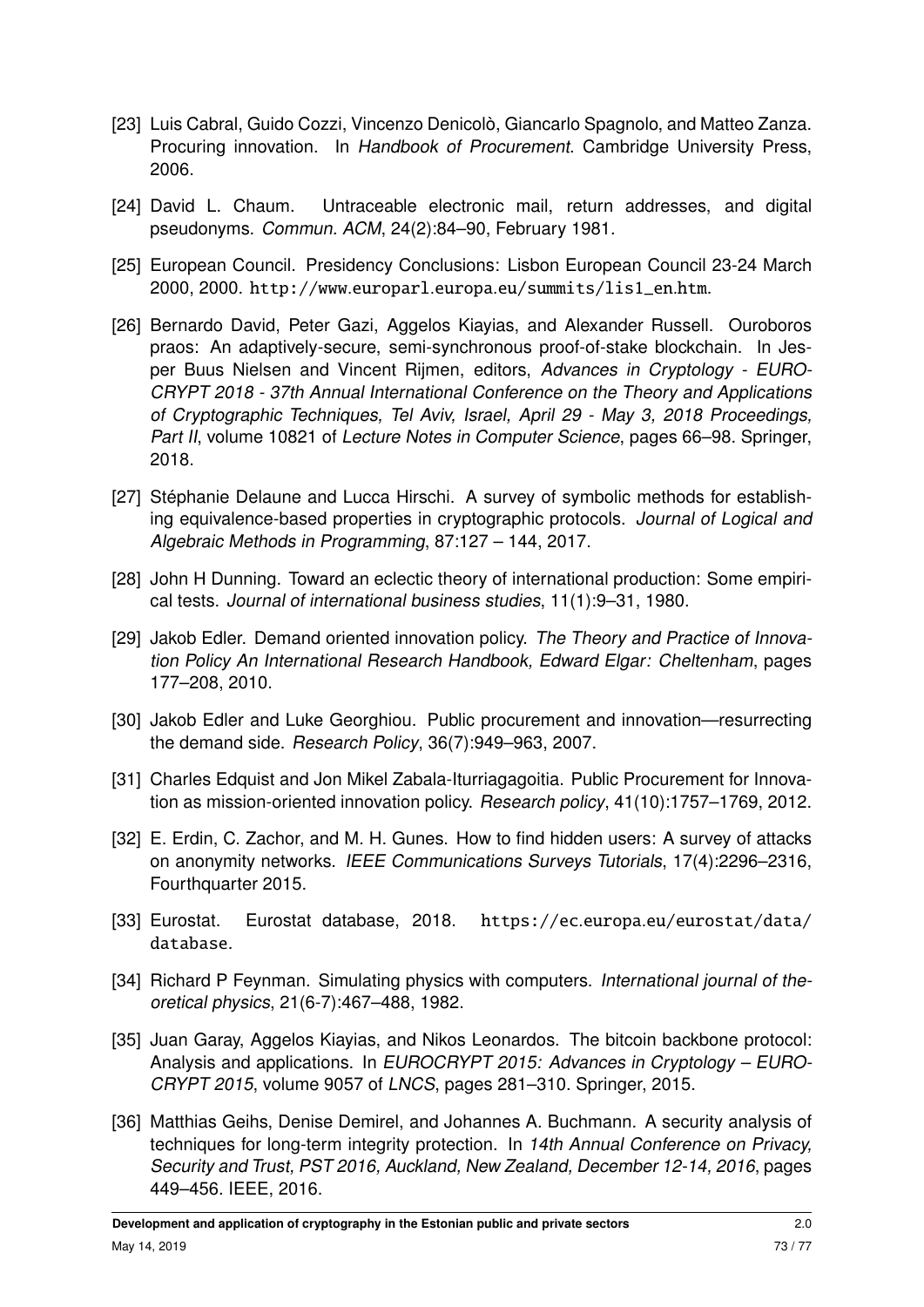- [37] Matthias Geihs, Nikolaos P. Karvelas, Stefan Katzenbeisser, and Johannes Buchmann. PROPYLA: privacy preserving long-term secure storage. In Aziz Mohaisen and Qian Wang, editors, Proceedings of the 6th International Workshop on Security in Cloud Computing, SCC@AsiaCCS 2018, Incheon, Republic of Korea, June 04-08, 2018, pages 39–48. ACM, 2018.
- [38] Gary Gereffi, John Humphrey, and Timothy Sturgeon. The governance of global value chains. Review of international political economy, 12(1):78–104, 2005.
- [39] Stuart Haber and W. Scott Stornetta. How to Time-Stamp a Digital Document. In Alfred J. Menezes and Scott A. Vanstone, editors, Advances in Cryptology-CRYPT0' 90, volume 537 of LNCS, pages 437–455. Springer Berlin Heidelberg, 1991.
- [40] Ramzi A. Haraty, Maram Assi, and Imad Rahal. A systematic review of anonymous communication systems. In Slimane Hammoudi, Michal Smialek, Olivier Camp, and Joaquim Filipe, editors, ICEIS 2017 - Proceedings of the 19th International Conference on Enterprise Information Systems, Volume 2, Porto, Portugal, April 26-29, 2017, pages 211–220. SciTePress, 2017.
- [41] Sven Heiberg, Tarvi Martens, Priit Vinkel, and Jan Willemson. Improving the verifiability of the Estonian Internet Voting scheme. In Robert Krimmer, Melanie Volkamer, Jordi Barrat, Josh Benaloh, Nicole Goodman, Peter Y. A. Ryan, and Vanessa Teague, editors, International Joint Conference on Electronic Voting, number 10141 in LNCS, pages 92–107. Springer, 2016.
- [42] Sven Heiberg, Ivo Kubjasand Janno Siim, and Jan Willemson. On Trade-offs of Applying Block Chains for Electronic Voting Bulletin Boards. In Proceedings of the Third International Joint Conference on Electronic Voting E-Vote-ID 2018, pages 259– 276. TUT press, 2018.
- [43] Sven Heiberg and Jan Willemson. Verifiable internet voting in Estonia. In 2014 6th International Conference on Electronic Voting: Verifying the Vote (EVOTE), pages 1– 8. IEEE, Oct 2014.
- [44] Bruce Henderson. The product portfolio, 1970. [https://www](https://www.bcg.com/publications/1970/strategy-the-product-portfolio.aspx).bcg.com/<br>mublications/1970/strategy-the-product-portfolio.aspx [publications/1970/strategy-the-product-portfolio](https://www.bcg.com/publications/1970/strategy-the-product-portfolio.aspx).aspx.
- [45] Julia Hesse, Dennis Hofheinz, and Andy Rupp. Reconfigurable cryptography: A flexible approach to long-term security. In Eyal Kushilevitz and Tal Malkin, editors, Theory of Cryptography - 13th International Conference, TCC 2016-A, Tel Aviv, Israel, January 10-13, 2016, Proceedings, Part I, volume 9562 of Lecture Notes in Computer Science, pages 416–445. Springer, 2016.
- [46] Tomas Jermalavičius. Estonia's Defence Research and Development: Lessons from the past, outlook for the future, 2011. International Centre for Defence Studies, Tallinn.
- [47] Tarmo Kalvet. Innovation: a factor explaining e-government success in estonia. Electronic Government, an International Journal, 9(2):142–157, 2012.
- [48] Boris Korzh, Charles Ci Wen Lim, Raphael Houlmann, Nicolas Gisin, Ming Jun Li, Daniel Nolan, Bruno Sanguinetti, Rob Thew, and Hugo Zbinden. Provably secure and practical quantum key distribution over 307 km of optical fibre. Nature Photonics, 9:163–168, 2015.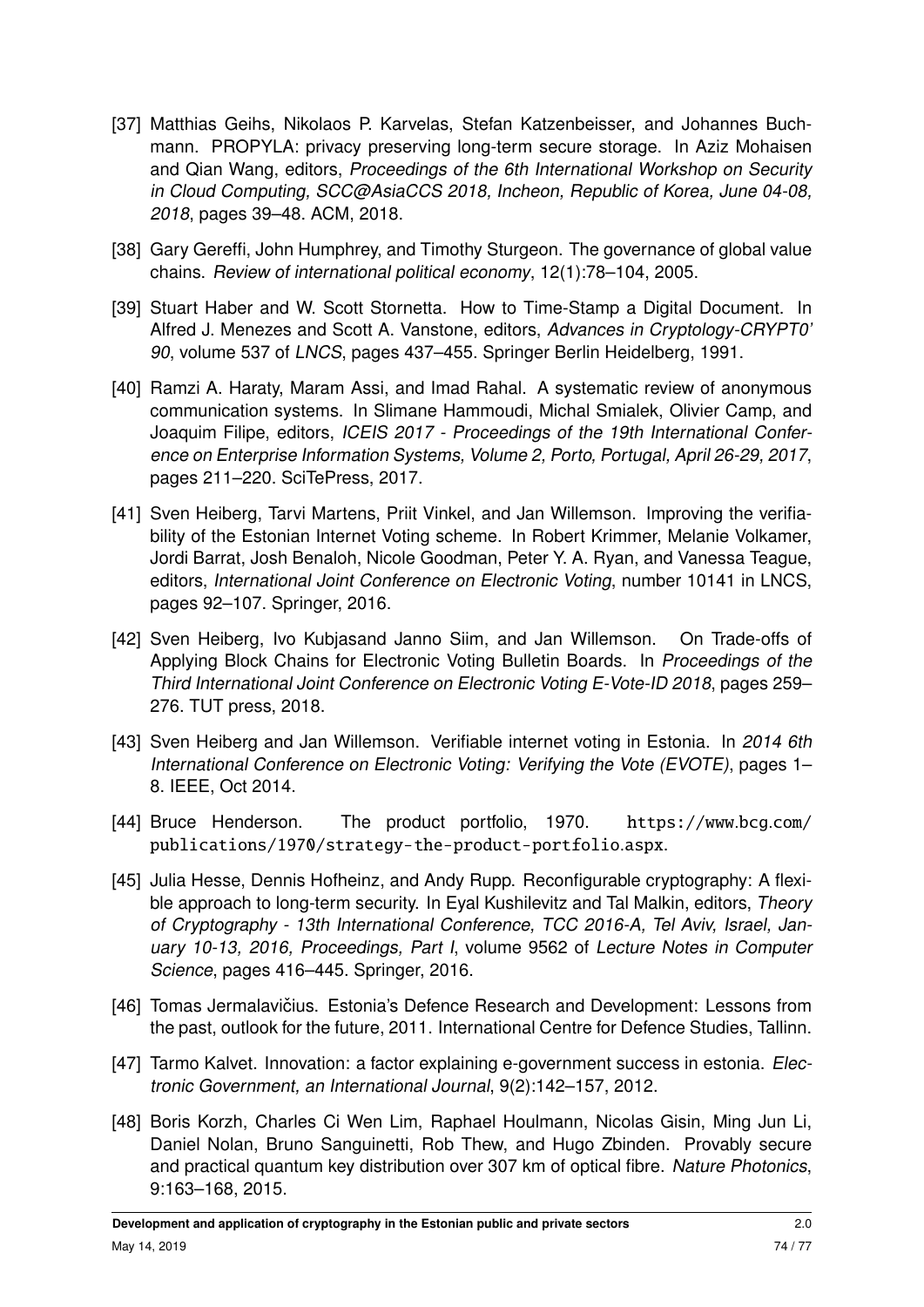- [49] Pascal Lafourcade, Denis Lugiez, and Ralf Treinen. Intruder deduction for ac-like equational theories with homomorphisms. In Jürgen Giesl, editor, Term Rewriting and Applications, pages 308–322, Berlin, Heidelberg, 2005. Springer Berlin Heidelberg.
- [50] Veiko Lember and Tarmo Kalvet. Public Procurement, Innovation and "No Policy" Policy, pages 127–149. Springer Berlin Heidelberg, Berlin, Heidelberg, 2014.
- [51] Veiko Lember, Rainer Kattel, and Tarmo Kalvet. Public procurement and innovation: Theory and practice. In Public Procurement, Innovation and Policy, pages 13–34. Springer, 2014.
- [52] Lea Lepmann, Tiit Lepmann, and Jüri Afanasjev. The development of national mathematics curriculum in Estonia at the beginning of the 21st century. In Teaching Mathematics: Retrospective and Perspectives. Proceedings of the 10th International Conference, pages 102–112, 2009. http://www.tlu.[ee/bcmath2009/Tallinn%](http://www.tlu.ee/bcmath2009/Tallinn%202009_proceedings.pdf#page=102) [202009\\_proceedings](http://www.tlu.ee/bcmath2009/Tallinn%202009_proceedings.pdf#page=102).pdf#page=102.
- [53] Sheng-Kai Liao, Wen-Qi Cai, Wei-Yue Liu, Liang Zhang, Yang Li, Ji-Gang Ren, Juan Yin, Qi Shen, Yuan Cao, Zheng-Ping Li, Feng-Zhi Li, Xia-Wei Chen, Li-Hua Sun, Jian-Jun Jia, Jin-Cai Wu, Xiao-Jun Jiang, Jian-Feng Wang, Yong-Mei Huang, Qiang Wang, Yi-Lin Zhou, Lei Deng, Tao Xi, Lu Ma, Tai Hu, Qiang Zhang, Yu-Ao Chen, Nai-Le Liu, Xiang-Bin Wang, Zhen-Cai Zhu, Chao-Yang Lu, Rong Shu, Cheng-Zhi Peng, Jian-Yu Wang, and Jian-Wei Pan. Satellite-to-ground quantum key distribution. Nature, 549:43–47, 2017.
- [54] Iuon-Chang Lin and Tzu-Chun Liao. A Survey of Blockchain Security Issues and Challenges. International Journal of Network Security, 19(5):653–659, 2017.
- [55] Nicolai Liventhal. Krüptoloogia osast ajaloos. Teataja, May 5th 1995. [https://](https://dea.digar.ee/cgi-bin/dea?a=d&d=teatajapoliit19950506.1.5) dea.digar.[ee/cgi-bin/dea?a=d&d=teatajapoliit19950506](https://dea.digar.ee/cgi-bin/dea?a=d&d=teatajapoliit19950506.1.5).1.5.
- [56] Hoi-Kwong Lo, Marcos Curty, and Kiyoshi Tamaki. Secure quantum key distribution. Nature Photonics, 8:595–604, 2014.
- [57] Ülle Madise and Tarvi Martens. E-voting in Estonia 2005. The first Practice of Countrywide binding Internet Voting in the World. In Robert Krimmer, editor, Electronic Voting 2006: 2nd International Workshop, Co-organized by Council of Europe, ESF TED, IFIP WG 8.6 and E-Voting.CC, August, 2nd - 4th, 2006 in Castle Hofen, Bregenz, Austria., volume 86 of LNI, pages 15–26. GI, 2006.
- [58] Juri Manin. Vychislimoe i nevychislimoe. Sovetskoje radio, 1980.
- [59] Rani Molla. Amazon spent nearly \$23 billion on R&D last year more than any other U.S. company, 2018. https://www.recode.[net/2018/4/9/17204004/](https://www.recode.net/2018/4/9/17204004/amazon-research-development-rd) [amazon-research-development-rd](https://www.recode.net/2018/4/9/17204004/amazon-research-development-rd).
- [60] Satoshi Nakamoto. Bitcoin: A peer-to-peer electronic cash system, 2008. [https:](https://bitcoin.org/bitcoin.pdf) //bitcoin.[org/bitcoin](https://bitcoin.org/bitcoin.pdf).pdf.
- [61] Matús Nemec, Marek Sýs, Petr Svenda, Dusan Klinec, and Vashek Matyas. The Return of Coppersmith's Attack: Practical Factorization of Widely Used RSA Moduli. In Bhavani M. Thuraisingham, David Evans, Tal Malkin, and Dongyan Xu, editors, Proceedings of the 2017 ACM SIGSAC Conference on Computer and Communications Security, CCS 2017, Dallas, TX, USA, October 30 - November 03, 2017, pages 1631– 1648. ACM, 2017.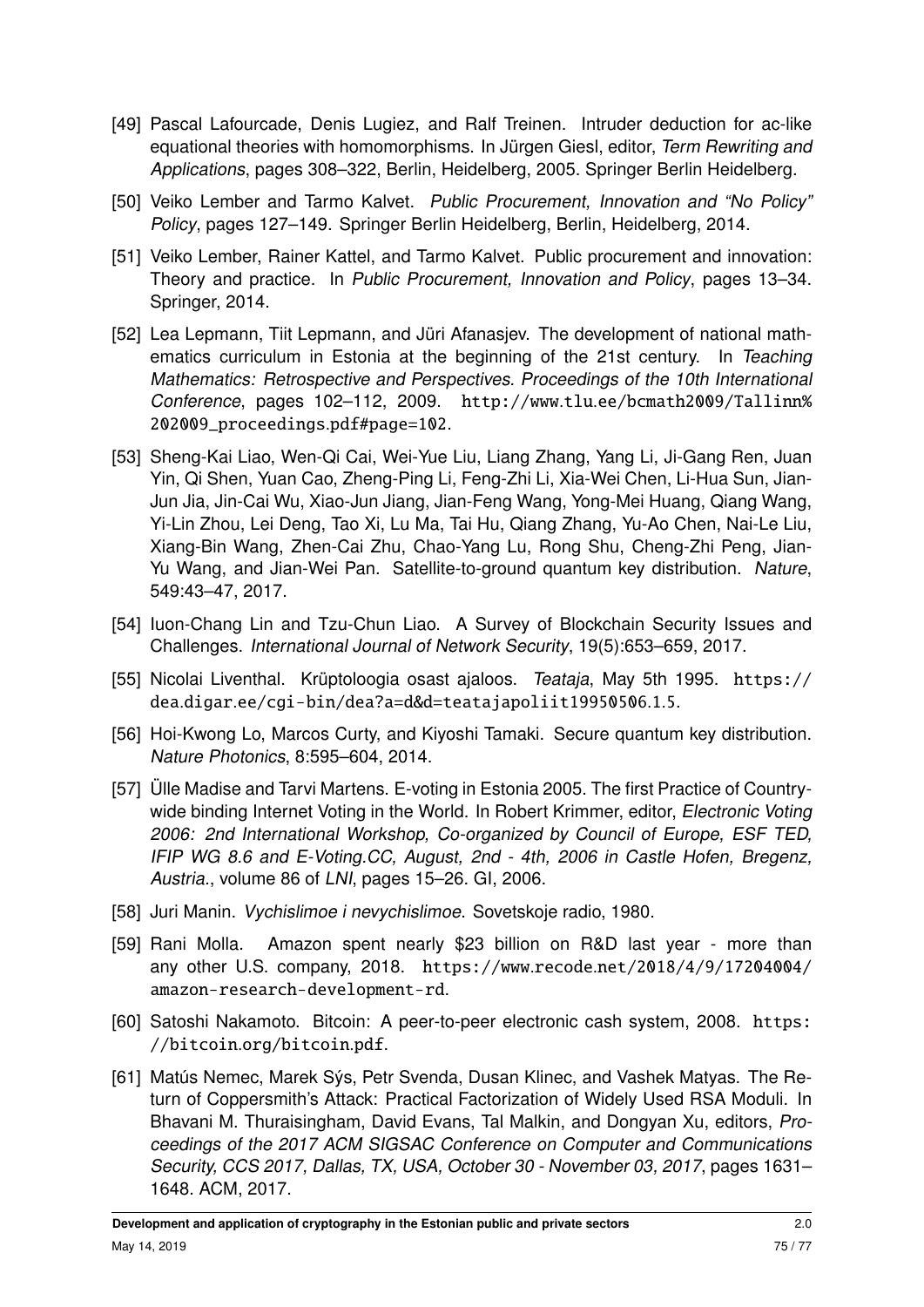- [62] Artur Normak. Šifri käsiraamat. Tallinn, 1935.
- [63] Nikolaus Obwegeser and Sune Dueholm Müller. Innovation and public procurement: Terminology, concepts, and applications. Technovation, 74-75:1–17, 2018.
- [64] Ministry of Education and Research. Estonian Research and Development and Innovation Strategy 2014-2020, 2014. https://www.hm.[ee/sites/default/files/](https://www.hm.ee/sites/default/files/estonian_rdi_strategy_2014-2020.pdf) [estonian\\_rdi\\_strategy\\_2014-2020](https://www.hm.ee/sites/default/files/estonian_rdi_strategy_2014-2020.pdf).pdf.
- [65] Se Eun Oh, Shuai Li, and Nicholas Hopper. Fingerprinting keywords in search queries over tor. Proceedings on Privacy Enhancing Technologies, 2017(4):251–270, 2017.
- [66] Rafael Pass, Lior Seeman, and abhi shelat. Analysis of the Blockchain Protocol in Asynchronous Networks. In Advances in Cryptology – EUROCRYPT 2017, volume 10211 of LNCS, pages 643–673. Springer, 2017.
- [67] Morgen E. Peck. Blockchain world Do you need a blockchain? This chart will tell you if the technology can solve your problem. IEEE Spectrum, 54(10):38–60, October 2017.
- [68] Carlota Perez. Technological Revolutions and Financial Capital: The Dynamics of Bubbles and Golden Ages. Cheltenham: Edward Elgar, 2002.
- [69] A. Pescape, A. Montieri, G. Aceto, and D. Ciuonzo. Anonymity services tor, i2p, jondonym: Classifying in the dark (web). IEEE Transactions on Dependable and Secure Computing, pages 1–1, 2018.
- [70] Michael E Porter. The Competitive Advantage of Nations. New York: Free Press, 1990.
- [71] Michael E Porter. Location, competition, and economic development: Local clusters in a global economy. Economic development quarterly, 14(1):15–34, 2000.
- [72] Ronald L Rivest, Adi Shamir, and Leonard Adleman. A method for obtaining digital signatures and public-key cryptosystems. Communications of the ACM, 21(2):120– 126, 1978.
- [73] Max Rolfstam. Understanding public procurement of innovation: definitions, innovation types and interaction modes, 2012. https://ssrn.[com/abstract=2011488](https://ssrn.com/abstract=2011488).
- [74] Roy Rothwell. Issues in user–producer relations in the innovation process: the role of government. International Journal of Technology Management, 9(5-7):629–649, 1994.
- [75] Musa G. Samaila, Miguel Neto, Diogo A. B. Fernandes, Mário M. Freire, and Pedro R. M. Inácio. Challenges of securing internet of things devices: A survey. Security and Privacy, 1(2):e20, 2018.
- [76] Adi Shamir. How to share a secret. Commun. ACM, 22(11):612–613, 1979.
- [77] Fatemeh Shirazi, Milivoj Simeonovski, Muhammad Rizwan Asghar, Michael Backes, and Claudia Diaz. A survey on routing in anonymous communication protocols. ACM Comput. Surv., 51(3):51:1–51:39, 2018.